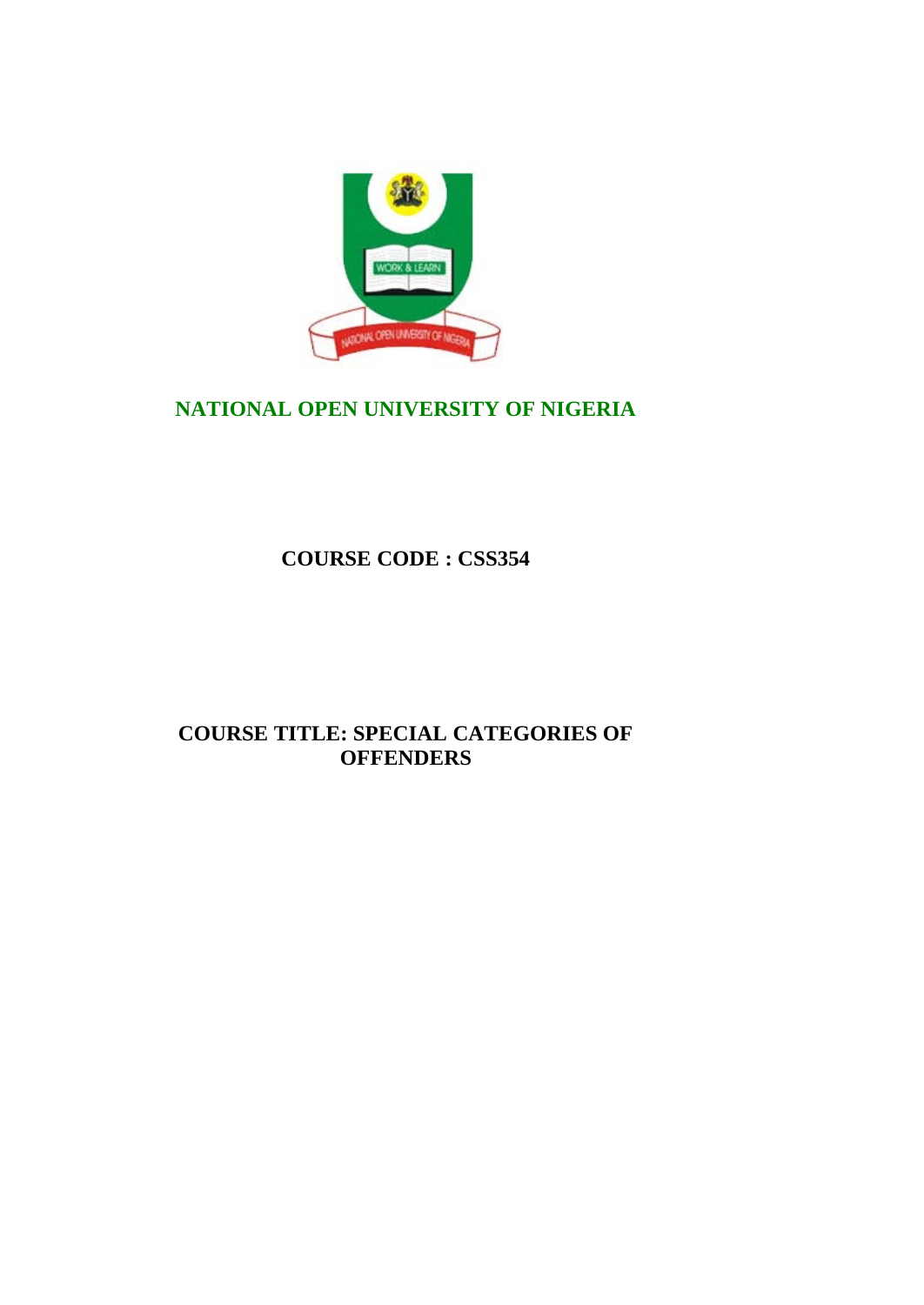

# **CSS354 SPECIAL CATEGORIES OF OFFENDERS**

Course Team Ogunrekun Olawale Olusola (Developer/Writer) - LASU Dr. Adeniyi T. Adegoke (Co-developer/writer) - NOUN Prof. Abdul R. Yesufu (Programme Leader) - NOUN Dr. Adeniyi T. Adegoke (Coordinator) - NOUN

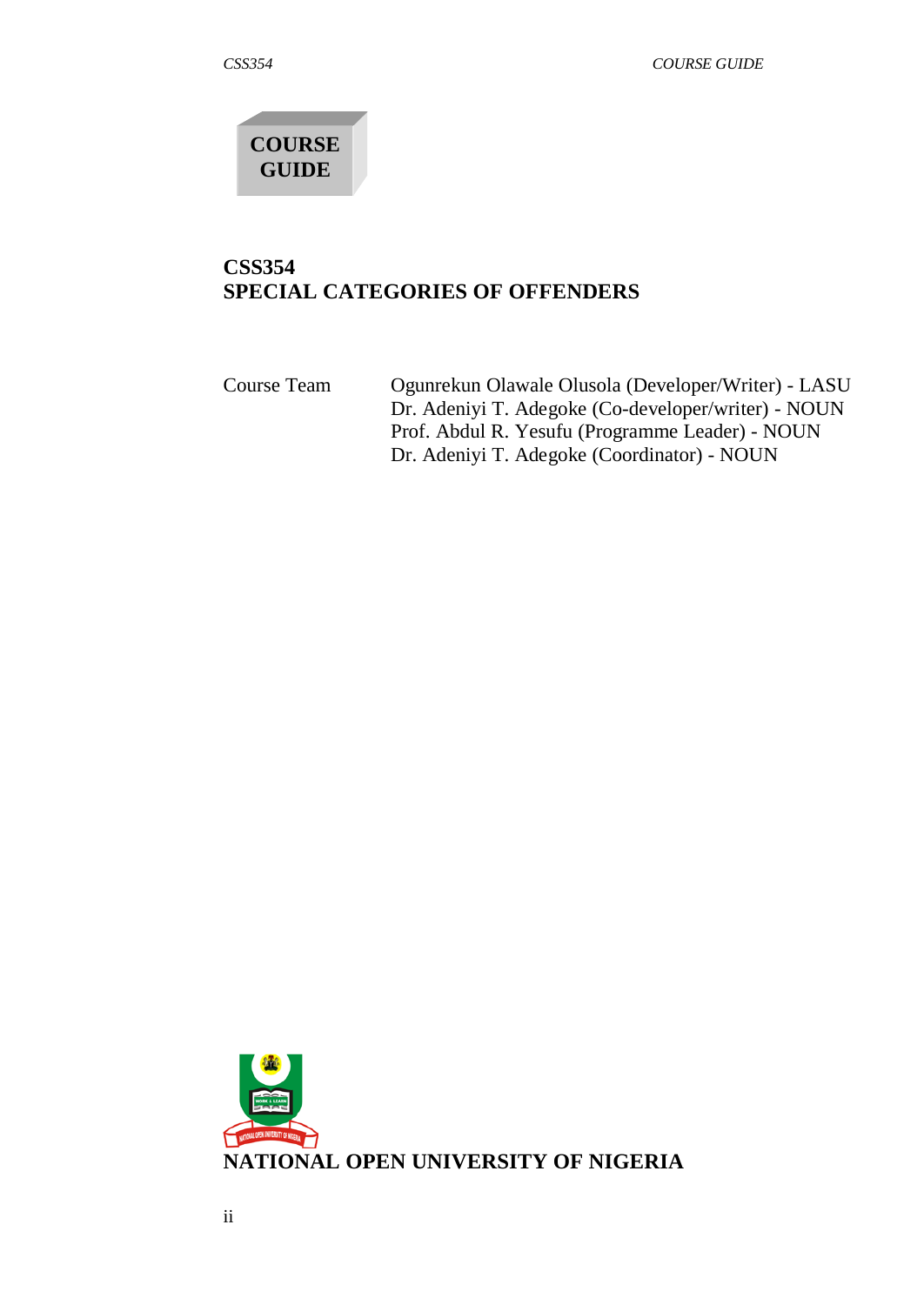National Open University of Nigeria Headquarters 14/16 Ahmadu Bello Way Victoria Island Lagos

Abuja Office No. 5 Dar es Salaam Street Off Aminu Kano Crescent Wuse II, Abuja Nigeria

e-mail: [centralinfo@nou.edu.ng](mailto:centralinfo@nou.edu.ng) URL: [www.nou.edu.ng](http://www.nou.edu.ng/)

Published By: National Open University of Nigeria

First Printed 2010

ISBN:

All Rights Reserved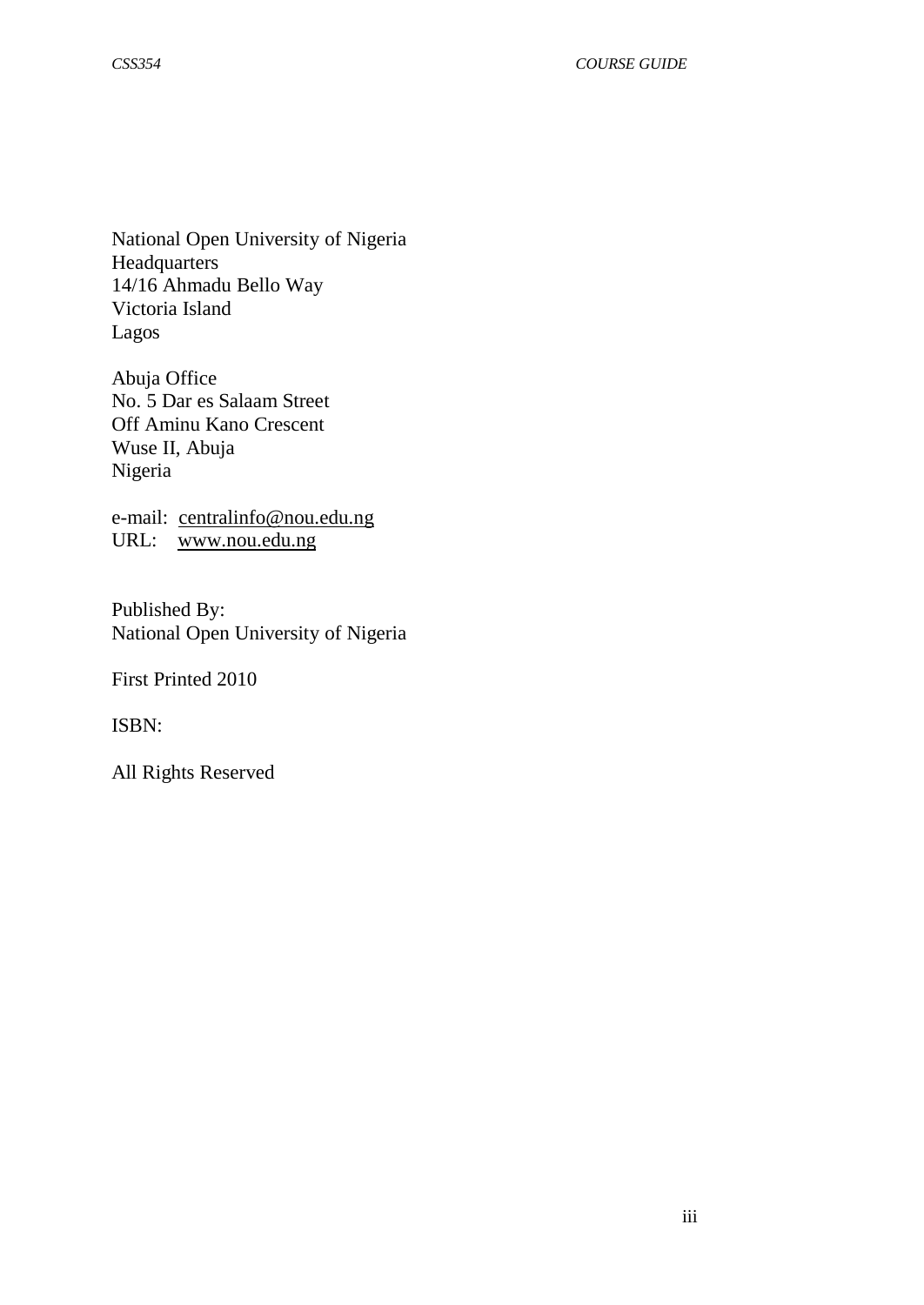# **CONTENTS PAGE**

| $\mathcal{D}_{\mathcal{L}}$ |
|-----------------------------|
| $\overline{2}$              |
| 2                           |
| 3                           |
| 3                           |
| 4                           |
| 5                           |
| 5                           |
| 5                           |
| 6                           |
| 6                           |
| 7                           |
| 6                           |
| 9                           |
| 10                          |
|                             |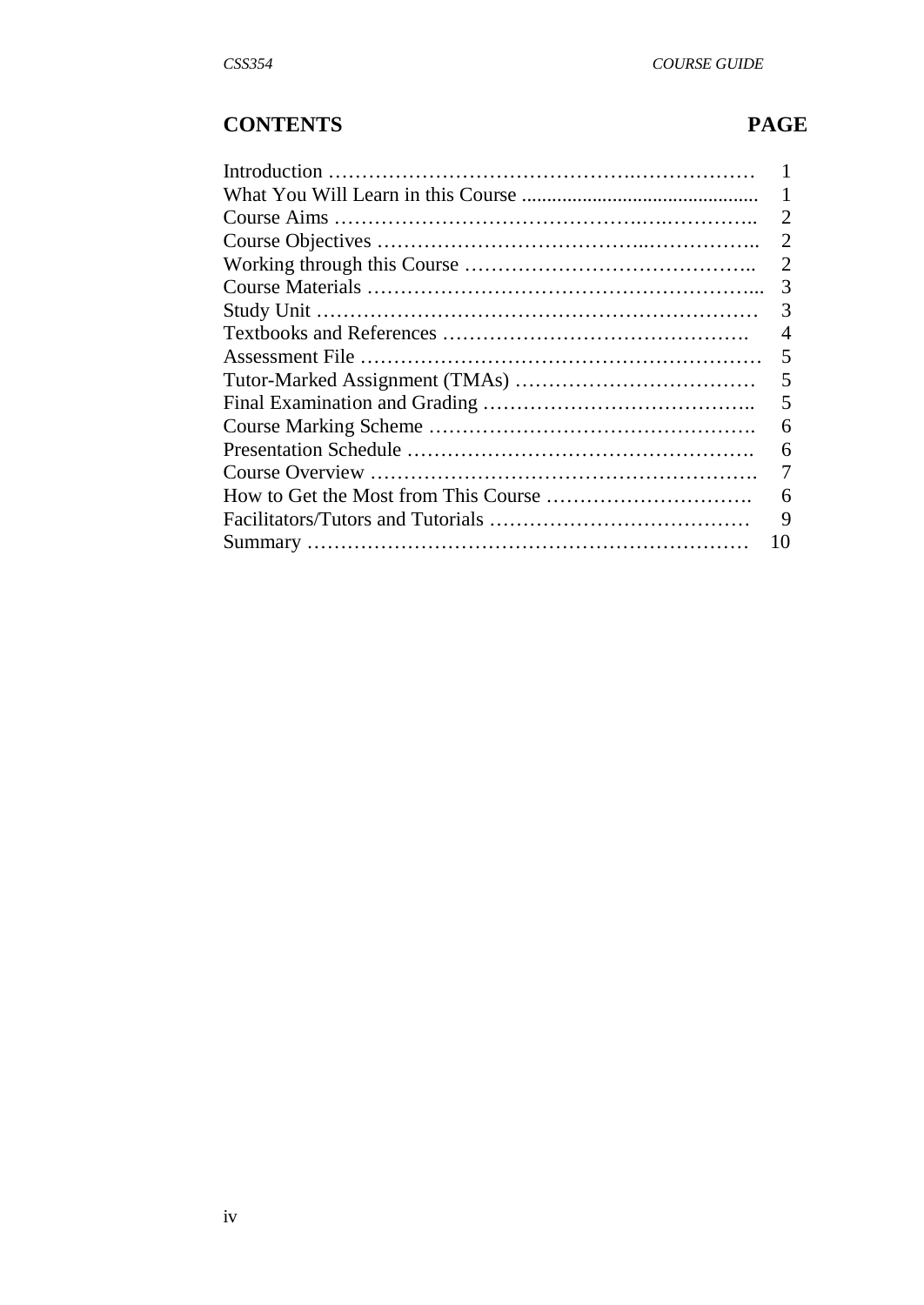# **Introduction**

CSS354: Special Categories of offenders is a 3 credit unit course.lt is a compulsory course for all undergraduate students in the field of criminology and security studies of the university. This course is also recommended to any other postgraduate students especially those in the school of Arts and social sciences who may have interest in the study of criminology. The course can also be taken as an elective or required course by other postgraduate students whose main fields of discipline is not criminology and security studies.

However, the course shall consist of 20 units. In the first 2 modules of this course, we focus on the sociological and legal definition of crime and the different types of crime that can be committed. Module 3 and 4 also try to look at the definition of offence and punishment and the different types of offences and punishment. Module 5 focused on the types of offenders, purpose and types of sentencing structure while the last module tries to look at the Police and their role in the administration of criminal justice in Nigeria.

More interestingly, the material draws its case studies from major experiences in Nigeria and Africa with the aim of exposing the reader to the different kinds of crime and offences and in particular the peculiar characters of different offenders. However, having known that our study on special categories cannot be complete if we fail to have the knowledge of what operates in some other continents, we shall also site examples from other parts of the world including America and Europe.

The course has no compulsory pre-requisite for it to be registered for. The course guide informs us on what this course is all about, what students will learn in each unit, what text materials we shall be using and how we can make the best use of these materials. This course guide also emphasize on the need for students to take tutor-marked assignment so seriously. However, necessary information on tutor-marked assignments shall be made known to students in a separate file, which will be sent to each of them at the appropriate time. This course is also supported with periodic tutorial classes.

# **What Will You Learn in This Course**

CSS354: Special categories of offenders as a course in the field of Criminology at the National open University of Nigeria focuses on a wide range of issues that bothers on the Legal and Sociological view of crime as well as theoretical background to crime. It also tries to put the students through on the definition of offence and the types of offences;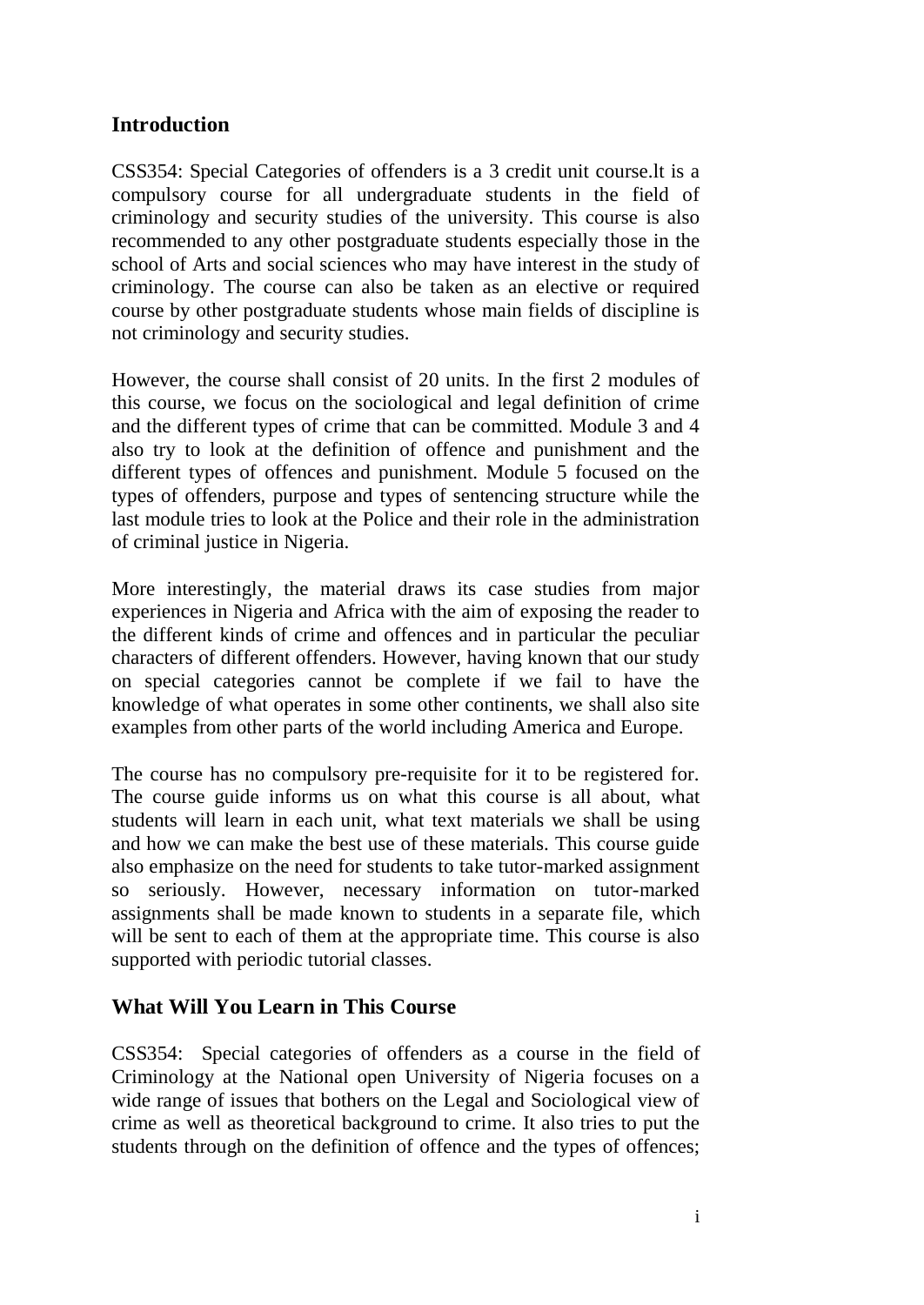the meaning of punishment and the types; theoretical background to punishment.

Furthermore, detailed analysis of the types of offenders, purpose and types of sentencing structure was also done with cases sited not only in Nigeria and Africa but also from Europe and America. The important role of the police in the administration of criminal justice in Nigeria was also discussed extensively to equip the students with the knowledge of legal systems in Nigeria and its operation.

#### **Course Aims**

The overall aim of CSS354: Special categories of offenders as a course aims to explore the background to crime and the sociological and legal view of crime.lt also investigates the term offence and who an offender is and the various categories of offenders. The material draws its case studies from the local and international environments.

## **Course Objectives**

With utmost desire to achieve the aims set out above, the course has some set of objectives as demonstrated in all the units of the course. Each unit has its own objectives. Objectives are always included at the beginning of every unit to assist the student in the appreciation of what he or she will come across in the study of each unit to facilitate his or her better understanding of the course-CSS354: Special categories of offenders. The student is, therefore advised to read these objectives before studying the entire unit(s).The reason is that it is helpful to do so. You should always look at the unit objectives after completing a unit. In this way, you can be sure that you have done what was required of you by the unit.

#### **Working through This Course**

In completing this course, the student is required to study the whole units, and try to read all (or substantial number of) the recommended textbooks, journals and other reading materials including electronic resources. Each unit contains self assessment exercise(s) and the student is required to submit his or her assignment for the purpose of assessment. At the end of the course, the student(s) shall be examined. The time of the final examination and venues shall be communicated to all the registered students in due course by relevant school authoritiesstudy centre management. Below are the components of the course and what you are required to do.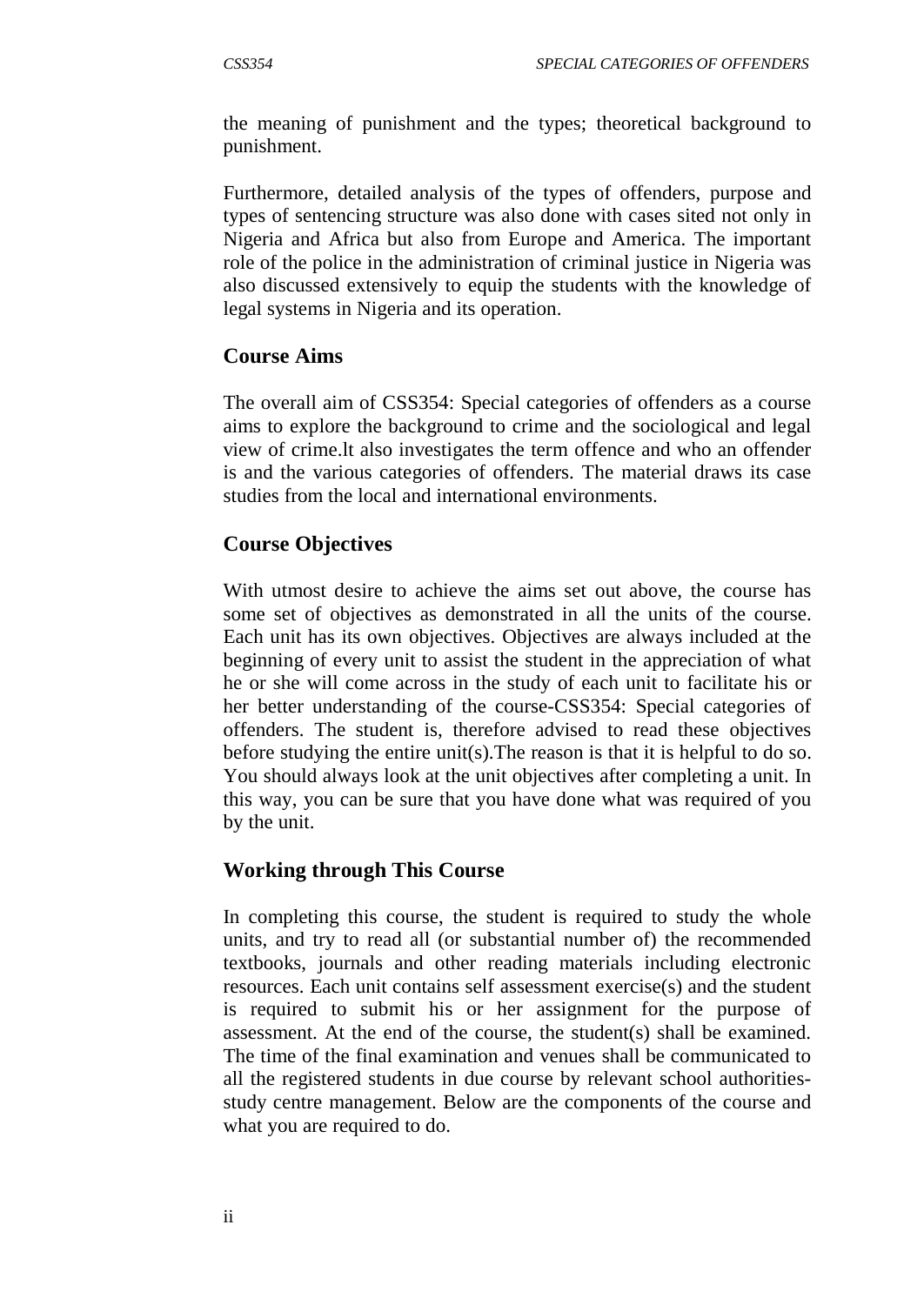# **Course Materials**

Major components of the course include:

- 1. Course Guide
- 2. Study units
- 3. Textbooks
- 4. Assignments File
- 5. Presentation Schedule

It is incumbent upon every student to get his or her own copy of the course material. You are also advised to contact your tutorial facilitator if you have any difficulty in getting any of the text materials recommended for your further reading.

# **Study Units**

In this course there are twenty units, which include:

| <b>Module 1</b> | Definition of Crime from the Legal and Sociological |
|-----------------|-----------------------------------------------------|
|                 | <b>Perspective</b>                                  |

- Unit 1 Definition of Crime
- Unit 2 Legal Definition of crime
- Unit 3 Sociological Definition of Crime

## **Module 2 Theoretical Background to Crime and the Types of Crime**

- Unit 1 Types of Crime 1
- Unit 2 Types of Crime 2
- Unit 3 Theoretical Background to Crime

#### **Module 3 Definition and Types of Offences**

- Unit 1 Definition of Offence
- Unit 2 Types of Offences 1
- Unit 3 Types of Offences 2
- Unit 4 Types of Offences 3
- Unit 5 Types of Offences 4

## **Module 4 Theoretical Background to Punishment**

- Unit 1 What is Punishment?
- Unit 2 Types of Punishment
- Unit 3 Theoretical Background to Punishment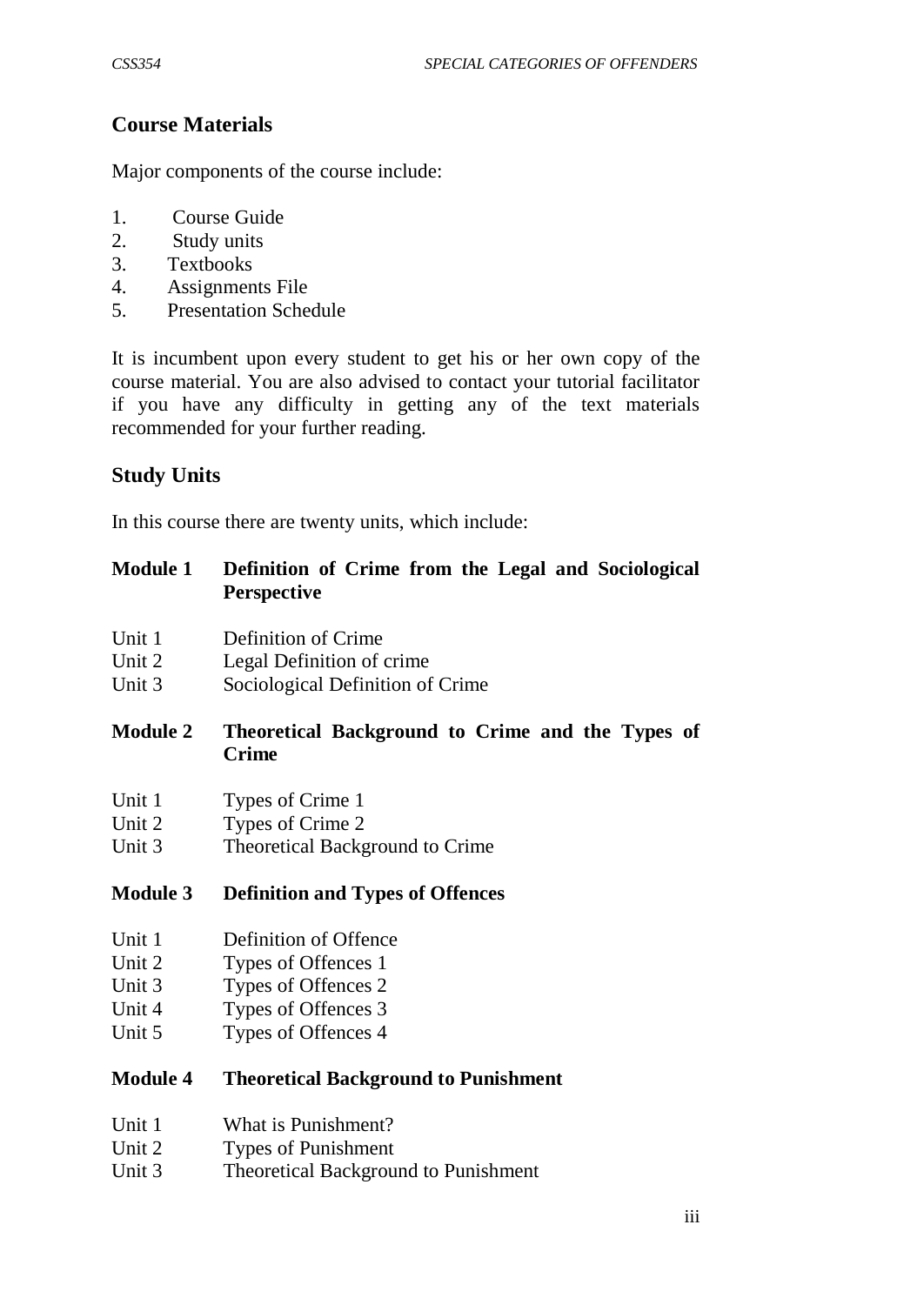#### **Module 5 Offenders and Sentencing Structure**

| Unit 1<br>Pre-sentencing |
|--------------------------|
|--------------------------|

- Unit 2 Purpose of Sentencing<br>
Unit 3 Types of Sentencing St
- Types of Sentencing Structure

#### **Module 6 Police and the Administration of Criminal Justice**

- Unit 1 Definition and Historical Background of Police
- Unit 2 Functions and obstacles of Policing in Nigeria
- Unit 3 Role of Police in the Administration of Criminal Justice

#### **Textbooks and References**

The following textbooks are recommended to students taking the course:

- Siegel, L.J. (2006). *Criminology.* Belmont USA: Thompson Learning Incorporation.
- The American Heritage Dictionary of the English Language (2009). Fourth Edition Houghton Mifflin Company.
- Reid, S.T (2006). *Crime and Criminology.* New York: McGraw-Hill Companies Incorporation.
- Diamond, John L. (1985). Kidnapping: A Modern Definition, American Journal of Criminal Law 13.
- Hillebrand, Joseph R. (1991). "Parental Kidnapping and the Tort of Custodial Interference: Not in a Child's Best Interest". Indiana Law Review 25.
- Brewer, J.D. (1994). The danger from Strangers: Confronting the threat of Assault; Norwell Mass Klumer Academic.

West Encyclopeadia of American Law (2008).

- Gaines, Letal (2003). *Police Administration*. New York: McGraw Hill Companies.
- Brookman, F. (2005). *Understanding Homicide.* London: Sage Publications Ltd.
- Groth, Nicholas A. (1979). Men who Rape: *The Psychology of the Offender*. New York: Plenum Press.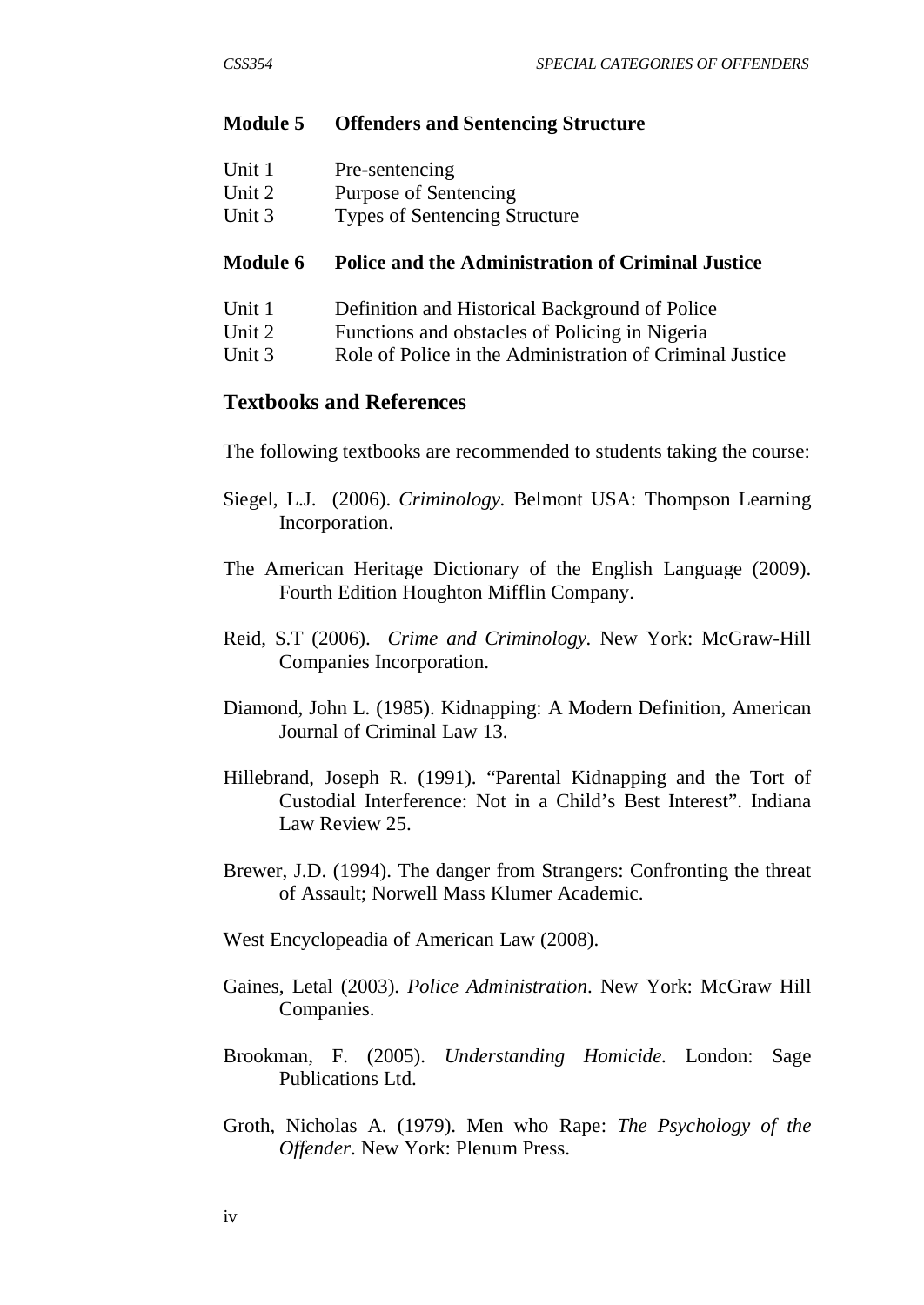- Lee, Ellis (1989). Theories of Rape: Inquiries into the Causes of Rape. Taylor and Francis.
- Frank Schmalleger (2006). Criminal Law Today: *An Introduction with Capstone Cases*. Upper Saddle River: Pearson Prentice Hall.
- Ladan, M.T. (1998). *Crime Prevention and Control and Human Rights in Nigeria.* Zaria Econet Publication Co Ltd.
- Danbazau, A.B. (1999). *Criminology and Criminal Justice.* Kaduna: Nigeria Defence Academy Press.
- Bohn, R.M and Haley, K.N. (2002). *Introduction to Criminal Justice* (3rd Ed.). California: McGraw Hill.

# **Assignment File**

In this file, you will find the necessary details of the assignments you must submit to your tutor for assessment. The marks you get from these assignments will form part of your final assessment in this course.

## **Assessment**

There are two aspects to the assessment of the course. First are the tutormarked assignments; secondly, there is a written examination. ln tackling the assignments, you are expected to apply information and knowledge acquired during this course. The assignments must be submitted to your tutor for assessment in accordance with the deadlines stated in the Assignment File. The work you submit to your tutor for assessment will count for 30% of your total course work. At the end of the course, you will need to sit for a final three-hour examination.

# **Tutor-Marked Assignment**

There are twenty tutor-marked assignments in this course. You need to submit four assignments out of which the best three will be used for your assessment. These three assignments shall make 30% of your total course work. Assignment questions for the units in this course are contained in the Assignment File. You should be able to complete your assignments from the information and materials contained in your set textbooks, reading and study units.

However, you are advised to use other references to broaden your viewpoint and provide a deeper understanding of the subject. When you have completed each assignment, send it, together with TMA (tutormarked assignment). Make sure that each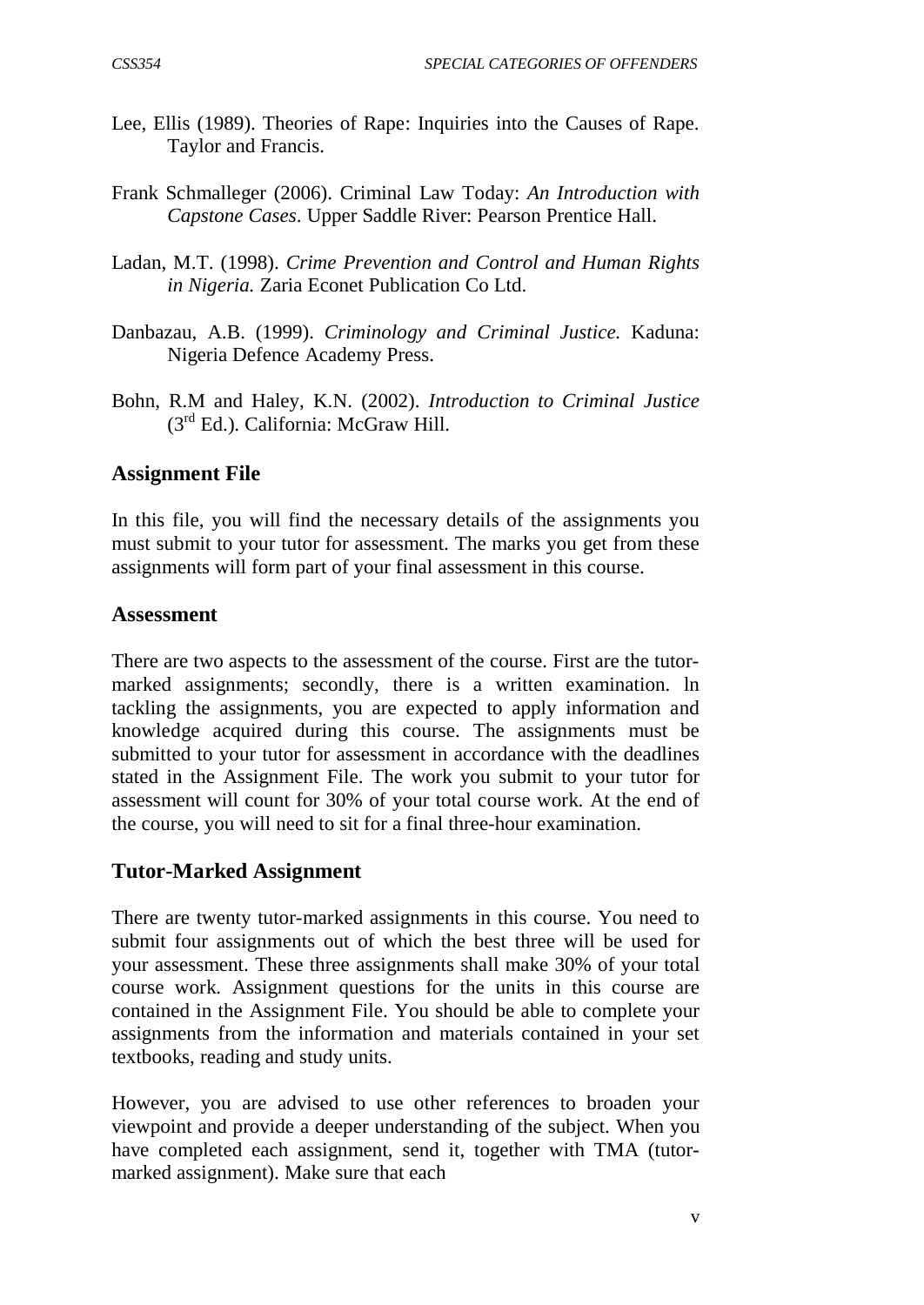Assignment gets to your tutor on or before the deadline. And in case you are unable to complete your work on time, contact your tutor or better-still your study centre manager (overseer) before the submission deadline of assignments lapses to discuss the possibility of an extension.

# **Final Examination and Grading**

The final examination of CSS354 shall be of three hours' duration and have a value of 70% of the total course grade. The examination shall consist of questions which reflect the type of self-testing, practice exercises and tutor-marked problems you have come across. All areas of the course will be assessed. You are advised to revise the entire course after studying the last unit before you sit for the examination. You will find it useful to review your tutor-marked assignments and the comments of your tutor on them before the final examination.

# **Course Marking Scheme**

This table shows how the actual course marking is broken down:

| <b>Assignment</b>        | <b>Marks</b>                                                                                                                                 |
|--------------------------|----------------------------------------------------------------------------------------------------------------------------------------------|
| Assignment 1-20          | Four assignments are to be submitted,<br>out of which the three best shall be<br>considered at 10% each, making 30%<br>of the overall scores |
| <b>Final Examination</b> | 70% of overall course marks                                                                                                                  |
| Total                    | 100% of course marks                                                                                                                         |

Table 1: Course Marking Scheme

# **Presentation Schedule**

The Presentation Schedule included in your course materials gives you the important dates for the completion of tutor-marked assignments and attendance at tutorials. Remember, you are required to submit all your assignments by the due date. You should guard against falling behind in your work.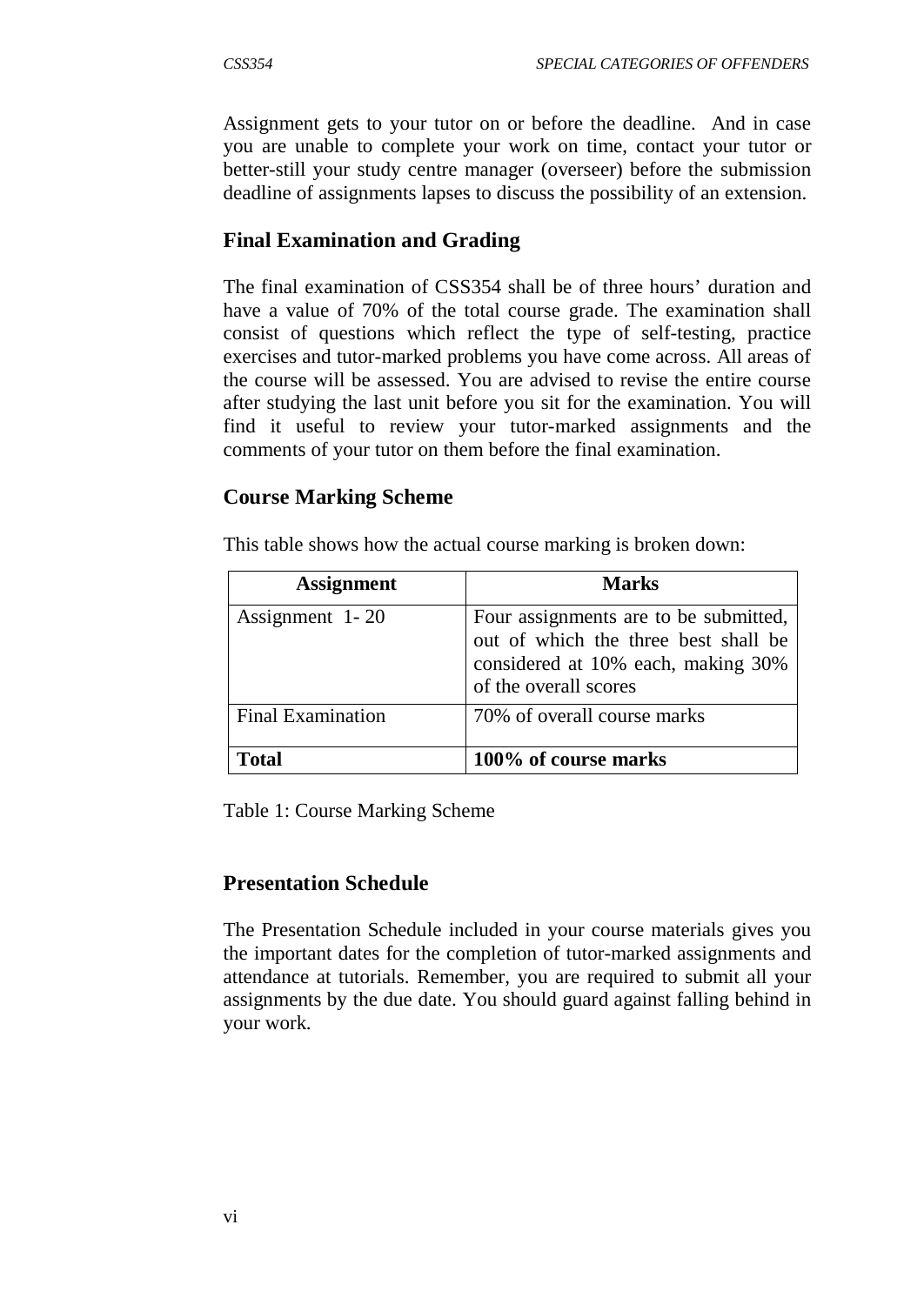# **Course Overview**

This table brings together the units, the number of weeks you should take to complete them and the assignments that follow them.

| Unit                                                                        | <b>Title of Work</b>                                                | <b>Week's</b>   | <b>Assessment</b>    |  |  |  |
|-----------------------------------------------------------------------------|---------------------------------------------------------------------|-----------------|----------------------|--|--|--|
|                                                                             |                                                                     | <b>Activity</b> |                      |  |  |  |
|                                                                             | Course Guide                                                        |                 |                      |  |  |  |
| <b>Module 1</b><br>Definition of Crime from the Legal and Sociological      |                                                                     |                 |                      |  |  |  |
|                                                                             | <b>Perspective</b>                                                  |                 |                      |  |  |  |
| 1                                                                           | Definition of Crime                                                 | 1               | Assessment 1&2       |  |  |  |
| $\overline{2}$                                                              | Legal Definition of Crime                                           |                 |                      |  |  |  |
| $\overline{3}$                                                              | Sociological Definition of Crime                                    | $\overline{2}$  | Assessment 3         |  |  |  |
|                                                                             | Theoretical Background to Crime and the Types of<br><b>Module 2</b> |                 |                      |  |  |  |
|                                                                             | <b>Crime</b>                                                        |                 |                      |  |  |  |
| $\mathbf{1}$                                                                | Types of Crime 1                                                    | 3               | Assessment 4         |  |  |  |
| $\overline{2}$                                                              | Types of Crime 2                                                    | $\overline{4}$  | Assessment 5         |  |  |  |
| 3                                                                           | Theoretical Background to Crime                                     | 5               | Assessment 6         |  |  |  |
| <b>Module 3</b>                                                             | <b>Definition and Types of Offences</b>                             |                 |                      |  |  |  |
|                                                                             | Definition of Offence                                               | 6               | Assessment 7&8       |  |  |  |
| $\overline{2}$                                                              | Types of Offences 1                                                 |                 |                      |  |  |  |
| 3                                                                           | Types of Offences 2                                                 | 7               | Assessment 9         |  |  |  |
| $\overline{4}$                                                              | Types of Offences 3                                                 |                 | Assessment 10        |  |  |  |
| 5                                                                           | Types of Offences 4                                                 | 8               | Assessment 11        |  |  |  |
| <b>Module 4</b>                                                             | <b>Theoretical Background to Punishment</b>                         |                 |                      |  |  |  |
| $\mathbf{1}$                                                                | What is Punishment                                                  | 9               |                      |  |  |  |
| $\overline{c}$                                                              | Types of Punishment                                                 |                 | Assessment $12&813$  |  |  |  |
| $\overline{3}$                                                              | Theoretical Background to                                           | 10              | Assessment 14        |  |  |  |
|                                                                             | Punishment                                                          |                 |                      |  |  |  |
|                                                                             | <b>Offenders and Sentencing Structure</b><br><b>Module 5</b>        |                 |                      |  |  |  |
| 1                                                                           | Presentencing                                                       | 11              | Assessment 15        |  |  |  |
| $\overline{2}$                                                              | Purpose of Sentencing                                               | 12              | Assessment 16        |  |  |  |
| 3                                                                           | Types of Sentencing Structure                                       | 13              | Assessment 17        |  |  |  |
| <b>Police and the Administration of Criminal Justice</b><br><b>Module 6</b> |                                                                     |                 |                      |  |  |  |
| 1                                                                           | Definition<br>and<br>Historical                                     | 14              | Assessment 18        |  |  |  |
|                                                                             | <b>Background of Police</b>                                         |                 |                      |  |  |  |
| $\overline{2}$                                                              | and Obstacles<br><b>Functions</b><br>of                             | 15              | Assessment 19        |  |  |  |
|                                                                             | Policing in Nigeria                                                 |                 |                      |  |  |  |
| 3                                                                           | in<br>Role of Police<br>the                                         | 16              | <b>Assessment 20</b> |  |  |  |
|                                                                             | Administration<br>of<br>Criminal                                    |                 |                      |  |  |  |
|                                                                             | Justice                                                             |                 |                      |  |  |  |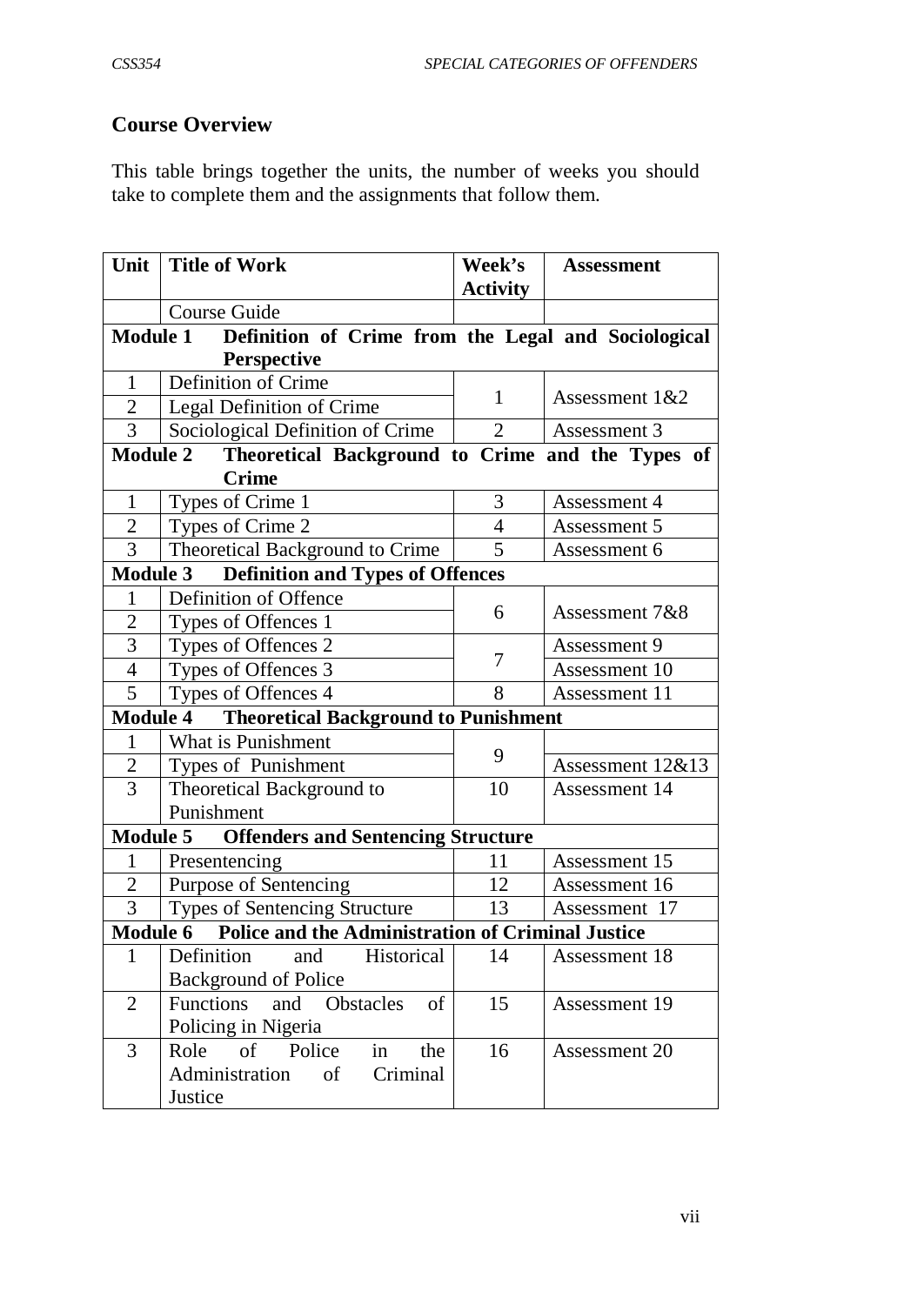#### **How to Get the Best from This Course**

In distance learning, the study units replace the lecturer. This is one of the great advantages of distance learning; you can read and work through specially designed study materials at your own pace, and at a time and place that suits you best. Think of it as reading the lecture instead of listening to a lecturer. In the same way that a lecturer might set you some reading to do, the study units tell you when to read your set of books or other materials. Just as a lecturer might give you an inclass exercise, your study units provide exercises for you to do at appropriate points. Each of the study units follows a common format. The first item is an introduction to the subject matter of the unit and how a particular unit is integrated with the other units and the course as a whole.

Next is a set of learning objectives. These objectives shall let you know what you should be able to do by the time you have completed the unit. You should use these objectives to guide your study. When you have finished the units, you must go back and check whether you have achieved the objectives. lf you make a habit of doing this, you will significantly improve your chances of passing the course. The main body of the unit guides you through the required reading from other sources.

#### **Reading Section**

Remember that your tutor's job is to assist you. When you need help, don't hesitate to call and ask your tutor to provide it. Read this Course Guide thoroughly

Organize a study schedule. Refer to the 'Course overview' for more details. Note the time you are expected to spend on each unit and how the assignments related to the units. Whatever method you chose to use, you should decide on and write in your own dates for working on each unit. Once you have created your own study schedule, do everything you can to stick to it.

The major reason that students fail is that they get behind with their course work. If you get into difficulties with your schedule. Please let your tutor know before it is too late for help.

Turn to Unit 1 and read the introduction and objectives for the unit. Assemble the study materials .Information about what you need for a unit is given in the 'Overview' at the beginning of each unit. You will almost always need both the study unit you are working on and one of your set books on your desk at the same time.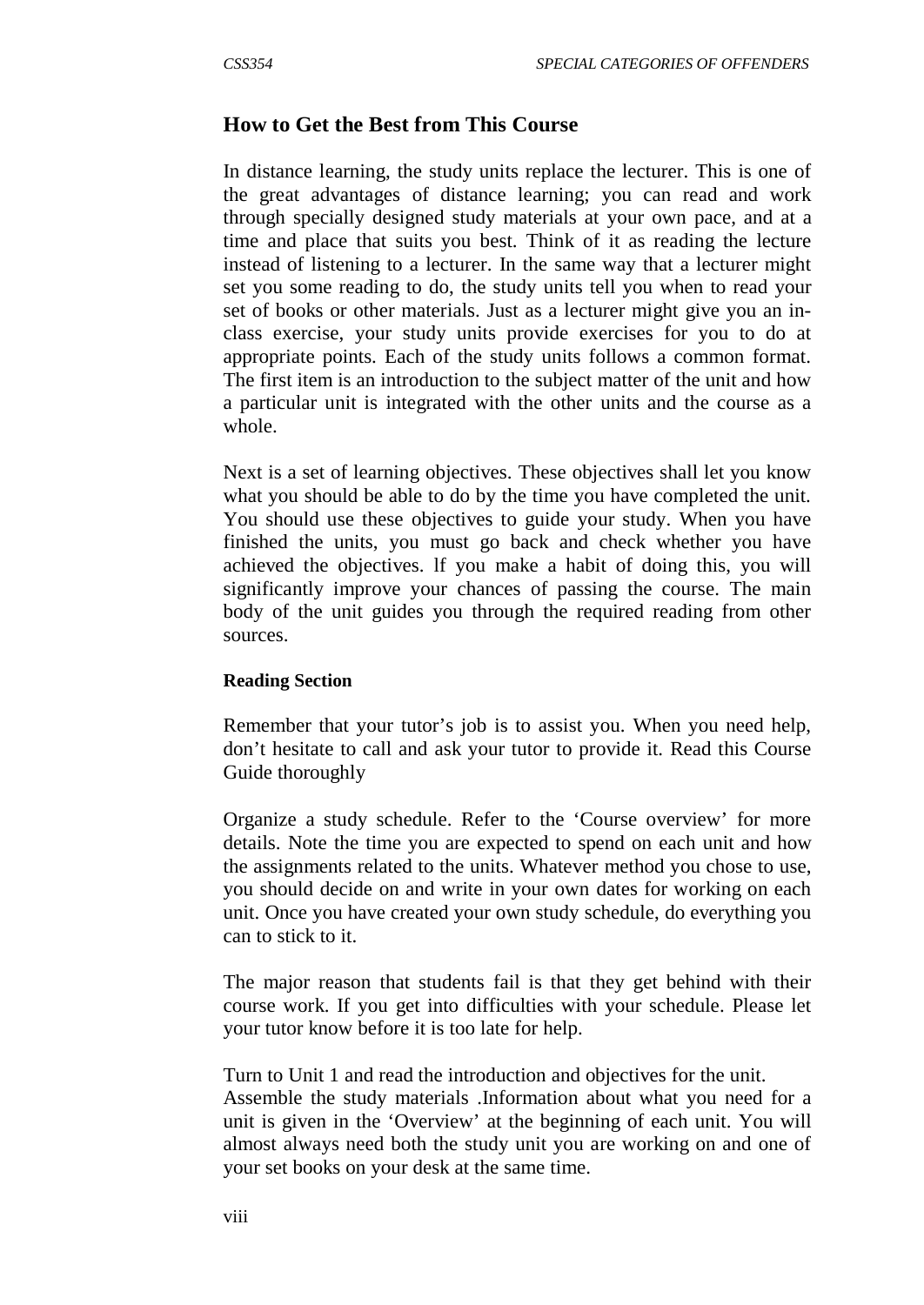Work through the unit. The content of the unit itself has been arranged to provide a sequence for you to follow. As you work through the unit, you will be instructed to read sections from your set books or other articles. Use the unit to guide your reading.

Review the objectives for each study unit to confirm that you have achieved them. If you feel unsure about any of the objectives, review the study material or consult your tutor.

- 1. When you are confident that you have achieved a unit's objectives, you can then start on the next unit. Proceed unit by unit through the course and try to pace your study so that you keep yourself on schedule.
- 2. When you have submitted an assignment to your tutor for marking, do not wait for it's return before starting on the next schedule. When the assignment is returned, pay particular attention to your tutor's comment, both on the Tutor-Marked Assignment form and also on what is written on the assignment. Consult your tutor as soon as possible if you have any questions or problems.

After completing the last unit, review the course and prepare yourself for the final examination. Check that you have achieved the unit objectives (listed at the beginning of each unit) and the course objectives (listed in the course Guide)

# **Facilitators/Tutors and Tutorials**

There are between 8 and 12 hours of tutorials provided in support of this course. The dates, time and venue of these tutorials shall be communicated to you. The name and phone number of your tutor will be made known to you immediately you are allocated a tutorial group. Your tutor will mark and comment on your assignments, keep a close *watch on your progress and on any difficulties you might encounter and provide* assistance to you during the course. You must mail your tutor marked assignments to your tutor well before the due date (at least two working days are required).They will be marked by your tutor and returned to you as soon as possible. Do not hesitate to contact your tutor by telephone, e-mail, or discussion board if you need help. You will definitely benefit a lot by doing that. Contact your tutor if:

- 1. you do not understand any part of the study units or the assigned readings;
- 2. you have difficulty with the self-tests or exercises; and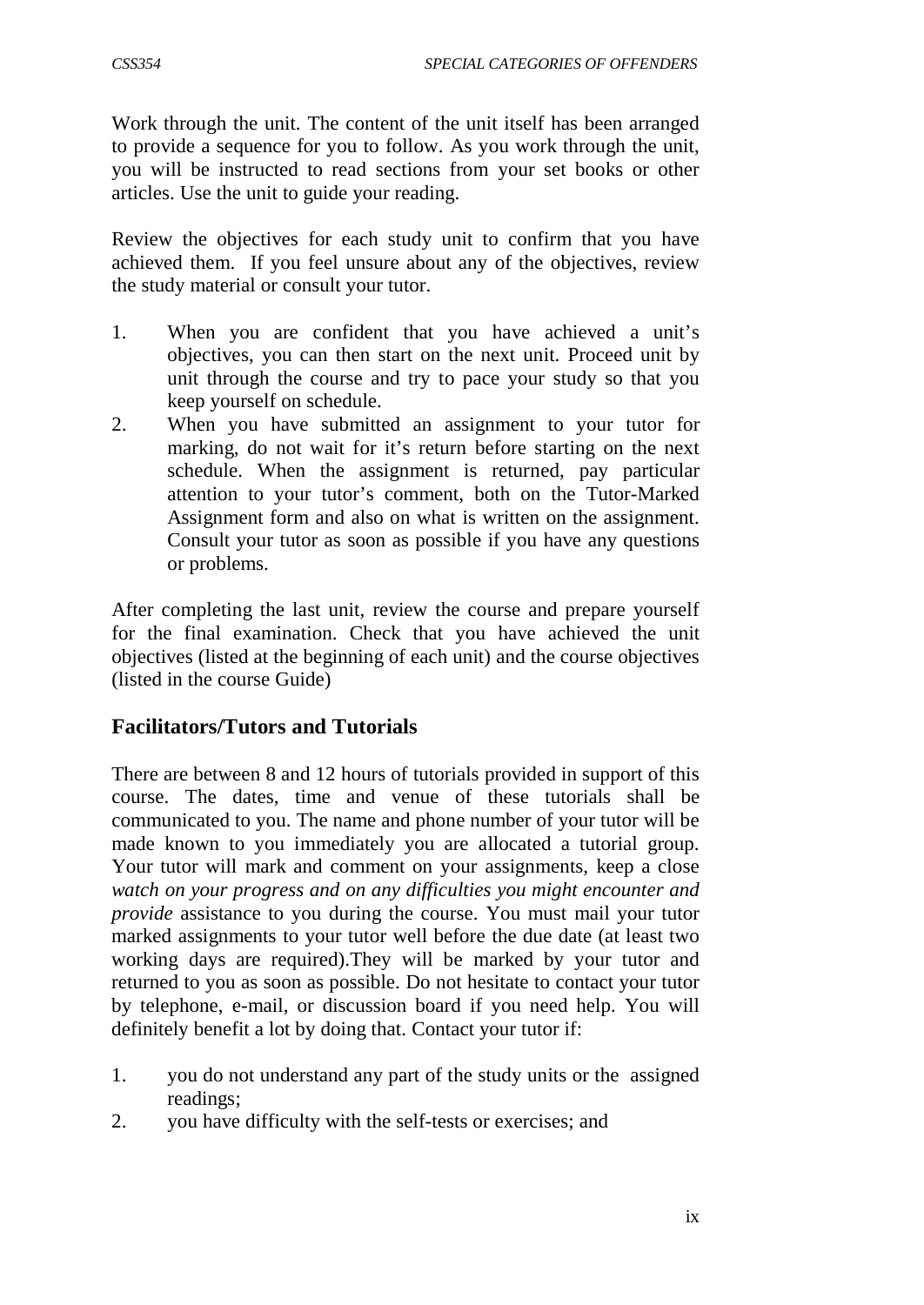3. you have a question or problem with an assignment, with your tutor's comments on an assignment or with the grading of an assignment.

You should make an effort to attend the tutorials. Thus, it is the only opportunity you have to enjoy face to face contact with your tutor and to ask questions which are answered instantly. You can raise any problem encountered in the course of your study. To gain the maximum benefit from course tutorials, prepare a question list before attending them. You will learn a lot from participating in discussion activity.

#### **Summary**

CSS354: Special Categories of offender aims to expose the reader or student to the meaning of crime and offences and also discussed in detail the different categories of offenders and the punishment meted out to them and the role of the police in the administration of justice.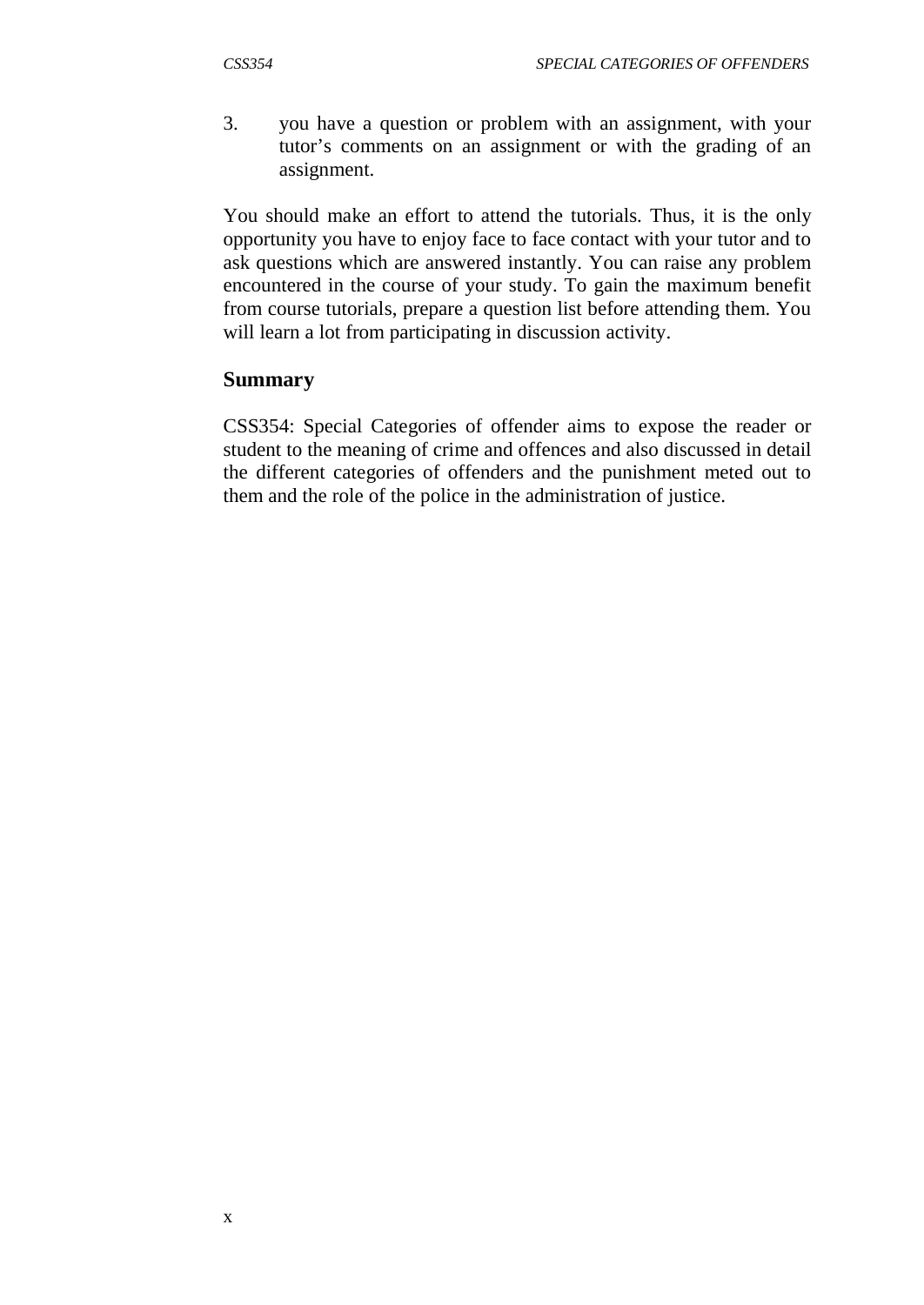| Course Code  | CSS <sub>354</sub>                                                                                                                                                                                           |
|--------------|--------------------------------------------------------------------------------------------------------------------------------------------------------------------------------------------------------------|
| Course Title | Special Categories of Offenders                                                                                                                                                                              |
| Course Team  | Ogunrekun Olawale Olusola (Developer/Writer) - LASU<br>Dr. Adeniyi T. Adegoke (Co-developer/writer) - NOUN<br>Prof. Abdul R. Yesufu (Programme Leader) - NOUN<br>Dr. Adeniyi T. Adegoke (Coordinator) - NOUN |

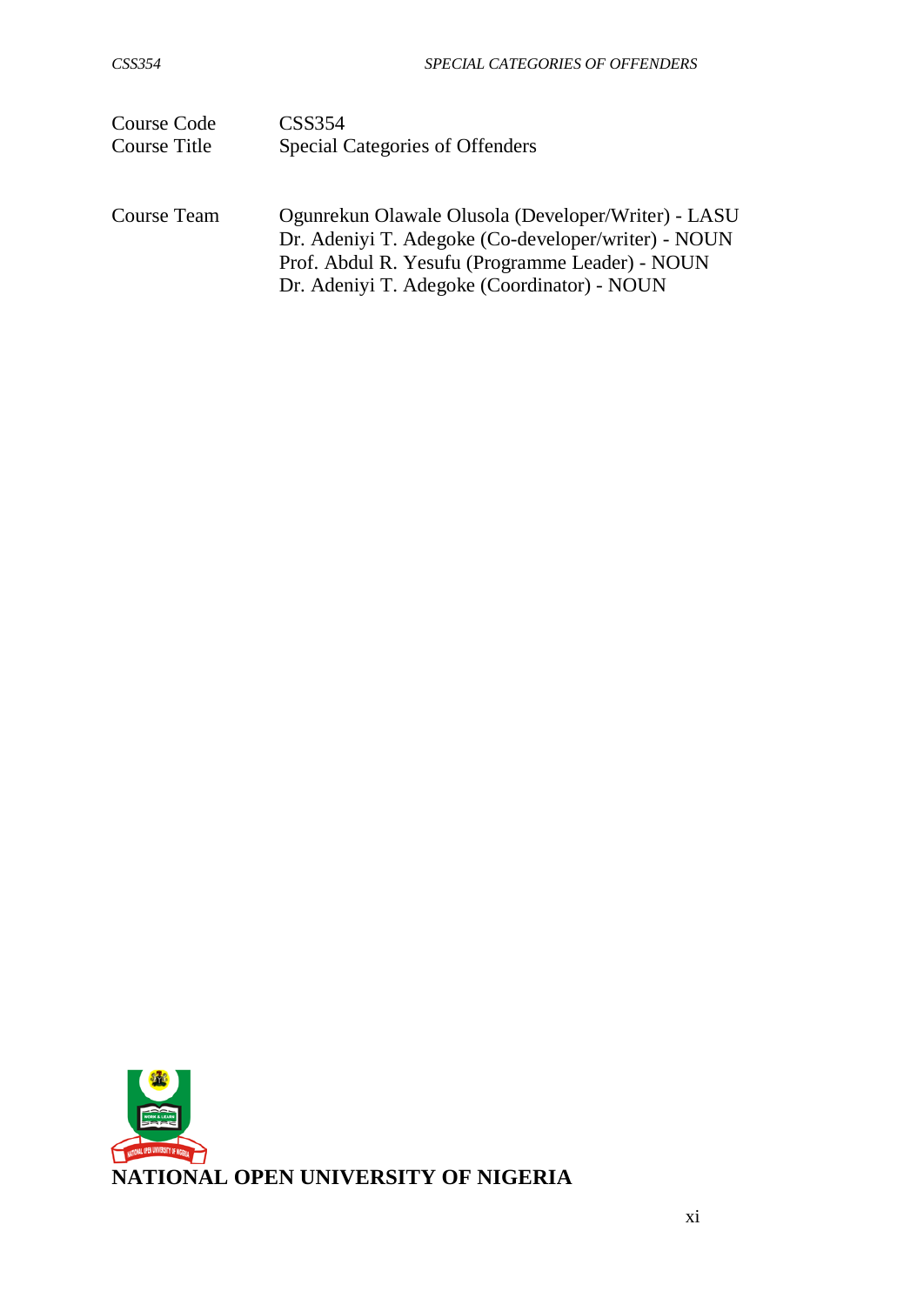National Open University of Nigeria Headquarters 14/16 Ahmadu Bello Way Victoria Island Lagos

Abuja Office No. 5 Dar es Salaam Street Off Aminu Kano Crescent Wuse II, Abuja Nigeria

e-mail: [centralinfo@nou.edu.ng](mailto:centralinfo@nou.edu.ng) URL: [www.nou.edu.ng](http://www.nou.edu.ng/)

Published By: National Open University of Nigeria

First Printed 2010

ISBN:

All Rights Reserved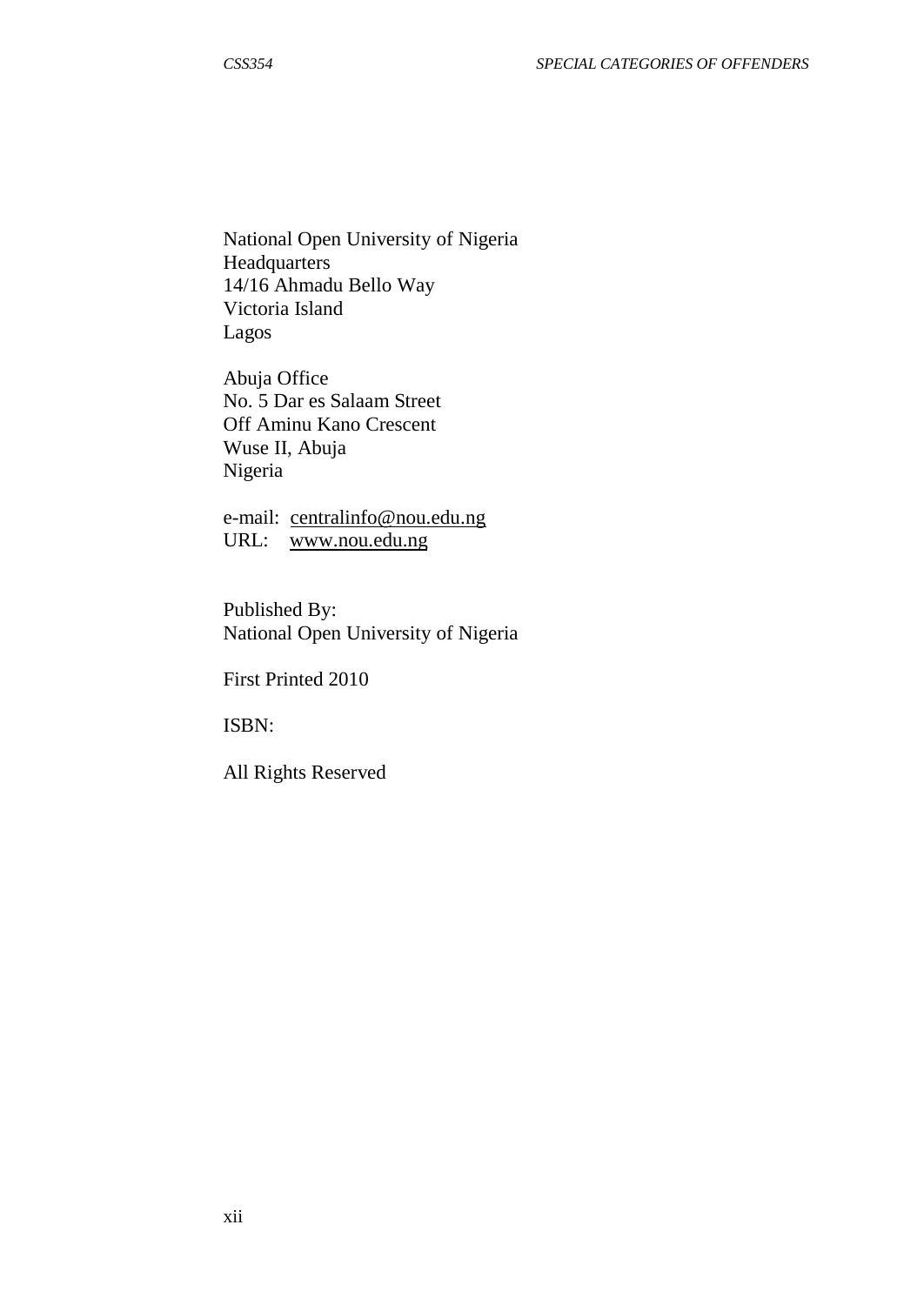# **CONTENTS PAGE**

| <b>Module 1</b>                      | Definition of Crime from the Legal and Sociological                                                                                                      | 1                      |
|--------------------------------------|----------------------------------------------------------------------------------------------------------------------------------------------------------|------------------------|
| Unit 1<br>Unit 2<br>Unit 3           |                                                                                                                                                          | $\mathbf{1}$<br>5<br>9 |
| <b>Module 2</b>                      | <b>Theoretical Background to Crime and the Types of</b>                                                                                                  |                        |
| Unit 1<br>Unit 2<br>Unit 3           |                                                                                                                                                          | 19<br>24               |
| <b>Module 3</b>                      |                                                                                                                                                          |                        |
| Unit 2<br>Unit 3<br>Unit 4<br>Unit 5 |                                                                                                                                                          | 31<br>41<br>53<br>62   |
| <b>Module 4</b>                      | <b>Theoretical Background to Punishment</b>                                                                                                              | 67                     |
| Unit 1<br>Unit 2<br>Unit 3           | Theoretical Background to Punishment                                                                                                                     | 67<br>74<br>80         |
| <b>Module 5</b>                      |                                                                                                                                                          |                        |
| Unit 1<br>Unit 2<br>Unit 3           |                                                                                                                                                          |                        |
| <b>Module 6</b>                      | <b>Police and the Administration of Criminal Justice 98</b>                                                                                              |                        |
| Unit 1<br>Unit 2<br>Unit 3           | Definition and Historical Background of Police<br>Functions and obstacles of Policing in Nigeria 103<br>Role of Police in the Administration of Criminal | 98<br>110              |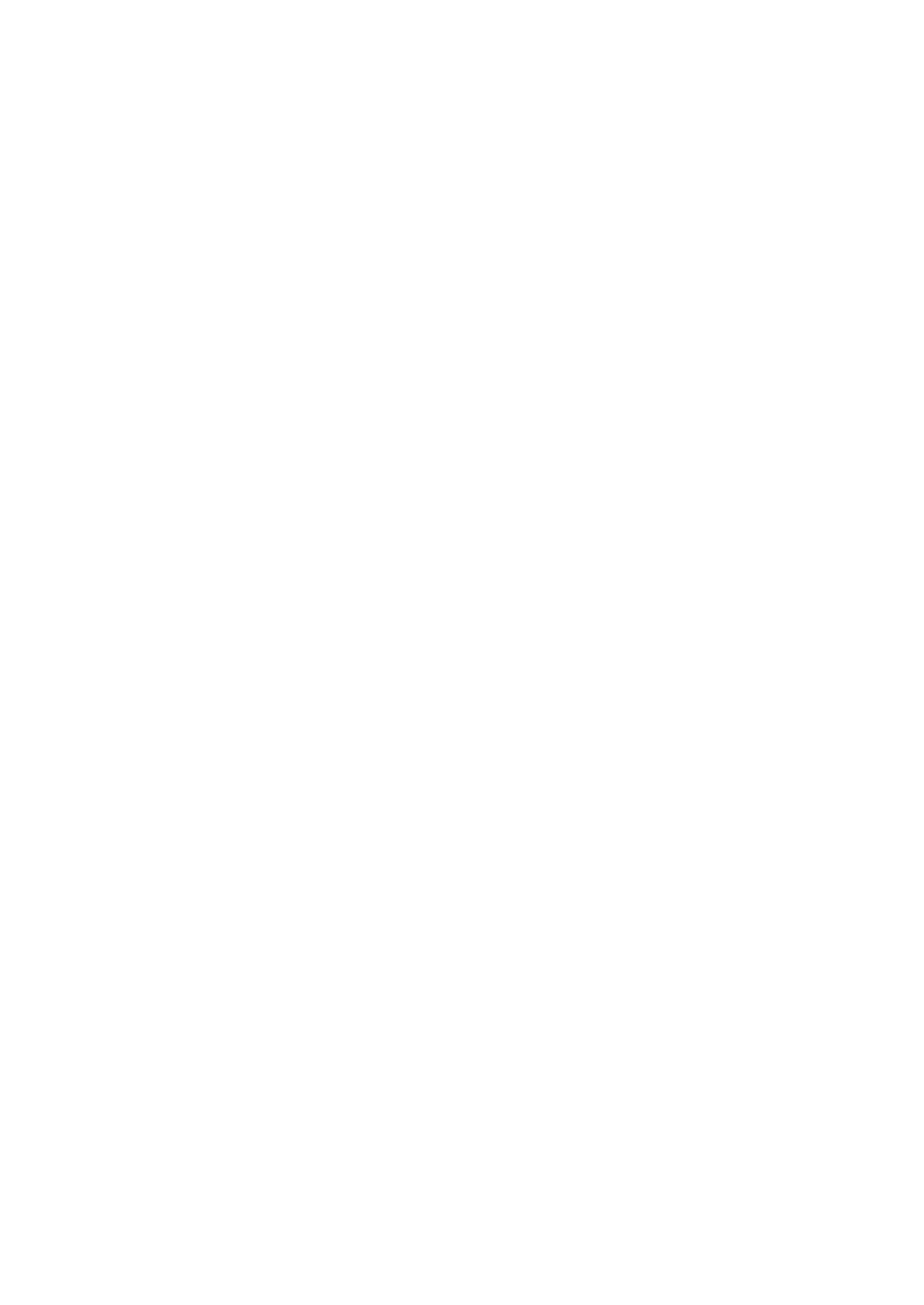# **MODULE 1 DEFINITION OF CRIME FROM THE LEGAL AND SOCIOLOGICAL PERSPECTIVE**

- Unit 1 Definition of Crime<br>Unit 2 Legal Definition of
- Legal Definition of Crime
- Unit 3 Sociological Definition of Crime

# **UNIT 1 DEFINITION OF CRIME**

#### **CONTENTS**

- 1.0 Introduction
- 2.0 Objectives
- 3.0 Main Content
	- 3.1 What Do We Know About Crime?
	- 3.2 Who is a Criminal?
- 4.0 Conclusion
- 5.0 Summary
- 6.0 Tutor-Marked Assignment
- 7.0 References/Further Reading

# **1.0 INTRODUCTION**

Sociologists argue that if we are interested in knowing why people engage in behaviour that is detrimental to society, we should go beyond the legal definition and include behaviour that is defined as criminal but for which no arrests are made. The focus is on behaviour. Why do people do what they do?

# **2.0 OBJECTIVES**

At the end of this unit, you should be able to:

- explain the meaning of crime
- analyse the personalities of a criminal

# **3.0 MAIN CONTENT**

# **3.1 What Do We Know About Crime?**

The various sources of statistical information gave us knowledge and information about crime. These sources of information include official statistics, survey statistics (especially criminal victimization survey data)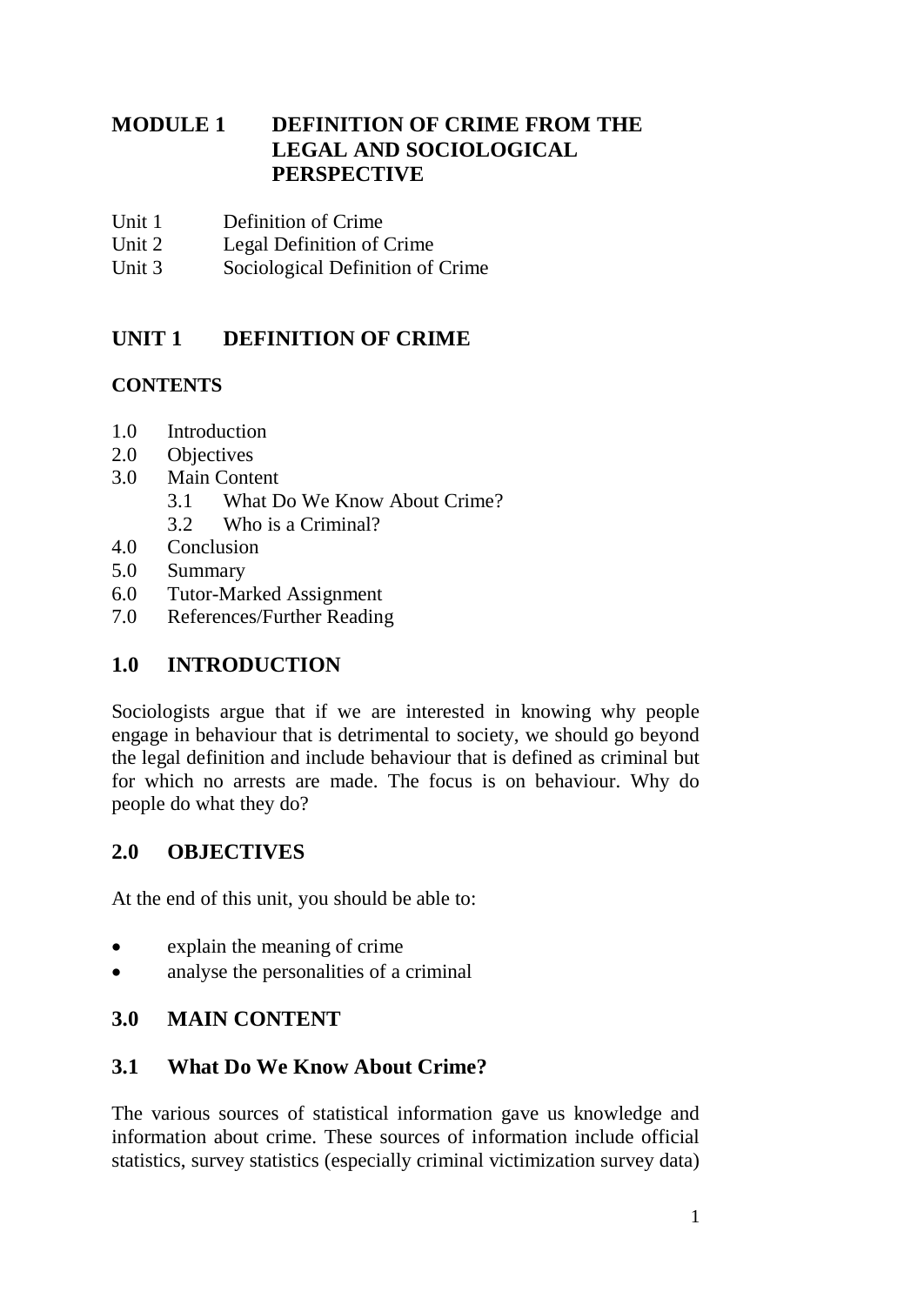and self report studies. Each of these sources of information offers different kinds of information about crime (and criminal victimization).

 Braithwaite (1989:44 - 49) states that there are 13 facts about crime which criminology needs to explain and which more common – sense knowledge can sometimes fail to appreciate:

- 1. Crime is committed disproportionately by males
- 2. Crime is perpetrated disproportionately by  $15 25$  year olds.
- 3. Crime is committed disproportionately by Unmarried people.
- 4. Crime is committed disproportionately by people living in large cities.
- 5. Crime is committed disproportionately by people who have experienced high residential mobility and who live in areas characterized by high residential mobility.
- 6. Young people who are strongly attached to their school are less likely to engage in crime.
- 7. Young people who have high educational and occupational aspirations are less likely to engage in crime.
- 8. Young people who do poorly at school are more likely to engage in crime
- 9. Young people who are strongly attached to their parents are less likely to engage in crime.
- 10. Young people who have friendships with criminals are more likely to engage in crime themselves.
- 11. People who believe strongly in complying with the law are less likely to violate the law.
- 12. For both men and women, being at the bottom of the class structure-whether measured by person socio-economic status, socio-economic status of the area of residence being unemployed or belonging to an oppressed racial minority – increases rates of offending for all types of crime apart from those for which opportunities are systematically less available to the poor.
- 13. Crime rates have been increasing since the Second World War in most countries, developed and developing.

These facts above given by Braithwaite sometimes did not agree with realities. In some respects, for example, they do not quite reason with the phenomenon of white – collar crime. That kind of law breaking behaviour appears to be committed by older, married males. Moreover, caution does noted to be asserted more generally about these facts given that they are (and can only be) derived from the variety of sources of information available about crime.

In every society, there are some types of behaviour for which actors are rewarded. Also, there are other types of behaviour that compel the same society to inflict punishment upon the actors. Yet there are other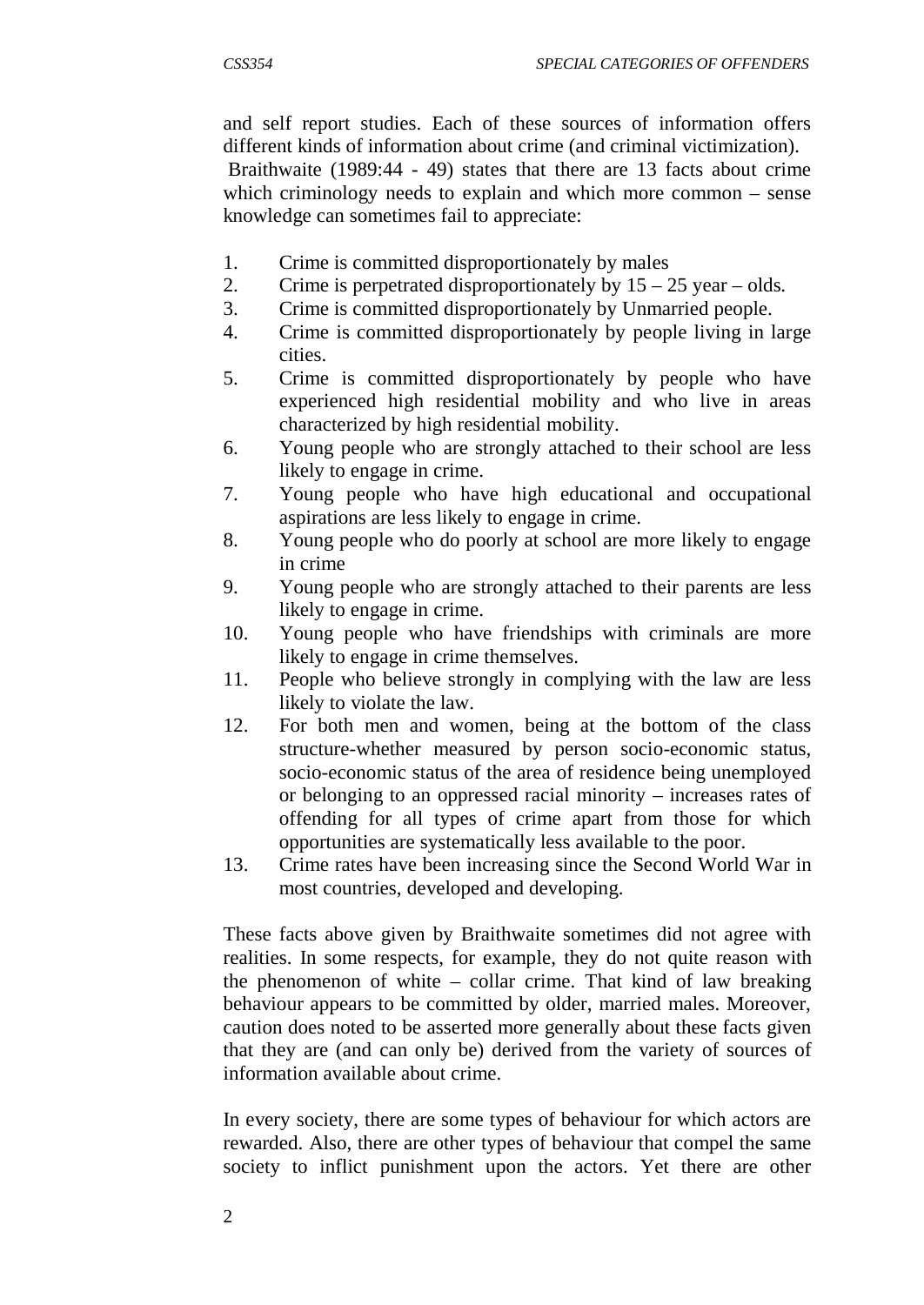behaviour for which society only ridicules the actors. People are discouraged in one way or the other from engaging in acts that society frowns at.

In modern complex societies, behaviour which are considered to be inimical to the interest of members of that same society are regarded as criminal act and are embodied in the criminal code. At present, the criminal code of Nigeria forbids a person from taking the life of another. Any person that violates this law may be hanged by the order of a court of justice. Acts that violate the criminal laws of a country are referred to as crimes.

Criminal behaviour and anti-social behaviour are not the same thing. An act may be anti-social but not criminal. If during an examination, a student is found to be copying the answers from his notebook such an act may be anti-social but not criminal if the criminal code of such a country does not contain a clause that says copying answers from a notebook during an examination is a criminal offence.

# **3.2 Who is a Criminal?**

A criminal could be said to be a person whose behaviour violates the criminal law. However, it is the court that actually determines whether a person could be a criminal or not.

A legal definition of a criminal therefore is that of a person who, after court proceeding is found to have broken the criminal law. The criminal code distinguishes between serious crimes and less serious ones.

Felony is a term used for serious offences like Armed Robbery, Murder, rape etc. Misdemeanour refers to less serious crime like driving a car that has not been licensed or stealing five naira from somebody. Felony and misdemeanour are relative to time and space and one who commits a felony is usually given a very severe punishment, sometimes the death sentences is imposed. Incase of misdemeanour, the offender may be asked to pay a few naira as fine and sometimes is given a few month's imprisonment.

# **4.0 CONCLUSION**

From this unit, students of criminology should have a broader knowledge of the meaning of crime and who a criminal is.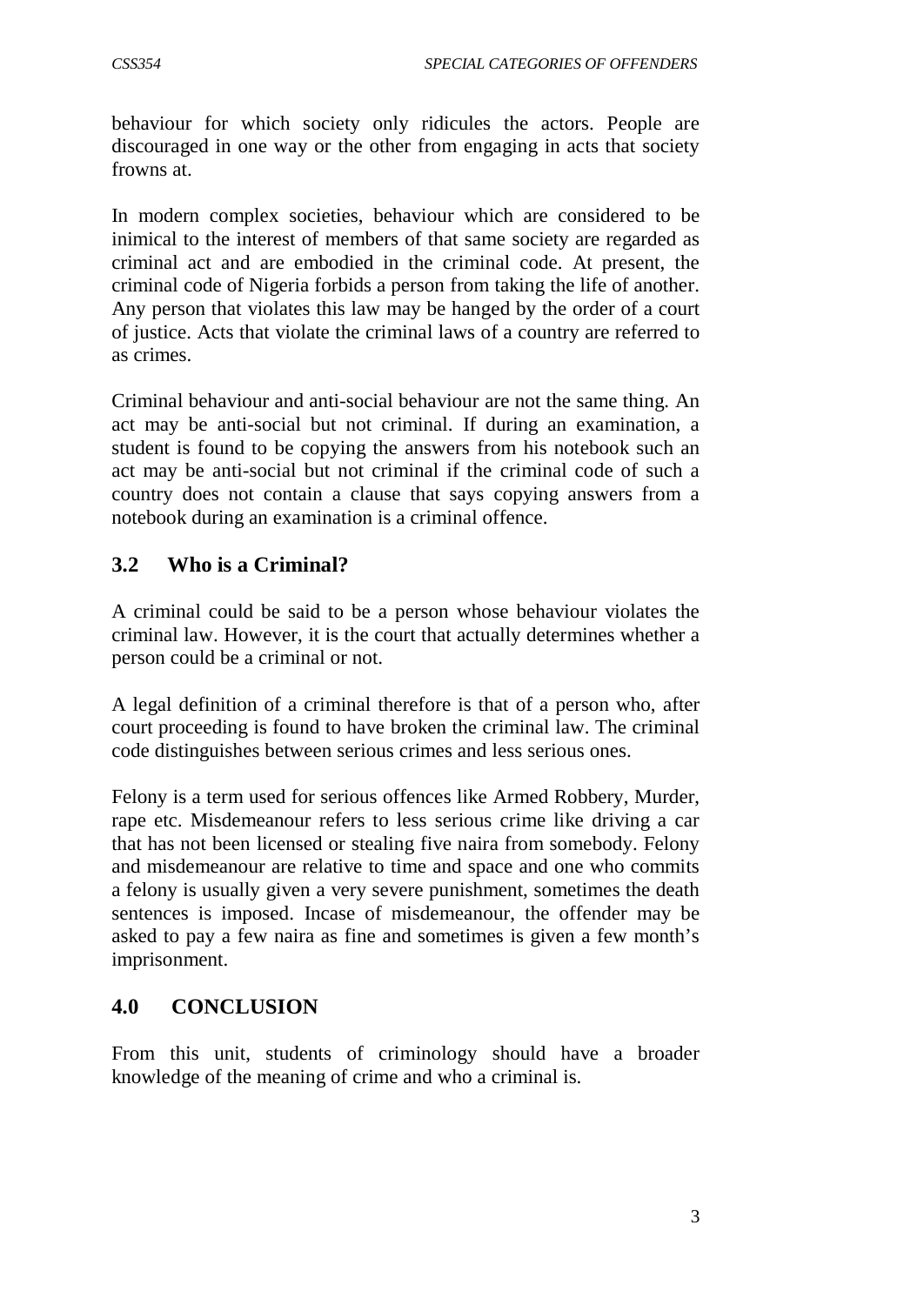#### **5.0 SUMMARY**

We have been able to discuss the meaning of crime as it relates to different societies based on the socio-cultural beliefs and norms of the society. We've also been able to diagnose who a criminal is from the legal point of view due to the fact that it is the court which determines whether a person is a criminal or not from the point of the law.

#### **6.0 TUTOR-MARKED ASSIGNMENT**

From the legal point of view, explain who is a criminal.

#### **7.0 REFERENCES/FURTHER READING**

- Ladan, M. T. (1998). *Crime Prevention and Control and Human Rights in Nigeria.* Zaria: Econet Publication Co Ltd.
- Danbazau, A. B. (1999). *Criminology and Criminal Justice.* Kaduna: Nigeria Defence Academy Press.
- Bohn R.M. and Haley, K.N. (2002). *Introduction to Criminal Justice*,  $(3<sup>rd</sup>$  ed). California McGraw Hill.
- Tappan, P.W. (1964), "*Who is the Criminal?" in Wolfgang et al. the Sociology of Crime and Delinquency.* New York: John Whitey and Sons WC.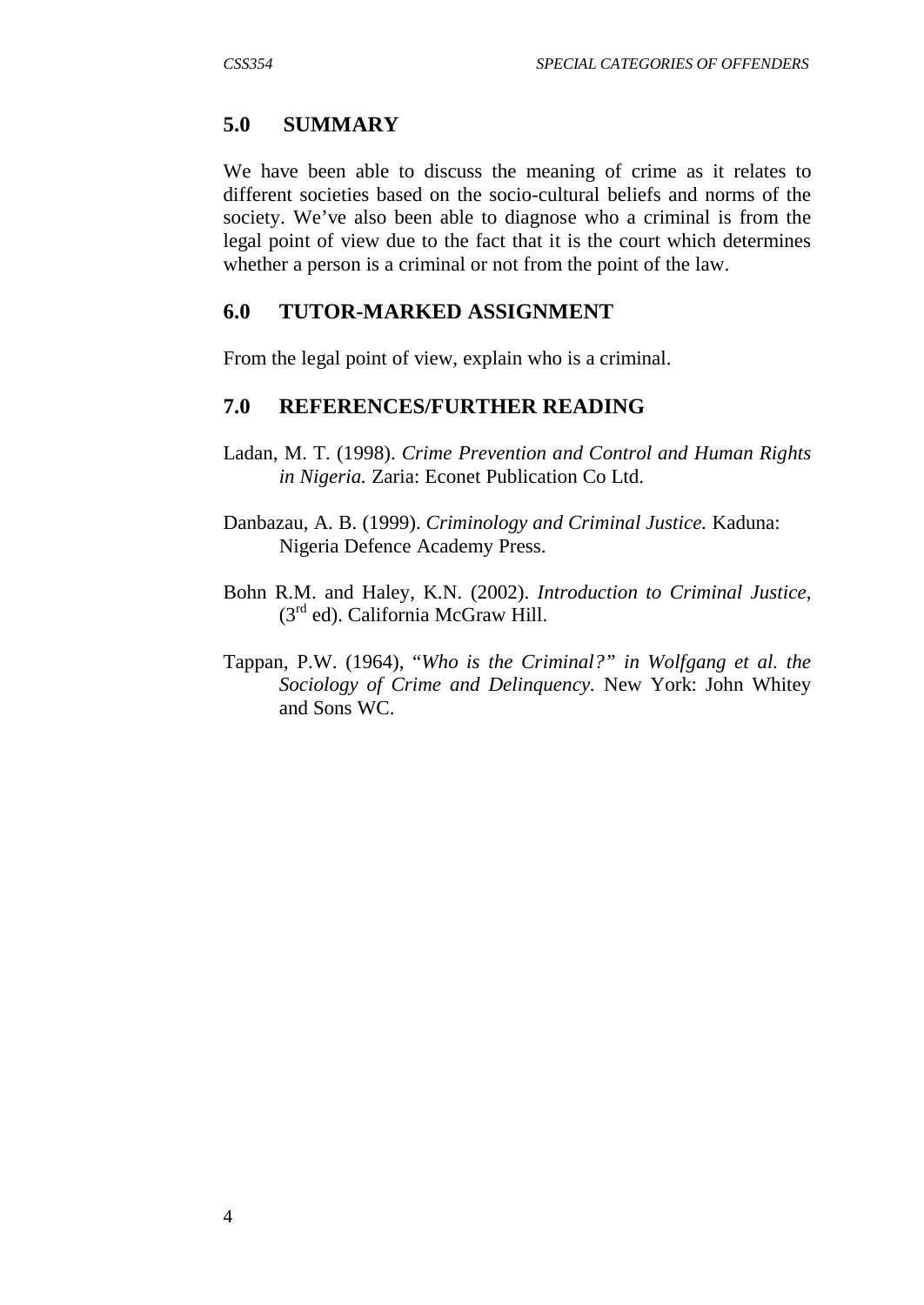# **UNIT 2 LEGAL DEFINITION OF CRIME**

- 1.0 Introduction
- 2.0 Objectives
- 3.0 Main Content
	- 3.1 Legal Definition of Crime
	- 3.2 Problems with the Legal Definition of Crime
	- 3.3 Elements of Crime
- 4.0 Conclusion
- 5.0 Summary
- 6.0 Tutor-Marked Assignment
- 7.0 References/Further Reading

# **1.0 INTRODUCTION**

The problems associated with the legal definition as well as the element of crime and factors that excuse a person from being criminally responsible will also be analyzed.

# **2.0 OBJECTIVES**

At the end of this unit, you should be able to:-

- understand crime from the legal point of view
- explain the problems with the legal definition of crime
- identify seven elements of crime.

# **3.0 MAIN CONTENT**

# **3.1 Legal Definition of Crime**

According to Tappan " Crime is an intentional act in violation of the criminal law, committed without defence or excuse, and penalized by the state as a felony or misdemeanour". (Tappan, 1964).

Crime is a violation of the criminal law which is often followed by legal punishment. A crime is an act or omission which attracts sanctions. In studying the offender, there can be no presumption that arrested, arraigned, indicted or prosecuted persons are criminals unless they are also held guilty beyond all reasonable doubt of a particular offence by a court of law.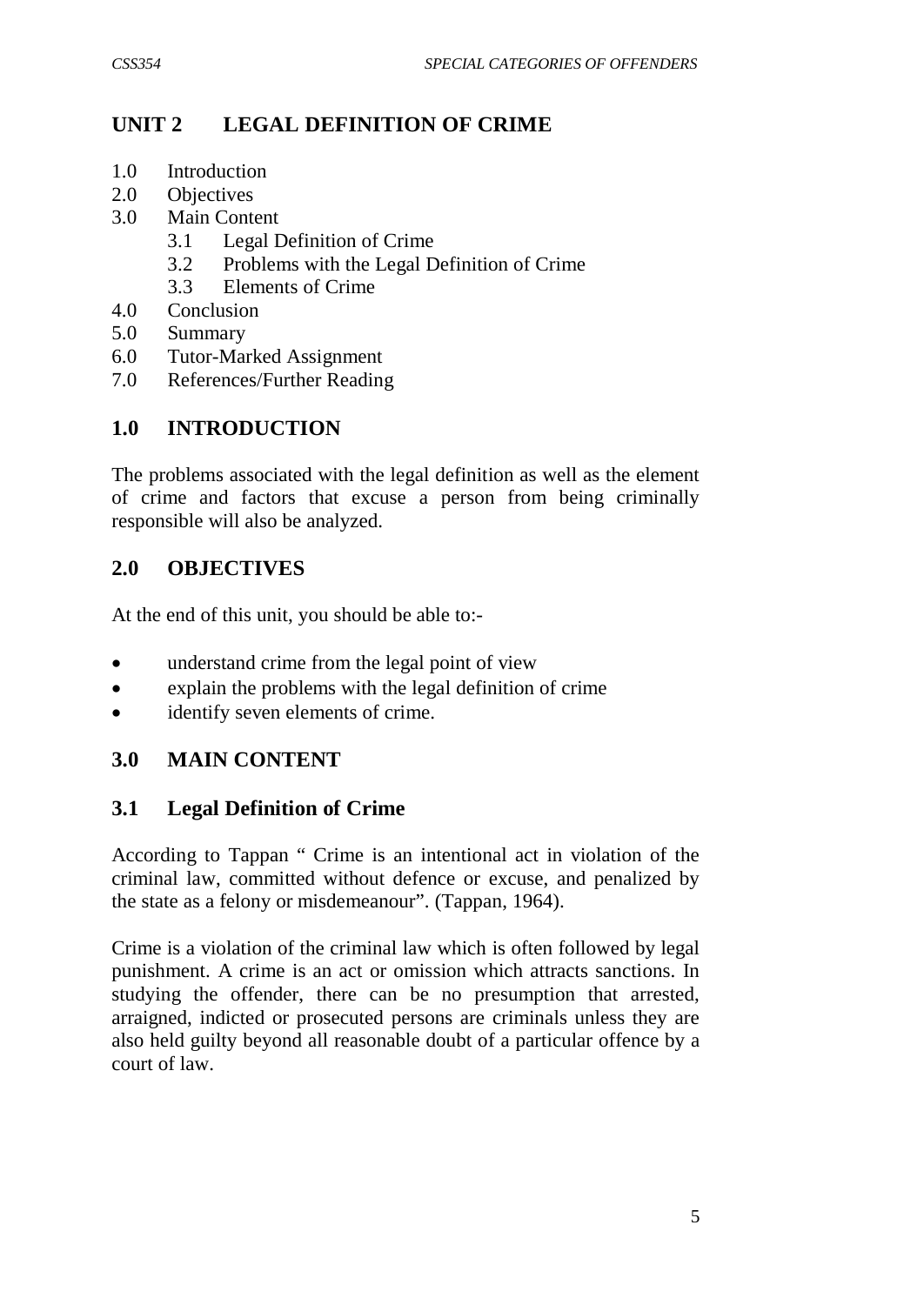# **3.2 Problems with the Legal Definition of Crime**

However, it has been observed that the legal definition of crime has its own problem as observed by Bohn Haley (2002).

- **1. Over- Criminalization:** The first problem of the legal definition is over criminalization. This simply means the prohibition by the criminal law of some behaviour that should not be prohibited. Over criminalization arises primarily in the area of victimless crimes. This includes gambling, prostitution involving consenting adults, homosexual acts between consenting adults and the use of some illegal drugs such as marijuana.
- **2. Non-Enforcement**:- This is the second problem with the legal definition of crime. This is a situation in which some behaviour are prohibited by the criminal law, but the law is not routinely enforced. This is very common with many white-collar and government crimes. It is also common for Blue law which requires stores and other commercial establishments to be closed on Sundays. One lesson you should learn about non-enforcement of law is that it causes disrespects for the law. People come to believe that because criminal laws are not routinely enforced, there is no need to routinely obey them.
- **3. Under-Criminalization: -** This is another problem associated with legal definition of crime. Under-criminalization is the failure to prohibit some behaviour that, arguably, should be prohibited by the criminal law, but are not. For instance, you might suffer some harmful and distinctive actions or inactions that are not criminal, which, in reality ought to be prohibited. You might even get frustrated in your relationship with people and you feel such act should have been regarded as crime but are not.

Looking at the legal definition of crime, Stephen (1993) stated that crime is "an act or omission in respect of which legal punishment may be inflicted". Likewise Bennette (1987) is of the view that crime is an act or omission, which may attract fine, imprisonment or even death sentence. Therefore, in legal terms, we can say that the criminality of an act is defined in an important way as the punishment which follows it.

# **3.3 Elements of Crime**

From the legal point of view, a crime has not been committed unless all seven of the following elements are present. These are Harm, legality, Actus- reus, mens- rea,causation, concurrence and punishment.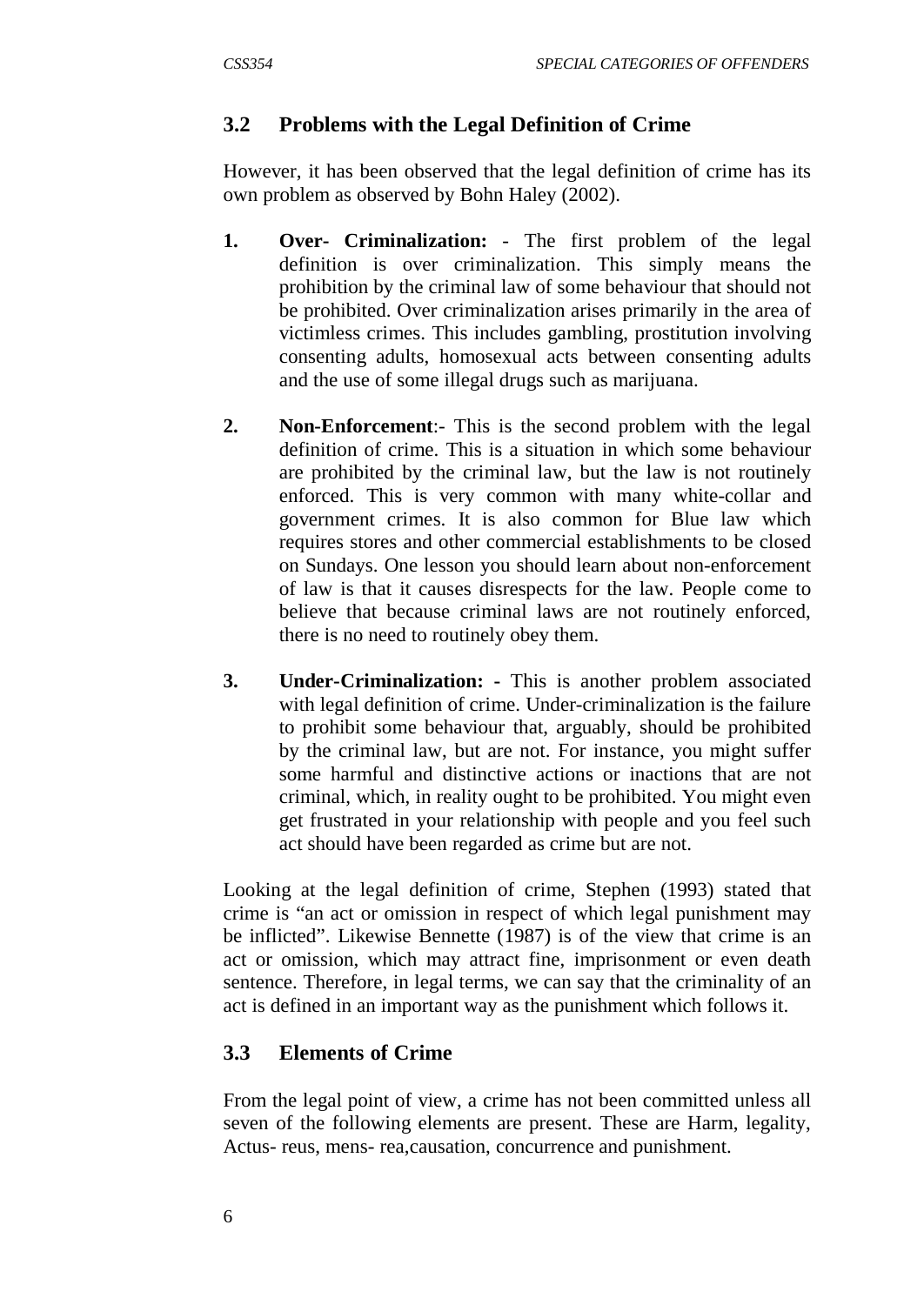Let us look at each of these elements one after the other:

- **1. Harm:** For crime to occur there must be an external consequence or harm. The harm may be physical or verbal. For example. If you physically slap me without any legal justification, then it can be regarded as physical harm. If you threaten to beat or kill another person, whether or not the threat is carried out is a verbal harm. Also, if you write something false about me or bear false witness against me that dishonours or injures me, it is a physical harm. The question that comes to mind is whether the legal element of harm is present in all crimes. For instance, if you look at victimless offences such as prostitution, gambling, marijuana use, one may say that before anyone engage in these acts, there is usually an element of agreement and consent. Therefore, the participants may not see their habits as acts of harm perpetrated in the society. However, the family of the participants and the moral fabric of the society is jeopardized by such behaviour (Bohn & haley 2002)
- **2. Legality:** As one of the element of crimes legality has two aspects. First, the harm must be legally forbidden for an act to be a crime. The second aspect is that the criminal law must not be retroactive or expose facto.
- **3. Actus- Reus:** This is a Latin word which refers to a criminal action or inaction that causes harm. If you as an individual do not act in situation where the law requires you to act, you are committing a crime. Also, it is expected of a parent to provide food, shelter, clothing and education for the children. If a parent acts contrary to the expectation, then he is committing a crime. We can therefore say that actus reus is the physical element or the guilty act and it require proof. Where there is no actus reus, there is no crime.
- **4. Mens Rea: -** This is another Latin word that refers to a criminal intent or a guilty state of mind. It is the mental aspect of a crime. Here, criminal conduct is limited to intentional or purposeful action or inaction and not the accidents. For example, if I slap you and you did not retaliate immediately but allowed a day or two to pass before you slapped me, it will be viewed as intentional and purposeful. As such, you should be criminally responsible for the outcome of your action. This is what is regarded as mens rea
- **5. Causation: -** This is a process where the criminal act must lead directly to the harm without a long delay. It is a casual relationship between the legally forbidden harm and the actus reus. The purpose of the requirement of causation is to prevent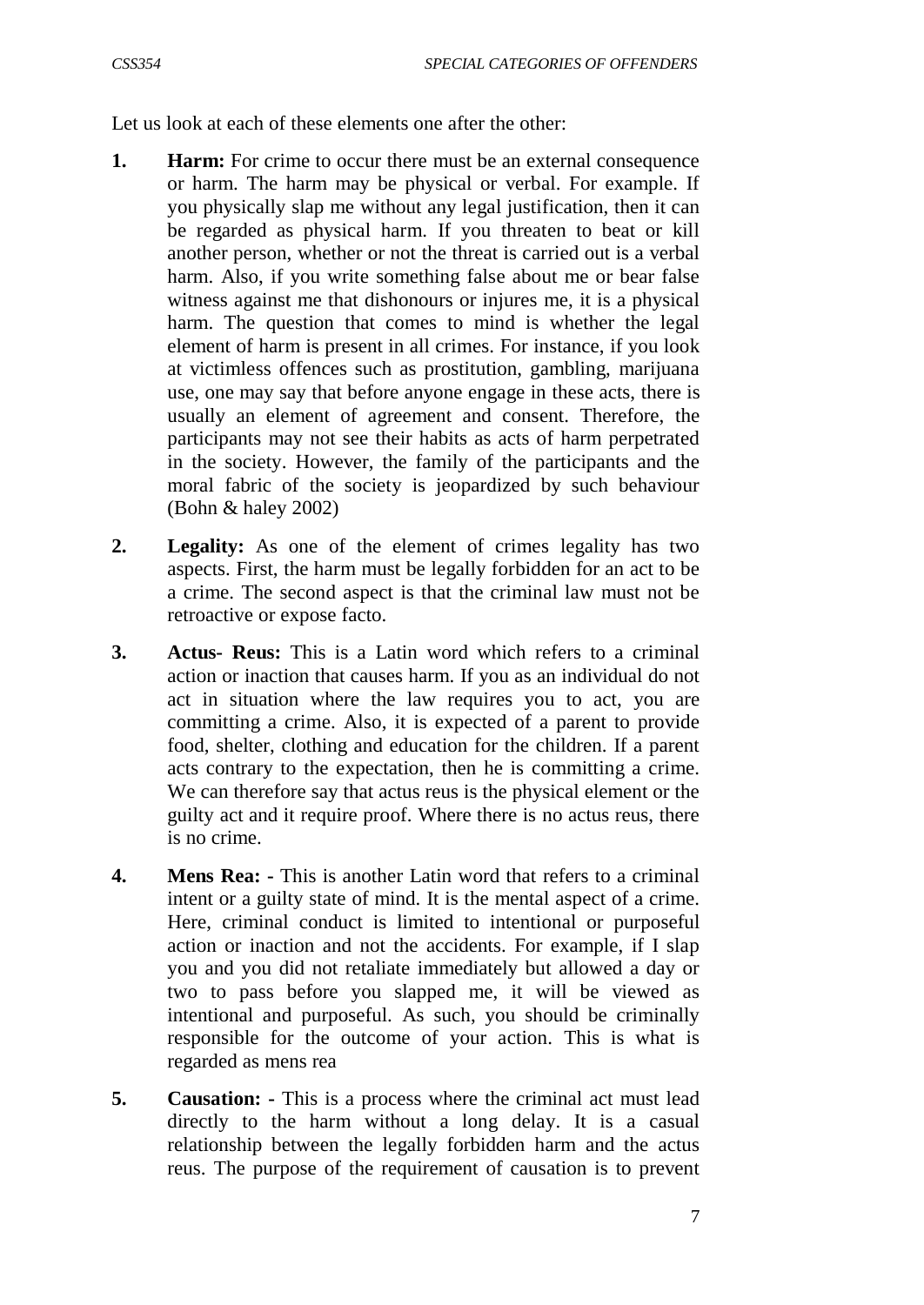people from facing the threat of criminal charges for the rest of their lives. When the cause of a crime is known, it makes it possible to understand the intricacies surrounding its committal.

- **6. Concurrence: -** For any act to be considered crime there must be concurrence between actus reus and men rea. In other words, the criminal conducts and the criminal intent must occur together. For example, if you invite an electrician to your house to repair your television set, and that electrician comes to the house and repair your television, on his way out, he picks your handset and leaves. In this situation, you cannot accuse the electrician of being guilty of entering your house illegally (trespass), because that was not his initial intention. However, the electrician can be found guilty of stealing the handset.
- **7. Punishment: -** For any behaviour to be considered a crime, there must be a statutory provision for a punishment or at least the threat of punishment. Without the threat of punishment, a law is unenforceable and is therefore not a criminal law.

# **4.0 CONCLUSION**

From this unit, student of criminology should have a broader knowledge of the meaning of crime from the legal point of view. Elements needed to be considered when using legal definition of crime.

# **5.0 SUMMARY**

We have been able to discuss the legal definition of crime and its problems. We have also been able to look at factors that may excuse a person from being criminally responsible for his action.

# **6.0 TUTOR-MARKED ASSIGNMENT**

Discuss some of the limitations of the legal definition of crime.

# **7.0 REFERENCES/FURTHER READING**

Tappan, P.W (1964). "*Who is the Criminal?"* New York: John Wiley.

Danbazau, A.B. (1999). *Criminology and Criminal Justice.* Kaduna: Nigeria Defence Academy Press.

Ladan, M.T. (1998). *Crime Prevention and Control and Human Rights in Nigeria.* Zaria: Econet Publication Co. Ltd.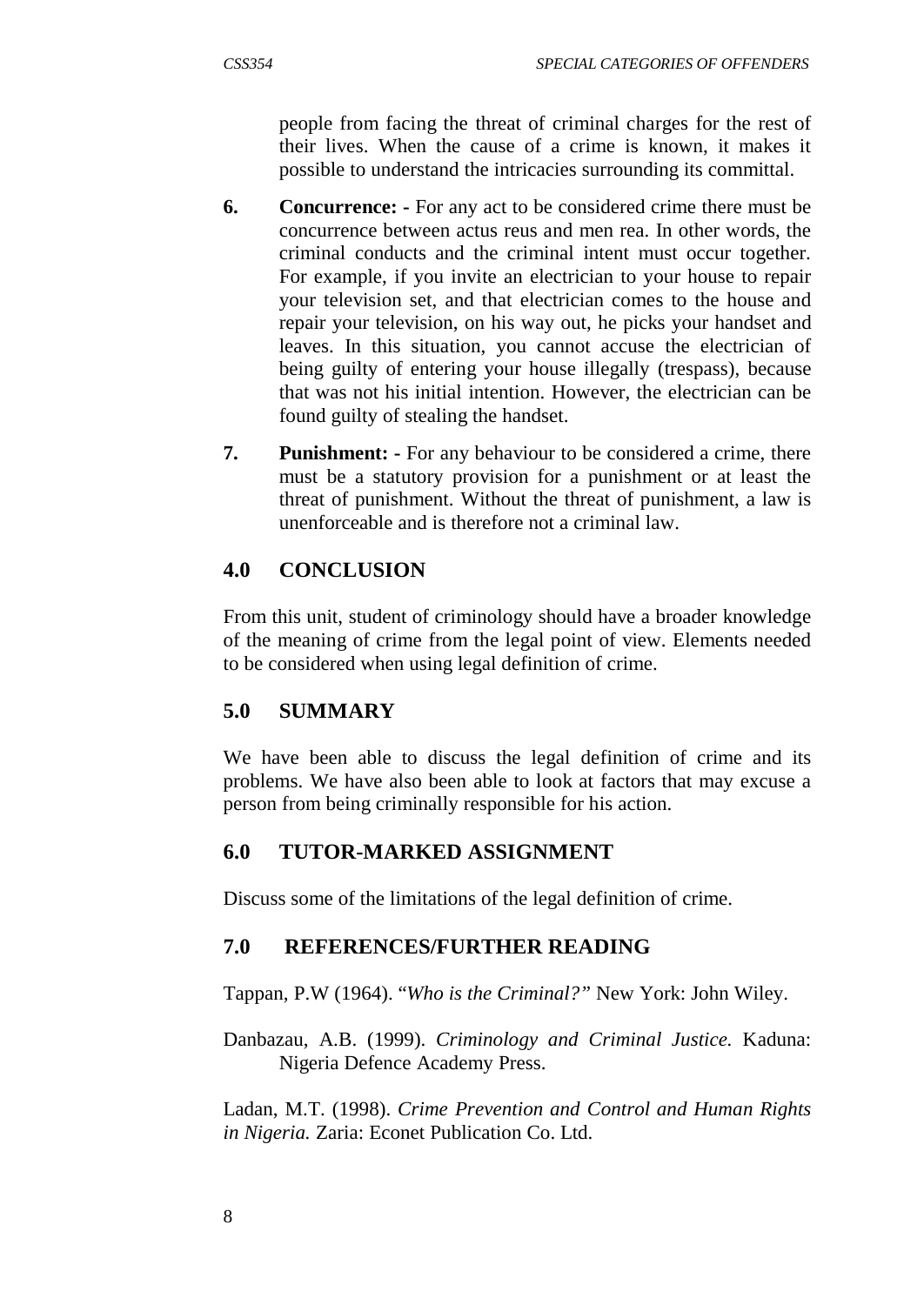# **UNIT 3 SOCIOLOGICAL DEFINITION OF CRIME**

#### **CONTENTS**

- 1.0 Introduction
- 2.0 Objectives
- 3.0 Main Content
	- 3.1 Sociological Definition of Crime
	- 3.2 Merits and Demerits of Sociological Approach to Crime
- 4.0 Conclusion
- 5.0 Summary
- 6.0 Tutor-Marked Assignment
- 7.0 References/Further Reading

# **1.0 INTRODUCTION**

In this unit, we shall examine the sociological approach to the study of crime. The approach uses socio-cultural norms as the yardstick for the definition of crime. We shall also focus attention on the merits and demerits of this approach

# **2.0 OBJECTIVES**

At the end of this unit, you should be able to:

- explain the sociological definition of crime
- identify the merits and demerits of sociological approach to crime.

# **3.0 MAIN CONTENT**

# **3.1 Sociological Definition of Crime**

A typical definition is where crime is seen as a behaviour that violates the norms of society. It can also be seen as anti-social behaviour. A norms is any standard or rule regarding what human being should or should not think, say or do, under given circumstances. Even though the sociological definition of crime is broad, it is more encompassing than the narrower definition of crime from the legal point of view.

Durkheim (1993) defined crime within a social context. He saw crime as a social product, determined by social conditions, capable of being controlled only in social terms. Crimes is therefore normal in all societies, and "a society-exempt from crime would necessitate a standardization of moral concept of all individuals, which is neither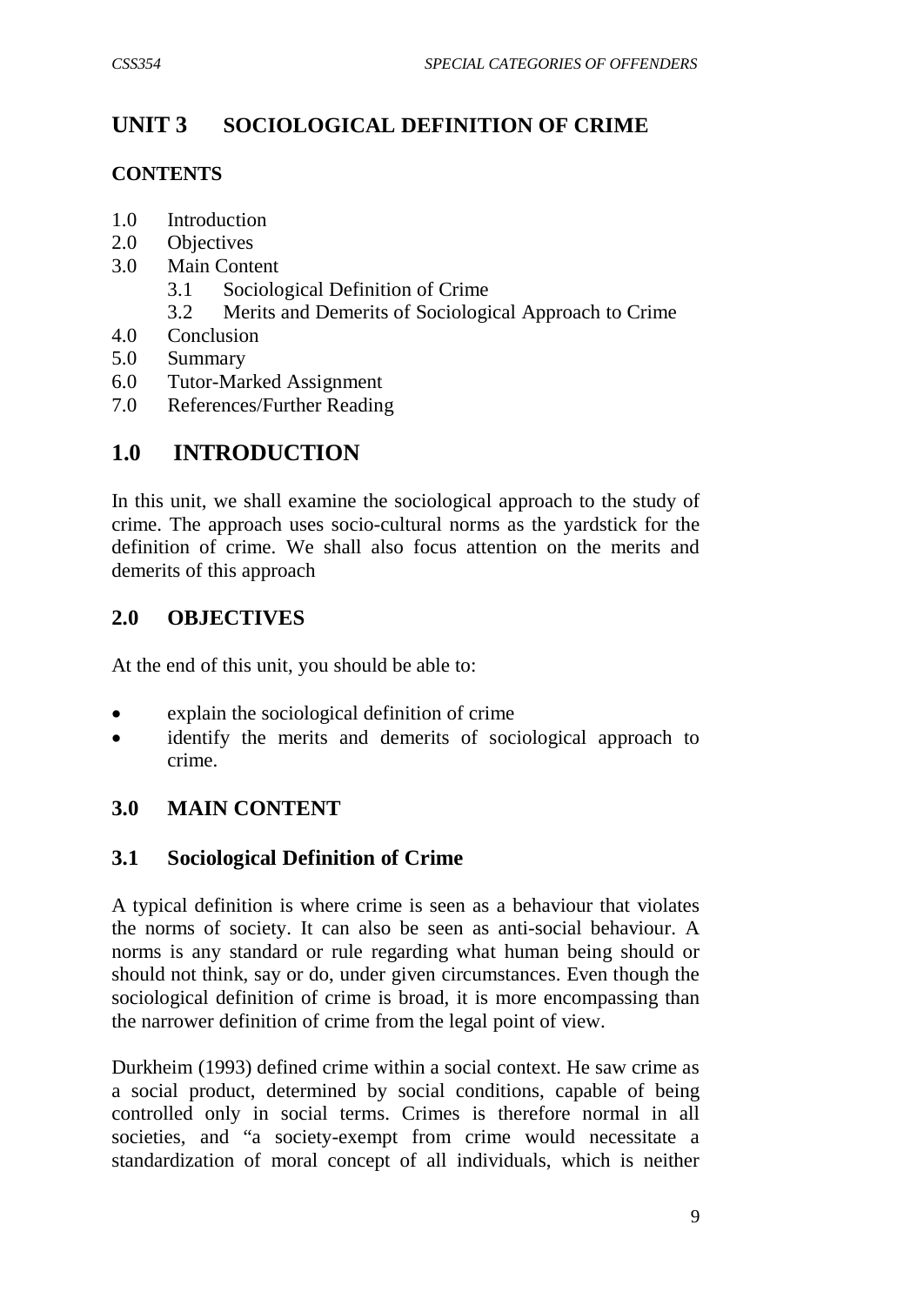possible nor desirable". Durkheim was of the opinion that crime is a normal phenomenon in the society, a natural and inevitable product of collective life and social evolution. He held that the collective conscience of a people defines what crime is. Durkheim believed that crime play a definite role in social life. He therefore defined conscience".

Selling (1938) argues that crime "is a violation of culture, norms, which is something beyond mere violation of law perse". He maintains that mere violation of the criminal law state of collectivity as "an act which offends strong and defined state of collectivity as an artificial criterion of criminality. He suggests that, as part of the general study of human behaviour, criminology should concern itself broadly with all anti-social conduct injurious to the society.

A sociological approach accounts for the broader context in which crime occurs. Sociological approach of crime will enable us to have a broader knowledge of crime as well as understand the human condition and societies in general. It will also allow us to better understand the societies in which crime occurs.

According to MC Connell (2004), sociological approach to crime will enable us to understand the economics, gender education, race, religion, family life and all other social phenomena that are directly involved in crime.

# **3.2 Merits and Demerits of Sociological Approach to Crime**

#### **MERITS**

- 1. The act is the violation of the socio-cultural values or norms of that group. If you go strictly by the legal definition, only those that have been convicted are regarded as criminals. It is only those that violate the codified rules that can be considered criminals. These have the effect of rendering a very limited understanding of crime, because there are some criminal acts that are not in the codified rules.
- 2. In the sociological approach, emphasis is placed on the sociocultural forces or reactions that produce the criminal. Even though we concentrate on the socio-cultural forces, we do not forget the individuals, because they are clustered with other individual who are alike in attributes in terms of theoretical or practical definition. The uniqueness of the individual, however, is retained by the fact that, on several attributes of the group, he or she will appear identical.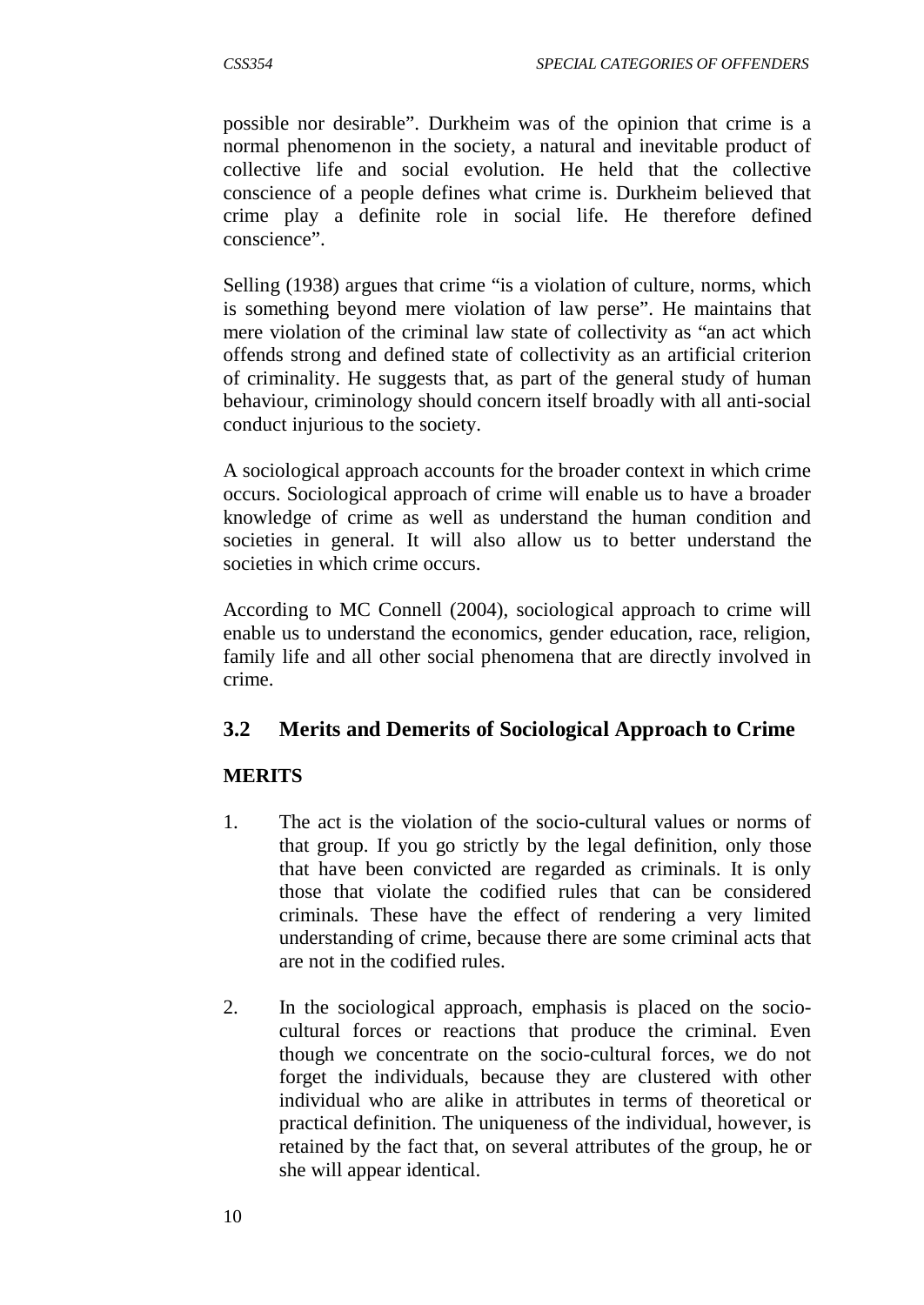- 3. Crime itself is seen as a subject-matter of sociology. As far as crime is a social phenomenon and sociologists are trained to deal with social problems.
- 4. Other disciplines like law might define crime, but the final definition rests in what should come from sociologist.
- 5. Sociologist also recognizes the functions of crime. Crimes provide job for lawyers, police, prison officials, economics and financial crimes commission (EFCC) official, independent corrupt practices and other related offences commission (ICPC) officials e.t.c

#### **DEMERITS**

- 1. First, norms vary form one group to another within a single society. There is no uniform definition of anti-social behaviour. For example, if you live in a Muslim community, you are forbidden from eating pork. Any disobedience is a sin, and the disobedient person will be punished. However, if you live in a Christian community, eating pork is not an offence, rather is regarded as a delicacy. So within the same society, the same behaviour may be perceived differently.
- 2. Norms are always subject to interpretation. Each norms has a history of how it came into existence. For example, in some communities, children are not allowed to eat egg. It is believed that children who eat eggs are likely to steal. On the other hand, this is not so in another community. Infact eating eggs is allowed for children as part of the vital food to assist them to grow healthy.
- 3. Furthermore, it is good for us to note that norms change from time to time and from place to place. For example, in Zamfara State, the sale of alcohol is not permitted and you are not supposed to drink alcohol. If you are caught drinking alcohol, you will be punished according to Muslim law. However, in Lagos State, people are allowed to sell and drink alcohol. This is because it is socially acceptable. Such behaviour is not perceived as an offence to anybody.

# **4.0 CONCLUSION**

At the end of this unit, students should have a broader understanding of crime and societies in general. You should also have a deeper knowledge of the entire society in which crime occurs. It is hoped that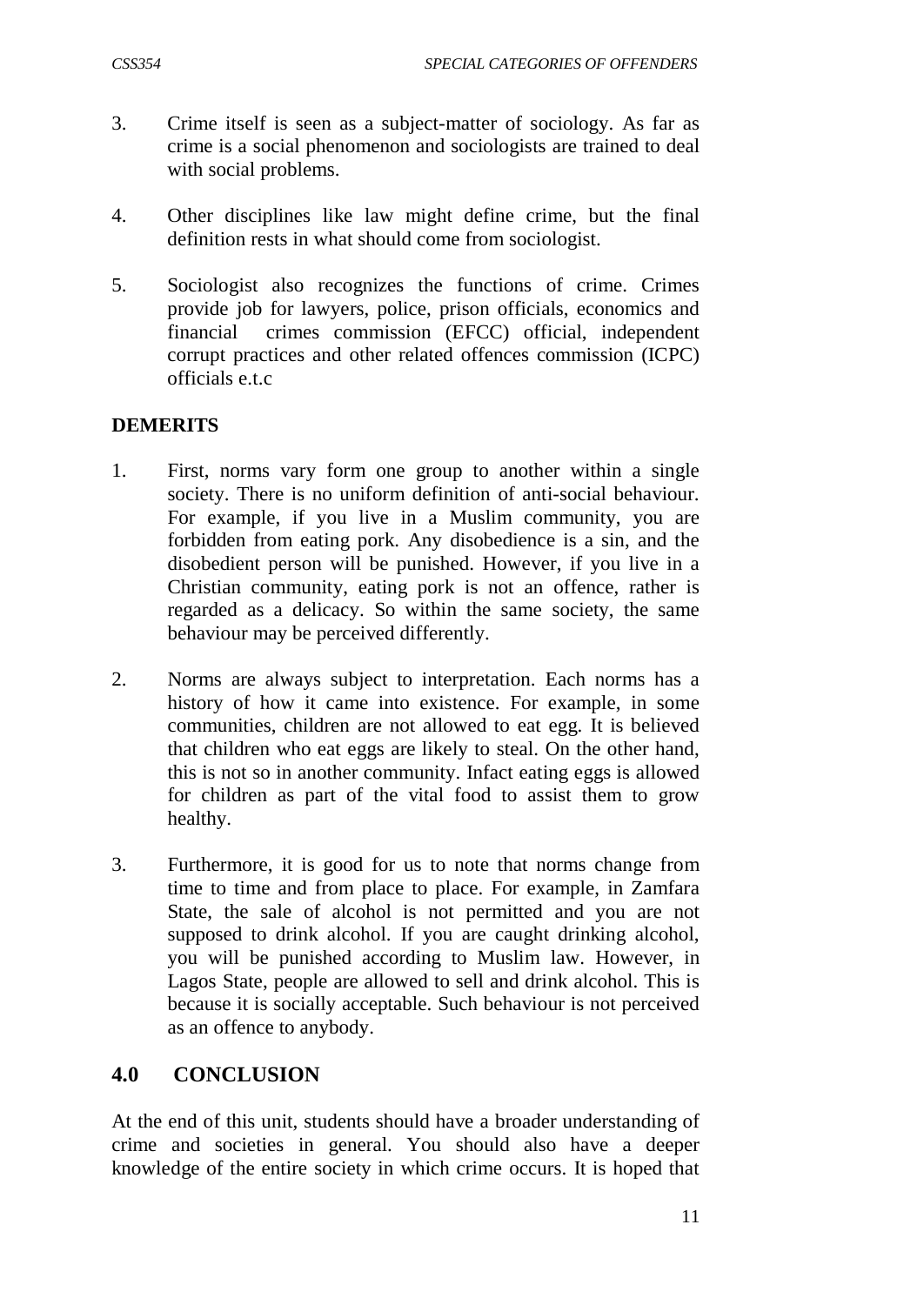this course will enable student to engage in critical and informed discussions of crime as they occur in everyday life.

# **5.0 SUMMARY**

This course has enabled students to know what constitute crime from the sociological perspective and the merit and demerits of this approach

# **6.0 TUTOR-MARKED ASSIGNMENT**

Using sociological approach, discuss what you understand by crime.

# **7.0 REFERENCES/FURTHER READING**

Economics and Financial Crimes Commission Establishment Act, 2004

- Danbazau, A.B (1999). *Criminology and Criminal Justice in Nigeria.* Kaduna: Defence Academy Press.
- Bohn, R.M. and Haley K.N. (2002). *Introduction to Criminal Justice.*  (3rd ed.). California: McGraw Hill.

*Nigeria Financial Intelligence Unit Information Handbook, 2004.*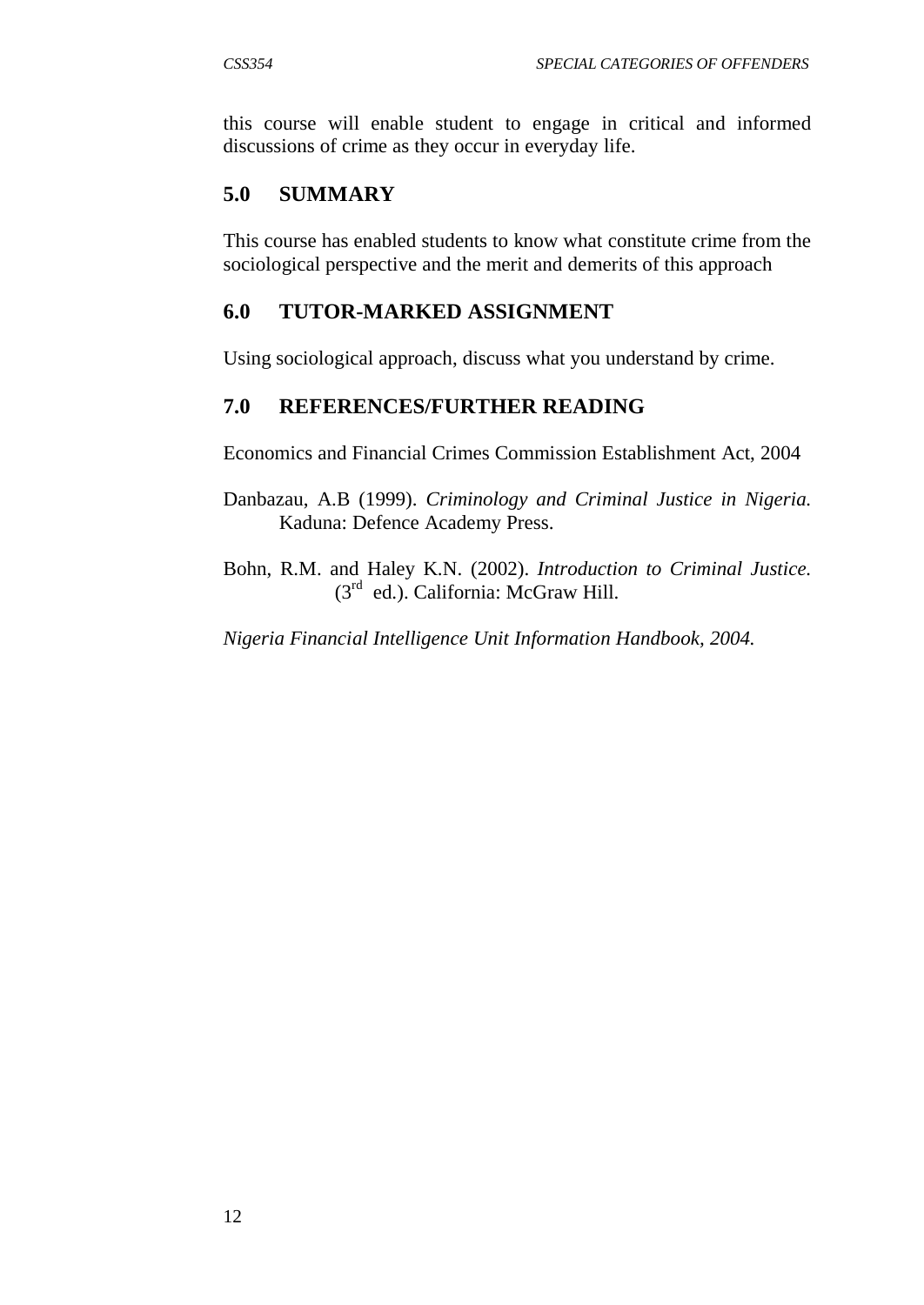# **MODULE 2 THEORETICAL BACKGROUND TO CRIME AND THE TYPES OF CRIME**

- Unit 1 Types of Crime 1
- Unit 2 Types of Crime 2
- Unit 3 Theoretical Background to Crime

# **UNIT 1 TYPES OF CRIME 1**

- 1.0 Introduction
- 2.0 objectives
- 3.0 Main Content
	- 3.1 Definition of Offence
	- 3.2 Types of Offences
	- 3.3 Characteristics of Offenders
- 4.0 Conclusion
- 5.0 Summary
- 6.0 Tutor-Marked Assignment
- 7.0 References/Further reading

## **1.0 INTRODUCTION**

Many attempts have been made to explain the concept of offences, offender, the types of offenses and the character of the offenders. One thing that is certain is that there are different types of crimes/offences and offenders in every society. In this unit, we shall explain what is offence, the types offences and the general characteristics of the offenders.

# **2.0 OBJECTIVES**

At the end of this unit, you should be able to:

- define offence
- explain the types of offences
- explain the characteristics of offenders.

# **3.0 MAIN CONTENT**

#### **3.1 Definition of Offences**

According to the American Heritage Dictionary of the English Language (2009) defines offence as the following: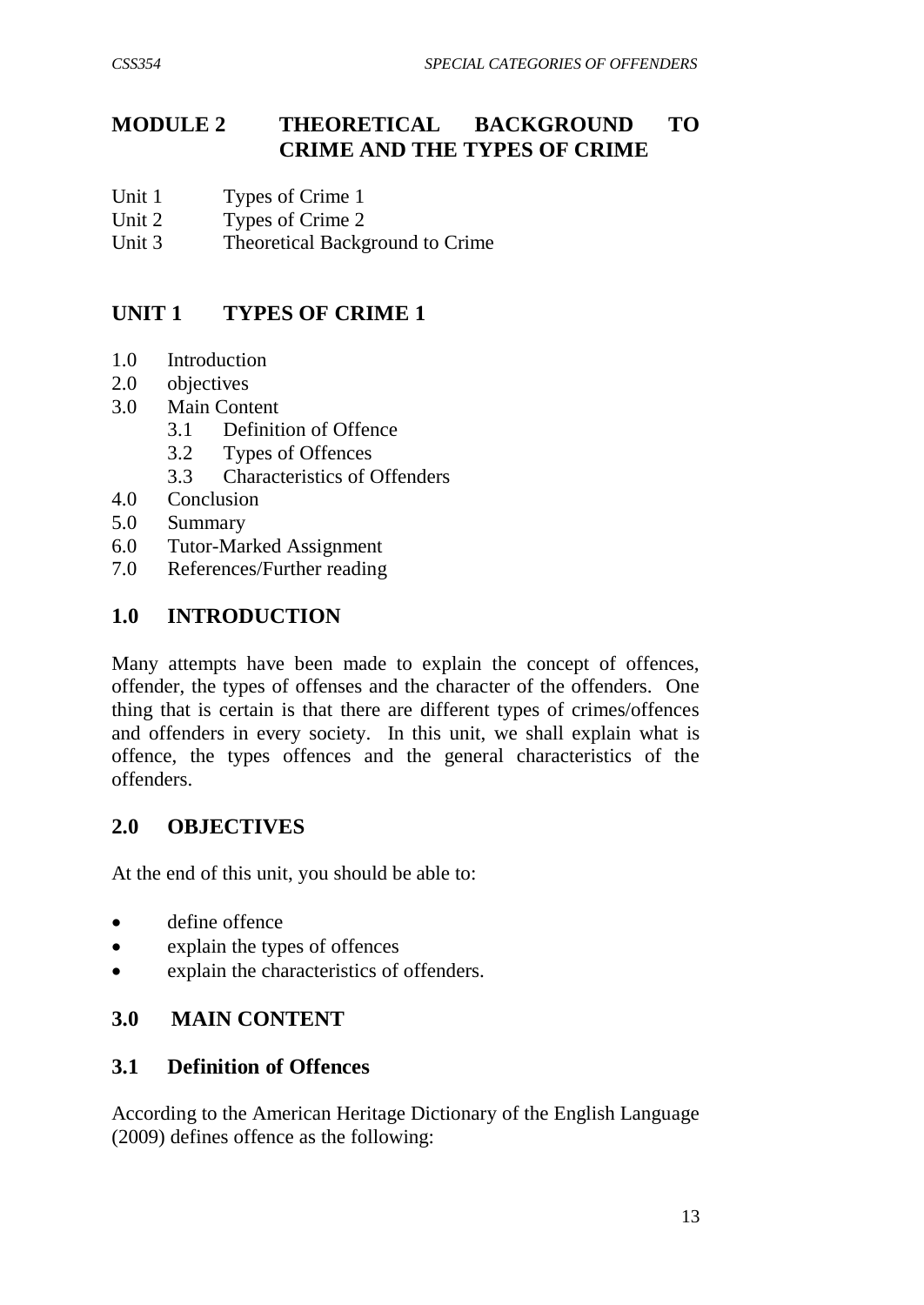- (1) A violation or breaking of a social or moral rule, transgression; sin.
- (2) A transgression of the law; misdemeanor.
- (3) A cause of transgression or wrong.
- (4) Something that offends or displeases.
- (5) The act of offending or displeasing.
- (6) The feeling of resentful displeasure caused to give offense.
- (7) The act of attacking; attack or assault: weapons of offense.
- (8) An intentional unlawful act that causes damage to another and for which the law imposes an obligation for damages.
- (9) An injury or wrong done to one.

# **An Offender**

An offender is a person who committed a crime, although what constitute a crime differs by culture and the legal jurisdiction. Offenses include rape, burglary, robbery, etc. Despite the torrent of the punitive state, people in conflict with the law are made up as clients of criminal justice. Offenders are the people who flouts particular relationship of justice. Offenders are found around the police station, prisons and court. The crime committed may be civil, that is, between the plaintiff and the defendant or between the state and the accused in case of its criminal severity.

It is sometimes argued that anybody that violate the criminal law should be deemed a criminal, regardless of whether or not he is apprehended, tried and punished by a court of law. As said earlier "a criminal is generally believe to be any one convicted of a crime." However, there is a difference between someone who has merely been convicted of a single crime and someone with a pattern of criminal behaviour. Repetitive criminals may be psychopaths or sociopaths. Criminality has been existing from the creation of earth.

Pritchard (1837) observed that criminal offenders are people who lacked the ability to form attachments to others and who were unable to experience normal human affection or emotions. These individuals had little regard for the feelings or rights of others. A good number of these offenders are not reported or they escape police prosecution or conviction by the law courts on account of corruption on the part of the police and court officials. It should be emphasized at this point that there are exception in the legal definition of a criminal. It is not all people who violate the criminal law that are found guilty and punished accordingly. For example, the law excuses certain categories of persons, i.e imbeciles, moron etc similarly by virtue of the position certain person occupy, they have immunity against criminal actions such as diplomats, Governors and President.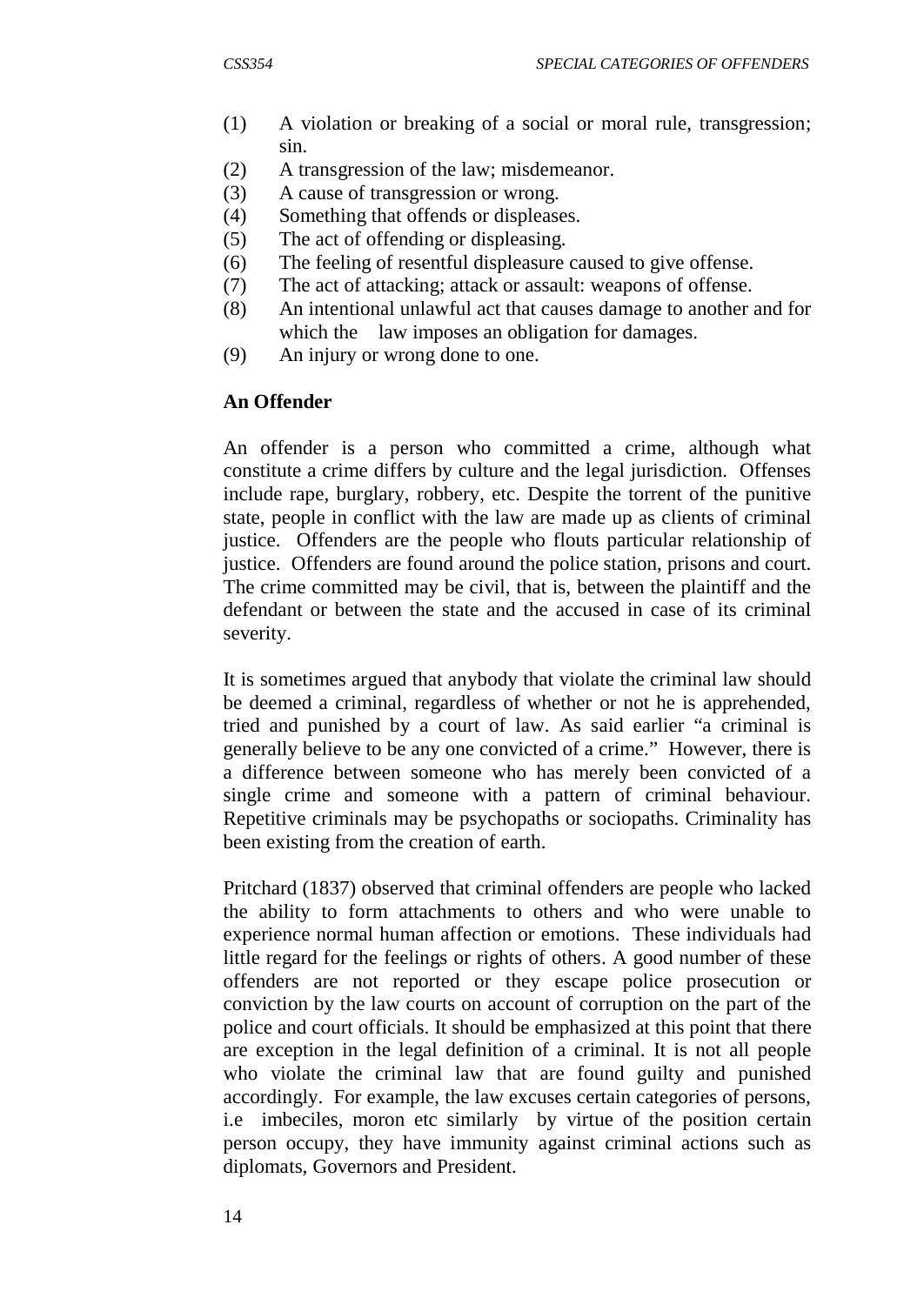## **3.2 Types of Offences**

The following are the broad categories of offenses:-

- (1) Crimes against persons: Murder Assault and battery Sexual battery Kidnapping Extortion
- (2) Crimes against Public Morality: Fornication and illicit Cohabitation Adultery Incest Prostitution **Obscenity** Gambling Intoxication Drug abuse Profanity Indecent Exposure Pornography
- (3) Crimes against Justice and Public Administration: Bribery Perjury Obstruction of Justice Resisting Arrest Escape Criminal Contempt
- (4) Victimless Crimes: Gambling Illegal Sex Acts between Consenting Adults Drug Abuse
- (5) Crimes against Property or Habitation: Larceny (theft) Burglary Arson
- (6) Crimes against Public Order: Disorderly Conduct Breach of Peace Vagrancy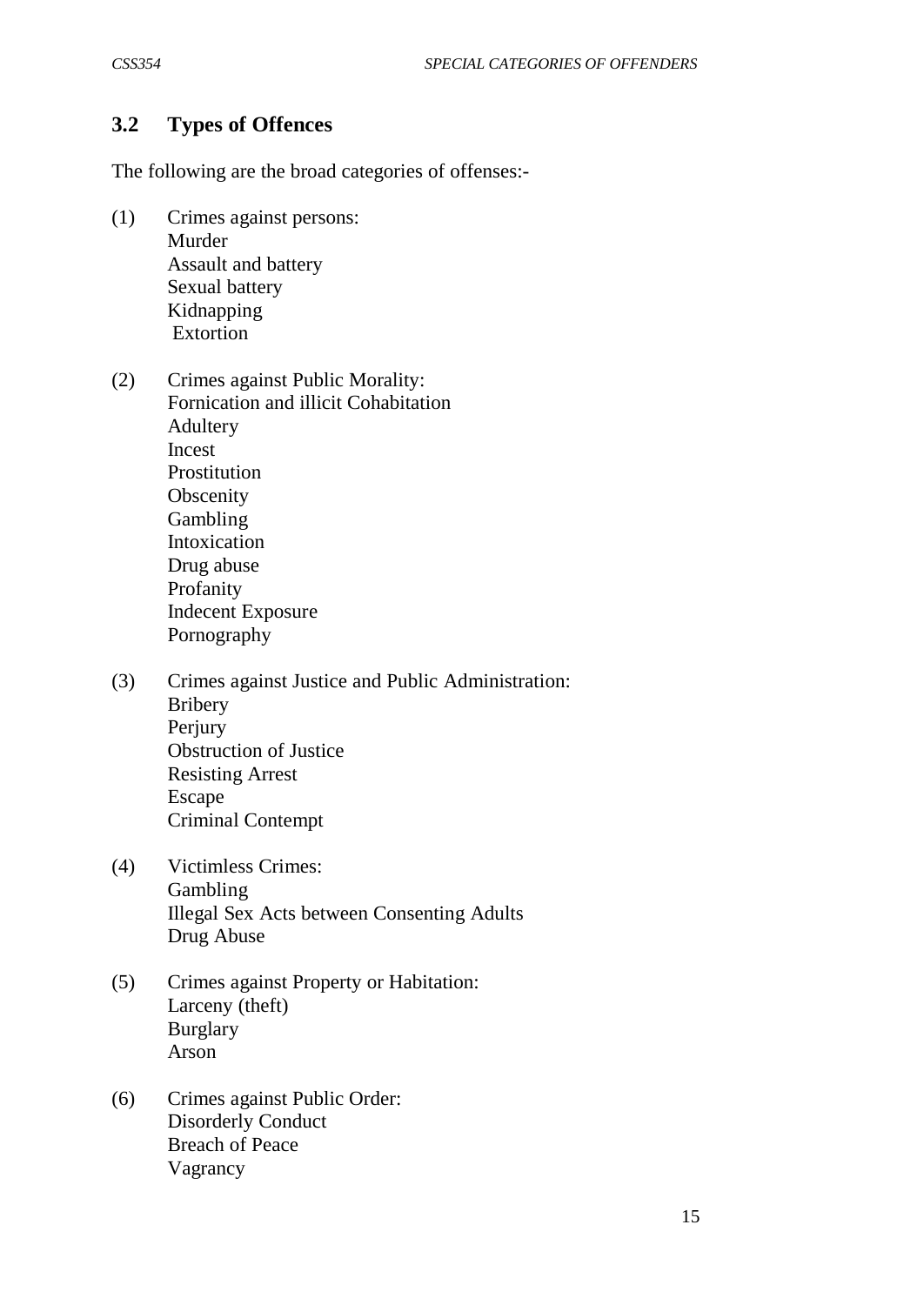- (7) White Collar Crimes: Tax Fraud Bankruptcy Fraud Insider Trading Computer Crimes Insurance Fraud
- (8) Crimes Committed by Government Authorities: Civil Rights Violations Public Brutality Political Bribe Taking Genocide Torture

## **3.3 Characteristics of Offenders**

Researchers have indicated that there are certain social characteristics associated with those people who are arrested and prosecuted by the criminal justice system. Although self-report studies dispute this offender profile, the appearance of these categories of people can be explained in a number of ways.

**JUVENILE DELINQUENCY:** refers to criminal offences committed by 14 - 17 years old. According to Matza, D. (1964) that children commits offence as a result of influence from their peer group and on assuming adult roles and responsibilities their criminal career stops. However, a small hard core of persistent offenders remains to continue their criminality into Adulthood. Many factors have been observed to be the causes of Juvenile Delinquency such as poverty, a large family, parents with criminal records and low intelligence in the child. In essence, age is a variable most often associated with crimes, most of which are committed by young people (Juvenile).

**SEX DIFFERENCES:-** A second demographic factor associated with crime is gender. Historically, crime rates for men have been significantly higher than those for women, with the exception of those crimes that by definition are committed predominantly by women such as prostitution. The following are the explanation given for the sex-ratio of criminality.

Sex-role socialization: It means that the males develop attitudes and skills which aid their criminality. According to Reid (2006), aggression, technical knowledge and confidence to walk city street late at night whereas, the girls are socialized into more passive behaviour and are expected (by parent and teacher) to conform to norms and morals more strictly than boys. He observed that most offences committed by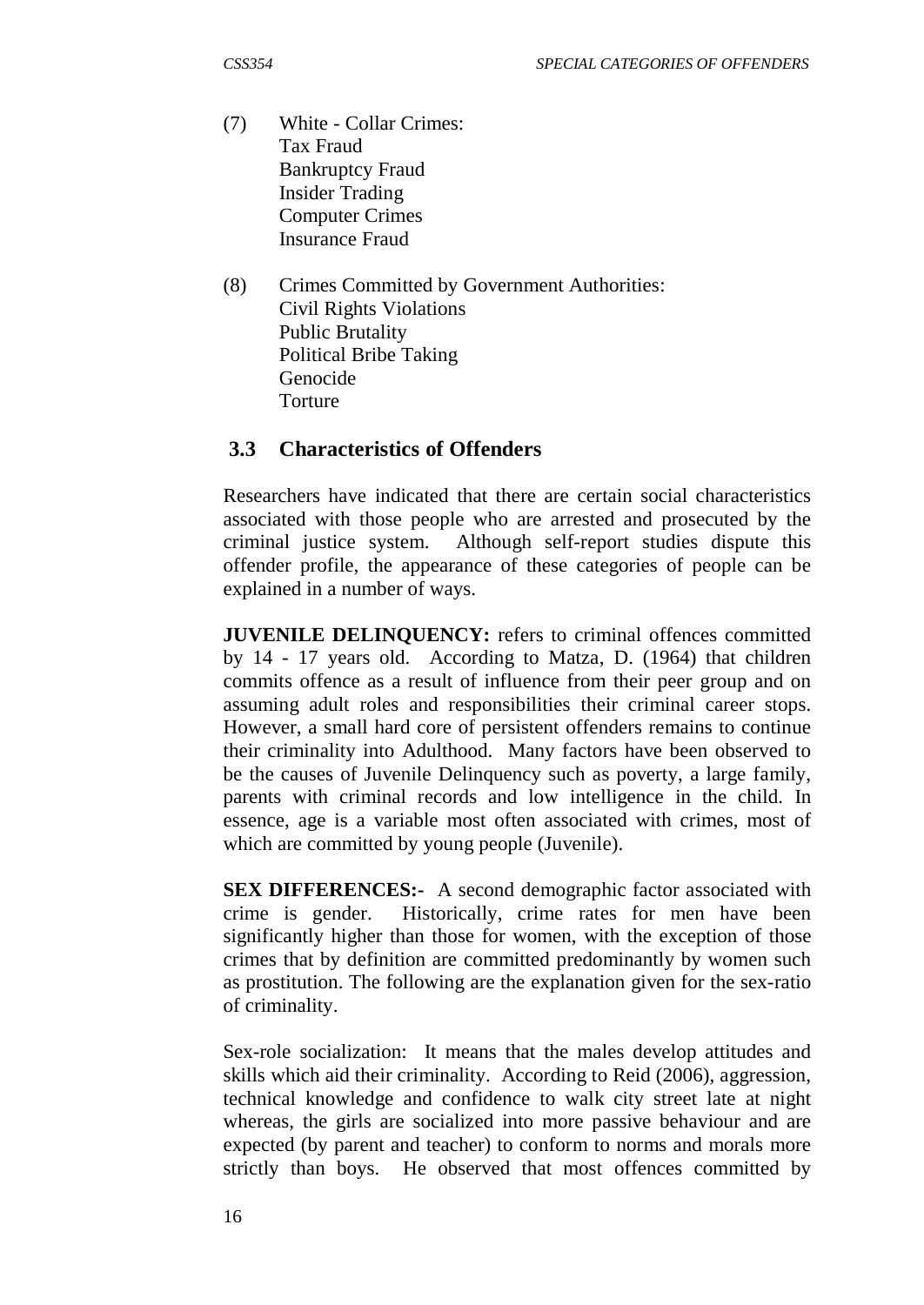females are non-violent, with theft, including shoplifting, remaining as women's biggest category of serious crime. Recently, there have been a rise in the proportion of women convicted of violent crimes. Greater emancipation of women, leading to increased self confidences and assertiveness have accounted for this rise.

Domestic responsibilities is one of the reason for low reduction of many women to commit crimes. In Nigeria, crimes such as burglary, steeling cars, and theft etc required mobility, freedom and employment which are not available to many of them.

**CLASS DIFFERENCES:-** Most of the crimes committed by the working classes are reported than the middle class. Several reason accounted for this discrepancy. Middle - class crime is under-reported by the police because middle class people are treated differently than working-class people when a crime is committed. The elaborated language code, education and status of a middle-class person are often regarded favourably by the police, who may not regard such people as immediate suspects.

Middle class crimes are not as visible as working class crimes and are therefore less likely to be reported. Such crimes include embezzlement, fraud and tax offences. This type of crime is referred to as white - collar crime. This under-representation in the official statistics was first described extensively by E. Sutherland in the 1940's. Sutherland observed that pilfering from work has passed unnoticed or were dealt with internally.

**RACE AND ETHNICITY:-** Race and ethnicity are of other factors often associated with crime. Members of race or ethnicity are prone to crime if there is discrimination in the National Policy. For example in South Africa discrimination created a political revolt of the blacks. Gilroy, P. (1983) claims that ethnic minority crimes are often conscious, deliberate political acts in the fight against racism and that many belief about blacks and crime.

It has also been found that more offences are committed in Urban areas than in Rural localities. This may be because there is greater opportunity to commit crimes in cities, as there are more cars, larger shops, banks etc. More so, informed methods of social control operate more strongly in the rural areas, as people tend to know each other better and are reluctant to commit offences against their neighbours. This may mean that much rural crime is committed by people from outside the locality. Policing in rural and urban areas may be different too.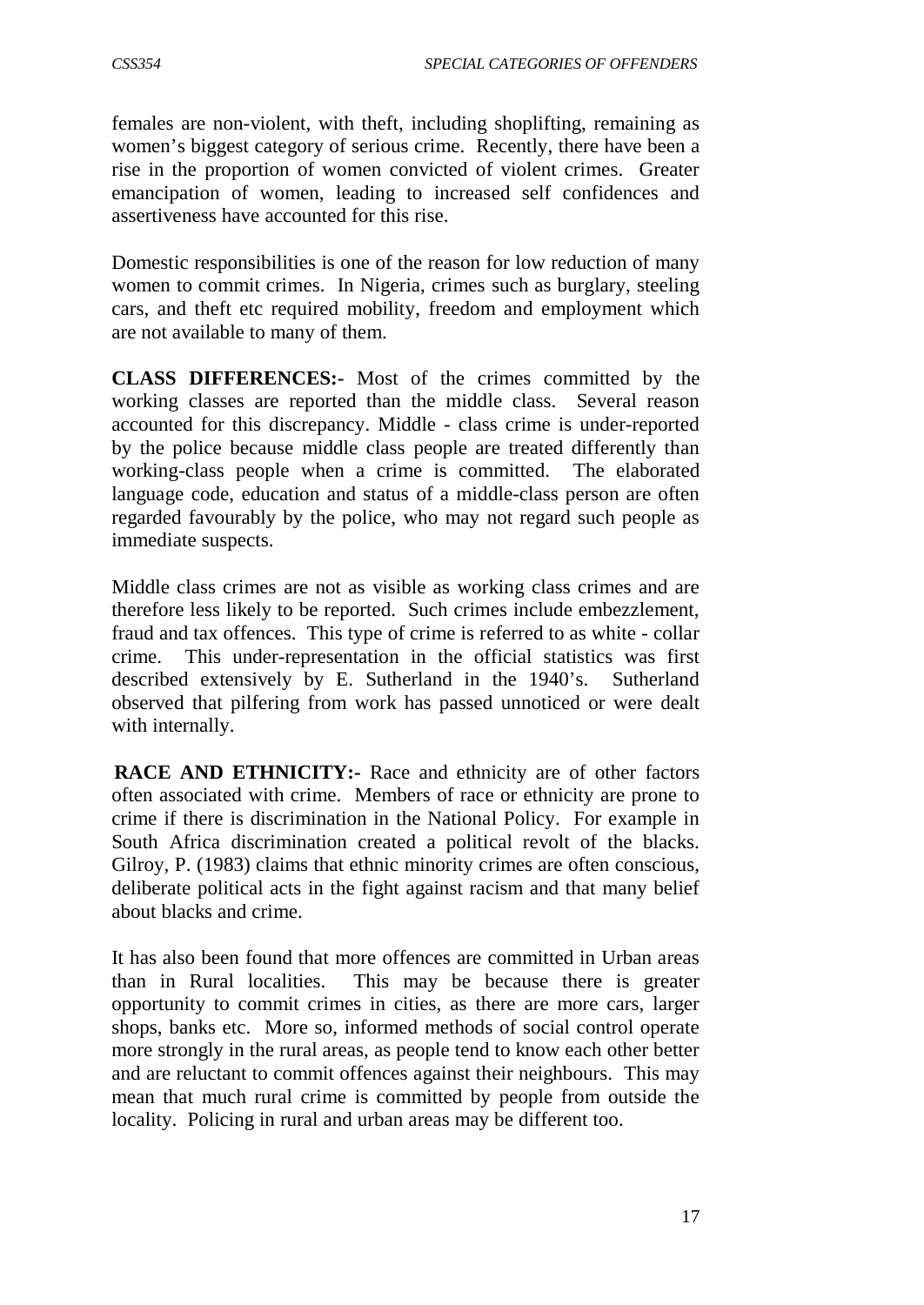#### **4.0 CONCLUSION**

From this unit, a student of criminology will be able to discuss the meaning of offence and who an offender is and the types of offences from the legal point of view.

## **5.0 SUMMARY**

We've been able to discuss in detail the meaning of an offence, the definition of an offender and the different types of offences.

#### **6.0 TUTOR-MARKED ASSIGNMENT**

What are the characteristics of offenders?

#### **7.0 REFERENCES/FURTHER READING**

- The American Heritage Dictionary of the English Language (2009). (4<sup>th</sup> ed.). Houghton Mifflin Company.
- Siegel, L. J. (2006). *Criminology.* Belmont, USA: Thomson Learning Inc.
- Reid, S.T (2006). *Crime and Criminology.* New York: The McGraw Hill Companies Inc.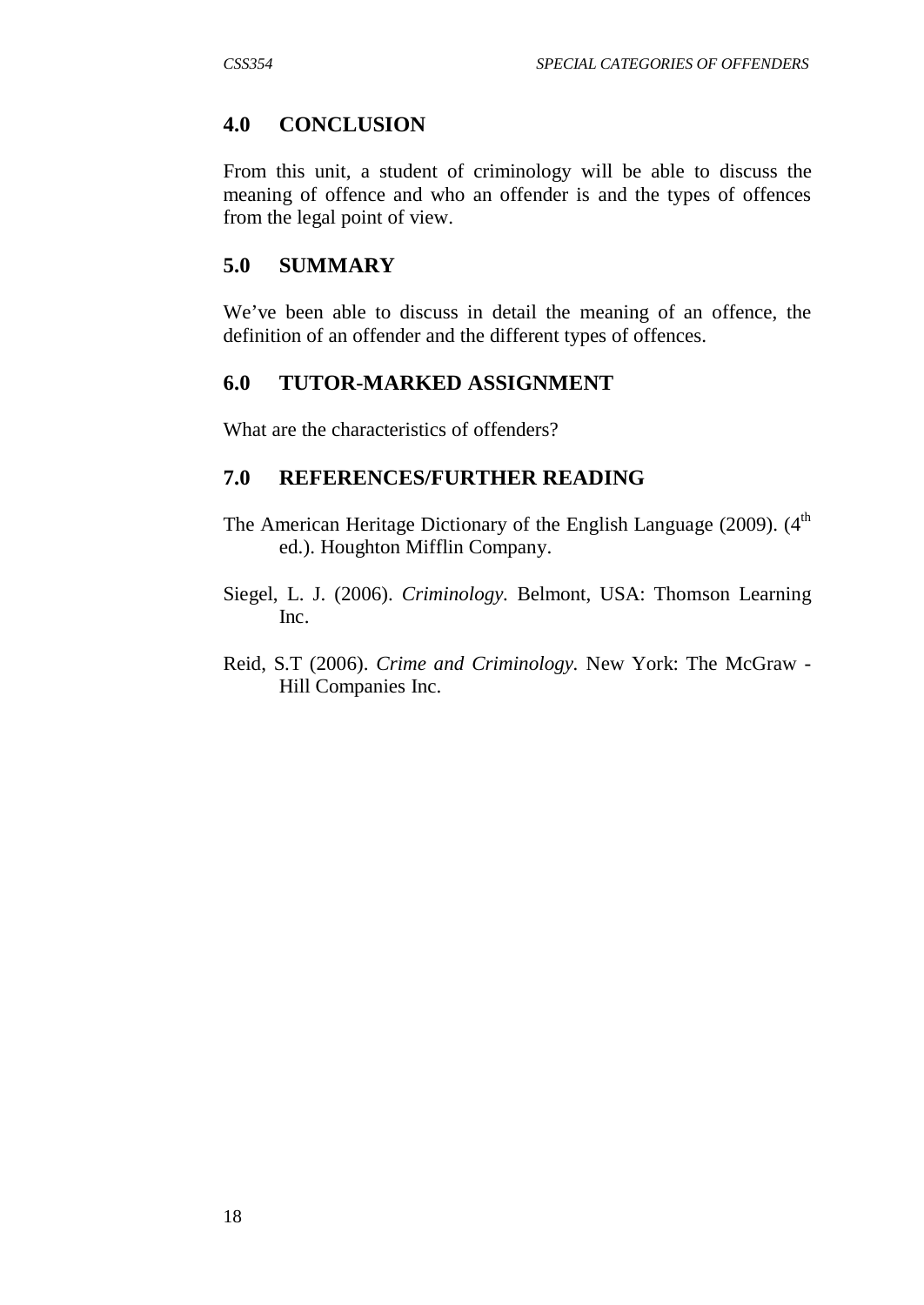# **UNIT 2 TYPES OF CRIME 2**

## **CONTENTS**

- 1.0 Introduction
- 2.0 Objectives
- 3.0 Main Content
	- 3.1 The Concept of Crime
	- 3.2 The Causes of Violent Crime
- 4.0 Conclusion
- 5.0 Summary
- 6.0 Tutor-Marked Assignment
- 7.0 References/Further Reading

# **1.0 INTRODUCTION**

In this unit, we shall examine the concept of crime from many angles.lt has been researched that the causes of violence are many but we shall try to examine some of these causes.

## **2.0 OBJECTIVES**

At the end of this unit, you should be able to:

- explain the concept of crime
- discuss the causes of violent crime.

## **3.0 MAIN CONTENT**

## **3.1 The Concept of Crime**

The concept of crime formulates the basis for a study of criminal behaviour. The word is difficult to explain for not all agree on how it should be defined. Social scientists argue that if we are interested in knowing why people engage in behaviour that is detrimental to society, we should go beyond the legal definition and include behaviour that is defined as criminal but for which no arrests have been made. Accused persons who are not prosecuted because of legal technicalities should be included.

The concept of crime must be examined more closely, the definition of a crime must be precise, unambiguous and useable. It must classify who is and who is not a criminal. Crime is an act defined by law. Unless the elements specified by criminal law are present and proved beyond a reasonable doubt, a person should not be convicted of a crime.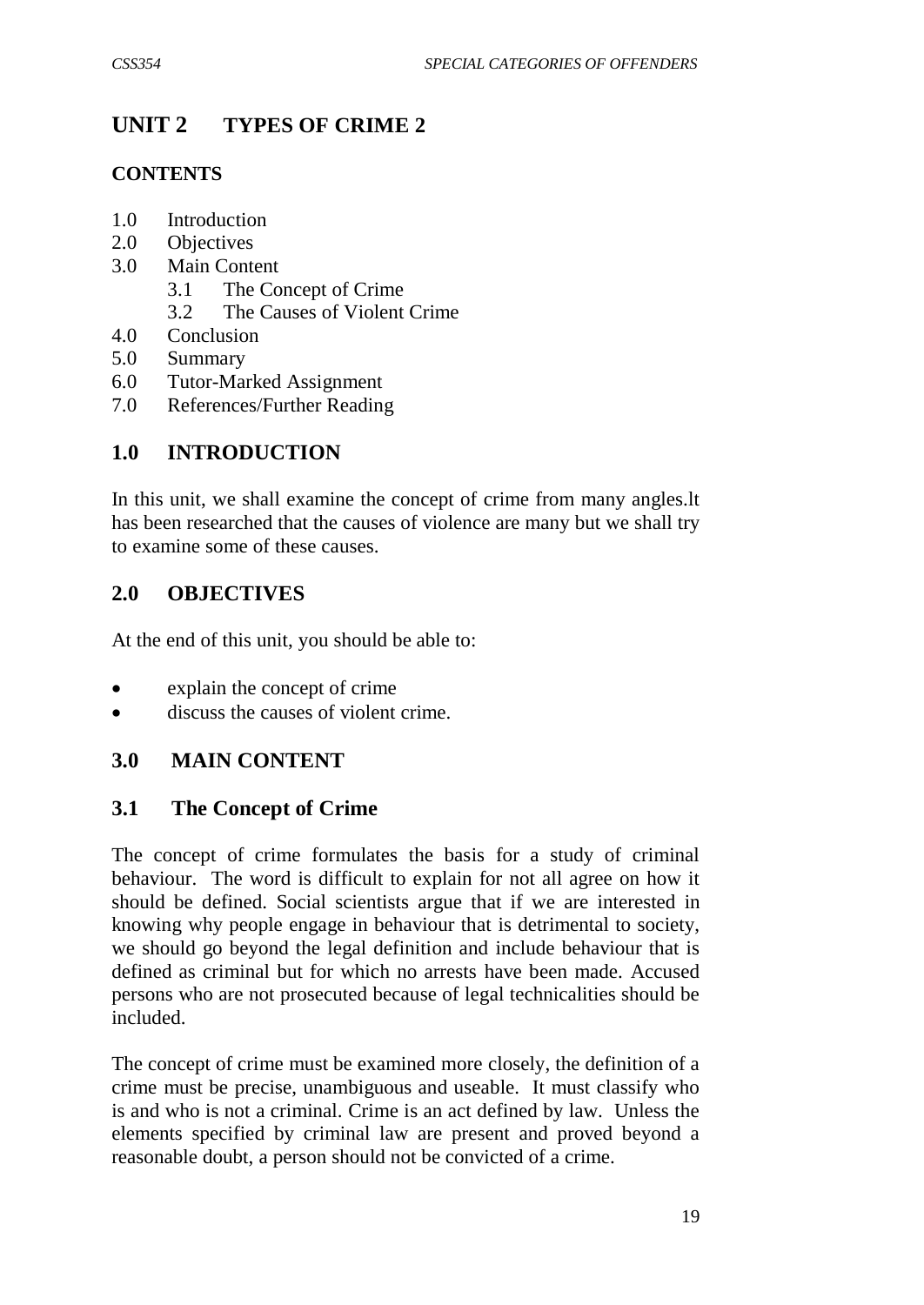Crime is an intentional act or omission in violation of criminal law (statutory and case law), committed without defense or justification and sanctioned by the law as felony or misdemeanor. To be convicted of a crime, a person must violate the criminal law. Criminal law comes from three sources: Constitution, Statutes and Court Decisions.

Individuals are not always held responsible for acts that cause harm or injury to others; the law recognizes some excruciating circumstances. An act or omission of an act is not a crime if the individual has a legally recognized justification or defense for the act. For example, a person faced with the possibility of being killed might use the defense of justifiable homicide.

Group and individuals within society differ in their definition of crime, some would equate crime with all antisocial behaviour. Others would argue that crimes are acts such as racism, sexism and imparadism that violate basic human rights. Similarly, some use moral rather than legal criteria to define what is or is not a crime. Although there is no universally accepted definition the most common one - the breaking of law - officially labels people and separate society into criminal categories.

Criminality is a social status determined by the way in which an individual is perceived and treated by legal authorities. Generally, the law designates as criminal any behaviours that violate the strongly held norms of society. Everyone would agree, for example, that the law should protect property from theft and vandalism. There would also be universal agreement that society must protect its citizens from bodily harm (rape, assault and murder). But although there may be consensus in society on certain laws, the political nature of the law making and enforcement process has important negative implications for those caught up in them.

## **3.2 The Causes of Violent Crime**

There are various reasons advanced for the causes of violence:

## **(1) PERSONAL TRAITS AND MAKEUP**

Psychologists discovered that murderous youths suffer signs of major neurological impairments (such as abnormal EEGS, multiple psychomotor impairments and severs seizures) low intelligence as measured on standard IQ tests, psychotic close relatives, and psychotic symptoms such as paranoia, illogical thinking and hallucinations.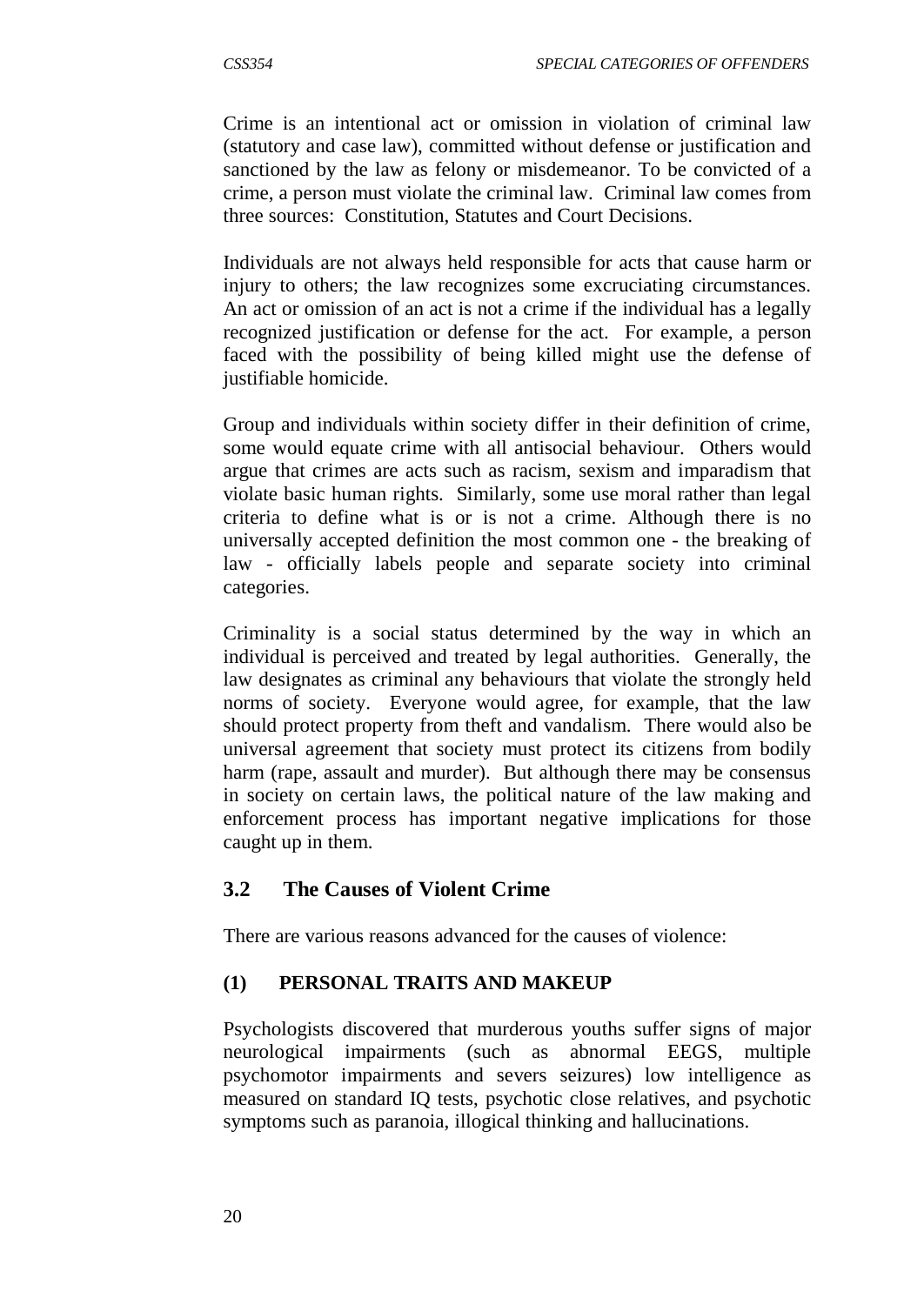Lewis, D. O. (1998) finds that death row inmates have a history of mental impairment and intellectual dysfunction. Abnormal personality structures including such traits as depression, impulsivity, aggression, dishonesty, pathological lying, lack of remorse, borderline personality syndrome and psychopathology have been associated with various forms of violence.

## **(2) HUMAN INSTINCT**

The work of Sigmund Freud demonstrated that human aggression and violence are produced by instinctive drives. Freud maintained that human possess two opposing psychological drives that interact to control behaviour, eros the life instinct which drives people forward, self-fulfillment and enjoyment and thanatos; the death instinct which produces self - destruction. Thanatos can be expressed externally (as violence and sadism) or internally (as suicide, alcoholism or other self destructive habits).

Lorenz, K. C was a biologists and an anthropologists. He speculated that instinctive violence - promoting traits may be common in the human species. His argument was based on the fact that aggressive energy is produced by inbred instincts that are independent of environmental forces. Lorenz found that humans possess some of the same aggressive instincts as animals. But among lower species, aggression is rarely fatal when a conflict occurs. This inhibition against killing members of their own species protects animals from self- extinction. Human lacking this inhibition against fatal violence are capable of killing their own kind in war or as a result of interpersonal conflicts. He stated that as technology develops and more lethal weapons are produced, the extinction of the human species becomes a significant possibility.

### **(3) EVOLUTIONARY FACTORS**

Many criminologists especially evolutionary theorists have found out that violent behaviour is committed predominately by males. Historically, sexually aggressive males have been the ones most likely to produce children. Their offspring carry genes that support aggression. They argued that in all species, the males competitive success is determined by their being dangerous and aggressive enough to scare off rivals. Among humans, just the reputation for being dangerous can last a life time.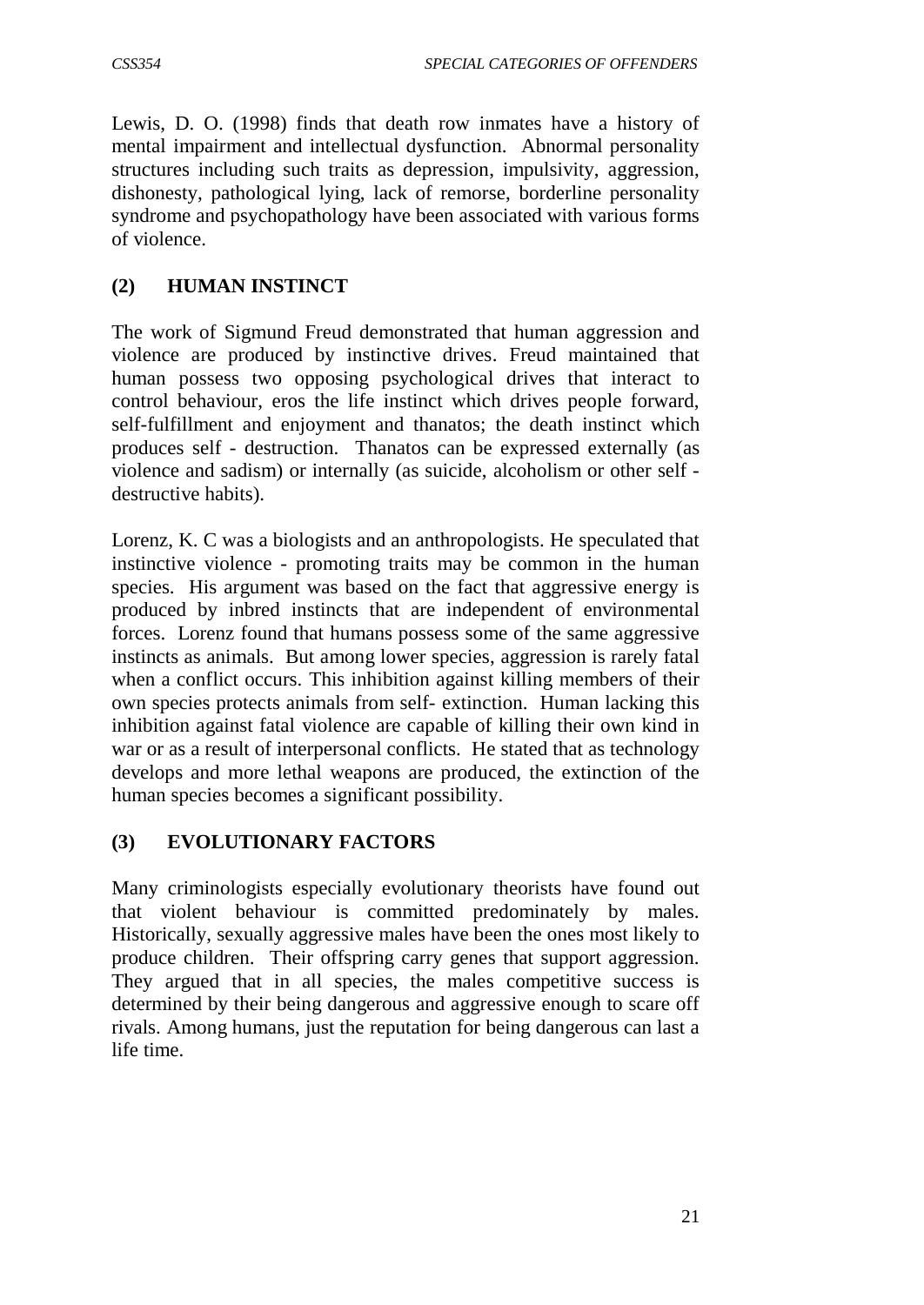## **(4) SUBSTANCE ABUSE**

Many people who are substance abuser are prone to violent behaviour patterns. Siegel, L. J (2006) linked Substance Abuse to violent behaviour. He stated that it has been linked in one of three ways:

## **(a) Psychopharmacological Relationship**

Alcohol abuse has long been associated with all forms of violence because drinking reduces cognitive ability, making miscommunication more likely while at the same time limiting the capacity for rational dialogue and compromise. Researches have shown that appropriately half of all sexual assaults are associated with the perpetrator's and / or victims alcohol consumption.

### **(b) Economic Compulsive Behaviour**

Researches have support the claim that drug users / dealers resort to violence to obtain the financial resources to support their habit. Addicts commit crimes to support their habit and some may result in violence confrontations.

### **(c) Systemic Link**

According to Siegel, L. J (2006), He asserted that violence escalates when drug - dealing gangs flex their muscle to dominate territory and drive out rivals. Criminology studies of gangs that sell drugs show that their violent activities may result in a significant proportion of all urban homicides.

### **(5) IMPROPER SOCIALIZATION AND UPBRINGING**

Socialization is an interactional process in which an individuals behaviour and attitude are modified to conform with the member's expectation of the groups to which one belongs. Hence improper socialization and upbringing is responsible for the onset of violent acts, such absent or deviant parents, inconsistent discipline, physical abuse and lack of supervision have all been linked to persistent violent offending. Also a number of research studies have found that children who are clinically diagnosed as abused later engage in delinquent behaviours, including violence at a rate significantly greater than that of children who were not abused.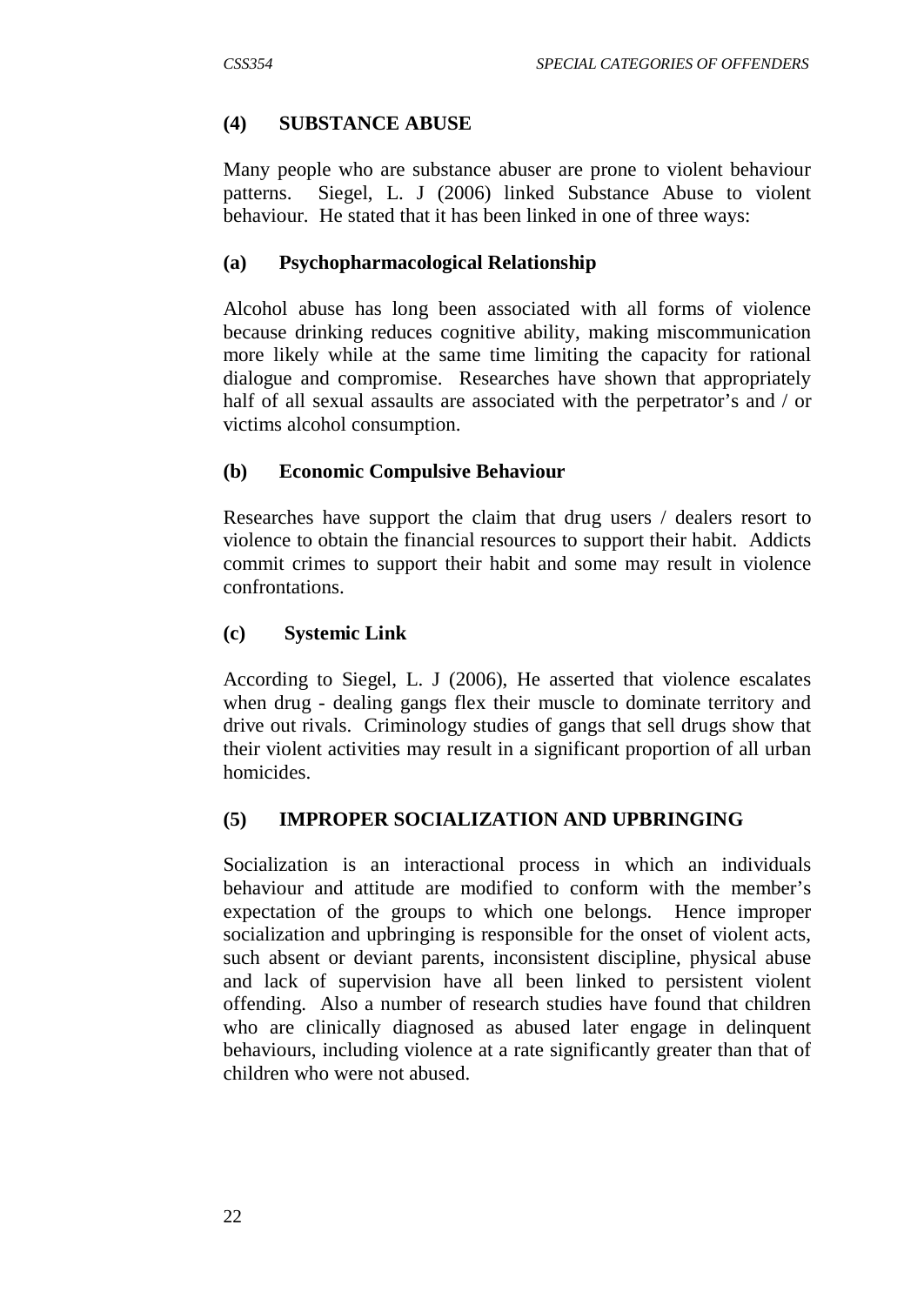### **(6) EXPOSURE TO VIOLENCE**

People who are constantly exposed to violence at home at school or in environment may adopt violent methods themselves. People are exposed to violence when they associate with violent peers. It can also occur if people are forced to live in violent, dangerous neighborhoods.

### **(7) CULTURAL VALUES/SUBCULTURE OF VIOLENCE**

It has been observed that violence is the product of the beliefs, values and behaviours that develop in the nation's poorest and most disorganized areas. Regions or areas that experience violence seem to cluster together. To explain this phenomenon, crimonologists have used the concept that some areas contain an independent subculture of violence. The subculture's norms are separate from society's central, dominant value system. In this subculture, a patent theme of violence influences lifestyles, the socialization process and interpersonal relationships. Even though they share some of the dominant cultural values, they expect that violence will be used to solve social conflicts and dilemmas. In subgroups, violence has become legitimized by customs and norms.

### **4.0 CONCLUSION**

From this unit, student of criminology and security studies should have a broader knowledge of the meaning of crime from different points of view.lt is equally important for the students to be aware of the remote and fundamental causes of crime.

## **5.0 SUMMARY**

In this unit, we have been able to discuss the meaning of crime from different point of view. It is only when the causes of violent crime are known that solution will be provided for it.

### **6.0 TUTOR-MARKED ASSIGNMENT**

What are the causes of violent crime?

## **7.0 REFERENCES/FURTHER READING**

Siegel, L. J. (2006). *Criminology*. Belmont, USA: Thomson Learning Inc.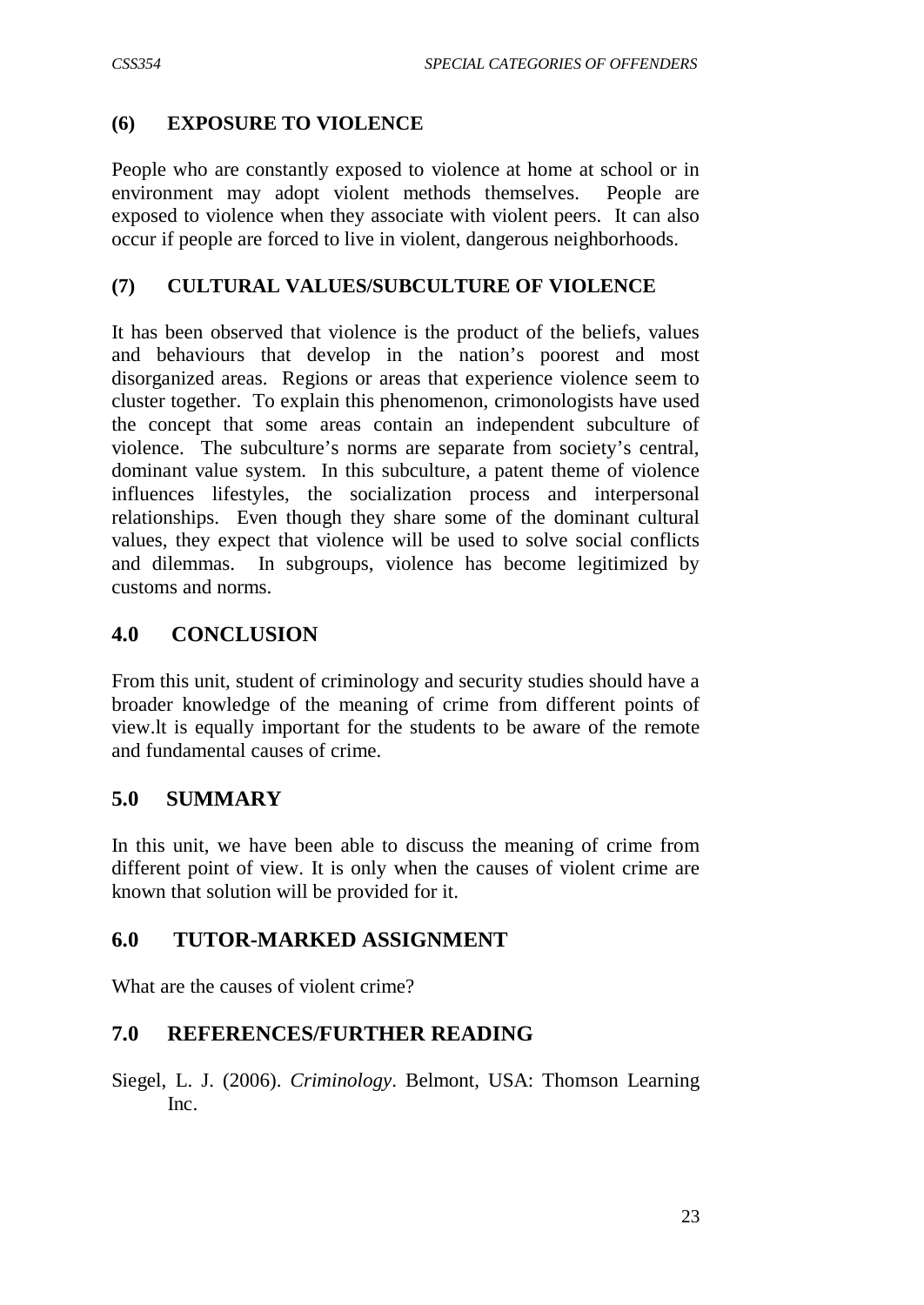## **UNIT 3 THEORETICAL BACKGROUND TO CRIME**

## **CONTENTS**

- 1.0 Introduction
- 2.0 Objectives
- 3.0 Main Content
	- 3.1 Theoretical Perspective on Crime
- 4.0 Conclusion
- 5.0 Summary
- 6.0 Tutor-Marked Assignment
- 7.0 References/Further Reading

## **1.0 INTRODUCTION**

In this unit, we shall examine theoretical perspectives on crime, non sociological theories of crime, sociological theories of crime. We shall focus attention on the Strain or Motivational theory, Control or Bond theory, Cultural Deviance theory Differential Association theory, Theories of the Sub-Cultural Nature of Crime.

## **2.0 OBJECTIVES**

At the end of this unit, you should be able to:

- understand the non sociological theories of crime
- examine the various types of sociological theories of crime.

## **3.0 MAIN CONTENT**

## **3.1 Theoretical Perspectives on Crime**

Crime has been variously explained by many people. In this section we shall classify all of them either Non sociological or sociological:

### **NON SOCIOLOGICAL THEORIES OF CRIME**

American law is based on the classical school of criminology. The classical schools believed that human being are naturally pleasure loving and would use their free will (liberty) to choose acts that bring pleasure(hedomism) to them as against those that will bring pain and suffering. Thus human being can be held responsible for either of the action taken. Human actions are not determined by inside forces but can be seen as matters of conscious decision and freewill. Deviance behavior derives from the individual deliberate of wrong over right. They viewed criminal as lacking will power or a sense of morality and are therefore as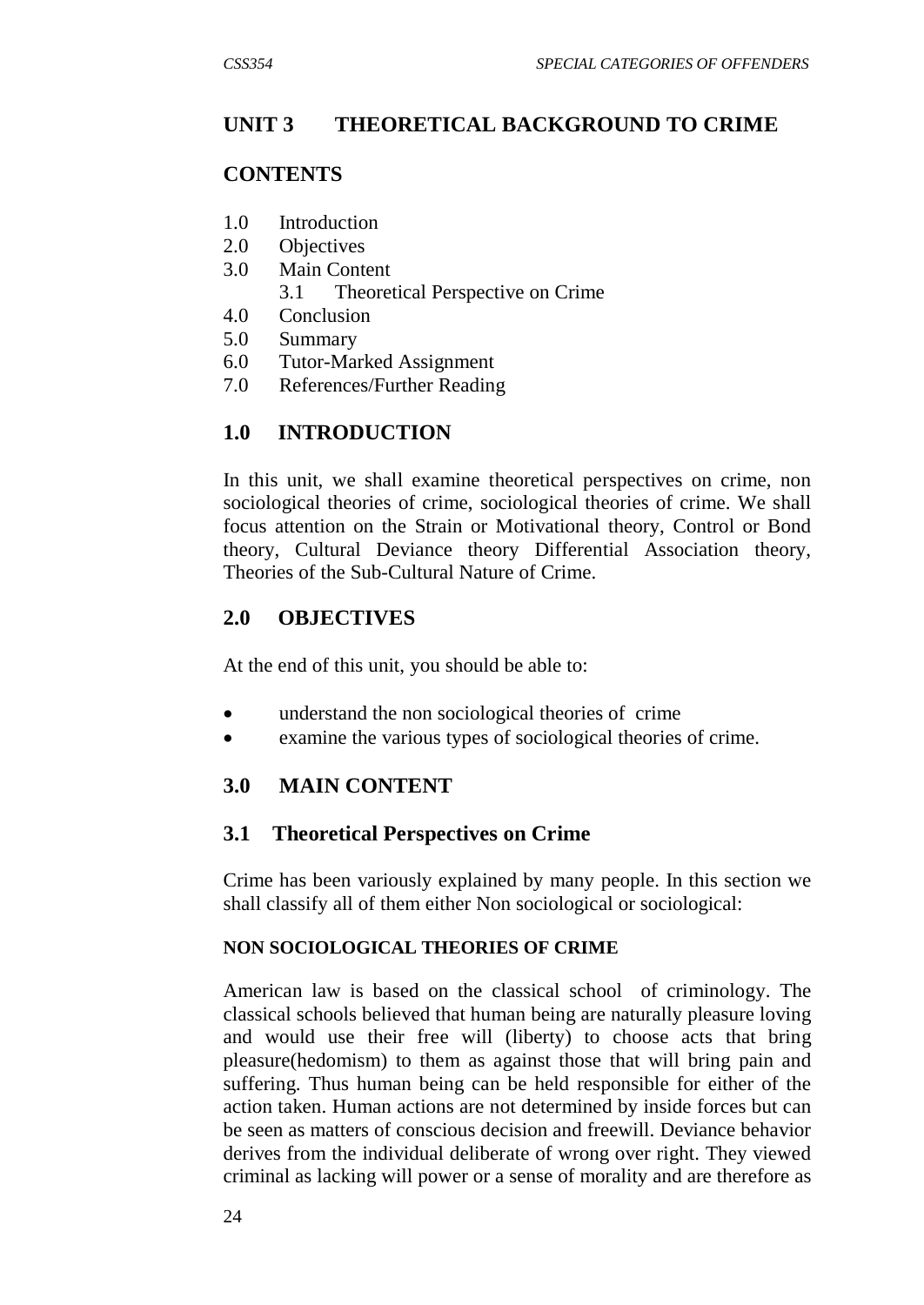a menace to society. Therefore to deter others from criminal behaviors, the school advocated for painful punishment for the criminal acts punishment should fit the seriousness of the crime and these punishments should be applied to similar offenders.

### **BIOLOGICAL THEORIES**

The first biological theories was Cesare Lombroso (1836-1909)a human physician who worked in prisons. He rejected freewill as an explanation of behaviors and replaced it with biological determine.

1. He believed that some people were born criminals and could be identified by their body structure and facial features. He studied Italian army recruits, asylum and prison inmates. He subjected them to scientific scrutiny and he declared that criminals have a distinctive physique – low foreheads, prominent jaws and cheekbones, protruding ears, excessive hairlines, and usually long arms that taken together make them resemble the apelike ancestors of human beings.

William Sheldon (1949) a psychologists and physician took a different track, positing that body structure might predict criminality. He developed a classification of three body types which are called (1) Endomorphs (soft and round and usually fat) (2) Mesomorphs (muscular and athletic) and (3) Ectomorphs (skinny and fragile). He argues that the mesomorphs were more often delinquents than the other types.

Another theoretical explanation of deviance is the chromosomal deficiency hypothesis. In the early 1960's a certain human male was found to have an extra Y chromosome. Instead of having an XY combination, he possessed an XYY combination. The individual with XYY chromosome were said to be tall, aggressive, antisocial males, with low IQs and severe acne. These set of individual were believed to be found in greater proportions in mental institutions or prisons than in the general population.

### **PSYCHOANALYTIC THEORIES**

The psychological explanations of deviance focus on cases of individual abnormality, this time involving personality problems. Generally, deviants and criminals are considered sick or maladjusted. Crime results from mental illness or psychological abnormality. Many early psychiatric studies found offenders to be generally psychopathic or emotionally ill. Some personality traits are hereditary but most psychologists believe that temperament is shaped primarily by social experiences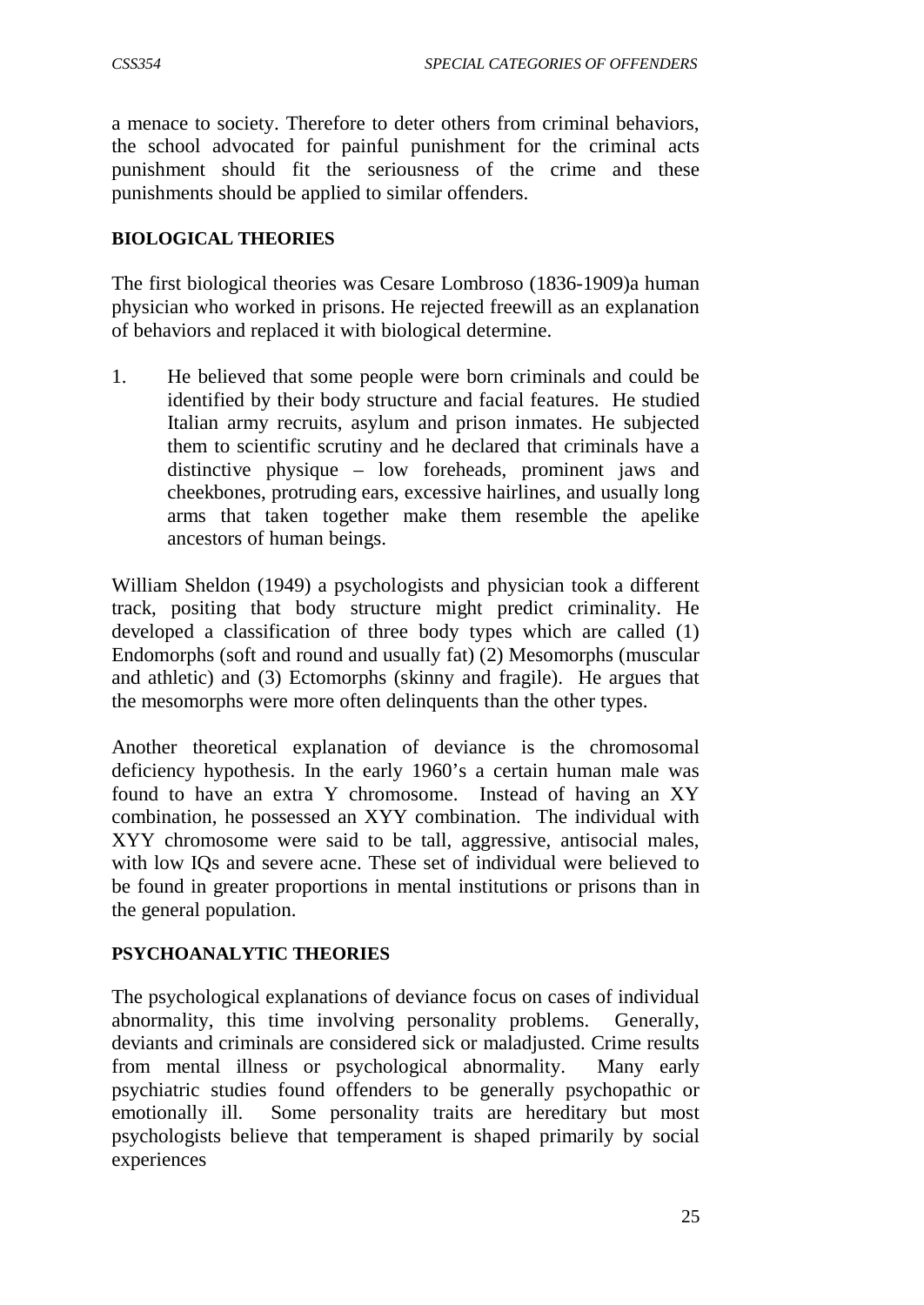### **SOCIOLOGICAL THEORIES OF CRIME**

The following are fundamental perspectives on Crime that dominate sociological, scene.

- 1. Strain or Motivational theory
- 2. Control or Bond theory
- 3. Cultural Deviance theory
- 4. Differential Association theory
- 5. Family Factors theory
- 6. Theories of the Sub-Cultural Nature of Crime

### **CONTROL OR BOND THEORY**

The words control theory was coined by Travis Hirschi. He based his assumption on the fact that deviant acts may result when an individual's bond to society is weak or broken. He claims that the essence of social control lies in people's anticipation of the consequences of their behavior. In a situation whereby an individual has little to lose from deviance, he is most likely to become rule-breaker.

There are four elements according to Travis Hirschi that bond and conformity arises from four types of social controls:

- **1. Attachment.** Individual bonds to his family, peer group, schools e.tc. Encourages conformity with societal rules and regulations.
- **2. Opportunity.** If individuals perceive legitimate opportunity in the society, they tend to conform with rules and regulations. But if the opportunities or successes are not open to them, then they may drift more toward deviance.
- **3. Involvement.** Involvement in various life activities and interaction with other people reduce deviant behavior. For example, a person that is employed tend to be conformist than a person that is not employed or drop out.
- **4. Belief.** Strong beliefs in moral values, cultural norms and respect for authority restrain individuals from deviance. By contrast, people with a weak conscience are more vulnerable to temptation of deviance.

Travis Hirschi argued that it depend upon the nature and quality of each of these four elements in a particular case, they produce either conformity or non-conforming behavior.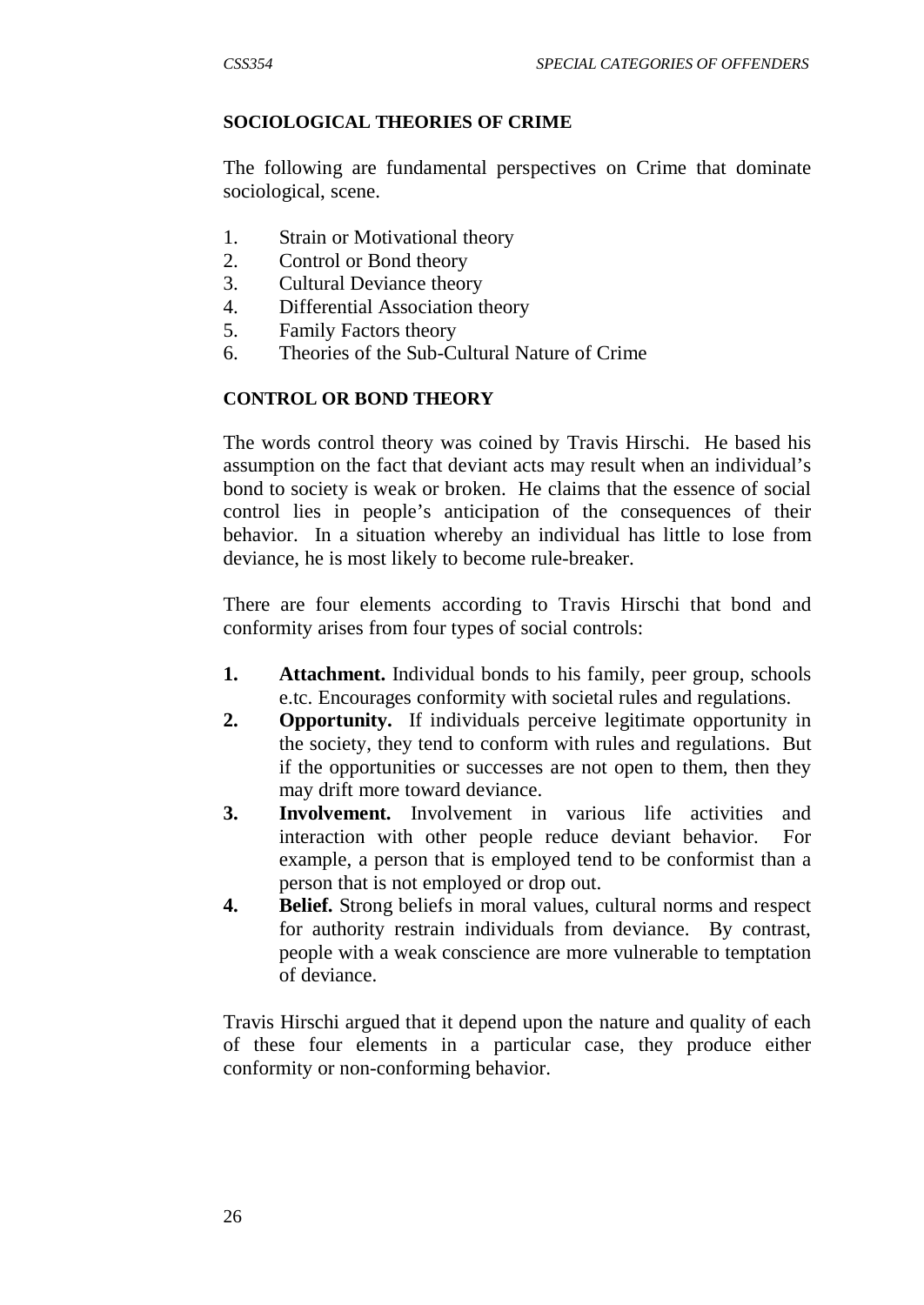#### **LABELLING**

The central contribution of symbolic-interaction analysis is labeling theory. It was primarily associated with Howard S. Becker although other people like Erving Guffaw also contributed. The labeling theory asserts that deviance and conformity result, not so much from what people do but from how others respond to the actions. Labeling theory seeks to understand how an individual or a group interacts with others in a way that results in their becoming defined or labeled as deviant (McGee) Frank Tanenbaum defined labeling as the process of making the criminal, therefore, is a process of tagging, defining, identifying, segregating, describing, emphasizing, evoking the very traits that are complained of (Eamon 2004).

Howard Becker (1963) asserts what occurs in the labeling process "social group creates deviance by making the rules whose infraction constitutes deviance and by applying those rules to particular people and labeling them as outsiders. From this point of view, deviance is not a quality of the act the person commits, but rather a consequence of the application by others of rules and sanctions to an offender. The deviant is one to whom that label has been successfully applied; deviant behavior is behavior that people so label.

Most of the time, it is official agents of social control like the police, the courts, mental institutions and schools that do the labeling of the deviants. Labels like 'trouble maker' Lustler, Kook or Blockhead etc. that stick to a person, often for the like (Becker 1963).

Therefore, the theory of labeling is based on two assumptions.

- 2. For someone to be called deviant, it means he must have broken the law or rules. But rule breaking per say is not sufficient to label the deviant.
- 3. It is the reactions of the society to the deviant behavior especially if the social norm violated and detected that define or labeled as deviance. Hence, the perpetrator is labeled deviant and this label leads to social disapproval and host of other consequences.
- 4. Once it has been acquired, it becomes extremely difficult to shed the label. The labeled person tends to behave in the expected manner.

#### **STRAIN OR MOTIVATIONAL THEORY**

Robert Merton (1930 – 2003), the Harvard sociologist modified Durkheim concept of Anomie and applied it explicitly to deviant behavior. The word anomie according to Durkheim is used to describe a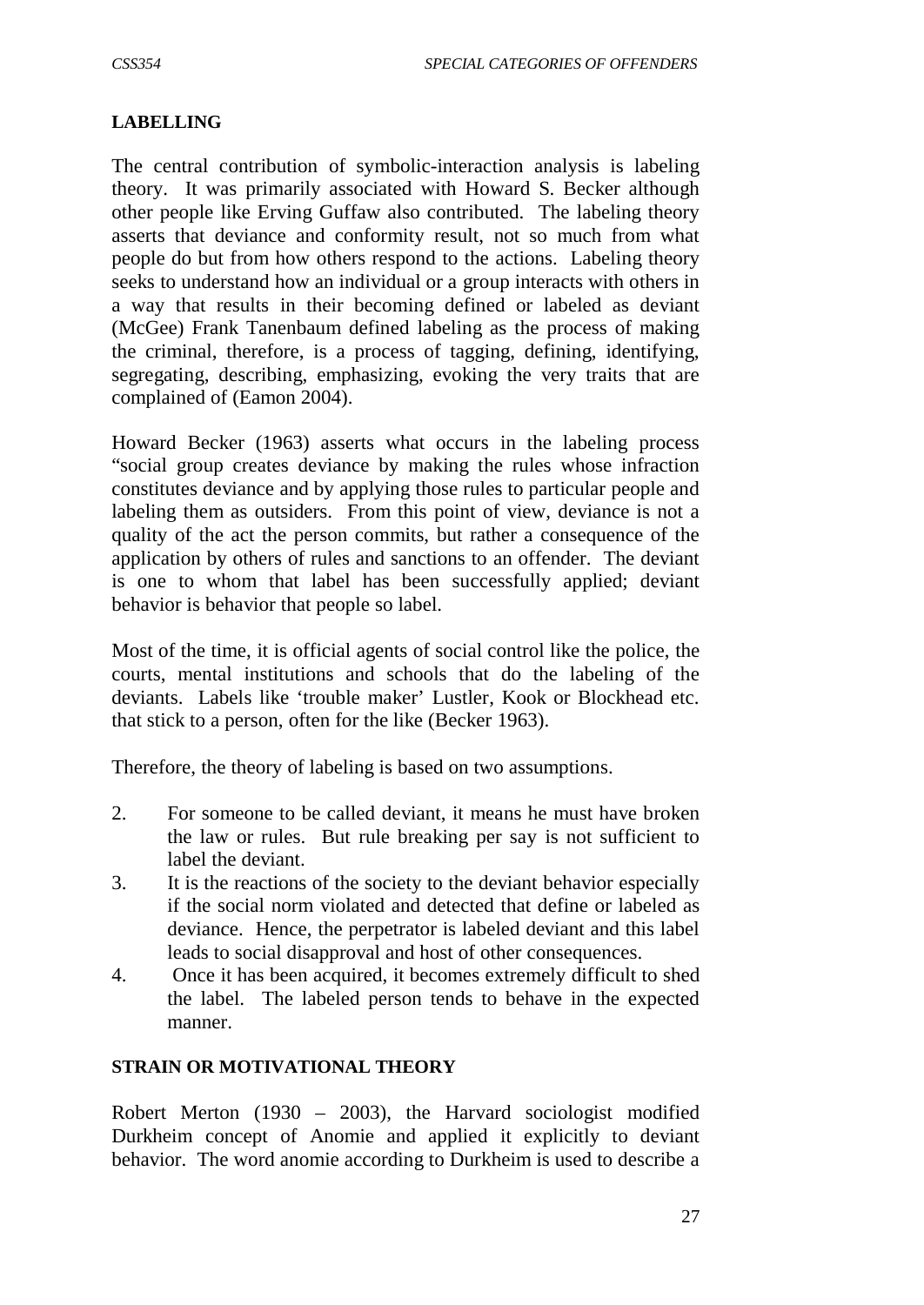social context in which the moral order has broken down for an individual or group, a situation in which normal social structural constraints or behaviour become inoperative. Merton identifies two important and related elements in any society, cultural goals and institutionalized means. Cultural goals are the things a society's normative system defines as worth being and having. The institutionalized means are the ways a society accepts as legitimate for attaining the cultural goals. (McGee). Anomie arises when individuals are unable to obtain the goals they have been taught to strive for with means that the society puts as their disposal. The following are the Merton's mode of individual adaption from Anomie.

**Conformity.** Conformity is taken or pursuing of conventional goals by approved means that is, accepting both cultural goals and cultural means of achieving them.

Those who achieve success that is those who gain wealth and prestige through talent and hard work have pursued it through the conventional goals by approved means. But not everyone who desires conventional way has the opportunity to attain it.

#### **INNOVATION**

Innovators are deviants who desire to achieve success but the legitimate means may have been blocked for them, perhaps they were denied educational opportunities or acquisition of skilled trades. Therefore resulted in using forbidden means to achieve it. These people accept the goal or success while rejecting the conventional means of becoming rich. They make money through illegal ways. Examples are burglaries, Robbers, Drug trafficking, Prostitution etc.

#### **RITUALISM**

People who lose sight of the goal while slavishly adhering to the means are ritualists. They resolve the strain of limited success by abandoning cultural goals in favour of almost compulsive efforts to live respectably. Ritualists concentrate on obeying all the rules of the system rigidly and without question. Some civil service bureaucrats fall into the category. They are honest in character.

#### **RETREATISM**

Retreatism is the rejection of both the cultural goals and the accepted means of material success. It is the inability to succeed. Retreatists are alcoholics, Drug-addicts, street or area boys who are alienated from society. They do not believe in hard work, honest investment and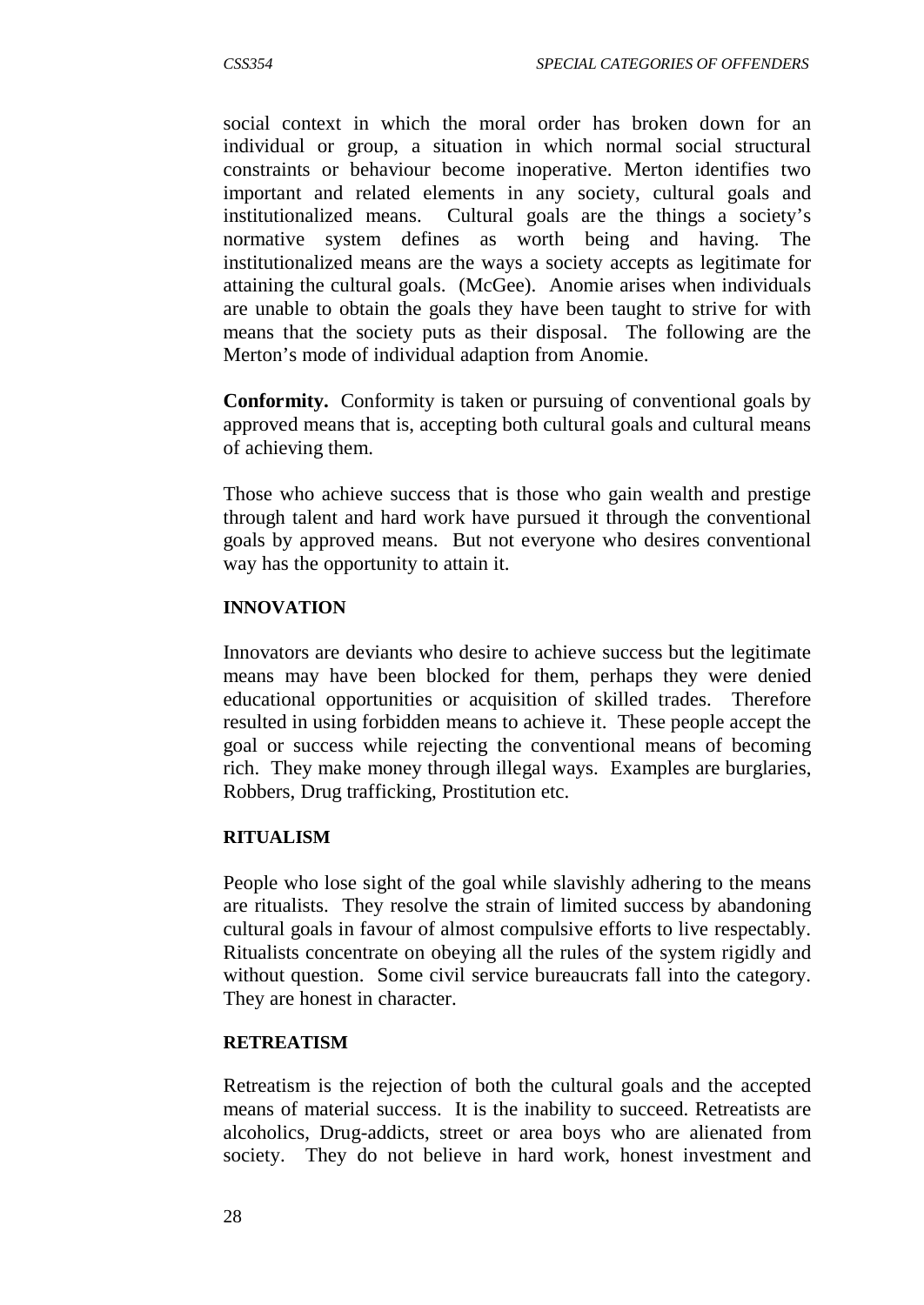education, even in seeking wealth. They are unwilling or unable to compete and drop out entirely.

#### **REBELLION**

Rebellion is the rejection of both conventional goals (cultural definition of success) and approved means (the normative means of achieving it). They seek to change the goals and the institutions that support them. They go advocating for radical alternatives to existing social order.

### **DIFFERENTIAL ASSOCIATION THEORY**

Edwin H. Sutherland (1883 – 1950) in his book "Principles of Criminology" published in 1939 proposed the theory of differential association to explain criminal behavior. Its basic assumption is that criminal behavior, like any other social behavior, is learned through association with others. He argued that either physiological or inherited, not the product of warped psychology.

Sutherland argued that any person's tendency toward conformity or deviance depends on the relative frequency of association with others who encourage conventional behaviours or norm violation. He stressed that if criminal behavior is learned as any other behavior is learned, then it learned through association with others especially interaction within intimate personal groups. Since by interaction and association with others, motives, attitudes, values, norms and rationalization are taught. Therefore, differential association means the differences in the people with whom one associate will determine how we behave. How much we deviate from or conform to the norms depends on the people we associate with.

## **4.0 CONCLUSION**

From this unit, students of criminology should be able to know the theoretical perspectives on crime.

### **5.0 SUMMARY**

In this unit, it has been classified by existing researches on crime that both sociological and non sociological tools have been used to investigate the background to crime and the different approaches to curbing this crime.

### **6.0 TUTOR-MARKED ASSIGNMENT**

Critically examine the labeling theory.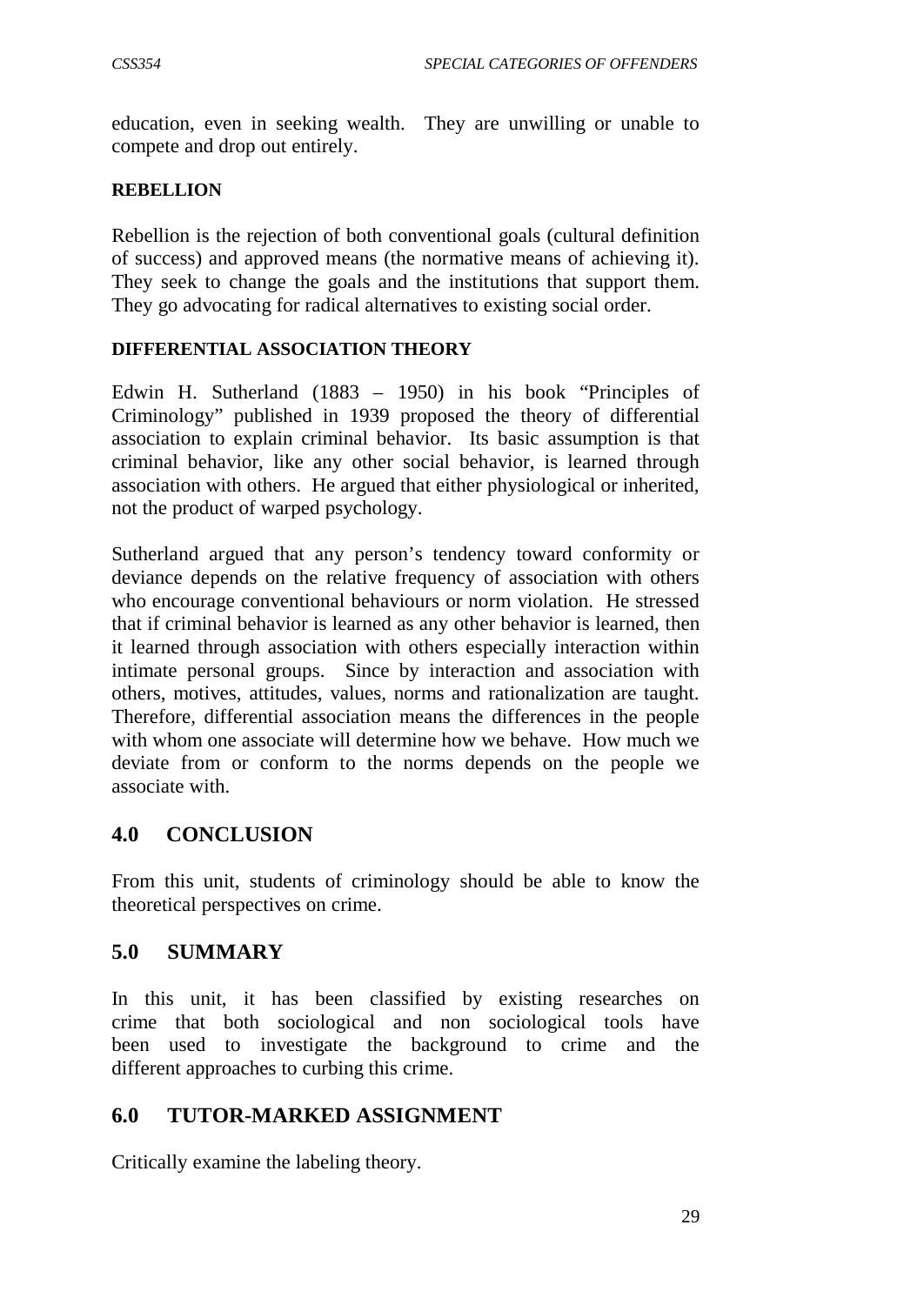### **7.0 REFERENCES/FURTHER READING**

- Bohn, R.M. and Haley, K.N. (2002). *Introduction to Criminal Justice*, (3rd ed.). California: McGraw Hill.
- Siegel, L.J. (2006). *Criminology.* Belmont, USA: Thompson Learning Inc.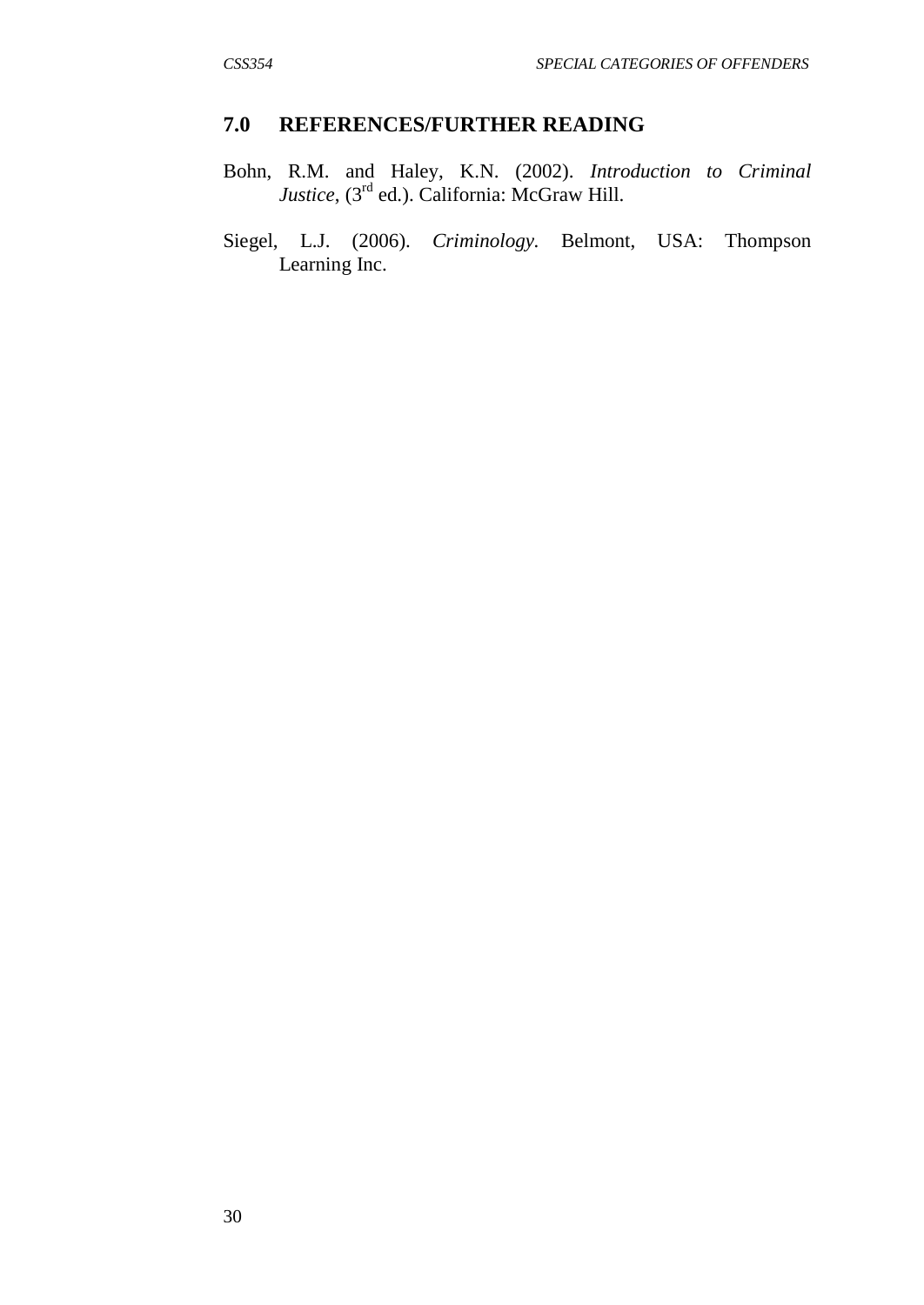# **MODULE 3 DEFINITION AND TYPES OF OFFENCES**

- Unit 1 Definition of Offence
- Unit 2 Types of Offences 1
- Unit 3 Types of Offences 2
- Unit 4 Types of Offences 3
- Unit 5 Types of Offences 4

# **UNIT 1 TYPES OF OFFENCES 1**

## **CONTENTS**

- 1.0 Introduction
- 2.0 Objectives
- 3.0 Main Content
	- 3.1 Corruption
	- 3.2 Computer Crime
	- 3.3 False Pretense
- 4.0 Conclusion
- 5.0 Summary
- 6.0 Tutor-Marked Assignment
- 7.0 References/Further Reading

## **1.0 INTRODUCTION**

More than a decade ago the concepts corruption computer crime, False Pretence came into our language to designate criminal acts against a person or person's property by an offender. It involves violation of criminal law. Technically crime is composed of two elements, the act itself and criminal intent. Intent is another matter of degree ranging from willful conduct to negligence in which a person does not deliberately set out to hurt anyone but acts in a manner that may reasonably be expected to cause harm. Juries weigh the degree of intent in determining the seriousness of a crime.

In this unit, we shall be looking at the offenses such as corruption, computer crime and false pretence and its various implications.

## **2.0 OBJECTIVES**

At the end of this unit, you should be able to:

- discuss corruption and its different types
- explain computer crime
- explain the word false pretense.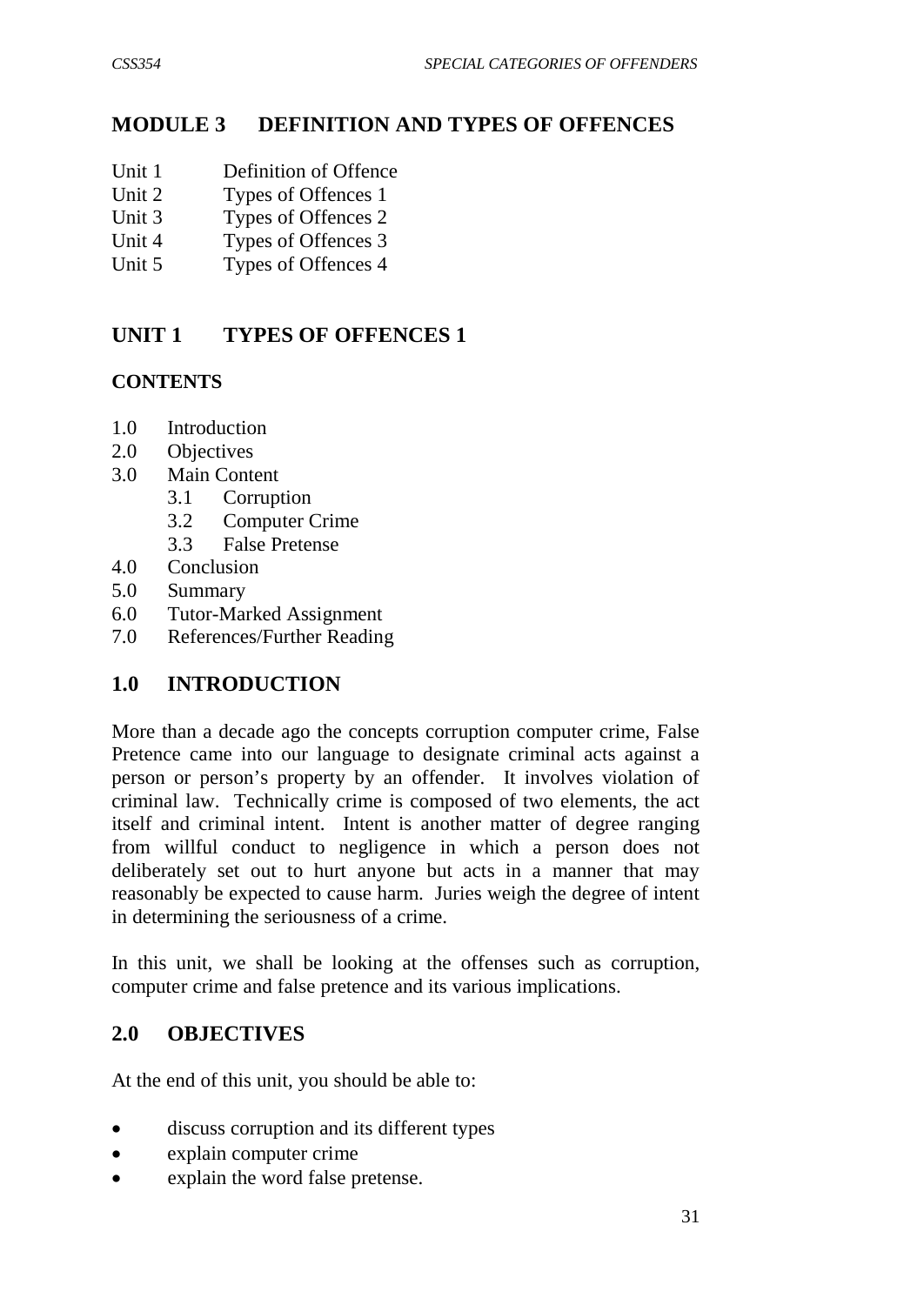## **3.0 MAIN CONTENT**

### **3.1 Corruption**

The word corruption is from the latin word corruptus, the past participle of corrumpere to destroy (com means intensive while rumpere, to break). Corruption is defined according to Oxford Dictionary, the process of being corrupt, or condition of being corrupt, a deformed or alter form of a word or phrase, dishonest or impurity. Corruption may be looked at from the following angles.

- **(1) Political Corruption:-** It is the dysfunction of a political system or institution in which government officials, political, official or employees seek illegitimate personal gain through actions such as bribery, extortion etc.
- **(2) Corporate Corruption:-** It is the abuse of power by corporate managers against shareholders or consumers. For example, EFCC investigated the cases of corruption that involved personal enrichment of shareholders and depositors money by the bank executives.
- **(3) Putrefaction**: Literally means the decomposition of recently living bio - matter. However, with the Nigeria State it could be used as an imagery to typify the existing decomposing state of our national fabric ravaged by corruption.
- **(4) Data Corruption:-** An unintended change to data in storage or in transit corruption (linguistics) the change in meaning to a language or a text introduced by cumulative errors in transcription as changes in the language speakers' comprehension.
- **(5) Bribery:-** As an aspect of corruption, it takes place in many places such as in politics, business or even in sport. Bribery was defined as corruption in the administration of justice. The modern concept of bribery includes the voluntary gift or receipt of anything in value in order to carry out an official task.
- **(6) Police Corruption**:- There are numerous forms of Police Corruption. They range from taking small gifts or payment from business people and the populace. In Nigeria, issue of corruption among the police cut across the all ranks. The junior policemen extort money in the open place along the major roads from especially the commercial motorists. To the extent that if these motorists refuse to give them it has resulted to cases of killing of innocent people. The cases of Senior Policemen Corruption is different ranging from misappropriation and embezzlement of police allocation and even collecting bribes from offenders and in some case set them free without prosecuting them in the law court.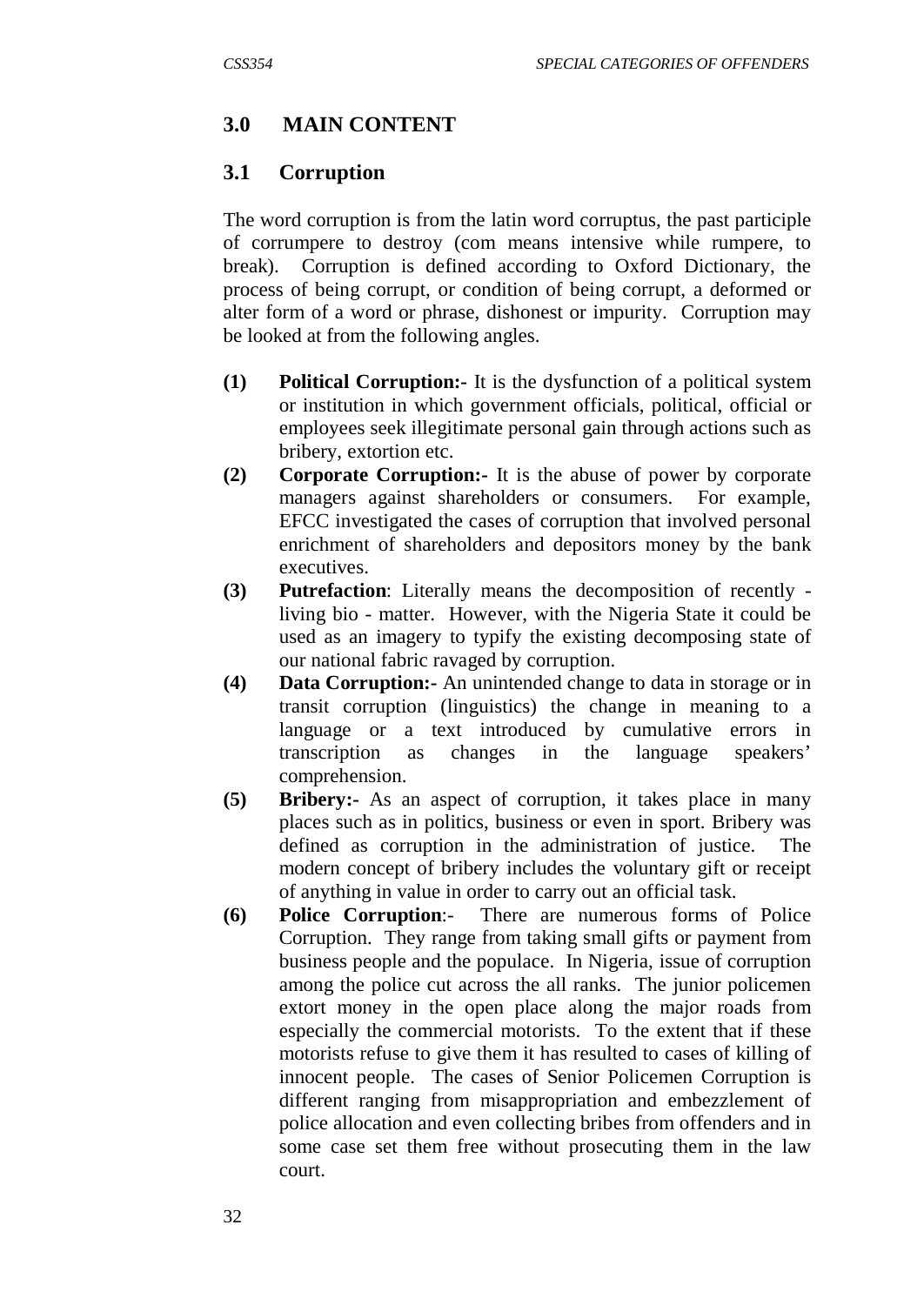In many occasions in Nigeria, Police have been subject of ridicule because of their actrocities during election. Police are used to harass the opponent and they also involve in the rigging of election. Extortion refers to obtaining property from others by wrongful use of actual or threatened force, fear, or violence or the corrupt taking of a fee by a public officer.

## **SELF ASSESSMENT EXERCISE 1**

Why is the fight against corruption in Nigeria not working?

## **CAUSES OF CORRUPTION IN NIGERIA**

Corruption is defined as an illegal act of using one's own position in one's own interests or to one's own personal advantage. Many people have argued that corruption has become embedded in our society. The major causes of corruption in Nigeria are the following:

- (1) Weak Government Institutions.
- (2) Poor Pay Incentives.
- (3) Lack of Openness and Transparency in Public Services.
- (4) Absence of key and Corruption Tools.
- (5) Ineffective Political Processes.
- (6) Culture and Acceptance of Corruption by the Populace.
- (7) Absence of Effective Political Financing.
- (8) Poverty.
- (9) Ethnic and Religions Difference.
- (10) Resource Scramble.

The fight against corruption in Nigeria is not working because of the following factors:

- (1) Insincerity of Government
- (2) Pre bargaining and Negotiation: highly placed officials caught of corrupt practices are made to part with some of their looted funds and are thereafter set free.
- (3) Low deterrent: the punitive measures for corruption practices need to be strengthened.
- (4) Lack of Virile Political and Social Movements to tackle corruption. The majority of the people are yet to be mobilized in the fight against corruption.
- (5) Lack of access to public information. A lot of secrecy still pervades Government documents.
- (6) Insecurity of Informants. There is need to enact laws to protect informants as well as reward them.
- (7) Low public participation in Governance.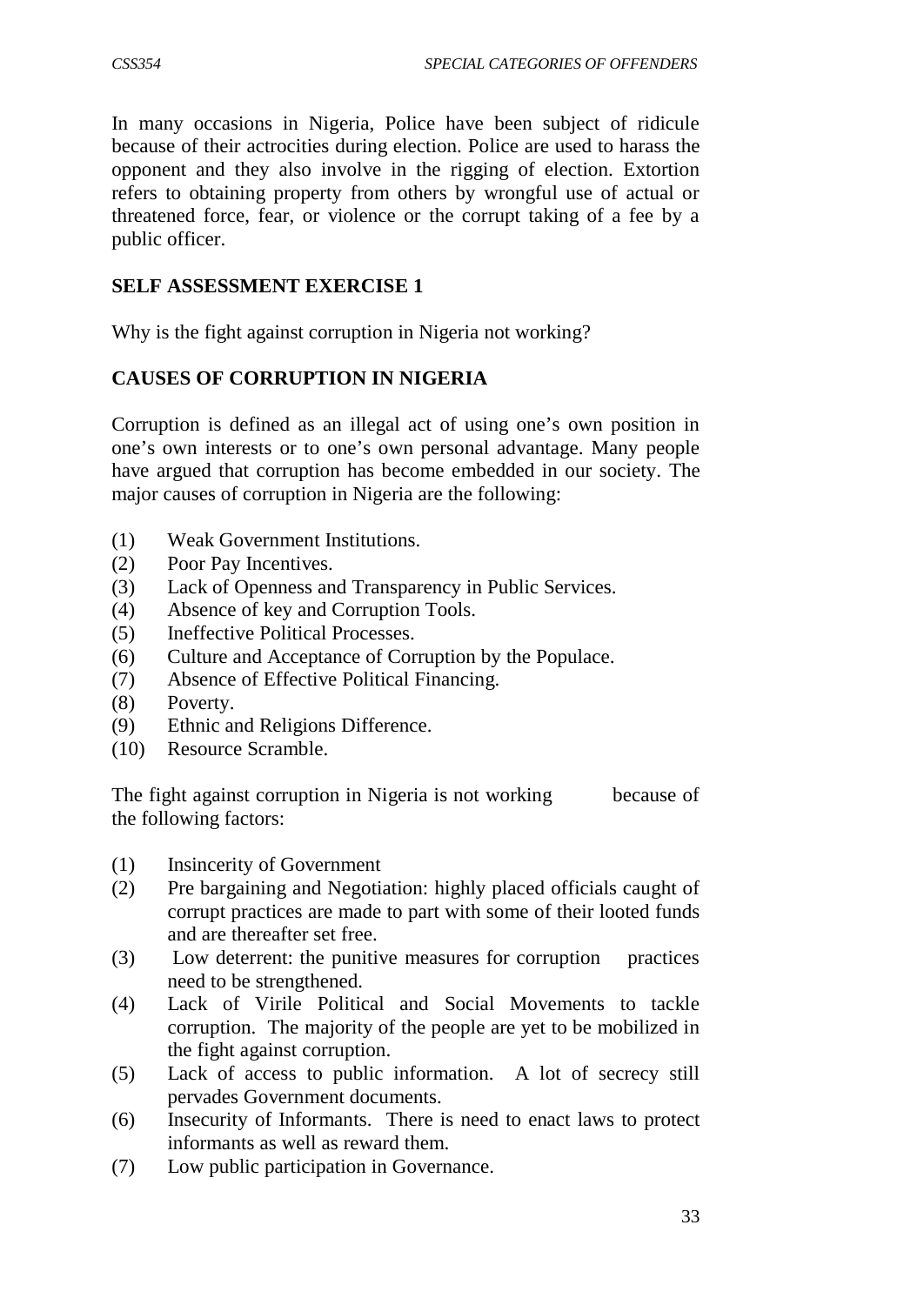- (8) Corrupt Electoral System.
- (9) Nepotism.
- (10) Systemic Disorder.
- (11) Weak Government Institutions

 One of the major challenges that has faced the Nigerian Nation over the year is the issue of corruption and its debilitating ancillaries bribery, graft, fraud and nepotism. The genesis of this dilemma can be traced to when oil took over from groundnuts in the North, cocoa in the West and rubber in the East and became the nation's main sources of National income. The earning from the sales of crude oil opened Nigeria to inflow of large sums of money. The military government at that time were involved in many gigantic projects especially infrastructures such as roads, bridges, airports etc. Huge amount was spent on Festac 77. The result of this was huge contracts were awarded without regard for normal processes. Government also spent money on projects without much control paving the way for corruption to take place.

Corruption in Nigeria undermines democratic institutions, retards economic development and contributes to government instability. Corruption attacks its foundation of democratic institutions by distorting electoral processes, preventing the rule of law and creating bureaucratic quagmires whose only reasons for existence is the soliciting of bribes. Economic development is stunted because outside direct investment is discouraged and small business within the country often find it impossible to overcome the start up costs required because of corruption.

Kofi Annan equally asserted that "corruption hurts the poor disproportionately by diverting funds intended for development. undermining a government's ability to provide basic services and discouraging foreign investment and aid.

### **AGENTS ESTABLISHED FOR COMBATING CORRUPTION IN NIGERIA**

### **(i) ECONOMIC AND FINANCIAL CRIMES COMMISSION (EFCC)**

The Economic and Financial Crimes Commission (EFCC) was formed in 2003. It is a Nigeria law enforcement agency that investigates financial crimes such as advance fee fraud (419 fraud), corruption, money laundering etc. It was established partially in response to pressure from the Financial Action Taskforce on money laundering (FATF), which named Nigeria as one of 23 countries non - cooperative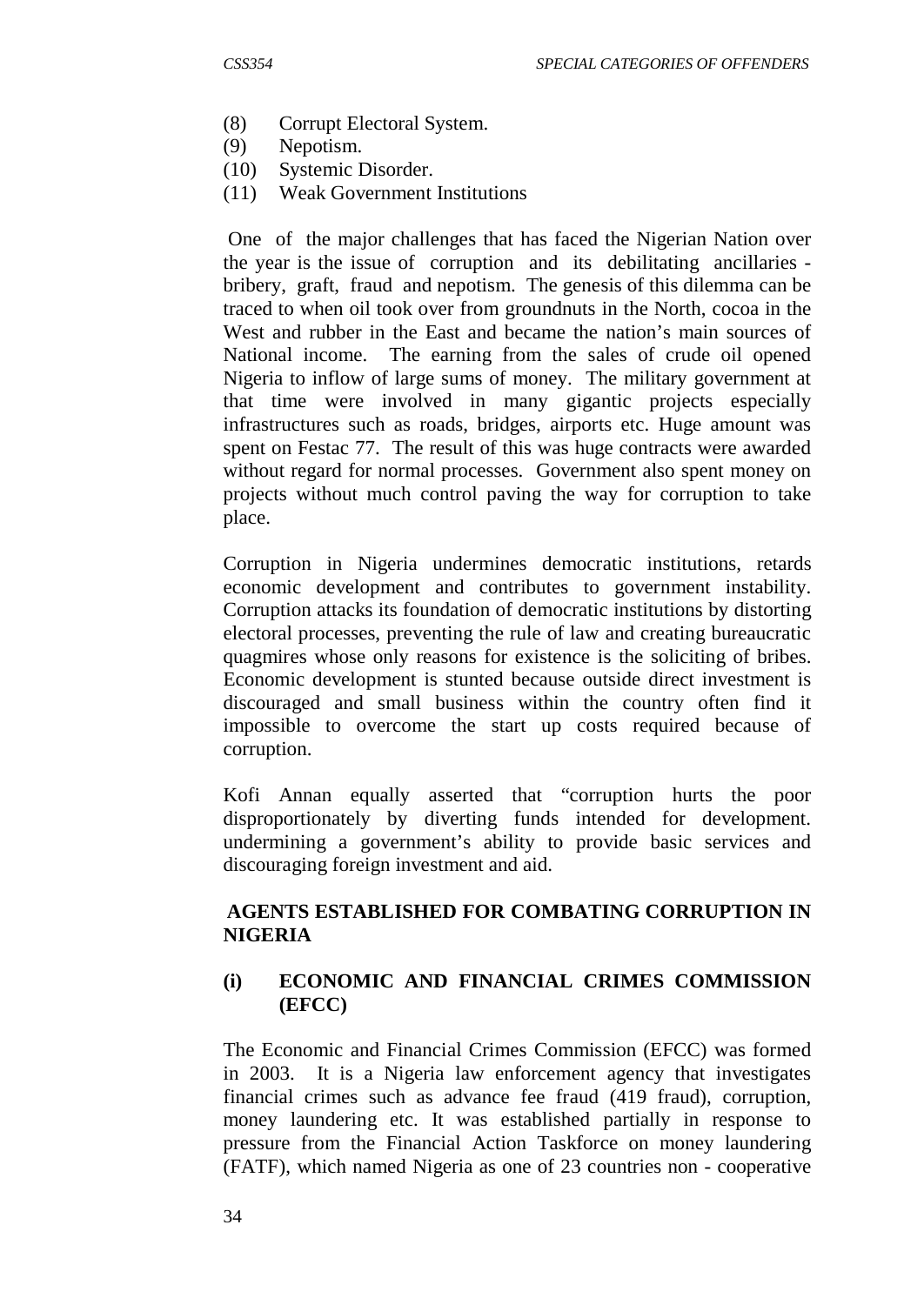in the International Community's efforts to fight money laundering. The Agency has addressed financial corruption by prosecuting and convicting a number high profile corrupt individuals ranging from Nigeria's former chief law enforcement officer to several Bank Chief **Executives** 

## **(2) INDEPENDENT CORRUPT PRACTICES AND OTHER OFFENCES COMMISSION (ICPC)**

Independent corrupt practices and other related offences commission was inaugurated on September 29, 2000 by the Nigeria President, Chief Olusegun Obasanjo (GCFR).The commission is at the hub of Nigeria's fight against corruption. The main duty of the commission is to receive complaints, investigate and prosecute offenders. Other duties include education and enlightenment of the public about and against corruption and related offences. The commission also has the task of reviewing and modifying the activities of the public bodies, where such practices may aid corruption.

The government's campaign against corruption manifests also in the setting up of the Due process office. This office oversees and demands that standard processes be followed in the execution of government activities and projects, thereby blocking avenues for bribery and corruption. They investigate official act already done or to be done or with the corrupt intent to influence the action of a public official or any person involved with the administration of public affairs.

## **3.2 Computer Crime**

The widespread use of computers to record business transactions has encouraged some people to use them for illegal purpose. Computer crime encompasses a broad range of potentially illegal activities. Generally, however, it may be divided into two types of categories (1) Crimes that target computer networks or devices directly. Examples are: (a) Malware (Malicious code) (b) Denial of service attacks (c) Computer virus (2) Crimes facilitated by computer networks or devices, the primary target of which is independent of the computer network or device. Example of this are: (a) Cyber stalking (b) Fraud and Identity theft (c) Phishing scams (d) Information warfare.

## **SPECIFIC COMPUTER CRIMES**

## **(1) SPAM**

It is the unsolicited sending of bulk email for commercial purposes, it is unlawful to varying degrees.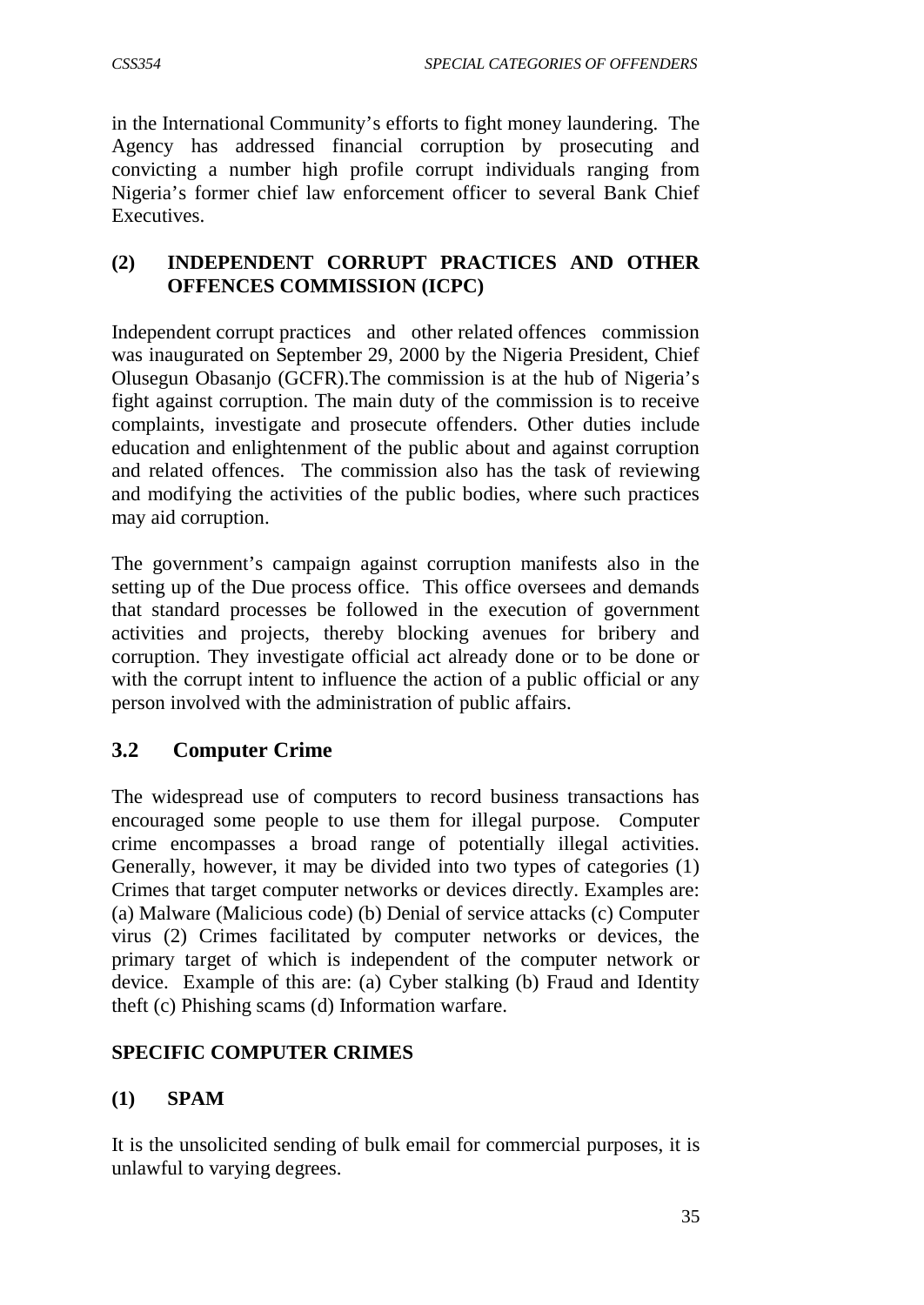## **(2) FRAUD**

Computer fraud is any dishonest misrepresentation of fact intends to let another to do or refrain from doing something which causes loss. In this context, the fraud will result in obtaining a benefit by:

- (a) Altering computer input in an unauthorized way. This requires little technical expertise and is not an uncommon form of theft by employees altering the data before entry or entering false data, or by entering unauthorized instructions or using unauthorized processes.
- (b) Altering, destroying, suppressing or stealing output usually to conceal authorized transactions, this is difficult to detect.
- (c) Altering or deleting stored data or
- (d) Altering or misusing existing system tools or software packages or altering or writing code for fraudulent purpose. This requires real programming skills and is not common.

Csonka, (2006) also stated that other forms of fraud which are facilitated using computer system include bank fraud, identify theft, extortion and theft of classified information.

## **(3) OBSCENE OR OFFENSIVE CONTENT**

Generally, obscene or offensive content are always distasteful. In some instances there offensive materials or contents may be illegal. Communication which have offensive contents are unlawful. It is in sensitive area in which the courts can become involved in arbitrating between groups with entrenched beliefs.

## **(4) HARASSMENT**

Harassment has direct obscenities and derogatory comments which are direct to specific individual. It may be directed to race, gender, religion, nationality sexual orientation. The medium of these harassment are through chat rooms, through newsgroups and by sending hate e-mail to interested parties. Infact, any comment that may be found derogatory or offensive is considered harassment.

## **(5) DRUG TRAFFICKING**

Internet facilities have become a medium of selling illegal substances by the Drug Traffickers. Some drug traffickers arrange deals at internet cafes, use courier web site to track illegal packages of pills and swap recipes for amphetamines in restricted access chat rooms.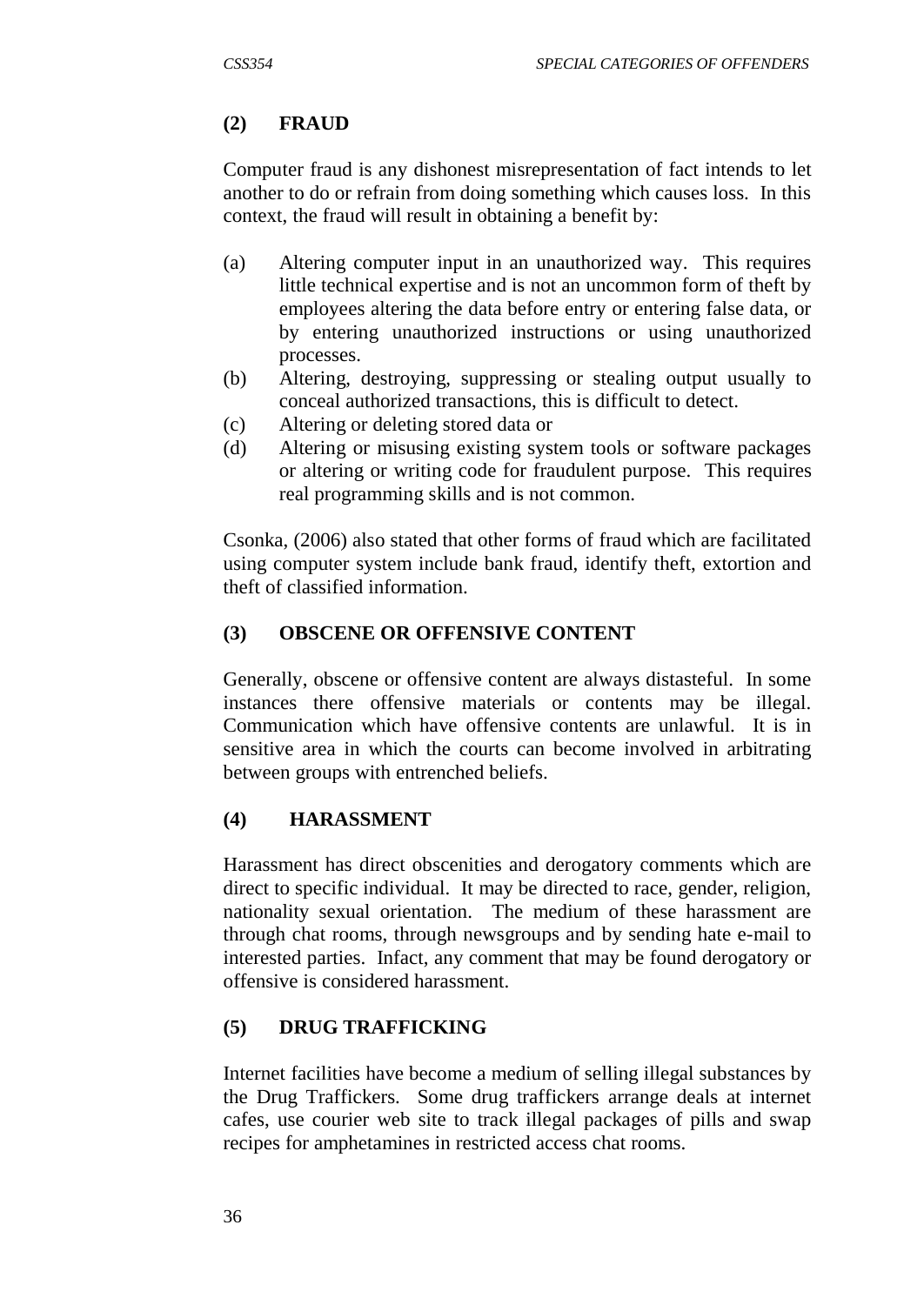### **(6) CYBERTERRORISM**

A cyberterrorist is someone who intimates or coerces a government or organization to advance his or her political or social objectives by launching computer-based attack against computer, network and the information stored on them. Parker (1983) defined cyberterrorism as an act of terrorism committed through the use of cyberspace or computer resources.

Cyberterrorism may also include simple propaganda in the internet, carrying out an actual attack using the internet or computer resources and as well as hacking activities tending to cause fear among people, demonstrate power, collecting information relevant for running peoples' lives robberies, blackmailing etc.

According to Siegel, L. J. (2006), He categorizes computer crime into the followings:

- 1. Theft of services, in which the criminal uses the computer for unauthorized purposes or an unauthorized user penetrates the computer system. Included within this category is the theft of processing time and services not entitled to an employee.
- 2. Use of data in a computer system for personal gain.
- 3. Unauthorized use of computer employed for various types of financial processing to obtain assets.
- 4. Theft of property by computer for personal use or conversion to profit. For example, using a computer to illegal copy and sell software.
- 5. Making the computer itself the subject of a crime. For example, when a virus is placed on it to destroy data.

The following are several common computer crime techniques (Siegel 2006).

- **1. The Trojan Horse:** one computer is used to reprogram another for illicit purpose.
- **2. The Salami Slice:** An employee sets up a dummy account in the company's computerized records. A small amount - even a few pennies - is subtracted from customers' accounts and added to the account of the thief. Even if they detect the loss, customers do not complain because a few cents is an insignificant amount to them. The pennies picked up higher and they eventually amount to thousands of dollars in loses.
- **3. Super - Zapping:** Most computer programs used in business have built on antitheft safeguards. However employees can use a repair or maintenance program to supersede the antitheft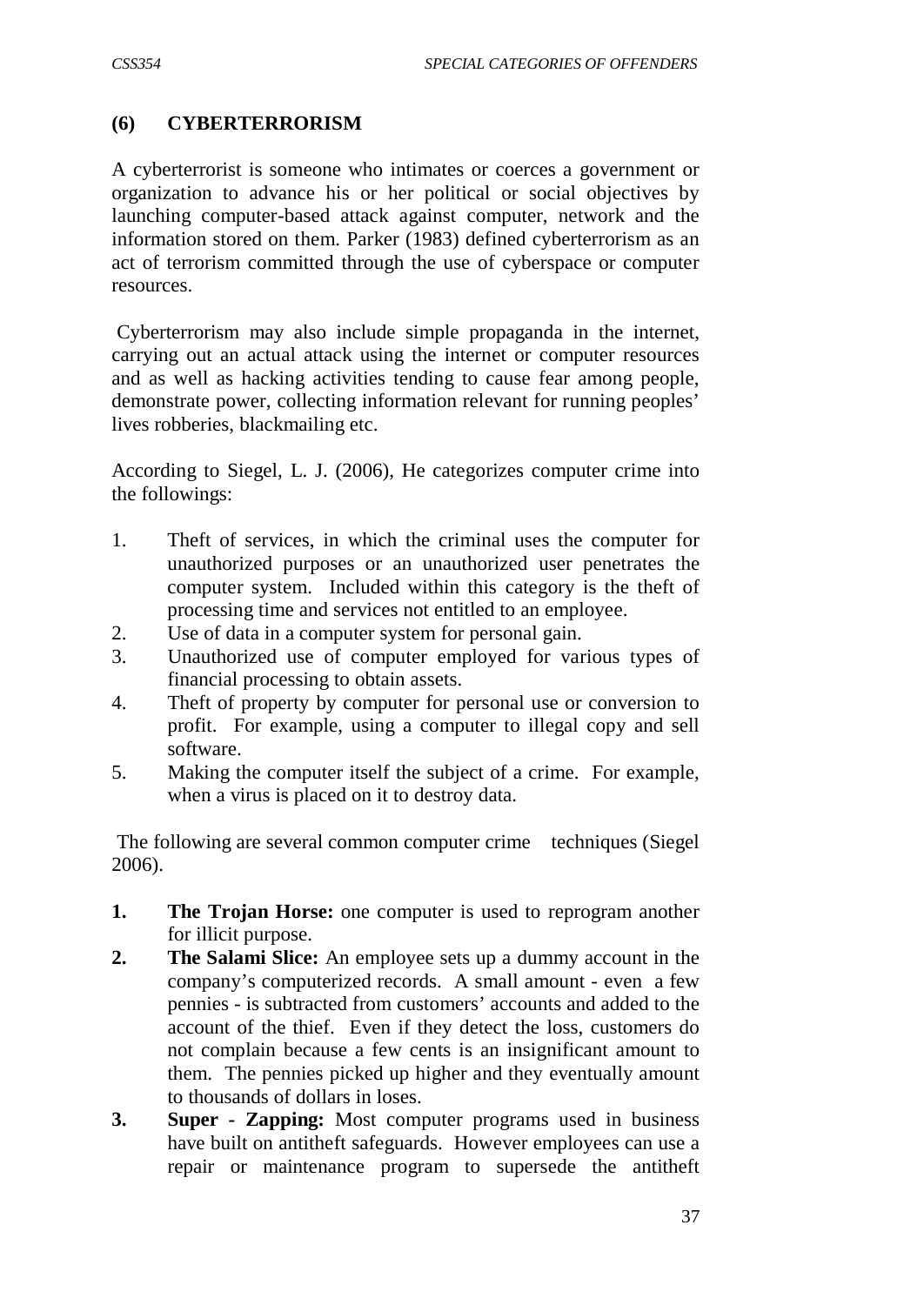program. Some tinkering with the program is required but the Super - Zapper is soon able to order the system to issue cheque to his or her private account.

- **4. The Logic Bomb:** A program is secretly attached to the company's computer system. The new program monitors the company's work and waits for a sign of error to appear, some illogic causes the logic bomb to kick into action and exploit the weakness. The way the thief exploits the situation depends on his or her original intent - theft of money or defense secrets, sabotage, or the like.
- **5. Impersonation:** An unauthorized person uses the identity of an authorized computer user to access the computer system.
- **6. Data Leakage:** A person illegally obtains data from a computer system by leaking it out in small amounts.

### **SELF ASSESSMENT EXERCISE 2**

Explain common computer crime techniques.

## **3.3 False Pretenses**

To obtain property by false pretenses is when a person or persons obtains property by lying about a past or existing fact. This offence consists of obtaining title to personal property of another by an intentional false statement of past or existing fact with intend to defraud the other. False pretenses is a statutory offense in most jurisdiction. The subject matter of false pretenses is not limited to tangible personal property - statutes include intangible personal property and services. For instance in some countries it applies to obtaining "any money, goods, property, services choose in action or any other thing of value.

False pretense is defined under common law as a representation of a present or past fact which the thief knows to be false and which he intends will and does cause the victim to pass title of his property. It is the acquisition of title from a victim by fraud or misrepresentation of a material past or present fact.

It is important that the victim of the false pretenses must actually be deceived by misrepresentation and fact that the victim is deceived must be a major (if not the only) factor of the victim's transferring title to the defendant. Simply making a false promise or statement is not sufficient. It is not a defense to false representation. No matter how gullible the victim, if he / she was in fact deceived the offense has been committed on the other hand the offense requires the victim believe the representation to be true. If the person to whom the representation has been made has doubts or serious misgivings about the truth of the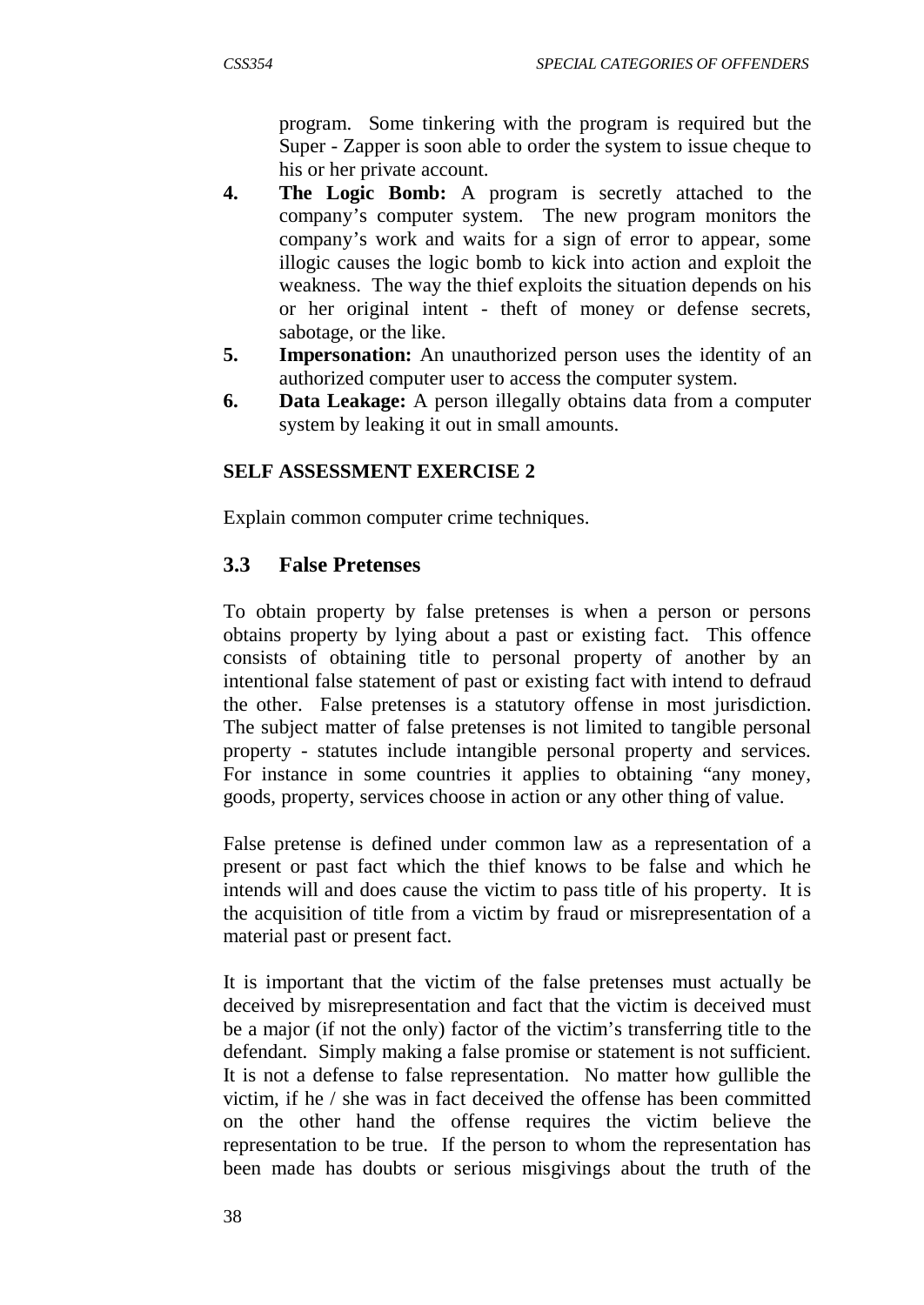representation but nonetheless goes through with the transaction he has not been deceived - he has basically assumed the risk of a false representation.

The misrepresentation has to be affirmative. A failure to disclose a fact does not fit this misrepresentation in common law, unless there is a fiduciary duty between the thief and victim. Courts have also held that representation be of a present or past is more foolish. People who deceive using present facts are more dangerous than those who deceive by false promises. At trial, the prosecution must show not only that the misrepresentation was false, but that the thief knew of the falsity. Additionally, the thief must intend to defraud. Moreover, opinion and puffing are not considered misrepresentation as they color the facts but do not misrepresent them.

Additionally, title must pass between parties. So, deceiving a third party to pass property for specific purpose, courts have held that this is larceny by trick in that larceny by trick simply uses a deception to deprive the owner of possession, not title.

# **4.0 CONCLUSION**

At the end of this unit, students should have a broader understanding of corruption and it's different types. You should also have a deeper knowledge of computer crime.lt is hoped that the students in this course will have wider knowledge of the false pretense.

## **5.0 SUMMARY**

In this unit, we have been able to describe fully what is meant by False pretense, Corruption and Computer Crime. Efforts have also been made to explain causes and of corruption? Why the fight against corruption in Nigeria is not working? Now, better understanding of specific computer crimes and computer crime techniques have been developed. Concept of false pretense was extensively explained.

## **6.0 TUTOR-MARKED ASSIGNMENT**

- 1. What is False Pretenses?
- 2. What are the causes of Corruption?
- 3. List and discuss the specific Computer Crime.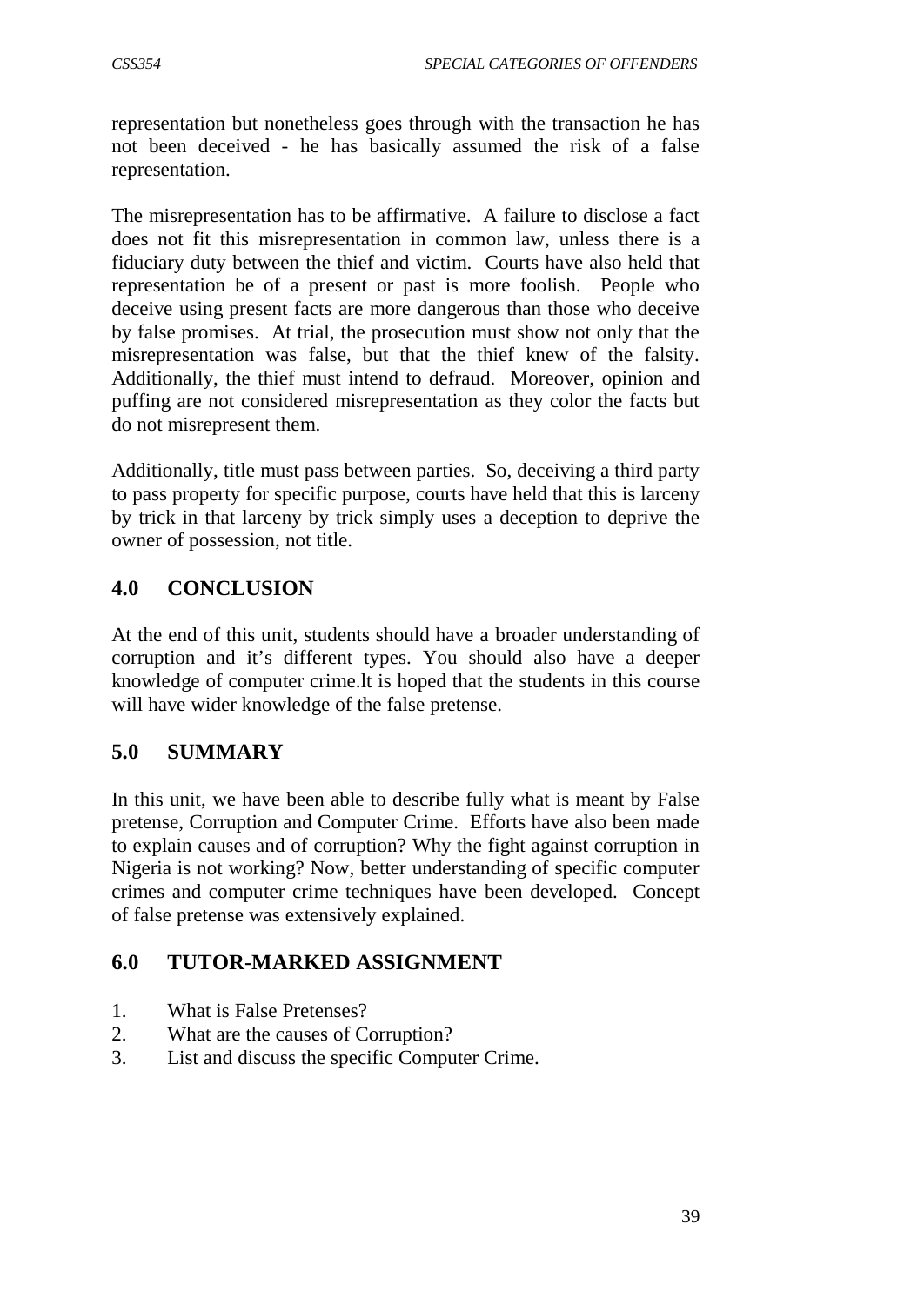### **7.0 REFERENCES/FURTHER READING**

- Gaines, Letal (2003). *Police Administration.* New York: McGraw Hill Companies.
- Siegel, L. J. (2006). *Criminology.* USA: Thomson Wadsworth Learning Inc.
- Reid, S. T. (2006). *Crime and Criminology.* New York: McGraw Hill Companies Inc.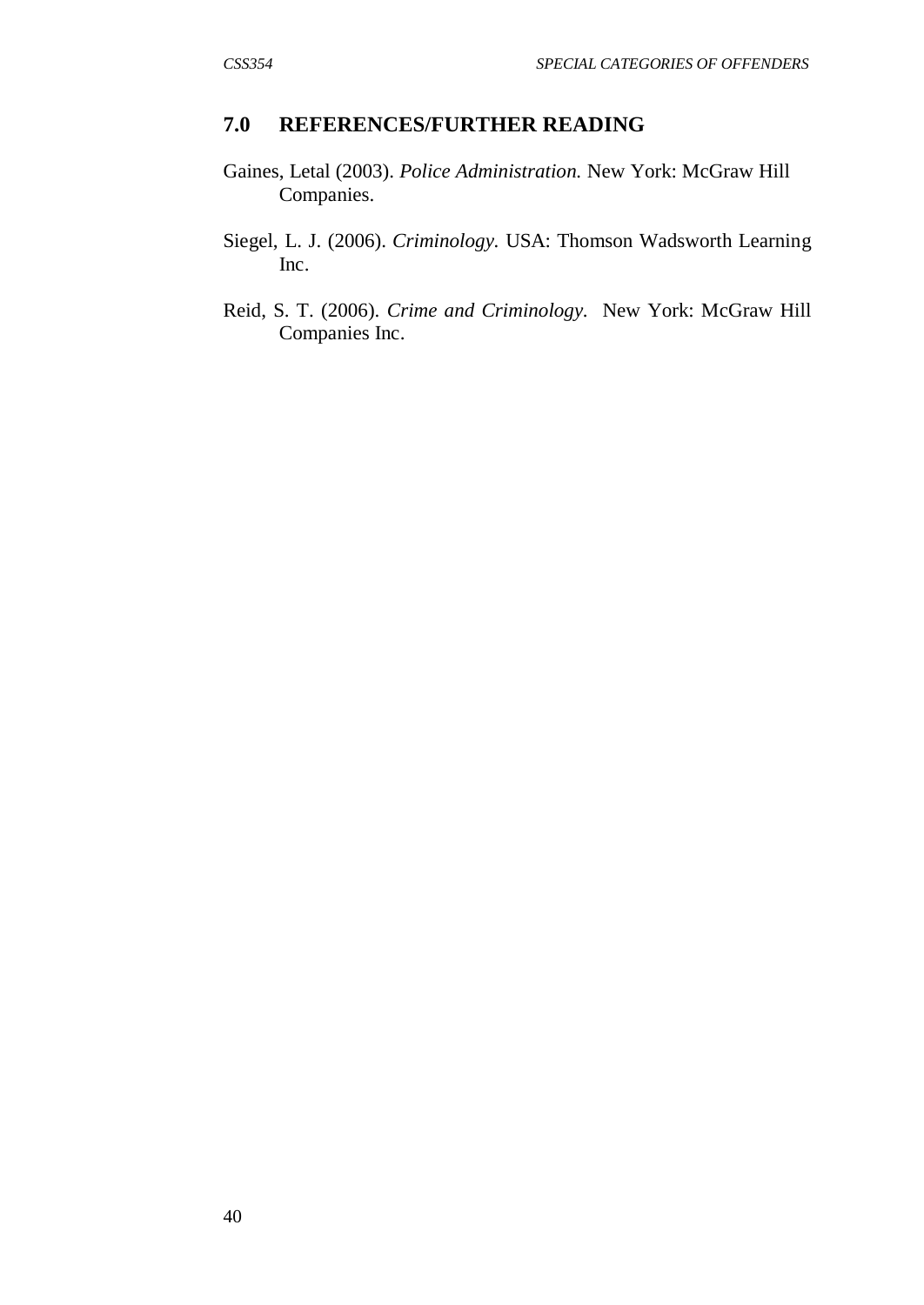# **UNIT 2 TYPES OF OFFENSES II**

### **CONTENTS**

- 1.0 Introduction
- 2.0 Objectives
- 3.0 Main Content
	- 3.1 Kidnapping
	- 3.2 Assault and Battery
	- 3.3 Robbery
- 4.0 Conclusion
- 5.0 Summary
- 6.0 Tutor-Marked Assignment
- 7.0 References/Further Reading

## **1.0 INTRODUCTION**

Virtually every society in the world applies more stringent normative controls to issues of crimes. Criminal offenses ranging from that which involves the theft of property belonging to others, to more serious violent offences. In this unit, attempt will be made to explain what is kidnapping, reason for kidnapping. Assault and battery are considered offense against individual. Robbery as a crime / offense has been known to be of more violent crime than victim being injured with weapon.

## **2.0 OBJECTIVES**

At the end of this unit, you should be able to:

- understand what Kidnapping is
- explain the types of Kidnapping
- differentiate Assault and battery
- discuss the types of Battery
- explain the word Robbery and its types.

## **3.0 MAIN CONTENT**

## **3.1 Kidnapping**

Originally the word Kidnapping means the stealing of children since 'Kid' is a child in Scandinavian languages but now applies to adults as well.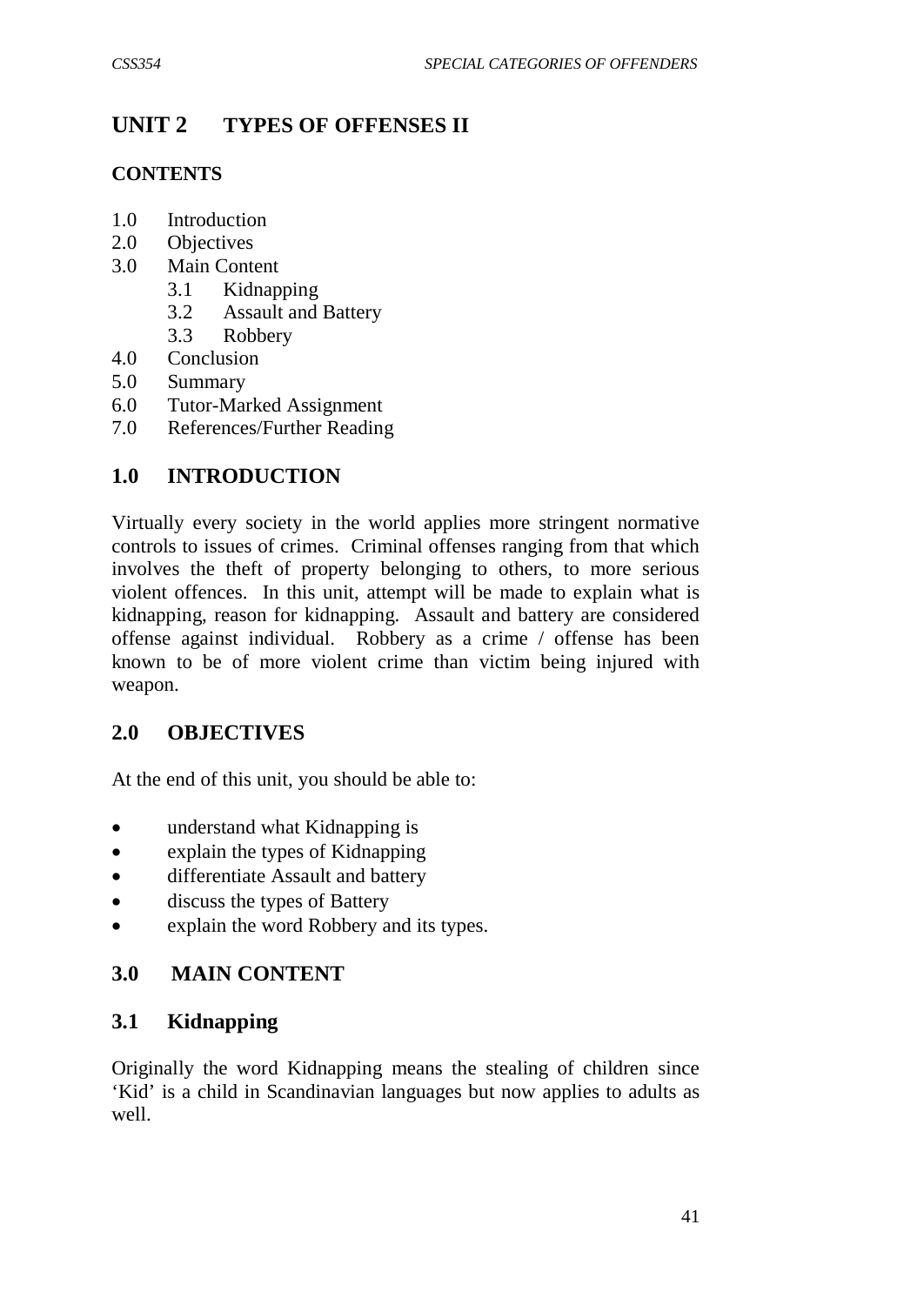Kidnapping is the taking of a person against his / her will (or from the control of a parent or guardian) from one place to another under circumstances in which the person so taken does not have freedom of movement, will or decision through violence, force, threat or intimidation. Although it is not necessary that the purpose be criminal (since all Kidnapping is a criminal felony) the capture usually involves some related criminal act such as holding the person for ransom, sexual and / or sadistic abuse or rape. It includes taking due to irresistible impulse and a parent taking and hiding a child in violation of court order. An included crime is false imprisonment. Any harm to the victim coupled with kidnapping can raise the degree of felony for the injury and can result in a capital (death penalty) offenses in some countries even though the victim survives. (Hill, G. N and Hill, K. T. 2005).

Kidnapping can also be defined as the forcible and unlawful abduction and conveying away of a man, woman or child from his or her home, without his or her will or consent and sending such person away, with an intent to deprive him of some rights.

In criminal law, kidnapping is the taking away of a person against the person's will, usually to hold the person in false imprisonment, a confinement without legal authority. This may be done for ranson or in furtherance of another crime.

Kidnapping is a common law offense requiring:

- (a) That one person takes and carries a minor away.
- (b) By force or fraud.
- (c) Without the consent of the person taken and
- (d) Without lawful excuse.

It would be difficult to kidnap without also committing false imprisonment which is the common law offense of intentionally or recklessly detaining the victim without lawful authority. The use of force to take and detain will also be regarded as an assault and other, related offenses may also be committed before, during or after the detention. Most kidnapping status recognize different types and levels of kidnapping and assign punishment accordingly.

(1) First-degree kidnapping occurs when a person abducts another person to obtain ransom which lasts for more than 12 hours and the abductor intends to injure the victim, to accomplish or advance the commission of a felony; to terrorize the victim or a third person; or to interfere with a governmental or political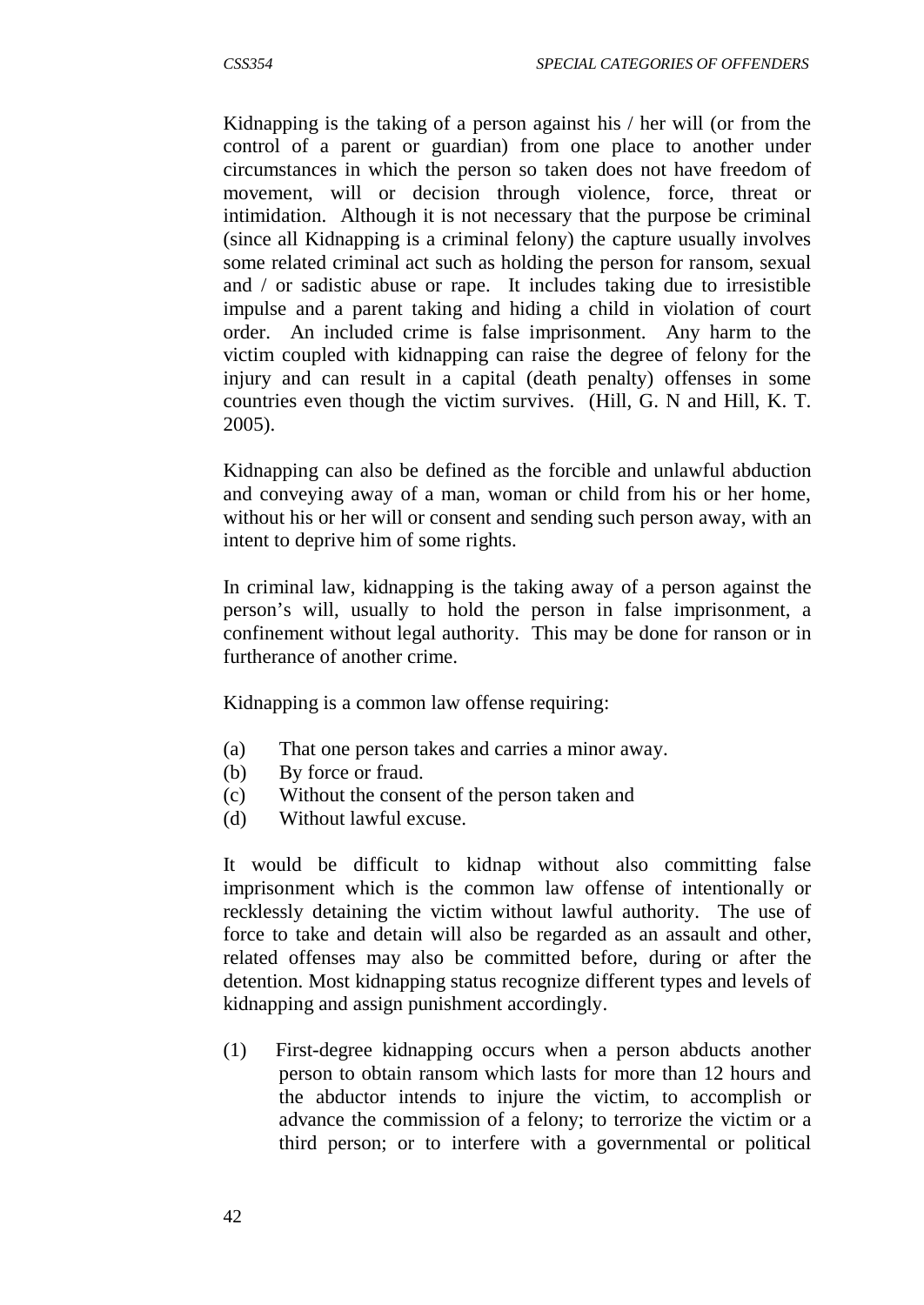function. An abduction that results in death is also first - degree kidnapping.

(2) Second – degree kidnapping occurs when a person abducts another person which lacks the aggravating circumstances in first degree kidnapping. Both first degree and second degree kidnappings have two keys elements. There are asportation and aggravating circumstances. Kidnapping laws are similar to laws on lawful or felonious restraint, parental kidnapping and false imprisonment. These crime cover the range of unlawful movement.

### **KIDNAPPING VERSUS ABDUCTION**

According to Black' Law Dictionary, the crime of kidnapping is labeled abduction when the victim is a woman and of a child is often called child stealing, particularly when done not to collect a ransom but rather with the intention of keeping the child permanently. It can refer to children being taken away without their parent's consent but with the consent of the child.

However the offense of kidnap in the case of a competent minor requires the absence of consent from the minor. This means that a parent commits kidnapping if he takes the child against its will but if a  $3<sup>rd</sup>$  party takes the child away from the parents with the child's consent the  $3<sup>rd</sup>$ party does not commit the offense of kidnapping.

### **TYPES OF KIDNAPPING**

- (1) Bride kidnapping is a term often applied loosely, to include any bride 'abducted'against the will of her parents the 'abductor'.
- (2) Child Abduction is the abduction or kidnapping of a child (or baby) by an older person.
- (3) Express kidnapping is a method of abduction where a small ransom that a company or family can easily pay is requested.
- (4) Tiger kidnapping is taking a hostage to make a loved one or associate of the victim do something. For example a child is taken hostage to force the shopkeeper to open the safe. The term originates from the usually long preceding observation like a tiger does on the prowl.
- (5) Dognapping is the crime of taking a caime from its owner. A person who is convicted for kidnapping is usually sentenced to prison for a certain number of years. In some cases, the term of imprisonment may be the remainder of the offender's natural life.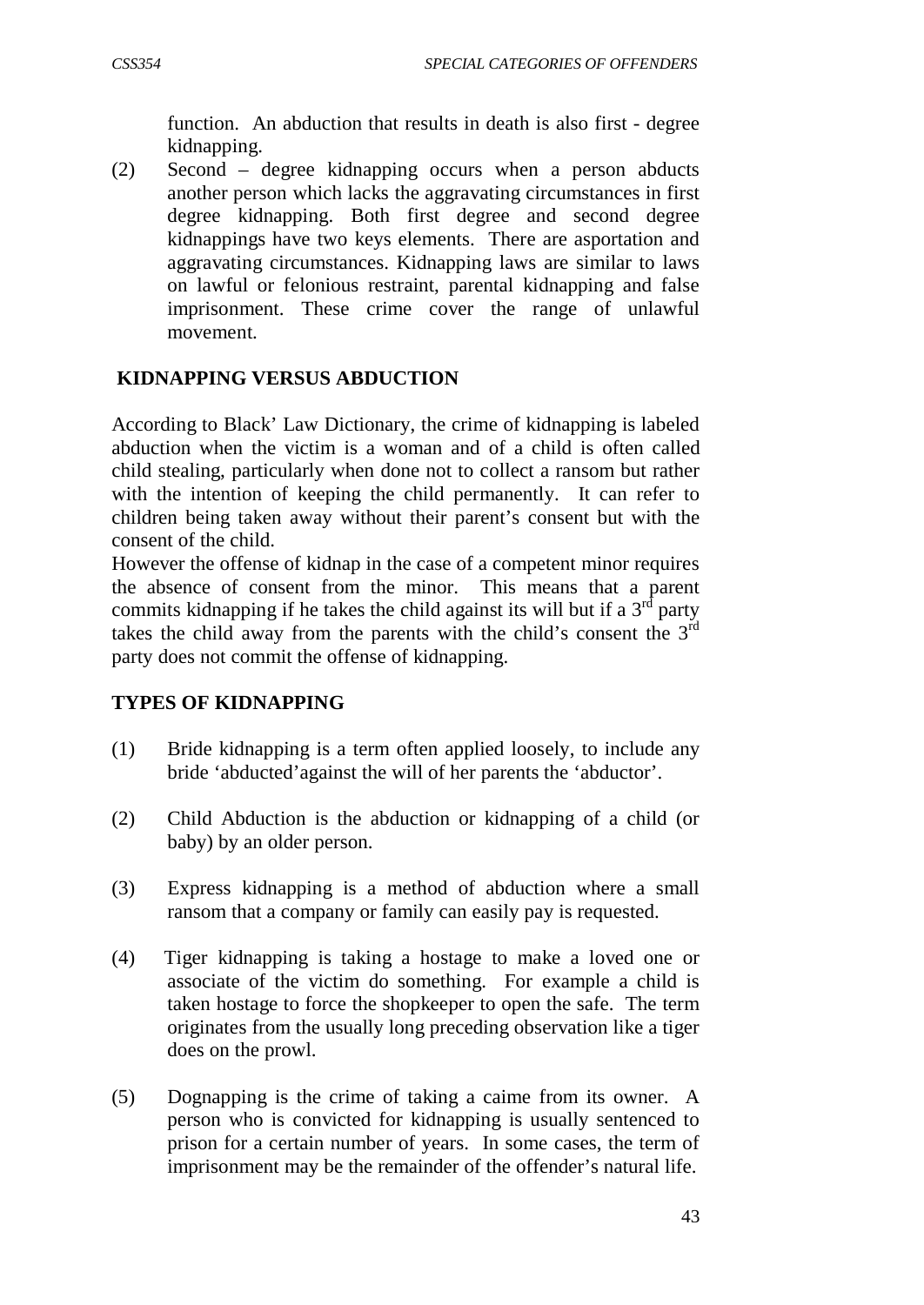In jurisdiction that authorize the death penalty, a kidnapper is charged with a capital offense if the kidnapping results in death. Kidnapping is also severely punished because it is a dreaded offense. It usually occurs in connection with another criminal offense or underlying crime. It involves violent deprivation of liberty and it requires a special criminal boldness. Furthermore, the act of moving a crime victim exposes the victim to risks above and beyond those that are inherent in the underlying crime.

- (6) Carjacking; a specialized form of kidnapping. It occurs when one person forces a driver out of the drivers seat and steals the victim. Carjacking is a felony whether the aggressor keeps the victim in the car or force the victim from the car.
- (7) Unlawful restraint cases. Felonious or unlawful restraint also known as simply kidnapping, is the lawful restraint of a person that exposes the victim to physical harm or places the victim in slavery. It is a lesser form of kidnapping because it does not require restraint for a specified period or specific purpose (such as to secure money or commit a felony). False imprisonment is a relatively offensive, harmless restraint of another person. It is usually a misdemeanor punishable by no more than a year in jail. Parent kidnapping is the abduction of a child by a parent. The law on parent kidnapping varies from country to country. Some countries define it as a felony, others as a misdemeanor.

## **KIDNAPPING AND THE MILITANCY IN NIGERIA**

Niger – Delta is the region or part of Nigeria where oil are deposited in large quantity. Due to exploration of the crude oil, there have been deforestation, spillage of oil in the river making it difficult for the indigenes whose main occupation is fishing. There have been serious agitation over the control of their resources and the activities of expatriate in the area.

Kidnapping has been part of method adopted by the militants to drive their point. The rate of kidnapping has taken an alarming dimension now such that it has spread from Niger Delta to all eastern parts, because it has become a big business. Kidnapping of expatriates in the Niger Delta is one of weapon employed by the various ethnic militias operating in the area, but it has been extended to kidnapping children of prominent citizens in the area.

We can differentiate some types of kidnapping in Niger Delta: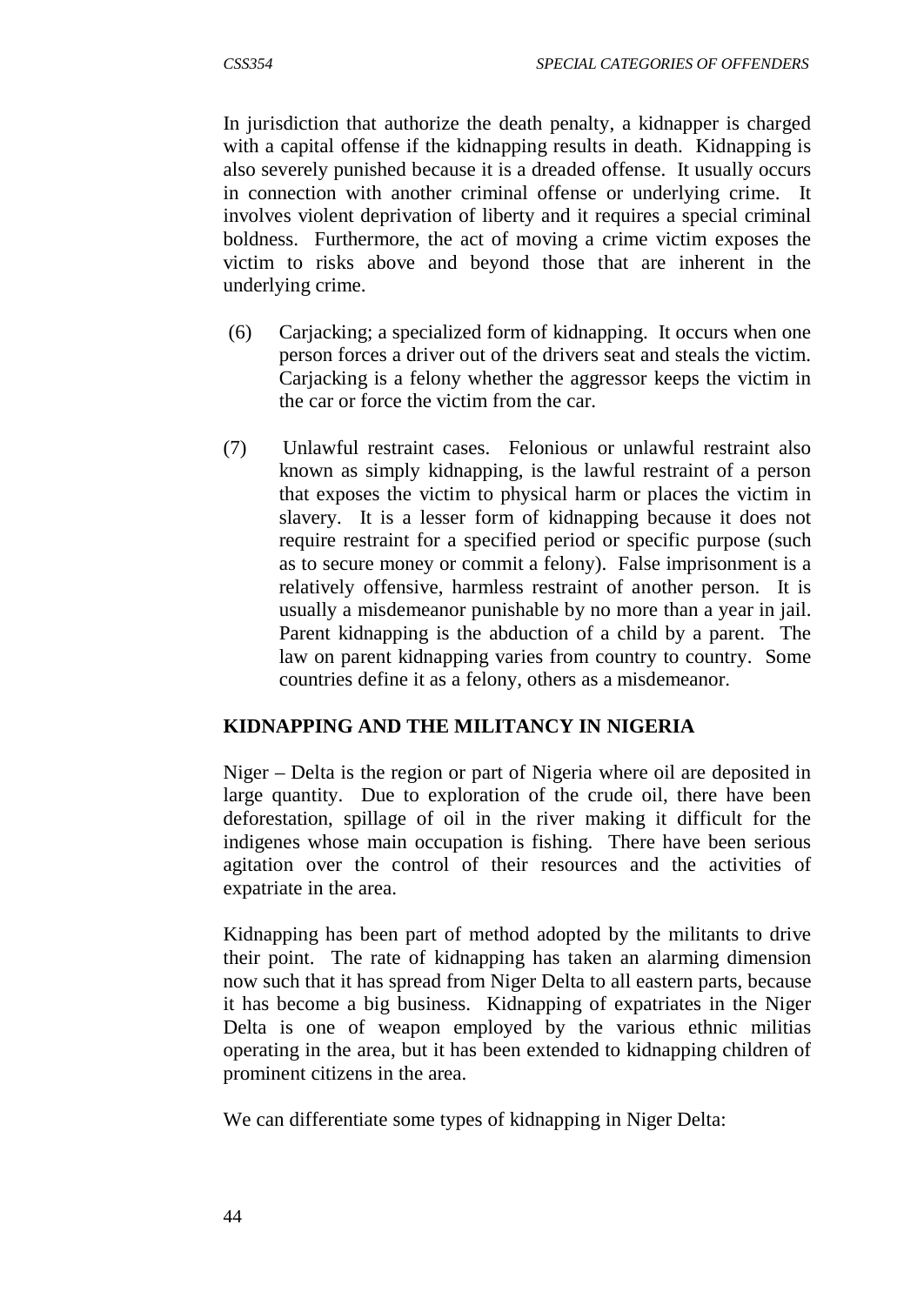- 
- (1) Ethnic militia who employ kidnapping as the major weapon of agitation from oppression, exploitation and environmental degradation.
- (2) The militants who were dislodged from their Niger Delta bases but committing the crime of kidnapping as a means of survival.
- (3) These set of people are not militants but general trend of Nigerians who like to go into any business that they consider lucrative at the moment.

The possibility of apprehending kidnappers by the law enforcement officers in Nigeria are very remote which encourages the trade especially in Easter parts. Nigerian police are well trained to detect the kidnapper and the victim of kidnapping but the issue of corruption and extortion at the checkpoint have override the sense of duty.

According to Jamiu (2009), the only antidote to kidnapping is for the culprits to be apprehended and allow the law to take its course, as is done in advanced countries. The National Assembly should enact laws concerning kidnapping and its punishment.

## **SELF ASSESSMENT EXERCISE 3**

- 1. What do you understand by the concept kidnapping?
- 2. List and discuss the types of robberies you know.

## **3.2 ASSAULT AND BATTERY**

## **ASSAULT**

An assault involves: An intentional, unlawful threat or 'offer' to cause bodily injury to another by force;

- (1) An act that creates an apprehension in another of an imminent, harmful or offensive contact.
- (2) Act consists of a threat of harm accompanied by an apparent, present ability to carry out the threat. It should be noted that an assault can be completed even if there is no actual contact with the victim and even if the offender had no actual ability to carry out the apparent threat. For example, a person who threaten to slap another person in the course of minor disagreement may be liable for assault even though the person had actual intention to slap.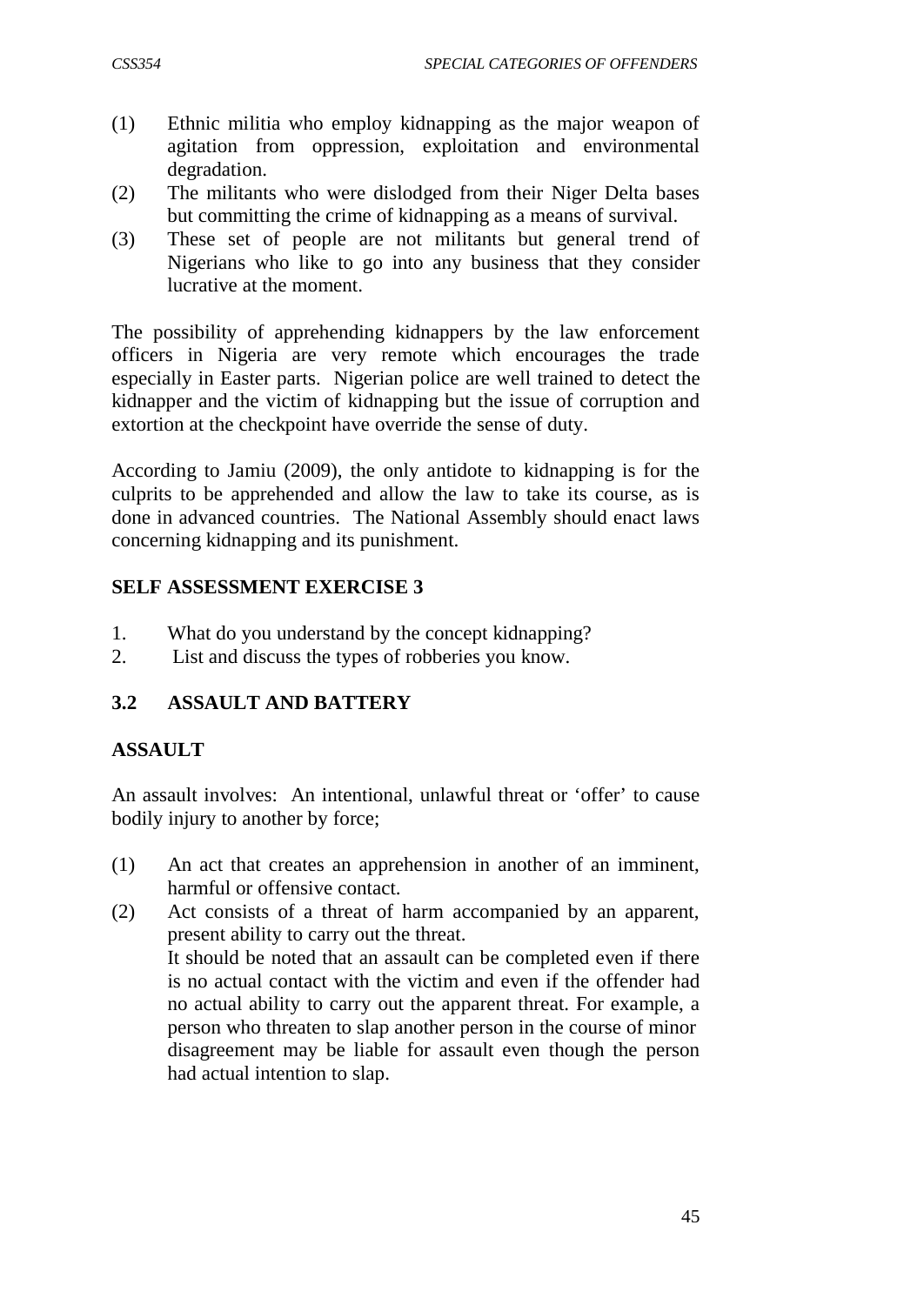### **BATTERY**

A battery is a harmful or offensive touching of another. It is the willful or intentional touching of a person against that person's will by another person, or by an object or substance put in motion by that other person.It should be noted that an offensive touching can constitute a battery even if it does not cause injury, and could not reasonably be expected to cause injury. For example, if a person splits on another person, he has committed a battery even though there is little chance that the splitting will cause any injury except person's dignity. Under modern statutory schemes, battery is often divided into grades that determine the severity of punishment.

- (1) Simple battery may include any form of non consensual harmful or insulting contact, regardless of the injury caused. Criminal battery requires an intent to inflict an injury on another, as distinguished from a tortuous battery.
- (2) Sexual battery may be defined as non consensual touching of the intimate parts of another. Sexual battery may mean oral, and or virginal penetration of another by any other object.
- (3) Family violence battery may be limited in its scope between persons within a certain degree of relationship, statutes for this offense have been enacted in response to increasing awareness of the problem of domestic violence.
- (4) Aggravated battery generally is seen as a serious offense of felony grade, involving the loss of the victim's limb or some either type of permanent disfigurement. As successor to the common - law crime of mayhem, this is sometimes subsumed in the definition of aggravated assault.

The main distinction between the two offenses is the existence or non existence of a touching or contact. While contact is an essential element of battery, there must be an absence of contact for assault. Sometimes, assault is defined loosely to include battery.

Assault and battery are offenses in both Criminal and Tort Law hence they can give rise to criminal or civil liability. In Criminal Law, an assault may additionally be defined as any attempt to commit a battery. Intention is an essential elements of both offenses. Generally, it is only necessary for the defendant to have an intent to do the act that causes the harm. In other words, the act must be done voluntarily. Although an intention to harm the victim is likely to exist, it is not a required element of either offense. There is an exception to this rule for the attempted battery type of criminal assault. If a defendant who commits this crime does not have an intent to harm the victim, the individual cannot be guilty of the offense.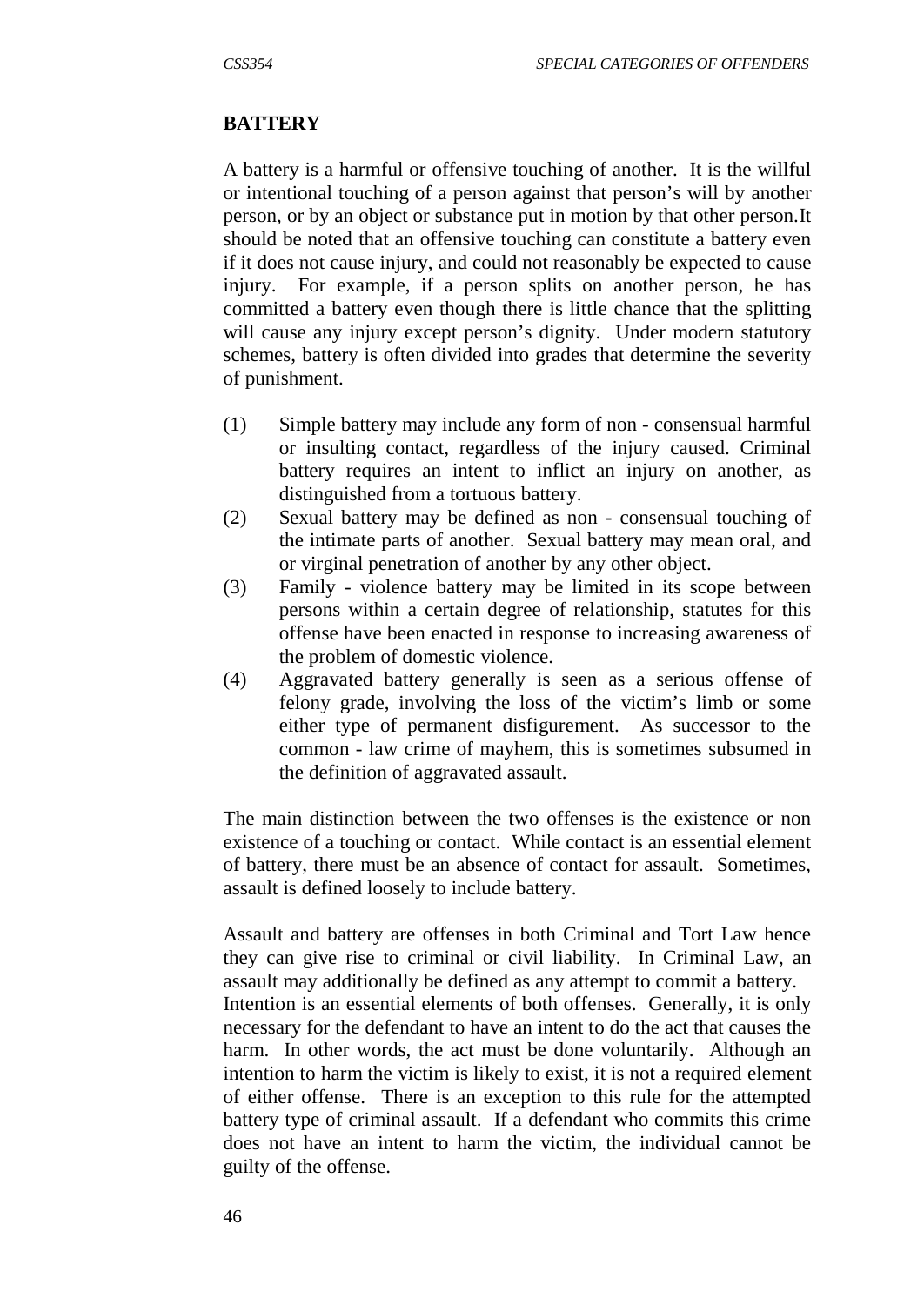### **CONSENT**

Whereas defendant has the plaintiffs consent to commit an act of assault or battery, the plaintiff may not later bring a lawsuit. The most typical context for consent occurs in sports. Consent also exists in the context of authorized medical or surgical procedures. Consent must be given voluntarily in order to constitute a defense.

### **POLICE CONDUCT**

A Police officer is privileged to apply the threat of force or if necessary to apply actual force, in order to effect a lawful arrest. A defendant who suffers injury as the result of reasonable force exerted by the Police to effect a lawful arrest will not be able to sustain a lawsuit against the arresting officers for assault or battery.

#### **SELF-DEFENSE**

It is reasonable for a person to make use whatever degree of force necessary to protect himself from bodily harm whether this defense is valid is usually determined by a jury. An act of self - defense must ordinarily be proportionate to the threat. A person who initiates a fight cannot claim self - defense unless the opponent responded with a greater and unforeseeable degree of force. When an aggressor retreats and is later attacked by the same opponent, the defense may be asserted. The use of Deadly force in response may be justified if it is initially used by the aggressor. But the degree of force used is reasonable depends upon the circumstances. The usual test applied involves determining whether a reasonable person in a similar circumstance would respond with a similar amount of force. Factors such as age, size and strength of the parties are also considered. Furthermore, A plaintiff may be expected to withdraw from the threat, if possible, before engaging in forcible resistance. However if the plaintiff is in his own home and the defendant is not a member of the plaintiff's household, a plaintiff will typically not be required to further withdraw from the threat once the plaintiff has retreated to his own home.

#### **DEFENSE OF OTHERS**

Both defense of others and self - defenses are similar. Defending a person in distress is a valid defense and which occurs in the context of one family member. The defender's right to claim the defense of others depend upon whether the person protected had a justified claim of self defense. Other jurisdictions do not permit this defense unless there was an actual threat or battery against the other person.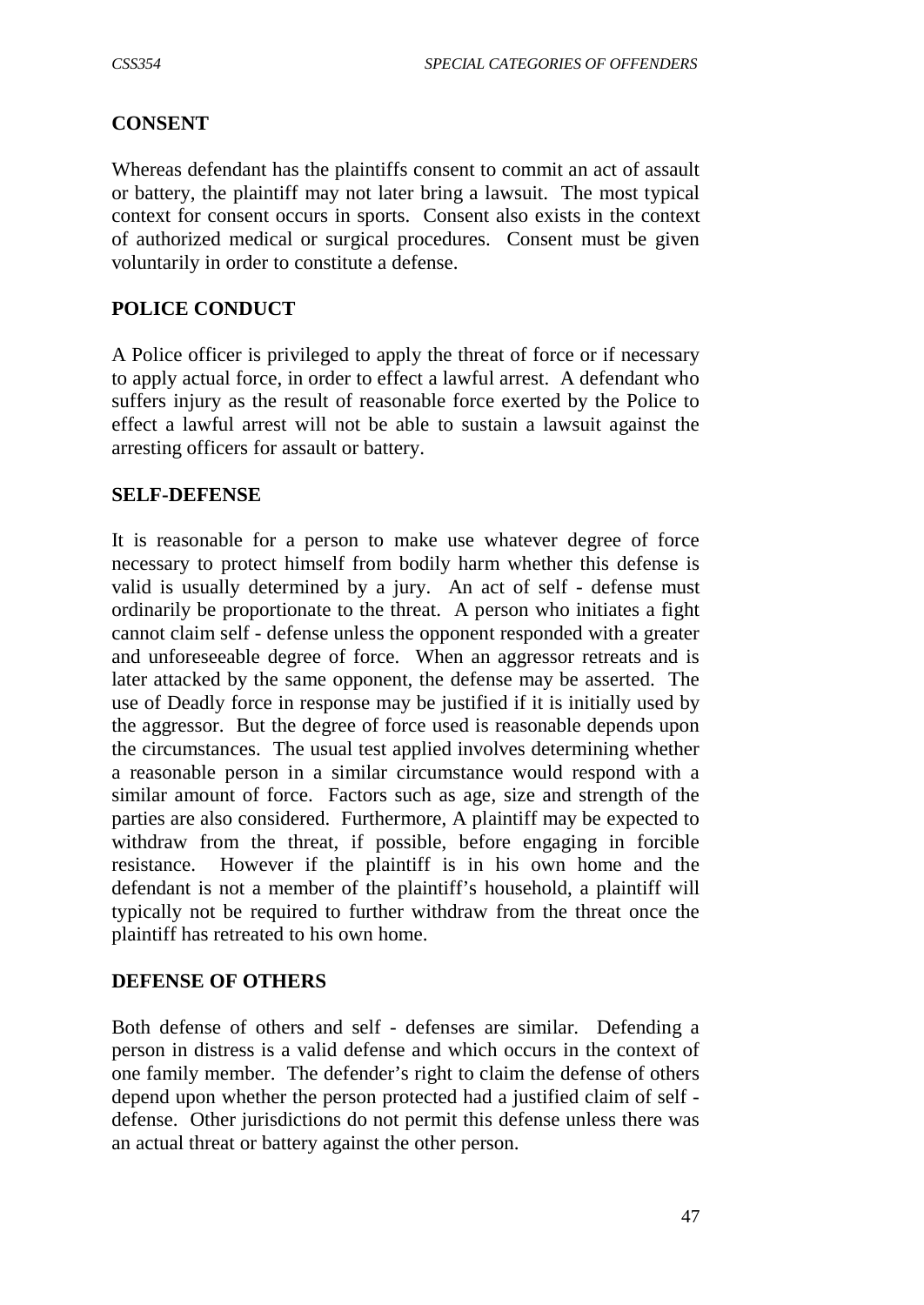### **VOLUNTARY (MUTUAL) COMBAT**

Voluntary combat between two people especially between the plaintiff and defendant for the sake of fighting and not as a means of self defense (it is unlikely that either will be able to sue the other) the plaintiff may not recover for an assault or battery unless the defendant beat the plaintiff excessively or used unreasonable force.

#### **DEFENSE OF PROPERTY**

Individuals are allowed to use a reasonable amount of force or threat to protect their property from theft and damage. The priviledge to defend ones property is more limited than that of self - defense because society places a lesser value on property than on the integrity of human beings. There is no privilege to use force that may cause death or serious injury against trespasser unless the trespass itself threatens death or serious injury. But in some cases however deadly force might be justified if it is used to prevent or stop a felony. If possession of real or personal property is in dispute, the universal rule is that force cannot be used. The dispute must be settled by a court.

#### **DISCIPLINE**

Assault and Battery are sometime legally allowed in application of restraint in order to discipline others. For example, parents are legally authorized to apply reasonable physical discipline upon their children. Even school teachers are permitted to apply a certain level of physical restraint or discipline against their students. Equally, the staff of a mental health facility may have legal authority to apply reasonable restraint to prevent a patient from causing harm to himself, to others, or to property.

#### **PUNISHMENT**

The law considers an assault and battery to be an invasion of the personal security of the victim for which the wrongdoer is required to pay for damages. The determination of the amount of damages to which a victim might be entitled if a defendant is found civilly liable is usually made by a jury. Generally, a plaintiff is entitled to compensatory Damages that compensate for injuries that are both directly and indirectly related to the wrong.

Examples of compensatory damages include damages for pain and suffering, damages for medical expenses and damages for lost earnings resulting from the victim's inability to work. Normal damages, given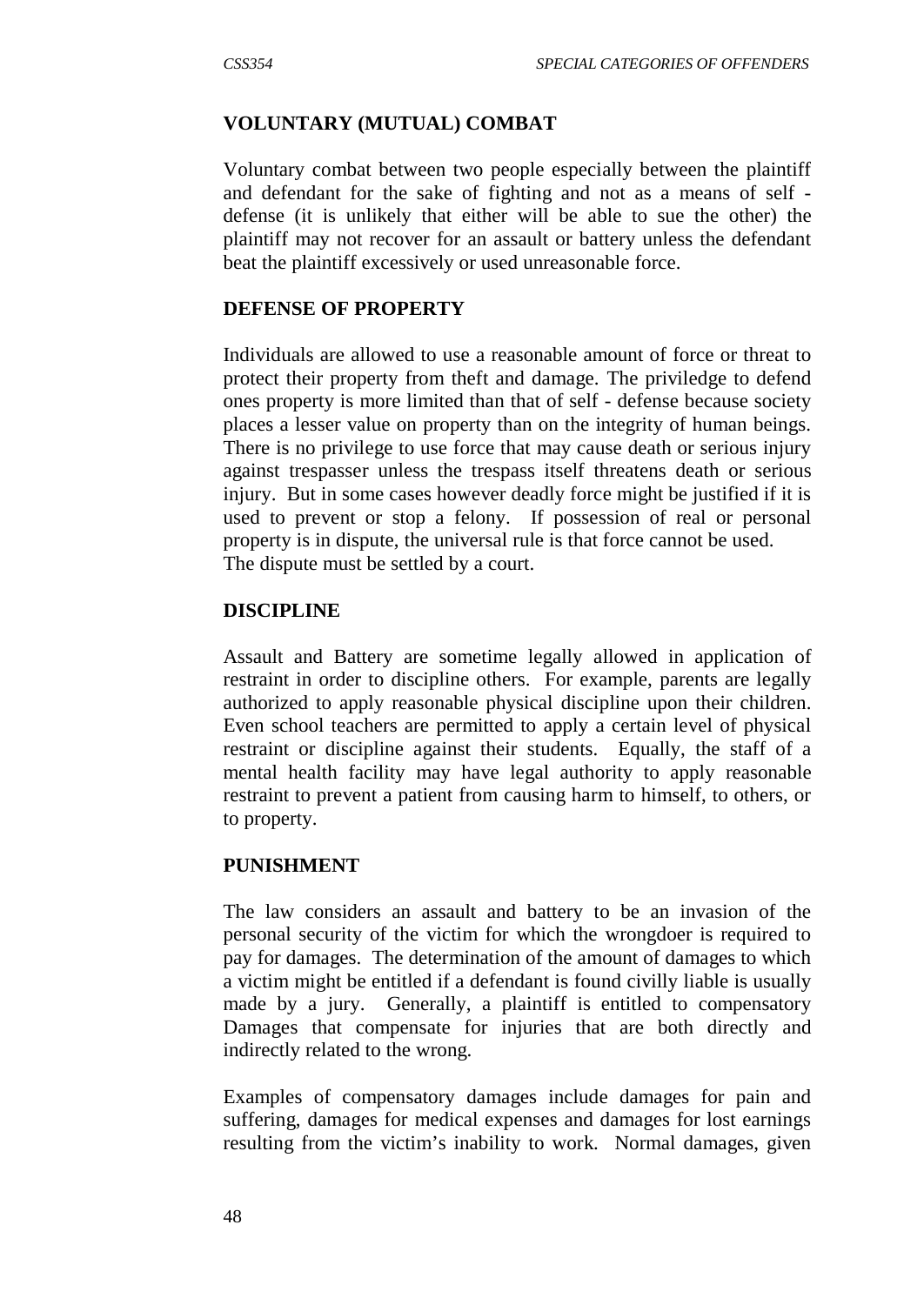although there is no harm at all or merely a slight one, may also be awarded in an assault and battery action.

If a defendant is found criminally liable, the punishment is imprisonment, a fine or both. When the offense is committed with an intent to murder or do serious harm. It is called aggravated assault and battery. An aggravated assault and battery is often committed with a dangerous weapon and it is punishable as a felony generally.

### **SELF ASSESSMENT EXERCISE 4**

List and Discuss the defenses of Battery.

### **ROBBERY**

Robbery is considered a violent crime because it involves the use of force to obtain money or goods. Robbery is punished severely because the victim's life is put in jeopardy, infact, the severity of punishment is based on the amount of force used during the crime, not the value of the items taken. Thus robbery is not just a property crime but also a crime against the person, a crime that might result in personal violence. The use of or threat of force must be such that it would make a reasonable person fearful. (Reid, 2006).

The distinction is difficult to make between theft and robbery. For example, if a person picked a wallet from other person pocket without his knowledge, the act may be classified as either larceny, theft or robbery. But robbery, for example, is the situation when a person or persons take by violence the property, of the victim. Sometime it may involve struggling between the victim and the offender. Some jurisdictions classify robbery according to the degree of force used or threatened thus, a country might define armed robbery as a more serious crime than robbery without a weapon. The issue of weapon has been defined in various ways. Weapon does not necessarily means a gun, a knife or some other obviously dangerous instrument. A toy pistol or even hands may meet the weapon requirement.

Asportation is an important element of robbery. Asportation means "the taking away" the property must be taken or carry away. Another element in robbery, is that the perpetrator threaten to use force or in some other way intimidates the victim

According to Reid (2006) explains the robbery status as follows:-

i. A person commits the offense of robbery if in the course of committing a theft, the: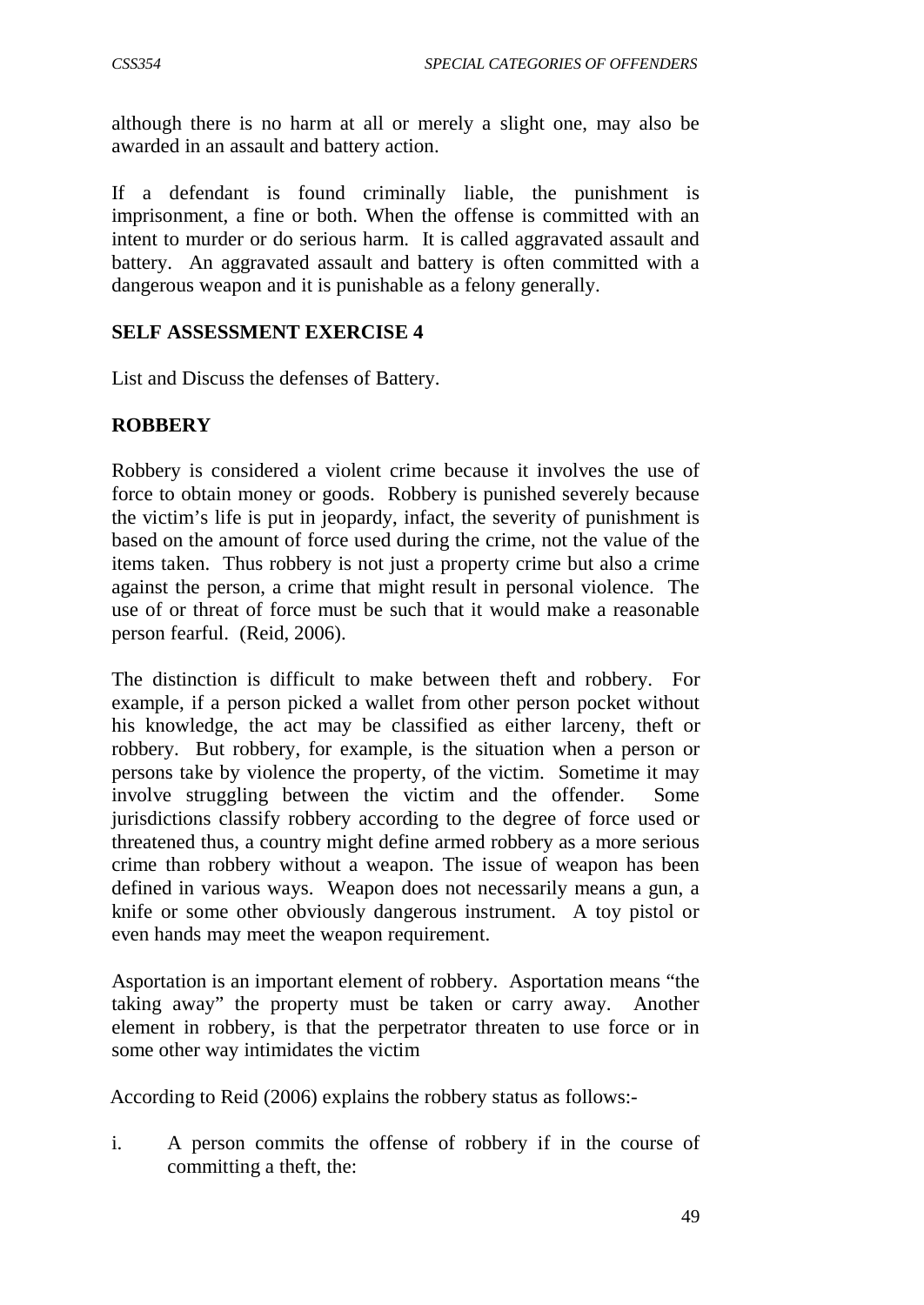- (a) Uses physical force on the person of another and such person is aware of such force, or
- (b) threatens another with or purposely puts him in fear of immediate use of physical force.
- ii. An act shall be deemed "in the course of committing a theft" if it occurs in an attempt to commit theft, in an effort to retain the stolen property immediately after its taking or in immediate flight after the attempt or commission.
- iii. Robbery is a class B felony except that if the defendant:
- (a) Was actually armed with a deadly weapon, or
- (b) Reasonably appeared to the victim to be armed with a deadly weapon or
- (c) Inflicted or attempted to inflict death or serious injury on the person of another, the offense is a class B felony except that if the defendant was actually armed with a deadly weapon, and the deadly weapon was a firearm he shall be sentenced in accordance with the criminal code.

## **TYPES OF ROBBERIES**

Researches carried out have shown that Robberies are of many types such as:

- **1. Robbery of people who, as part of their employment, are in charge of money or goods.** This category includes robberies in jewelry stores, banks, offices and other places in which money changes hands.
- **2. Robbery in an open area:** These robberies include street mugging, purse snatchings, and other attacks. Street robberies are common in Urban cities such as Lagos, Port Harcourt etc.
- **3. Commercial robbery:** This type of robbery occurs in business ranging from banks to liquor stores. Banks have been target for armed robbers in Nigeria recently although it is becoming difficult because of awareness and increasing higher level of security.
- **4. Robbery on private premises:** This type of robbery involves breaking into people's house. The trend of night robberies has taken a new dimension because robbers do take away heavy properties except money, jewelries handset, etc because of police check points and tight security measures.
- **5. Robbery after a short, preliminary association.** This type of robbery comes after a chance meeting - in a bar, at a party or after a sexual intercourse encounter.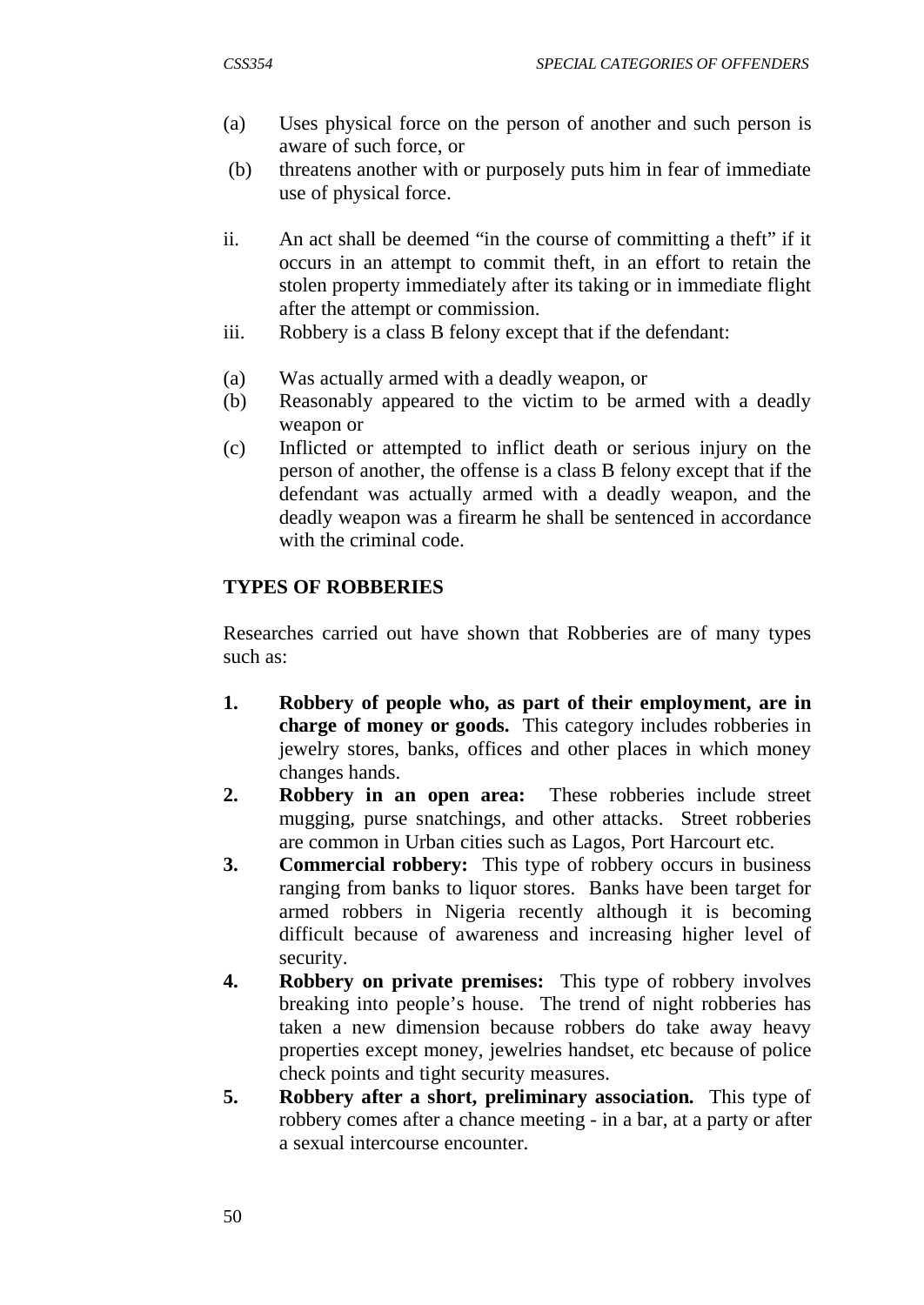- **6. Robbery after a longer association between victim and offender.** An example of this type of robbery would be an intimate acquaintance robbing his paramour and then fleeting the jurisdiction.
- **7. Carjacking.** This is a completed or attempted theft of a motor vehicles by force or threat of force. Incidence of car snatchers have reduced in the country. Carjackers after snatching cars do keep the Car Owners in the booth of the cars and they will be driven away from the spot with intention that the cars do or do not have security. After a while he will be thrown away from the booth into the bush.

### **TYPES OF ROBBERS**

As we have different types of robberies, there are equally different types of personality involves in the robberies. The following are the types of robbers according to Conklin, J (1972).

- **1. PROFESSIONAL ROBBERS:** These robbers have a long-term commitment to crime as a source of livelihood. This type of robber plans and organizes crimes prior to committing them and seeks money to support a hedonistic lifestyle. Professional robbers some are exclusively robbers and some combine other criminal acts. Planning and skill are the trademarks of the professional robbers, who usually operates in groups with assign role. Professional usually steal large amounts from commercial establishments.
- **2. OPPORTUNIST ROBBERS:** These robbers steal to obtain small amounts of money when an accessible target presents itself. They are not committed to robbery but will steal from cab drivers, drunks, elderly and other vulnerable persons if they need some extra spending money. These are juvenile gang who are seldom organized and spend little time discussing weapon use getaway plans or other strategies.
- **3. ADDICTS ROBBERY**: These people steal to support their drug habits. They have a low commitment to robbery because of its danger but a high commitment to theft because it supplies needed funds. The addict is less likely to plan crime or use weapons than the professional robber but as more cautious than the opportunist. Addicts choose targets that present minimal risk. However, when desperate for funds, they are sometimes, careless in selecting the victim and executing the crime.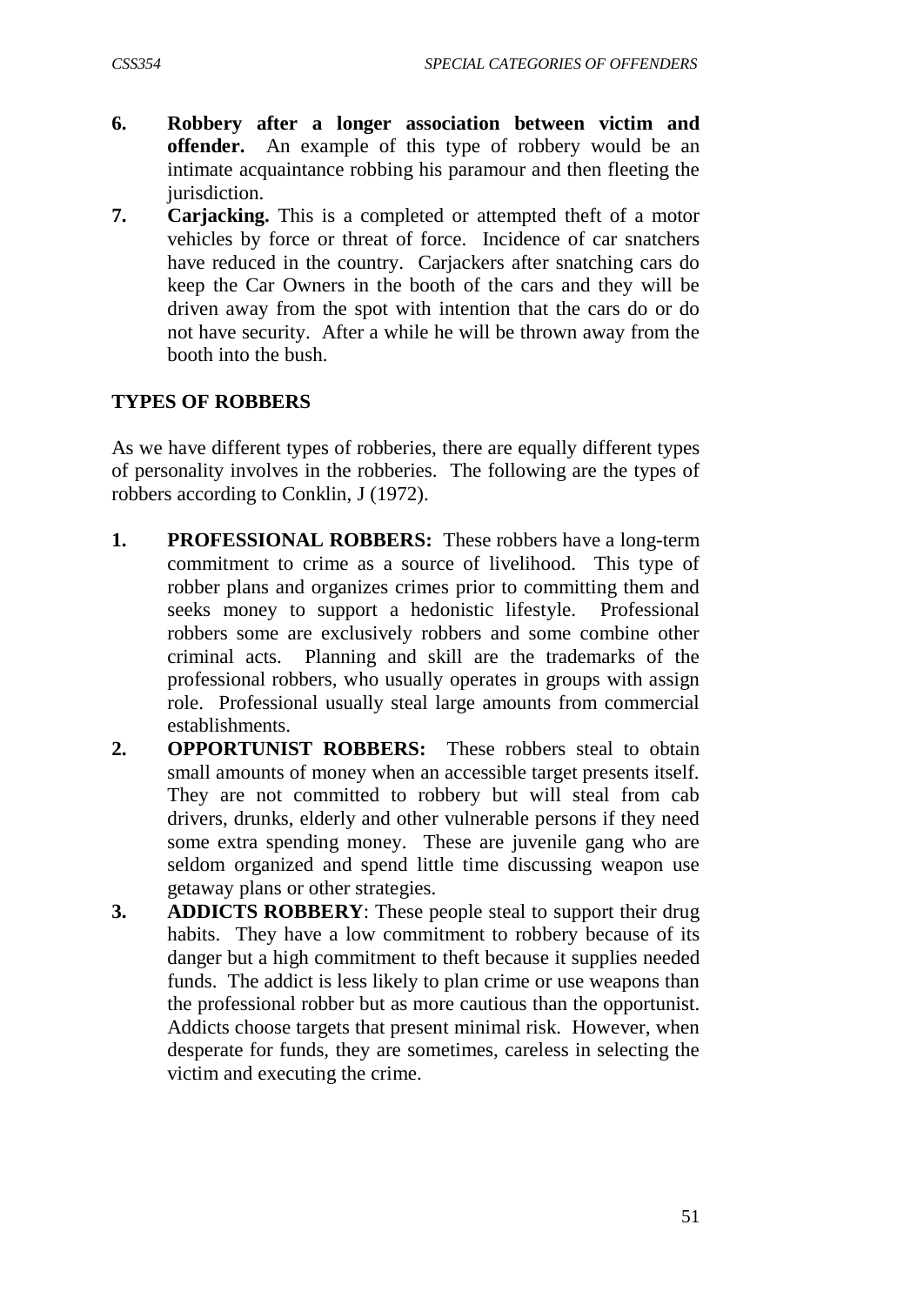### **4.0 CONCLUSION**

Students who have gone through this unit should be able to explain the crimes committed by individuals such as kidnapping, assault and battery and robbery. You should be able to explain the current crime rates as it involves kidnapping especially in the eastern part of the country and Nigeria as a whole.

### **5.0 SUMMARY**

In this unit, we have been able to explained in detail what is meant by Murder, Assault and Battery and Kidnapping. The difference between Assault and Battery and the types of Battery. We are able to explain the types of Kidnapping. Examples of Kidnapping was drawn for Nigeria with emphases on Niger Delta. Murder as a crime were extensively dealt with.

### **6.0 TUTOR-MARKED ASSIGNMENT**

- 1. Differentiate between Assault and Battery.
- 2. Discuss the different types of Kidnapping you know.
- 3. Analyze the rate of Kidnapping and Militancy in Nigeria.

#### **7.0 REFERENCES/FURTHER READING**

- Diamond, John L. (1985). Kidnapping: A Modern Definition American Journal of Criminal Law 13.
- Hillebrand, Joseph R. (1991). "Parental Kidnapping and the Tort of Custodial Interference: Not in a Child's Best Interests" Indiana Law Review 25.
- Jamiu, H. (2009). The Rising Wave of Kidnapping in Nigeria,
- Brewer, J. D. (1994). The Danger from Strangers: Confronting the Threat of Assaul. Norwell: Mass Klumer Academic.
- Reid, S. T. (2006). *Crime and Criminology.* New York: McGraw Hill Companies Inc.
- Siegel, L. J. (2006). *Criminology.* USA: Thomson Wadsworth Learing Inc.
- Conklm, J. (1972). *Robbery and the Criminal Justice System*. New York: Lippincon.
- West's Encyclopedia of American Law (2008). ( $2<sup>nd</sup>$  ed.). The Gale Group.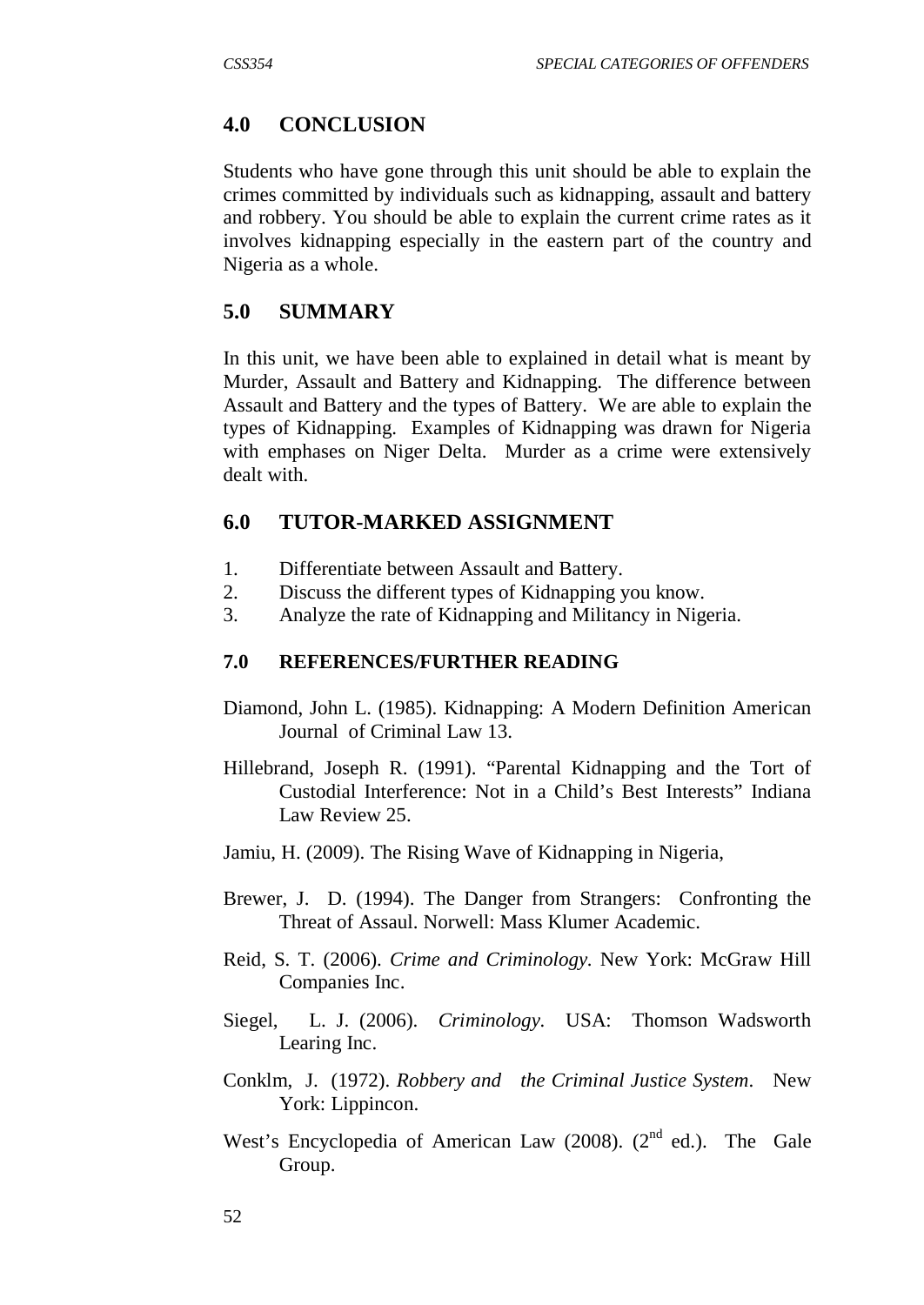# **UNIT 3 TYPES OF OFFENSES III**

### **CONTENTS**

- 1.0 Introduction
- 2.0 Objectives
- 3.0 Main Content
	- 3.1 Homicide
	- 3.2 Rape
	- 3.3 Burglary
	- 3.4 Arson
	- 3.5 Treason
- 4.0 Conclusion
- 5.0 Summary
- 6.0 Tutor-Marked Assignment
- 7.0 References/Further Reading

## **1.0 INTRODUCTION**

Most sociologists include three elements in a working definition of crime (offence):

- 1. The actor must violate the penal code through either omission or commission of an act.
- 2. The actor must have acted voluntarily and
- 3. The kind and degree of social injury to the state must be specified.

 In criminal matters, the charges are brought on behalf of the 'people of Nigeria' emphasizing the idea that the action inflicted a social injury on all the citizens of the political jurisdiction.

 Based on the above background we will be looking at these offences - Homicide, Rape, Burglary, Arson and Treason.

## **2.0 OBJECTIVES**

At the end of this unit, you should be able to:

- know the different types of offences
- the motive behind committing this offences
- and the punishment meted out to the offenders.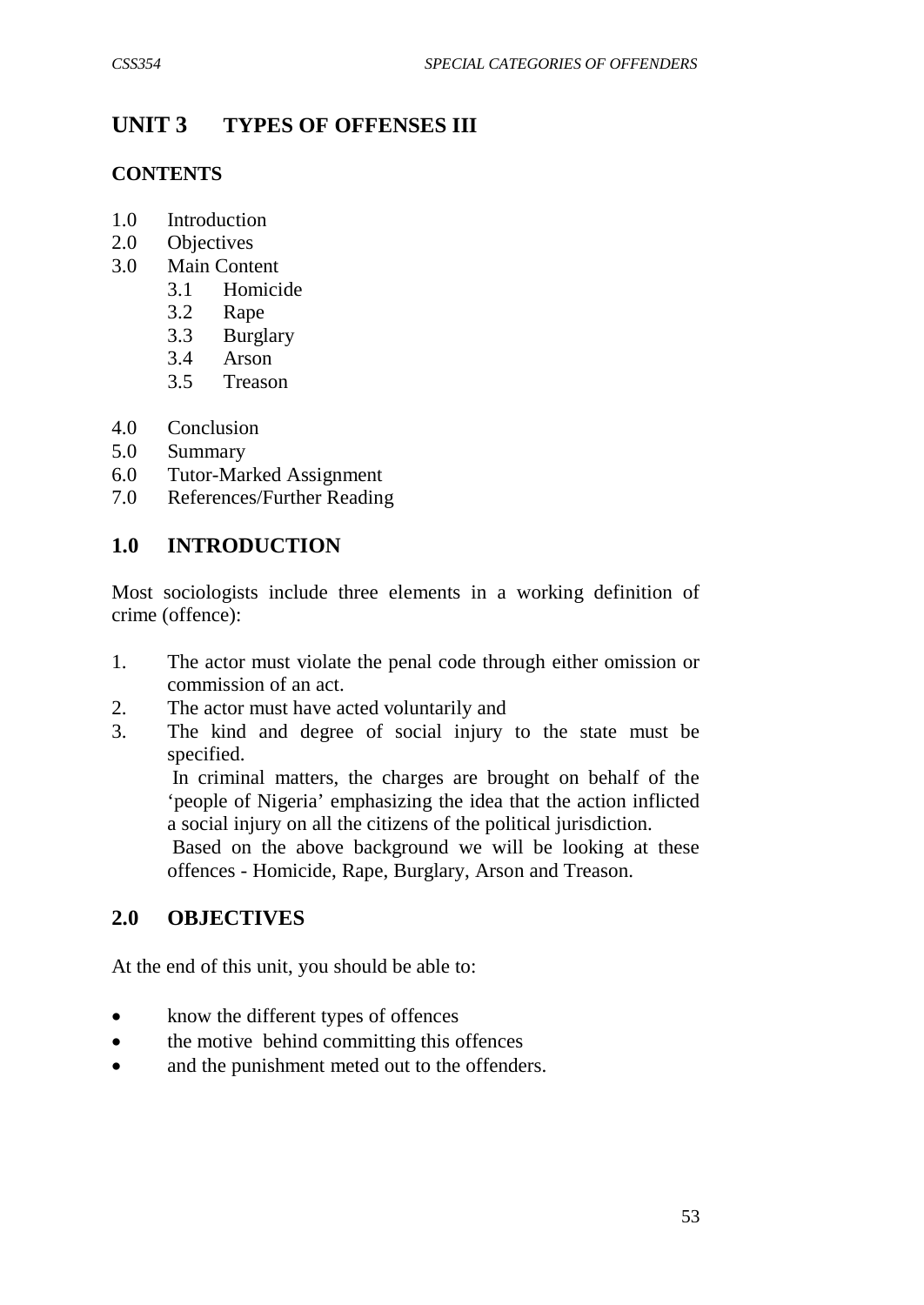## **3.0 MAIN CONTENT**

## **3.1 Homicide**

(Latin homicidium, homo human being + caedere to cut, kill) refers to the act of human killing a human being. A common form of homicide for example, would be minder. It can also describe a person who has committed such an act, though this use is rare in Modern English. Homicide is not always an illegal act so although homicide is often used as a non-criminal homicide. Homicide do not always involve a crime. Sometimes the law allows homicide by allowing certain defenses to criminal charges one of the most recognized is self-defense which provides that a person is entitled to commit homicide to protect his or her own life from a deadly attack.

Homicides may also be non-criminal when conducted with the sanction of the state. The most obvious examples is capital punishment, in which the state determine that a person should die. Homicides committed in action during war are usually not subject to criminal prosecution either. In addition, members of law enforcement entities are also allowed to commit justified homicides within certain parameters which when met, do not usually result in prosecution.

## **SELF ASSESSMENT EXERCISE 1**

What is Homicide?

## **3.2 Rape**

Rape has been a recognized crime throughout history. In early civilization rape was common. Men staked a claim of ownership on women by forcibly abducting and raping them. Rape has been associated with armies and warfare. Soldiers of conquering armies have considered sexual possession of their enemies women one of the spoils of war. Rape is referred to as sexual assault. Sexual assault by a person involving sexual intercourse with or without sexual penetration of another person without that person consent.

The word rape itself originates from the latin verb rapere, to seize or take by force. The word originally had no sexual connotation and is still used generically in English. Rape is defined in common law as the carnal knowledge of a female forcibly and against her will. Rape was often viewed as a sexual offense in the traditional criminological literature. But criminologists now consider rape a violent, coerce act of aggression, not a forceful expression of sexuality. There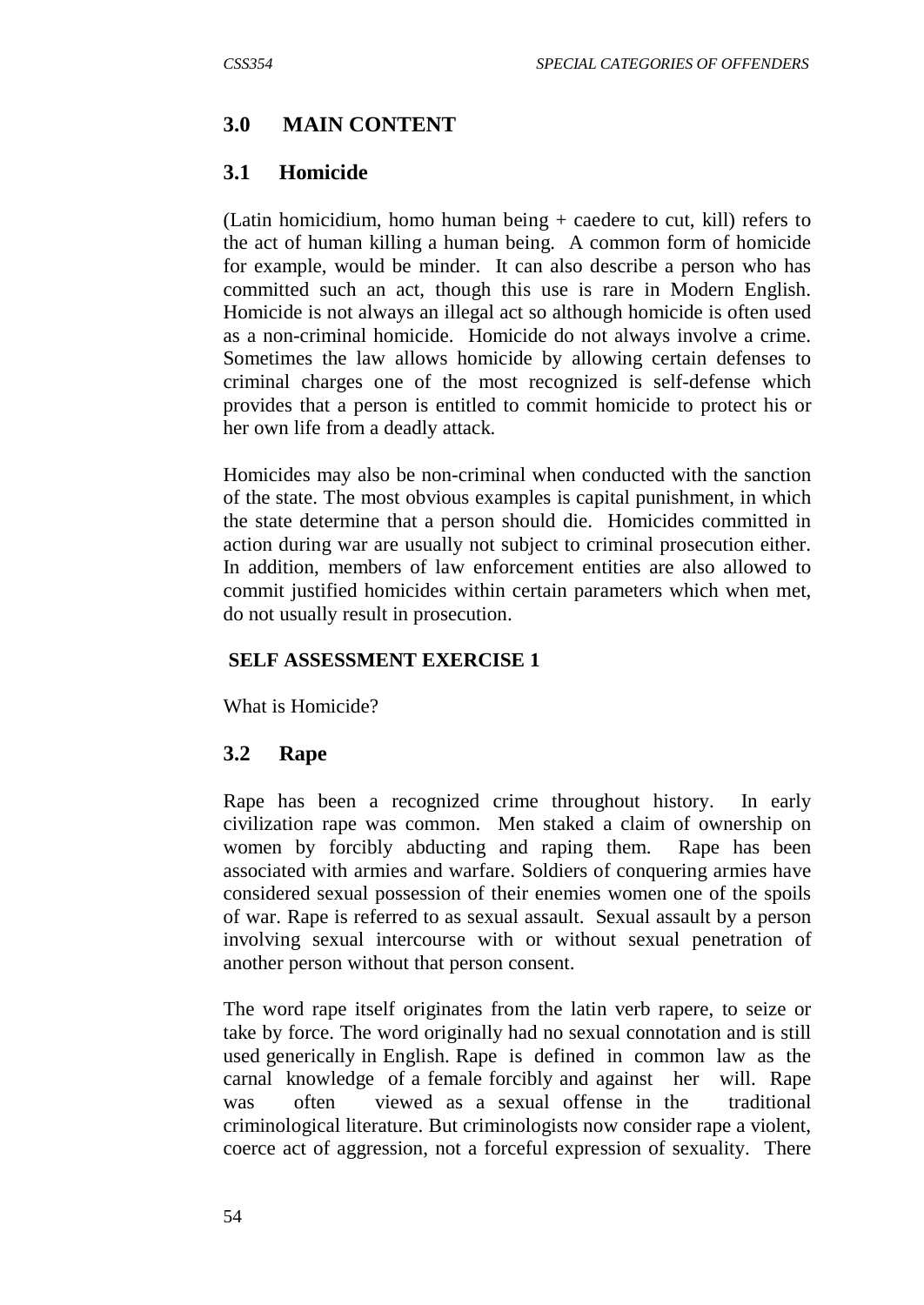has been a national campaign to alert the public to the seriousness of rape, to offer help to victims.

### **TYPES OF RAPE**

There are several types of rape, generally categorized by reference to the situation in which it occurs, the sex or characteristics of the victim and / or the sex or characteristics of the perpetrator. Some rapes are planned, others are spontaneous, some focus on a particular victim, where as others occur almost as an afterthought during the commission of another crime such as a burglary. Some rapists commit a single crime, where as others are multiple offenders, some attach alone, and others engage in group or gang rapes. Because there is no single type of rape or rapist, criminologists have attempted to define and categories the vast variety of rape situation. Criminologists now recognize that there are numerous motives for rape and as a result various types of rapists. According to Nicholas Groth, made an expert classification and treatment of sex offenders. He believe that every rape encounter contains at least one of these three elements (1) anger (2) power (3) sadison. Different types of rape include but are not limited to (1) Gang rape (2) Individual rape (3) Serial rape (4) Acquaintance rape (5) Date rape (6) Marital rape (7) Statutory rape.

**STATUTORY RAPE:**- The term statutory rape refers to sexual relations between an underage minor female and adult male. Although the sex is not forced or coerced, the law says that young girls are incapable of giving informed consent, so the act is legally considered nonconsensual. Typically, a country's law will define an age of consent above which there can be no criminal prosecution for sexual relations.

**MARITAL RAPE:** Which is forcible rape of a woman by her husband but infact prosecution of such cases are rarely reported and are not very successful when prosecuted. Historically, a husband had unlimited sexual access to his wife, she was expected and in most cases she herself is expected to comply with his sexual desires. The husband could be charged with rape only if he forces his wife to have sexual intercourse with a third person.

**ACQUAINTANCE RAPE:-** Involves someone known to the victim including family members and friends. Included within acquaintance rapes are the subcategories of date rape, marital rape. It is difficult to get accurate data on acquaintance rape because women may be more reluctant to report acts involving acquaintances. By some estimates, about 50 percent of rapes involve acquaintances. Strangers rape are typically more violent than acquaintance rapes, attaches are more likely to carry a weapon, threaten the victim and harm her physically.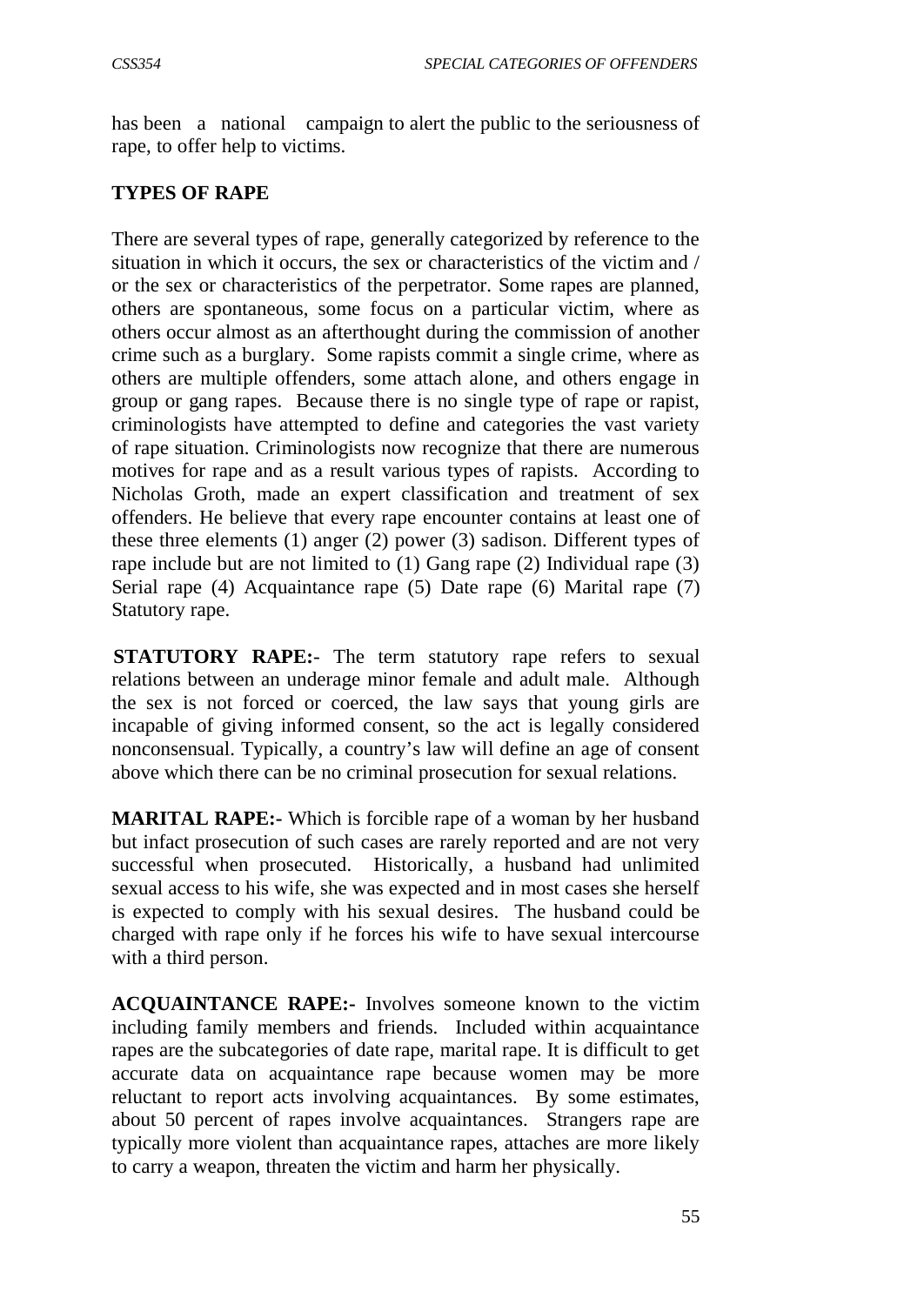**DATE RAPE:** This is another type of rape. Date rape refers to forced sexual intercourse during a situation in which the alleged victim has agreed to some forms of social contact but not sexual intercourse. Date rape can take any form some occur on first dates, others occur after the couple has been involved for some time. In long-term or close relationships, the male partner may feel he has invested so much time and money in his partner that he is owed sexual relations or that sexual intimacy is an expression that the involvement is progressing. Date rape use a variety of methods to coerce sex including getting their dates drunk, threatening them with termination of the relationship, threatening to disclose negative information, making them feel guilty or altering false promise to obtain sex. Date rape is believed to be frequent on campus, fewer cases of date rape are reported to the police.

**SERIAL RAPE:** Some rapists are one-time offenders, but others engage in multiple or serial rapes. Some serial rapists commit blitz rapes in which they attack their victims without warning, whereas others try to capture their victims by striking up a conversation or offering them a ride. Others use personal or professional relationships to gain access to their targets. For example, police officers and other criminal justice personal.

### **RAPE AND LAW**

Rape has created much conflict in the legal system. Women mostly in Africa do report the cases of rape and even if they choose to report sexual assaults to police, the police, prosecutors and court personnel and the legal technicalities that authorize invasion of women's privacy which a rape case is tried in court are all impediment. Police officers may be hesitant to make arrests and testify in court when alleged assaults do not yield obvious signs of violence or struggle (presumably showing the victim strenuously resisted the attack). Police are also loath to testify on the victim's behalf if she had previously known or dated her attacker. Nowadays, both the police and courts are now becoming more sensitive to the plight of rape victims, even case of rape by acquaintance are now investigated because they are aggravated rapes involving multiple offenders, weapons and victim injuries.

#### **MOTIVATION**

Many theories have propounded to explains the motivation for rape in criminological studies. These motivation are multi-factorial and are subject to debate several factors such (1) anger (2) a desire for power (3) sadism (4) sexual gratification (5) evolutionary pressure etc have been proposed.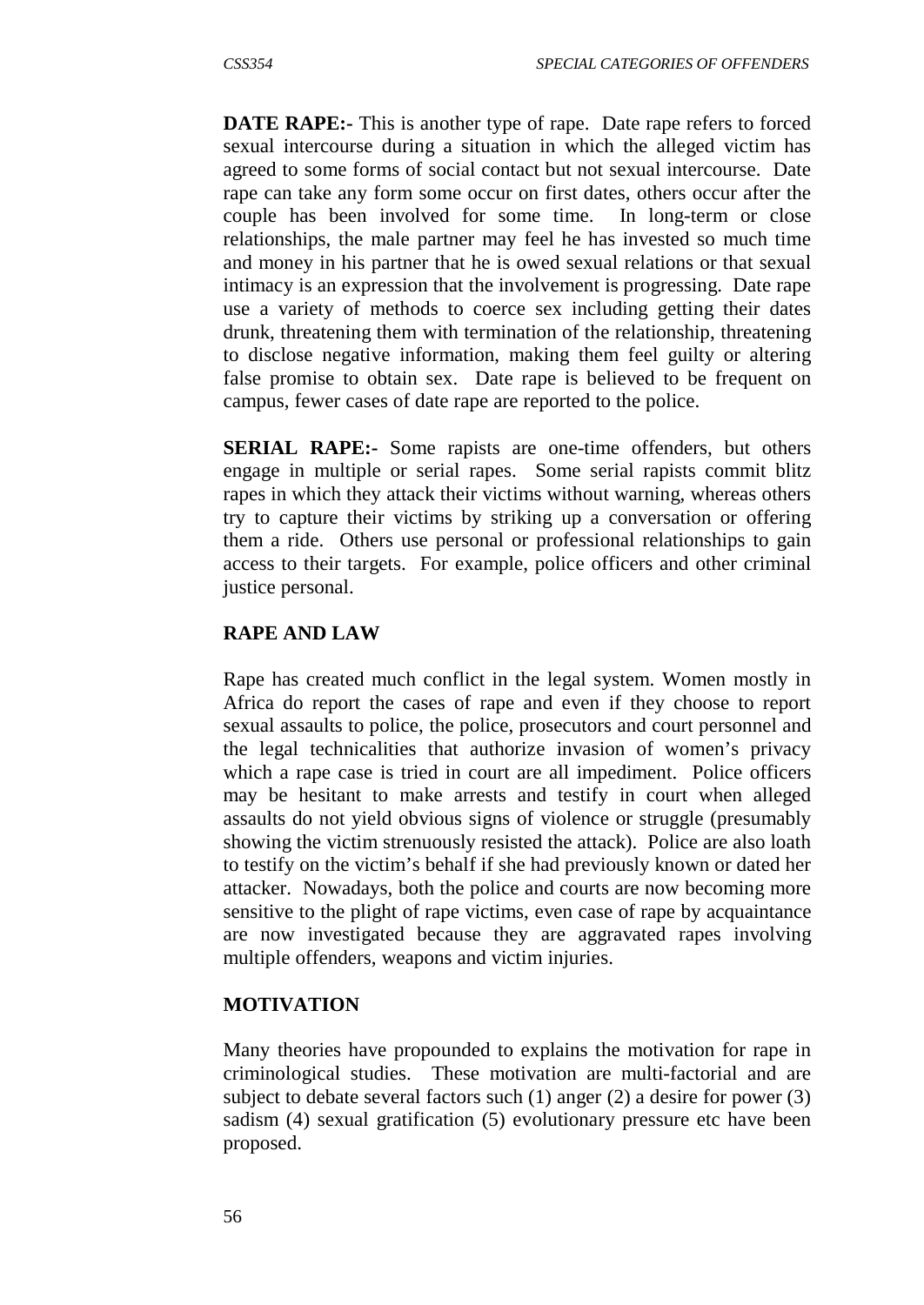#### **CONSENT**

To prove any allegation of rape, the absence of consent of sexual intercourse on the part of the victim is critical. Consent need not be expressed any may be implied from the context and from the relationship of the parties but the absence of objection does not of itself constitute consent.

Duress, the use of force or threats to have sexual intercourse leads to the presumption of lack of consent. Duress may be actual or threatened force or violence against the victim or somebody else close to the victim. Even blackmail may constitute duress.

Valid consent is also lacking if the victim lacks an actual capacity to give consent, as in the case of a victim who is a child or who had a mental impairment or developmental disability. Consent can always be withdrawn at any time, so that any further sexual activity after the withdrawal of consent constitutes rape. The law would invalidate consent in the case of sexual intercourse with a person below the age at which they can legally consent to such relations. Such cases are sometimes called statutory rape.

#### **INVESTIGATION OF CASES OF RAPE**

From observation it has been proved that the vast majority of rapes have been committed by person familiar or known to the victim, the initiation and process of a rape investigation depends much on the victim's willingness and ability to report and describe a rape.

In the course of investigation of cases of rape, evidences have to prove such biological evidence like semen, blood, vaginal secretions, saliva, vaginal epithelial cells may be identified and genetically typed by a crime laboratorist. The information derived from the analysis can often help determine whether sexual contact occurred, provide information regarding the circumstances of the incident and be compared to reference samples collected from patients and suspects.

#### **SELF ASSESSMENT EXERCISE 2**

What do you understand by the word Rape?

#### **BURGLARY**

The word burglary comes from two German words; "berg" meaning house and "laron" meaning thief (i.e house thief).Burglary is also called breaking into someone's house and this is regarded as a crime. Burglary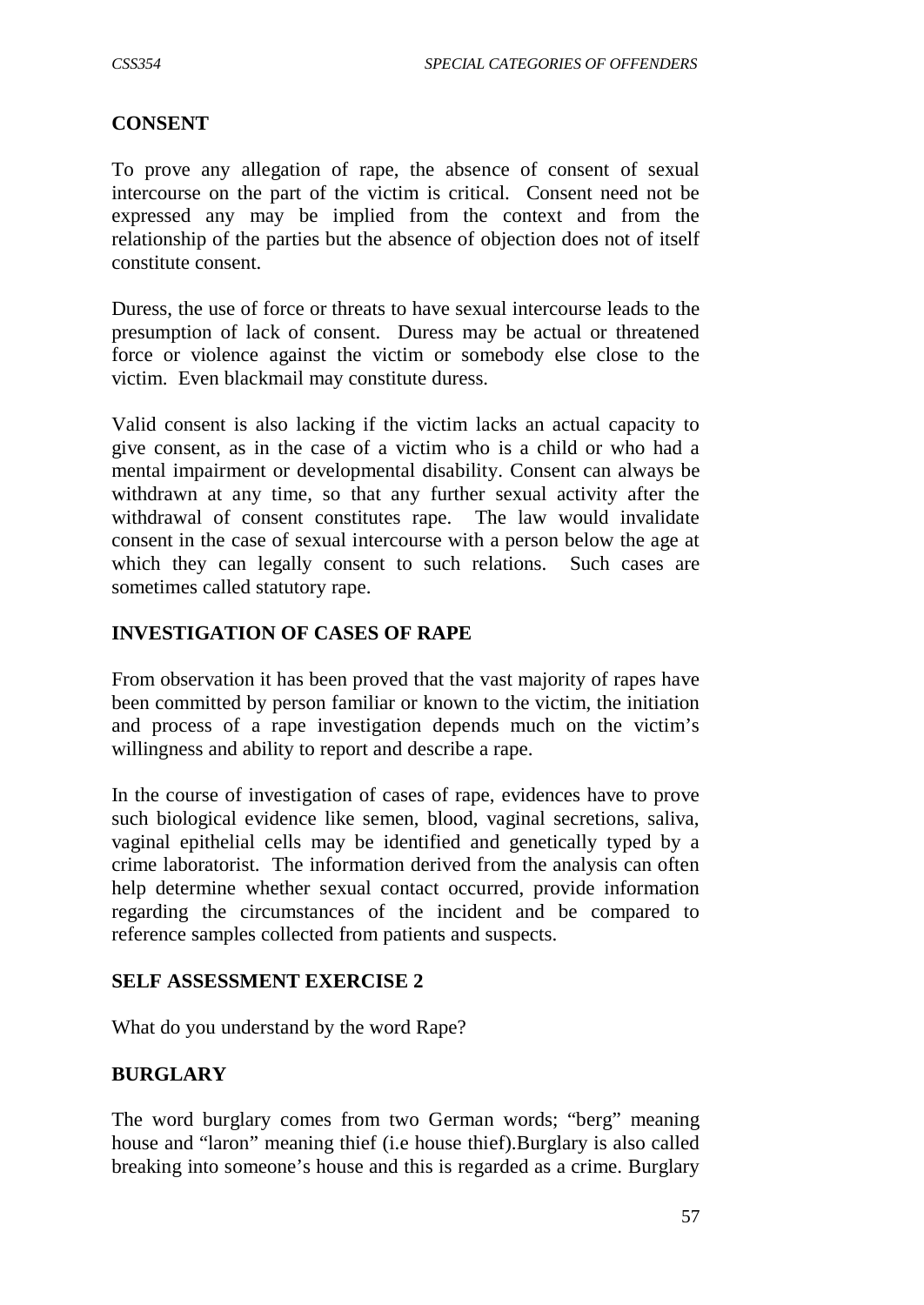occurs when a person unlawfully enters or remain in a dwelling, a structure or a conveyance to commit crime.

Sir Mathew Hale defined burglary in common law as the breaking and entering the house of another in the night time with intention to commit a felony therein whether felony be actually committed or not.

From this definition; (1) House includes a temporarily unoccupied dwelling, but not a building used only occasionally as habitation. (2) Breaking does not require that anything be broken in terms of physical damage occurring. A person who has permission to enter part of a house but not another part, commits a breaking and entering when they use any means to enter a room where they are not permitted so long as the room was not open to enter. (3) Night time is defined as hours between half an hour after sunset and half an hour before sunrise. Burglary is prosecuted as a felony or misdemeanor and involves trespassing and left entering a building or automobile or entering unlawfully with intent to commit theft or any crime not necessarily a theft.

Burglary may be an element in crimes involving rape, arson, kidnapping, identity theft or violation of civil rights, Burglary occurring at night is punished more severely than burglary occurring at other time. In some countries, night time burglary was punished as burglary in the first degree while daytime burglary was punished as burglary in the second degree.

The uniform crime Reports (UCR) define burglary as "the unlawful entry into a structure to commit a felony or theft" The requirement of entering presents problems too if a person use an instrument to open the building and if only the instrument entered the building the action did not constitute entering unless the instrument was used in the commission of the felony for which the premises were entered. However, the entry by any part of the offender could constitute an entry.

#### **ANALYSIS OF BURGLARY**

The words of Burglary and burglars have been studied by several approaches. Some sociologists have studied the people convicted of burglary, trying to discover whether these types of criminals have any distinguishable characteristics. Other have looked at the circumstances surrounding the crime, for example the type of establishment burglarized, the value of the loss, the type of entry and the hour of the day or night when the crime occurred. Still others have looked at characteristics of the area in which the crime occurred. Some researchers have concentrated on the characteristics of burglary. Studies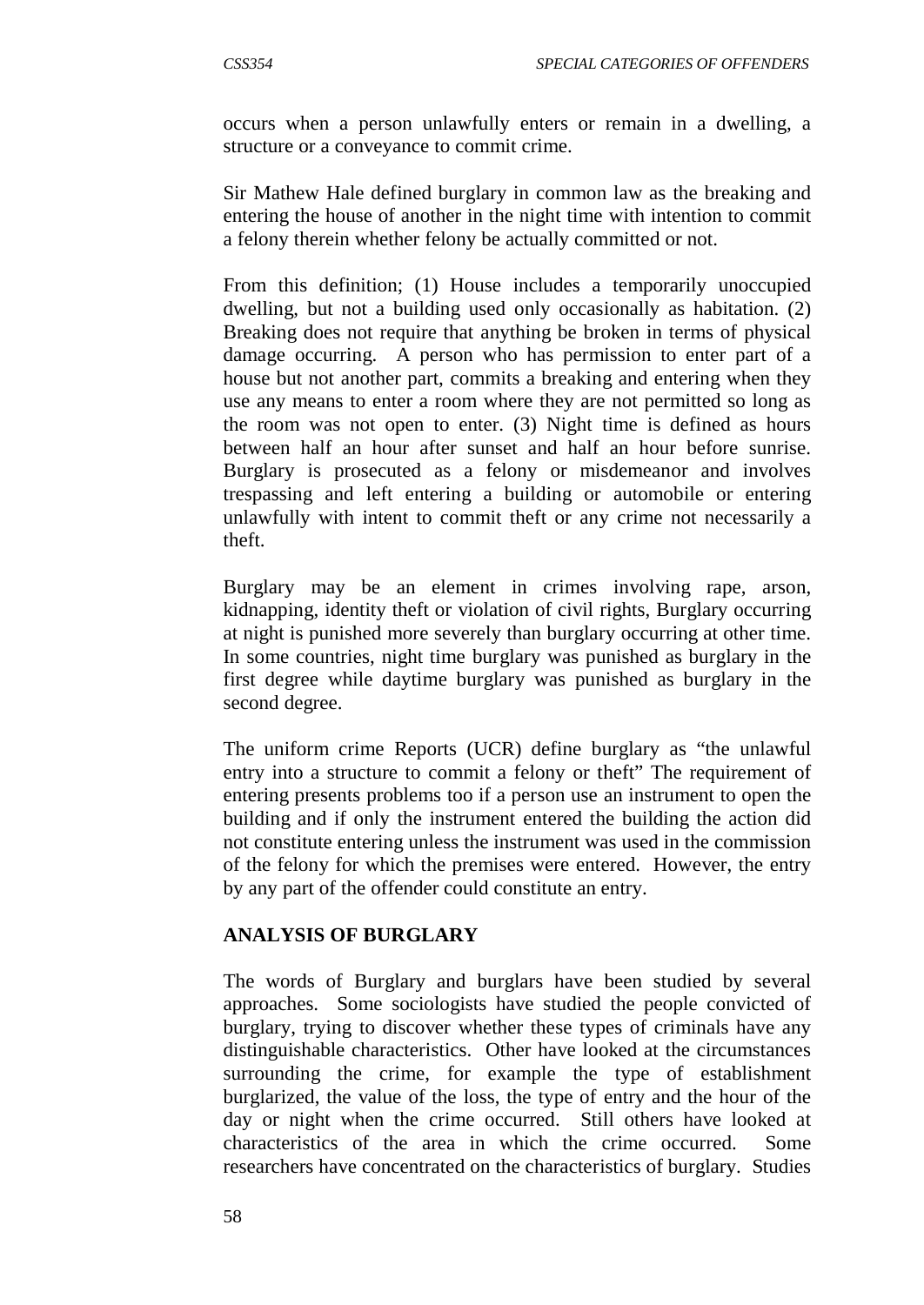have shown that burglars are young, unskilled. Most do not travel far from their homes to commit their crimes. Most burglars choose victims by their accessibility.

Burglary has been consider as an inchoate crime by some academics. Other academics said that because the intrusion itself is harmful, this justified punishment even when no further crime is committed. Burglary can be seen as an inchola or incomplete offense as a preliminary step to another crime, because it disrupts the privacy and security of persons in their homes and in regard to their personal property. However, it is complete as soon as the intrusion is made.

### **SELF ASSESSMENT EXERCISE 3**

Define the term Burglary.

### **TREASON**

Oran's Dictionary of law (1983) defines treason as a citizen's action to help a foreign government overthrow, make war against or seriously injure the parent nation. Treason is often considered as attempt to conspire or overthrow the government even if no foreign country is aided or involved by such an endeavour.

Treason is the crime that covers some of the more serious acts of disloyalty to one's sovereign or nation Historically, treason also covered the murder of specific social superiors such as the murder of a husband by his wife (treason against the king was known as high treason against a lesser superior was petit treason). A person who commits treason is known in law as a traitor. The word traitor outside legal share means a person who betrays or is accused of betraying their own political party, nation, family, friends, ethnic group team, religion, social class or other group to which they may belong. An example of traitor was seen in the Bible when Judas Iscariot betrayed Jesus Christ.

In English law, high treason was punishable by being hanged, drown and quartered (men) or burnt at the stake (women), the only crime which attracted those penalties (until the Treason Act 1814). The penalty was used by late Monarchs against people who could reasonably be called traitors, although most modern jurists would call it excessive. Many of them would now just be considered dissidents.

Early in Islamic history, the only form of treason was seen as the attempt to overthrow a just government or waging war against the state. Quran prescribed punishment ranging from imprisonment to severing of limbs and the death penalty depend on the severity of the crime.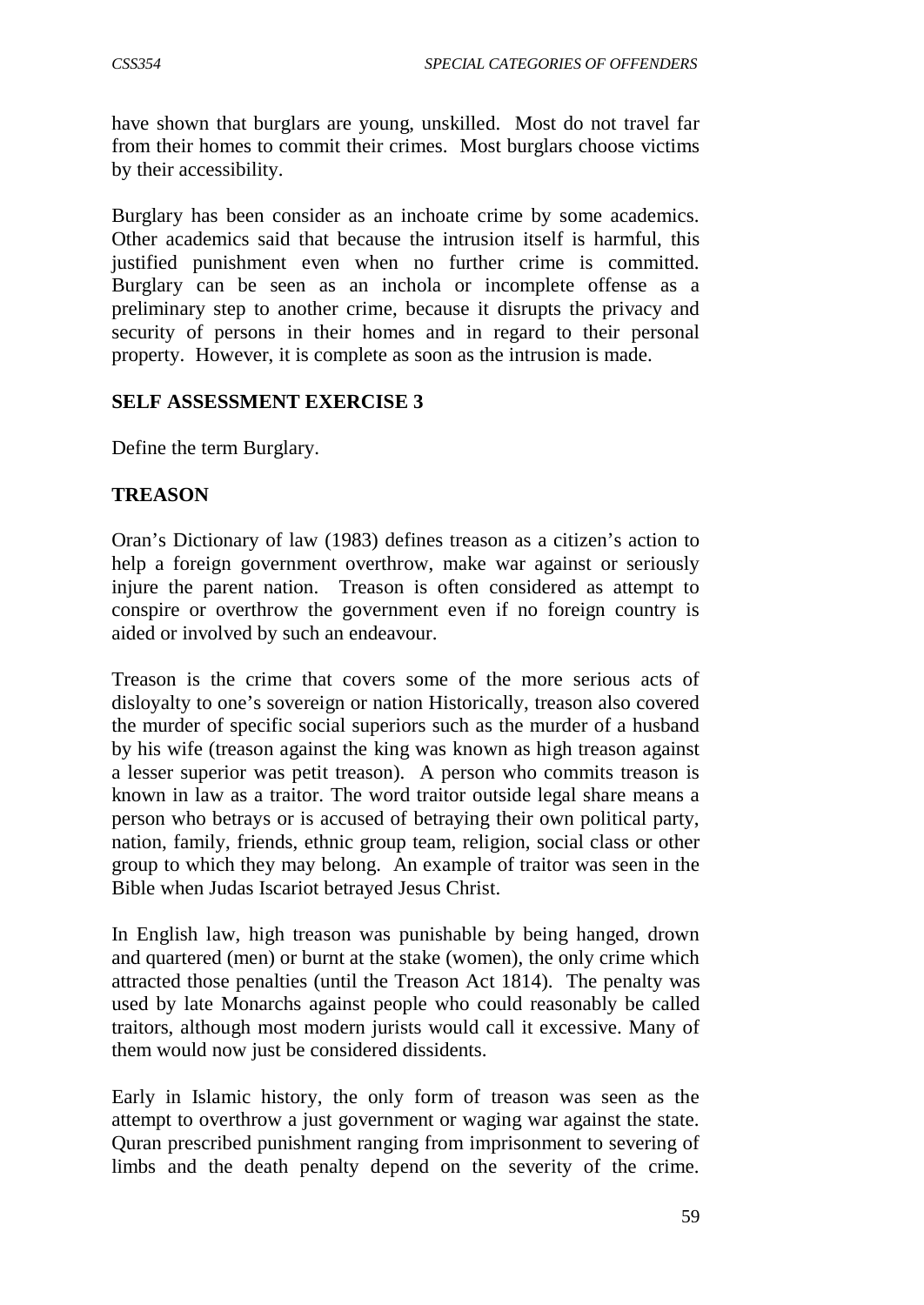However, contrary to popular belief Apostasy was not considered Treason, and there is no example of punishment during Prophet Muhammed's time. Currently, the consensus among major Islamic Schools is that it is considered treason if a muslim converts. The penalty is death. Many Islamic theologians believe that the death penalty is acceptable punishment for treason and other mischief on the Pand (Wikipedia the encyclopedia).

#### **SELF ASSESSMENT EXERCISE 4**

Does the term Treason applies in Nigeria.

### **ARSON**

Arson is defined as any willful or malicious burning or attempt to burn with or without intent to defraud, a dwelling house, public building, motor vehicle or aircraft, personal property of another etc. This definition included only those fires that found to be set maliciously or willfully. Fires of unknown or suspicious origin are excluded. Arson is resulted in extensive property damage as well as personal injuries and deaths. Arson has been attributed to children as well as to the Adults. There are six types of Arsonists:-

- **(1) Revenge Arsonists:-** are the most prevalent type. Most are family members or friends who have been involved in an argument with the people against who they seek revenge. Many are intoxicated at the time of the crime. Potentially, they are more dangerous than other types and they make little attempt to concede their acts.
- **(2) Vandalism Arsonists:-** These are teenagers who think it is fun to destroy property by fire. These teenagers often commit in pair or groups in contrast to other types who commits alone most of the time.
- **(3) Crime - concealment Arsonists:-** Are offenders who set fires to conceal other crimes that they have committed. For example Cocoa House in Ibadan was set on fire because of the offender intended to conceal fraud they perpetrated.
- **(4) Insurance - Claim Arsonists:-** set fires so they can make claims against their Insurance Companies. Often they commit their crimes during the day in contrast to crime - concealment arsonists, who usually work at night.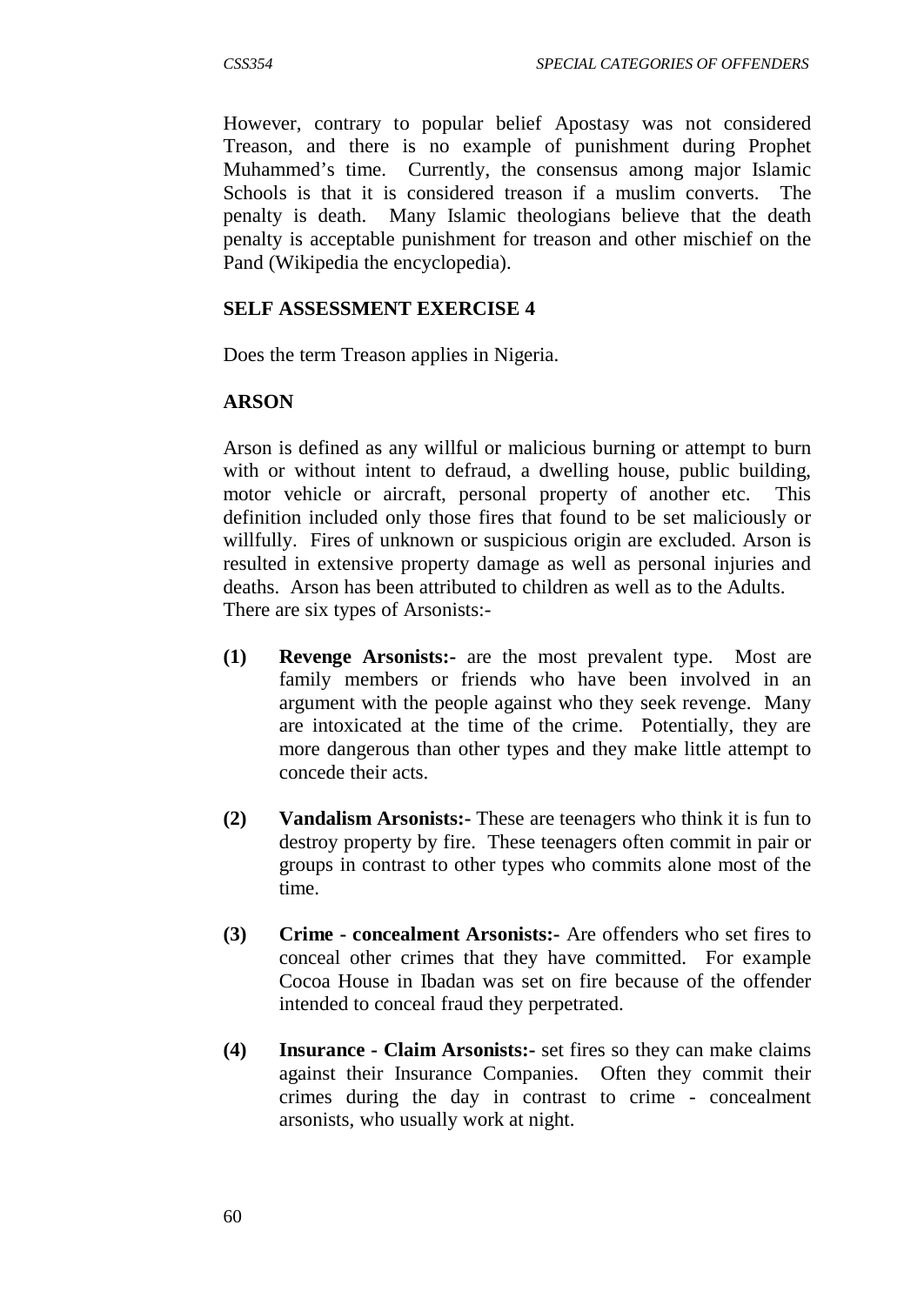- **(5) Excitement Arsonists:-** Are often intoxicated and set fire to inhabited buildings at night for the fun they fund in the acturity. Perhaps pyromaniacs best fit the common stereotype of arsonists. They are the pathological fir starters who do not seem to commit the crime for any practical or financial reason but rather because of an irresistible impulse.
- **(6) Arson for hire or profit:-** Most of the arsonists are never caught and therefore little is known about their characteristics.
- **(7) Suicide Arsonists:-** Are offenders who set fires on the building in order to commit suicide. The suicide bombers are examples of these suicide arsonists.

#### **SELF ASSESSMENT EXERCISE 5**

Can a person commit Arson and get away with it without punishment?.

# **4.0 CONCLUSION**

We've been able to discuss in detail the different types of crimes which will be of a great value to students of criminology and security studies**.**

# **5.0 SUMMARY**

In this unit, we have dealt with what is meant by Homicide, Rape ,Burglary, Arson and Treason. What are the types of rapes.

# **6.0 TUTOR-MARKED ASSIGNMENT**

- 1. List and discuss the types of rape you know.
- 2. Is burglary a felony or misdemeanor?
- 3. There are 6 different types of Arsonists. Discuss them

#### **7.0 REFERENCES/FURTHER READING**

- Brookman, F. (2005). *Understanding Homicide.* London: Sage Publication Ltd.
- Groth, Nicholas A. (1979). Men Who Rape: *The Psychology of the Offender*. New York: NY Plenum Press.
- Lee, Eillis (1989). Theories of Rape: Inquiries into the Causes of Rape. Taylor and Francis.
- Frank Schmalleger (2006). Criminal Law Today: An Introduction with Capstone Upper Saddle River: Pearson Prentice Hall.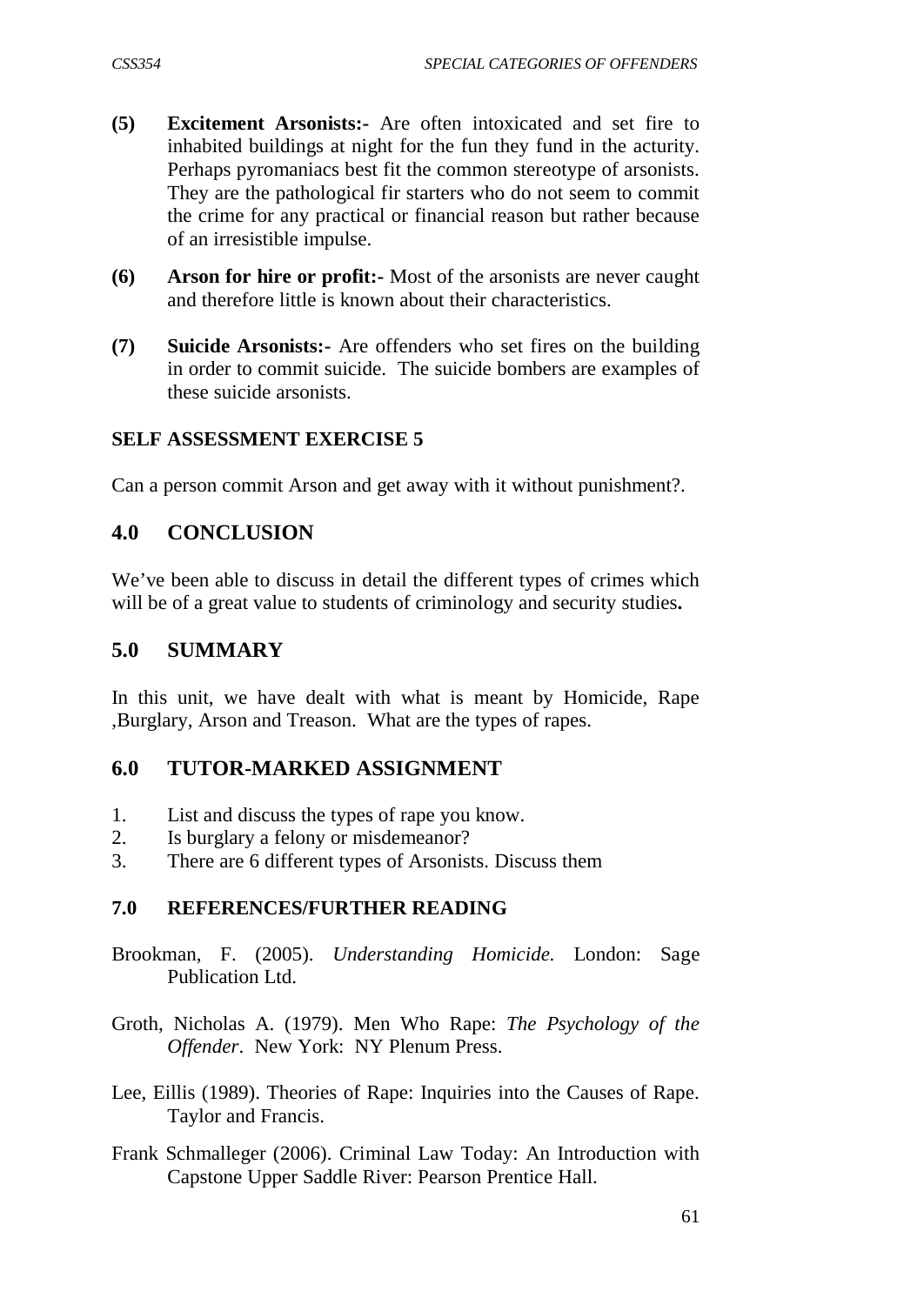# **UNIT 4 TYPES OF OFFENCES IV (TERRORISM)**

### **CONTENTS**

- 1.0 Introduction
- 2.0 Objectives
- 3.0 Main Content
	- 3.1 Definition and History of Terrorism
	- 3.2 Contemporary Forms of Terrorism
	- 3.3 What Motivates Terrorism
- 4.0 Conclusion
- 5.0 Summary
- 6.0 Tutor-Marked Assignment
- 7.0 References/Further Reading

# **1.0 INTRODUCTION**

In this unit, we shall discuss in detail the meaning of terrorism and the different form of terrorism in different parts of the world committed with the motive behind terrorist acts.

# **2.0 OBJECTIVES**

At the end of this unit, you should be able to:

- explain what is meant by terrorism
- discuss briefly the history of terrorism and the different forms of terrorism
- explain the motive behind terrorists acts.

# **3.1 Terrorism**

Despite its long history, it is often difficult to precisely define terrorism and to separate terrorist acts from interpersonal crimes of violence for example, if a group robs a bank to obtain funds for its revolutionary struggles, should the act be treated as terrorism or as a common bank robbery? Therefore, for an act to be considered terrorism, which is a political crime, the act must carry with it the intent to disrupt and change the government and must not be merely a common – law crime committed for greed or egotism.

According to the United States Department, the term terrorism means premeditated, politically motivated violence perpetrated against non combatant targets by sub national groups or clandestine agents, usually intended to influence an audience. The term international terrorism means terrorism involving citizens or the territory of more than one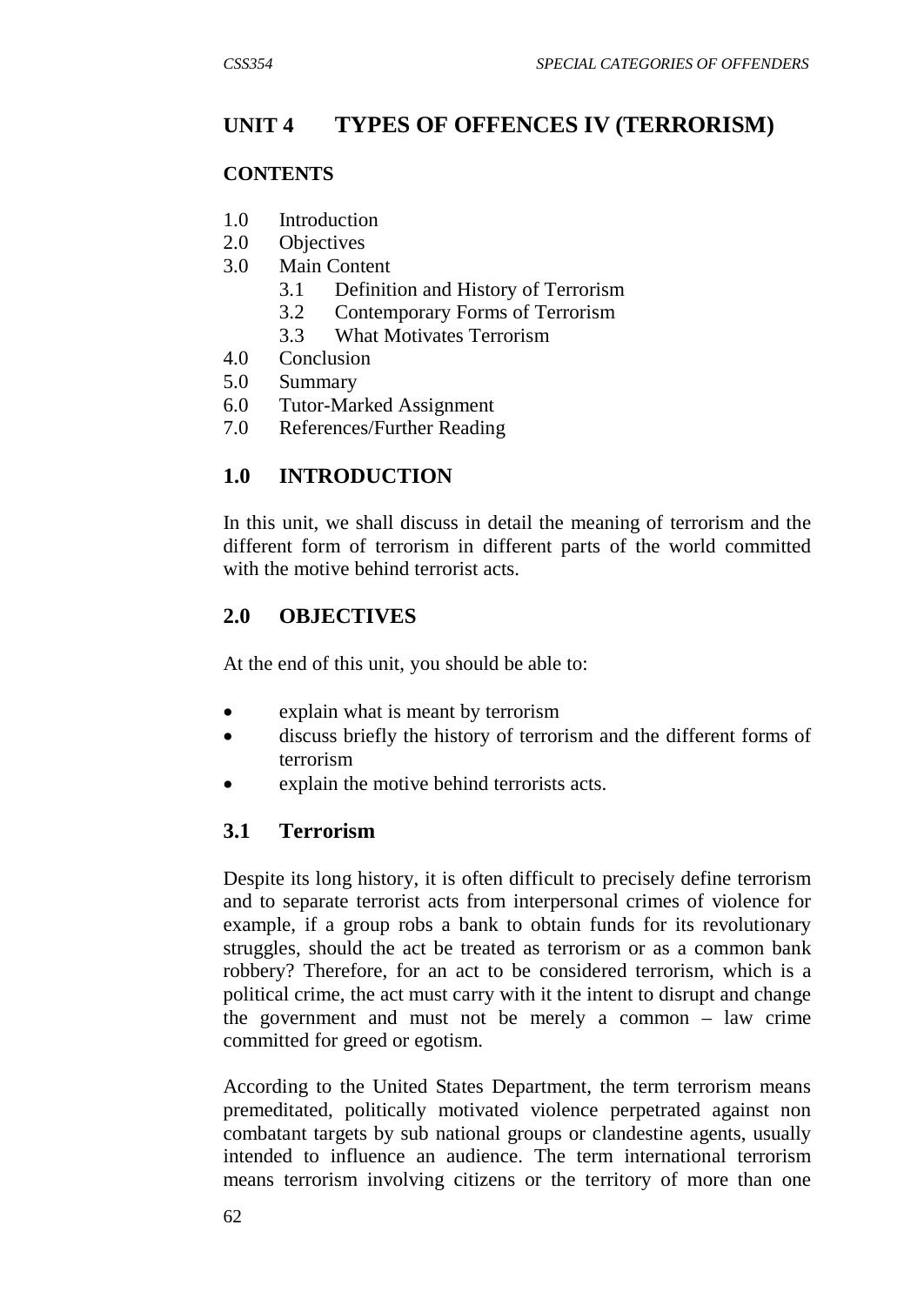country. A terrorist group is any group practicing, or that has significant sub-groups that practice international terrorism.

The word terrorist is often used interchangeably with the term guerilla, however the terms are quite different. Guerilla comes from the Spanish term meaning "little war" which developed out of the Spanish rebellion against French troops after Napoleon's 1808 invasion of the Iberian Peninsula. Terrorists have an urban frens. Operating in small bands, or cadres, of three to five members, they target the property or persons of their enemy, such as members of the ruling class. Guerillas, on the other hand are located in rural areas and attached to the military, the police and government officials. Their organizations can grow quite large and eventually take the form of a conventional military force.

### **Brief History of Terrorism**

Acts of terrorism have been known throughout history. The assassination of Julius Caesar on March 15, 44 BC, is considered an act of terrorism. Terrorism became widespread at the end of the middle ages, when political leaders were subject to assassination by their enemies. The literal translation of assassin refers to the acts of ritual intoxication undertaken by the warriors before their missions. In the first century CE, a Jewish sect known as the Zealots took up arms against the Roman occupation, using daggers to shit the throats of Romans and of Jews who collaborated.

The term terrorist first became popular during the French Revolution. From the fall of the Bastille on July 14, 1789 until July 1974, thousands suspected of counter revolutionary activity were killed on guillotine. More than hundred years after the French Revolution, terrorism continued around the world. The Hur Brotherhood in India was made up of religious fanatics who carried out terrorist acts against the ruling class. In Eastern Europe, the internal Macedonian Revolutionary Organization campaigned against the Turkish government, which controlled its homeland (Macedonia became part of the former Yugoslavia).

During the World War II, resistance to the occupying German troops was common throughout Europe. The Germans considered the resistors to be terrorists, but the rest of the world considers them heroes.

# **3.2 Contemporary Forms of Terrorism**

Today, the term terrorism encompasses many different behaviours and goals. Some of the more common forms are discussed below: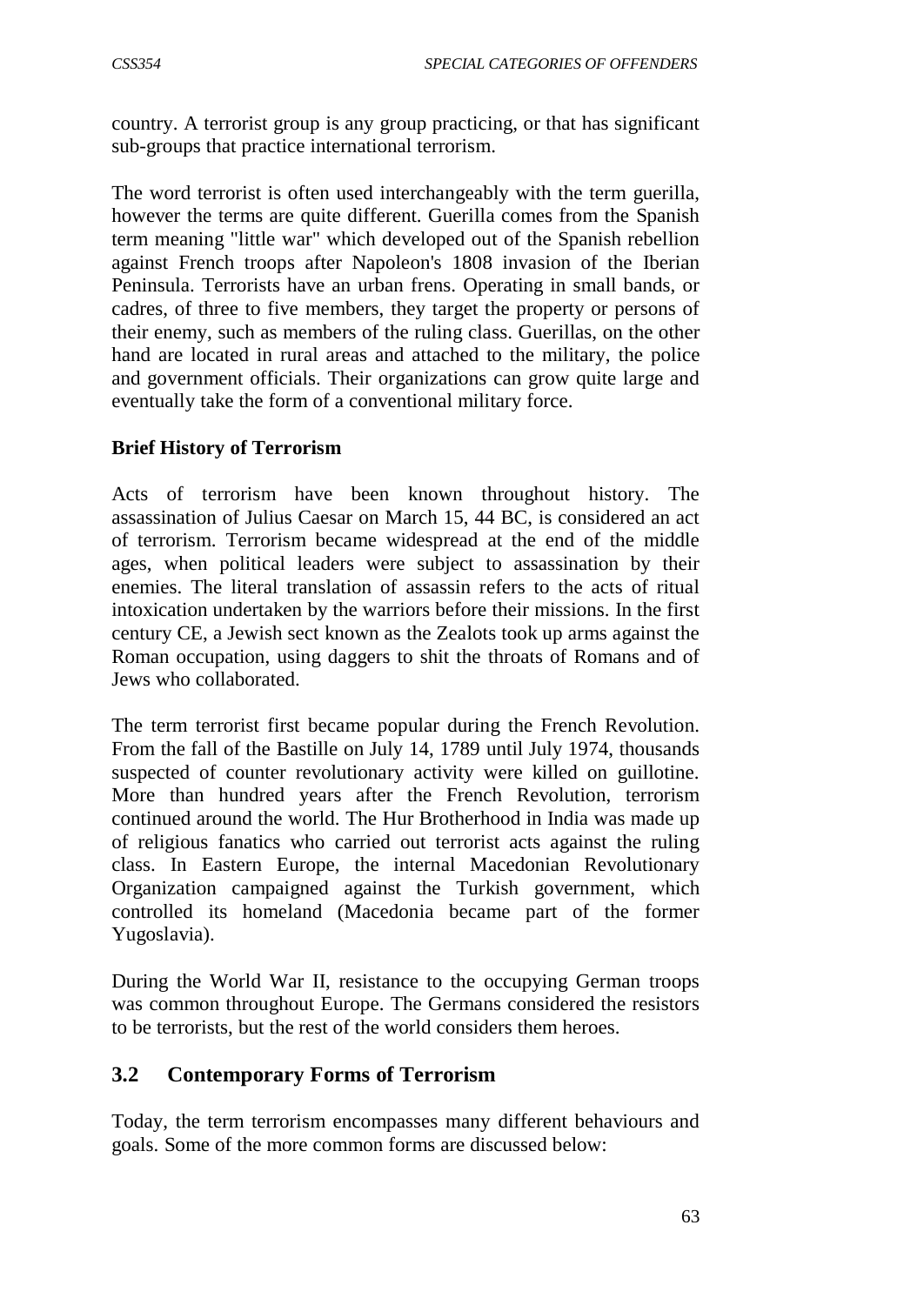- **1. Revolutionary Terrorists:-** Revolutionary terrorists use violence to frighten those In power and their supporters in order to replace the existing government with a regime that holds acceptable political or religious views. Terrorist actions such as kidnapping, assassination and bombing are designed to draw repressive responses from governments trying to defend themselves. These responses help revolutionaries to expose, through the skilled use of media coverage, the government's inhumane nature.
- **2. Political Terrorists:** Political terrorism is directed at people or groups who oppose the terrorists' political ideology or whom the terrorists define as "outsiders" who must be destroyed. Political terrorists may not want to replace the existing government but to shape it so that it accepts its views. United States Political terrorists tend to be heavily armed groups organized around such themes as white supremacy, militant tax resistance and religious revisionism.

Examples of such in Nigeria are the militant groups in the Niger Delta and the Oodua Peoples Congress in the western part of Nigeria and the recent arrest of a young man in United Kingdom named Abdul Mutallab who was arrested after an unsuccessful attempt to bomb an airplane enroute to United Kingdom.

**3. Nationalist Terrorism:-** Nationalist terrorism promotes the interests of a minority ethnic or religious group that believes it has been persecuted under majority rule and wishes to come out with its own independent homeland.

In the Middle East, terrorist activities have been linked to the Palestinian liberation organization (PLO). They had directed terrorist activities against Israel. Although the PLO now has political control over the west bank and the Gaza strip, splinter groups have broken from the PLO. Hundreds on both sides of the conflict have been killed during terrorist attacks and reprisals.

The Middle East is not the only source of nationalistic terrorism. The Chinese government has been trying to suppress separatist groups fighting for an independent state in the north – western province of Xinjiang. The province has witnessed more than 150 deaths.

**4. State Sponsored Terrorism:-** Sponsored terrorism occurs when a repressive government regime forces its citizens into obedience oppresses minorities, and stifles political dissent. Death squads and the use of government troops to destroy political opposition parties are often associated with Latin American political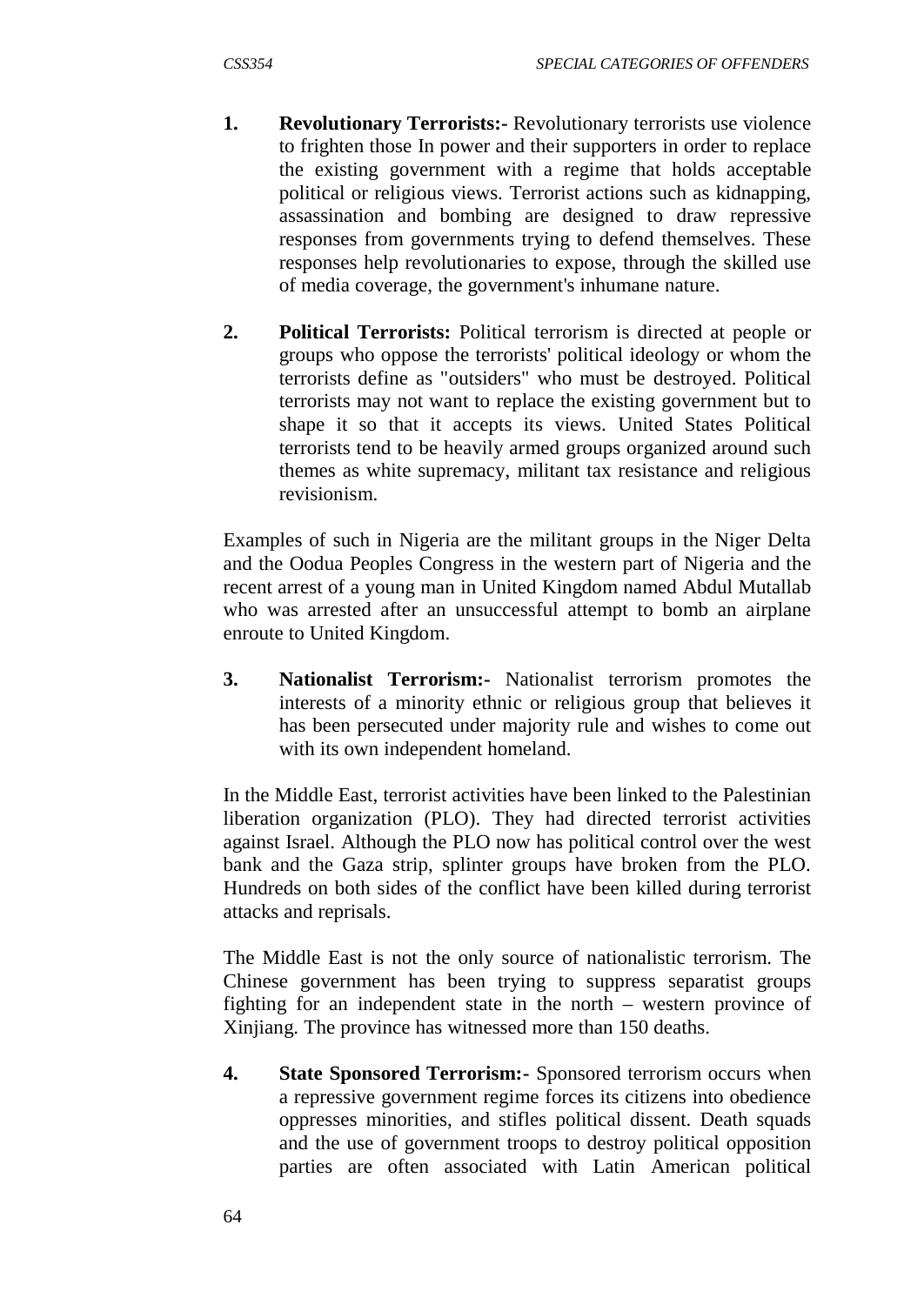terrorism. Much of what we know about state – sponsored terrorism comes from the efforts of human rights groups.

London based Amnesty international maintains that tens of thousands of people continue to become victims of security operations that result in disappearances and executions. Political prisoners are now being fortuned in about 100 countries; people have disappeared or are being held in secret detention in about twenty countries. Government sponsored death squads have been operating in more than thirty five countries known for encouraging violent control of dissidents include Brazil, Colombia, Guatemala, Honduras, Peru, Iraq and the Sudan.

# **3.3 What Motivates Terrorists**

What could motivate someone like Osama bin Laden to order the deaths of thousands of innocent people? How could someone who had never been to the United States or suffered personally at its hands develop such lethal hatred?

Terrorists engage in criminal activities such as bombings, shootings and kidnappings. What really motivates these individuals to risk their lives and those of innocent people? One view is that terrorists are emotionally disturbed individuals who act out their psychosis within the confines of violent groups. According to this view, terrorist violence is not so much a political instrument as an end in itself; it is the result of compulsion or psychopathology Terrorists do what they do because of a garden variety of emotional problems, including but not limited to self – destructive urges, disturbed emotions combined with problems with authority and inconsistent and troubled parenting. As terrorism expert Jerold M. Post puts it, "political terrorists are driven to commit acts of violence as a consequence of psychological forces and their special psychology is constructed to rationalize acts they are psychologically compelled to commit.

Another view is that terrorists hold extreme ideological beliefs that prompt their behaviour. At first they have heightened perceptions of oppressive conditions, behaving that they are being victimized by some group or government. Once these potential terrorists recognize that these conditions can be changed by an active governmental reform effort that has not happened, they conclude that they must resort to violence to encourage change. "Successful" terrorists believe that their "Self sacrifice" Outweighs the guilt created by harming innocent people. Terrorism, therefore, requires violence without guilt, the cause justifies the violence.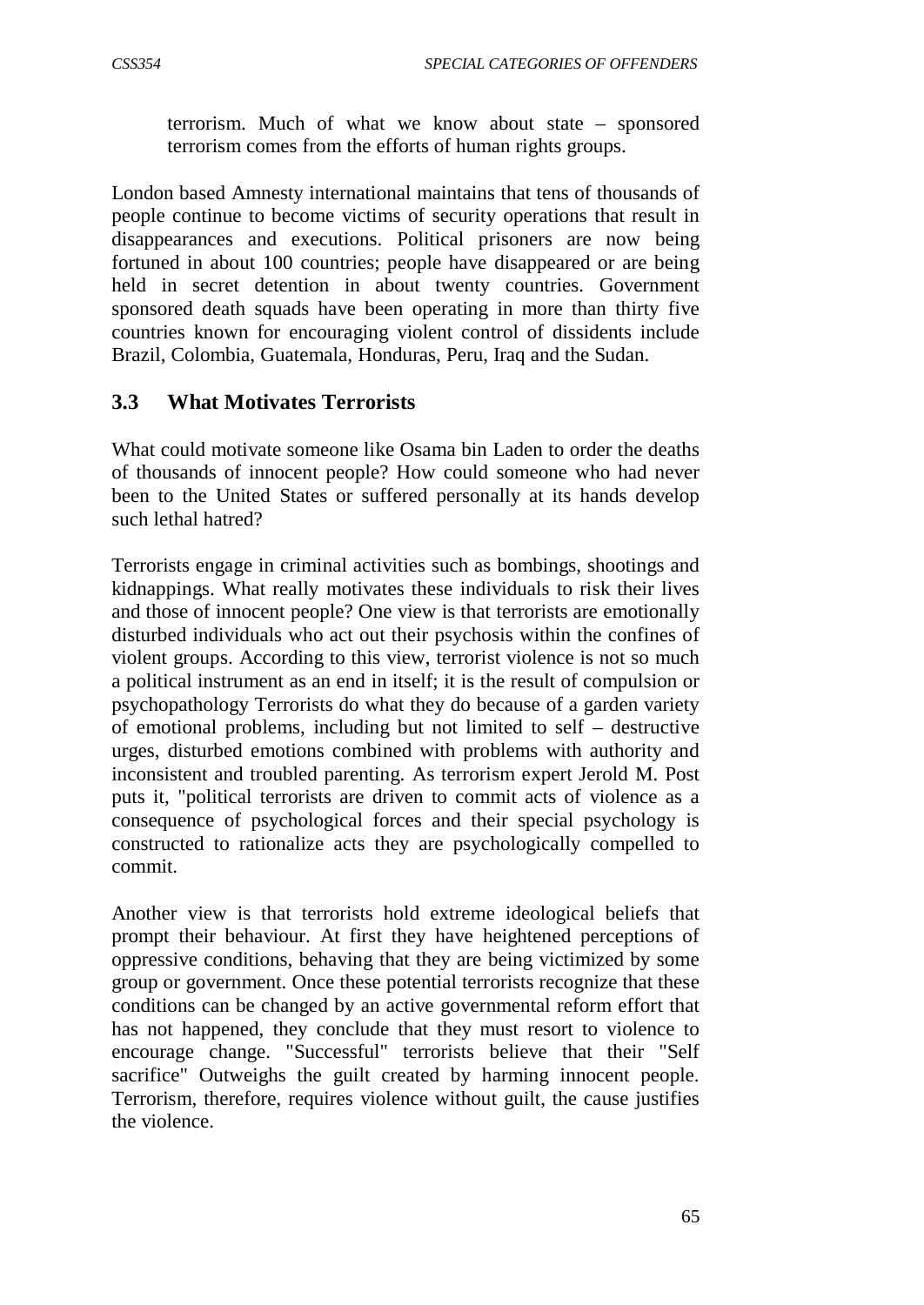# **4.0 CONCLUSION**

This unit has been able to expose you to what terrorism is and the background to terrorist acts coupled with the motive behind culprits who carry out terrorism.

# **5.0 SUMMARY**

In this unit, you have learnt the following:

- The definition of terrorism
- Brief history of terrorism and the forms of terrorism
- What motivate terrorists acts?

### **6.0 TUTOR MARKED ASSIGNMENT**

The rate of terrorists acts in the recent century has been on the increase. In your own opinion, what are the fundamental issues behind terrorism**.**

# **7.0 REFERENCES/FURTHER READING**

Siegel L.J. (2006). *Criminology*. Belmont: Thompson Learning Incorporation.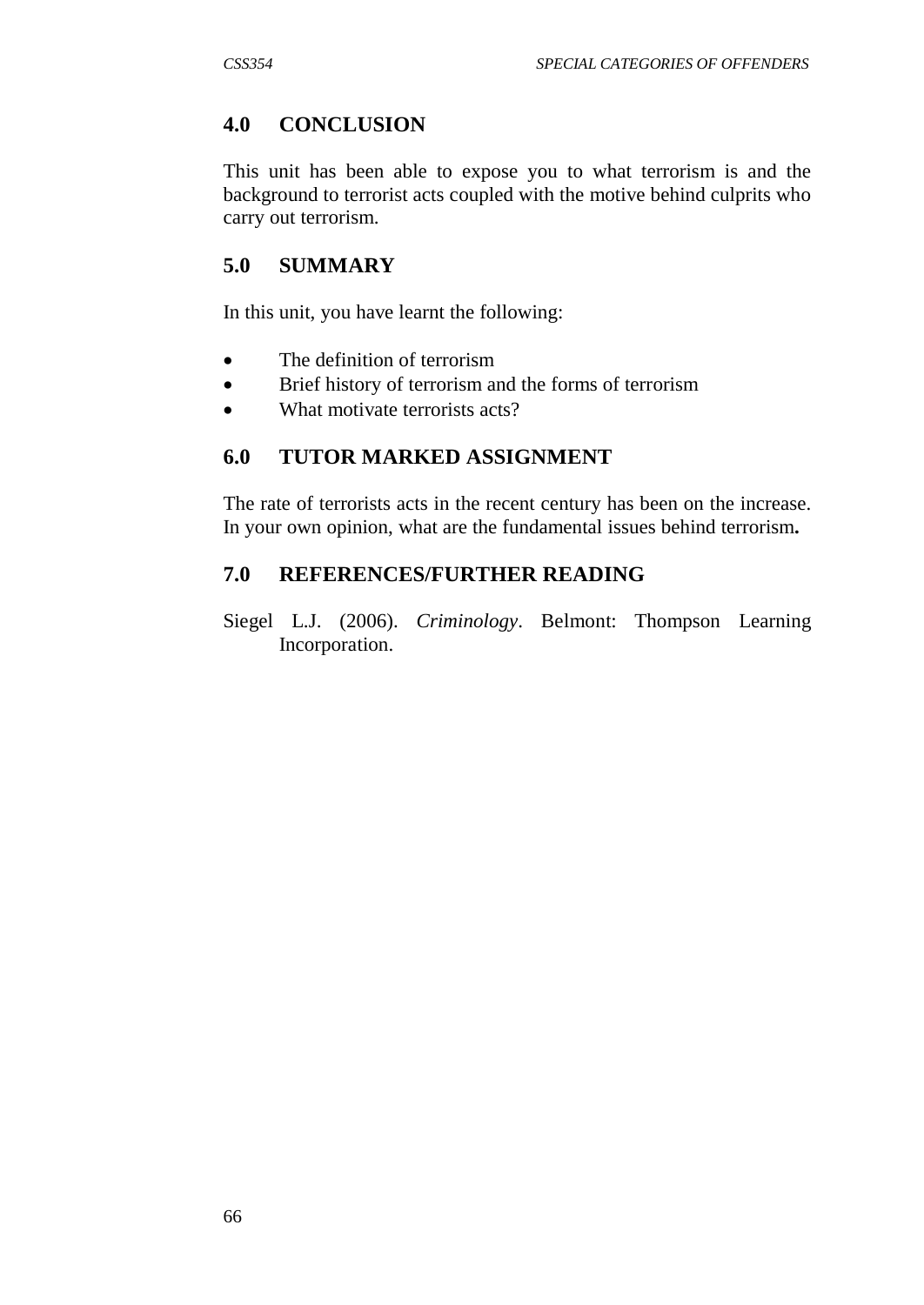# **MODULE 4 THEORETICAL BACKGROUND TO PUNISHMENT**

- Unit 1 What is Punishment?
- Unit 2 Types of Punishment
- Unit 3 Theoretical Background to Punishment

# **UNIT 1 DEFINITION OF PUNISHMENT**

### **CONTENTS**

- 1.0 Introduction
- 2.0 Objectives
- 3.0 Main Content
	- 3.1 What is Punishment?
	- 3.2 History of Punishment
	- 3.3 Reasons for Punishment
- 4.0 Conclusion
- 5.0 Summary
- 6.0 Tutor-Marked Assignment
- 7.0 References/Further Reading

# **1.0 INTRODUCTION**

The right of society to punish is derived from a supposed agreement which the persons who compose the primitive societies entered into, in order to keep order and indeed the very existence of the State.

According to others, it is the interest and duty of man to live in society. To defend this right, society may exert this principle in order to support itself and this it may do, whenever the acts punishable would endanger the safety of the whole.

# **2.0 OBJECTIVES**

At the end of this unit, you should be able to:

- explain what is meant by punishment
- discuss the historical background of punishment
- explain the reasons for punishment.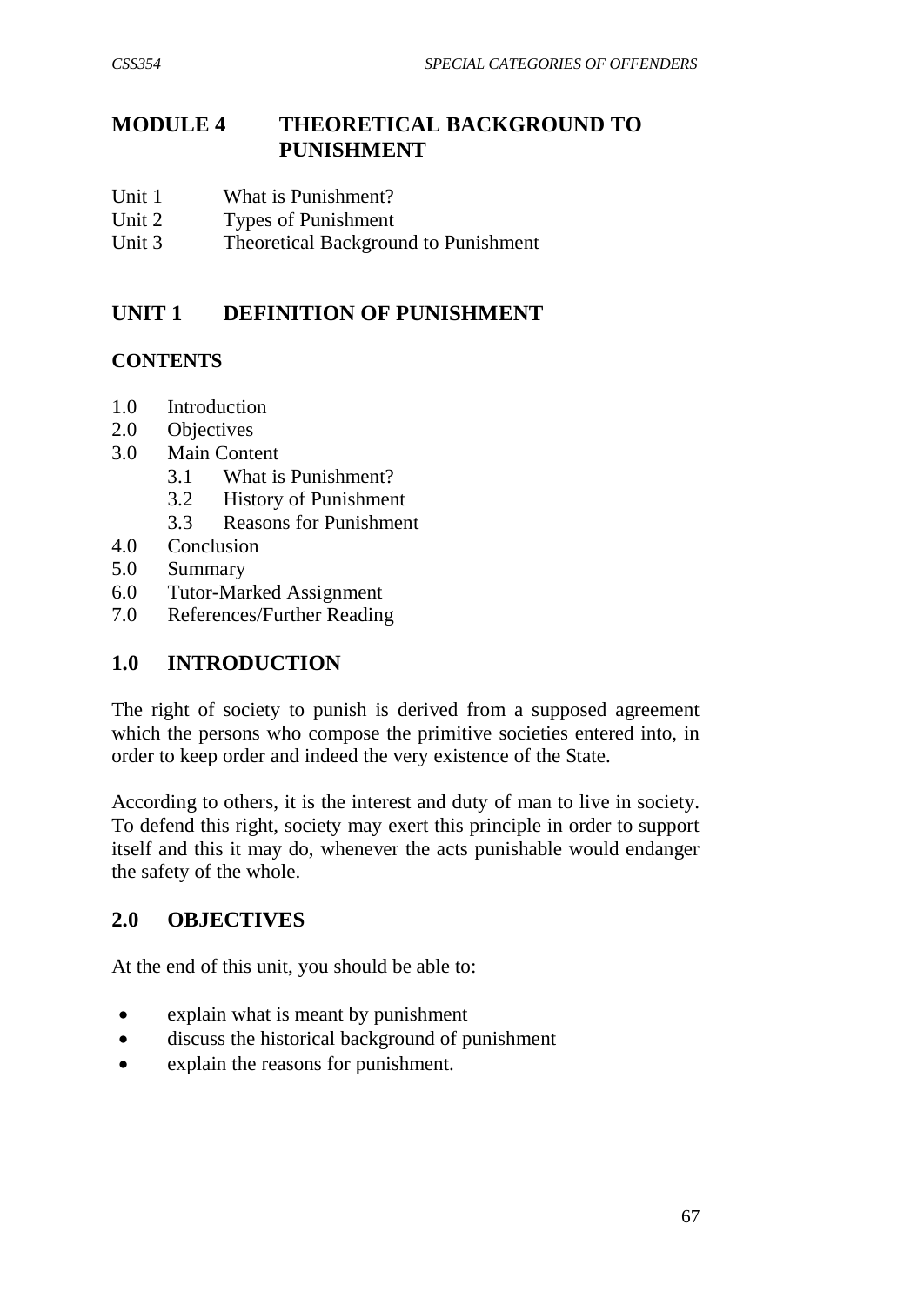# **3.0 MAIN CONTENT**

### **3.1 What is Punishment?**

Punishment is the practice of imposing something unpleasant or aversive on a person or animal or property, usually in response to obedience, defiance, or behaviour deemed morally wrong by individual, government or religious principles. To attain their social end, punishment should be exemplary or capable of intimidating those who might be tempted to imitate the guilty; reformatory or such as should improve the condition of the convicts; personal or such as are at least calculated to wound the feelings or affect the right of the relations of the guilty

Punishments are either corporal or not corporal. The formal are, death, which is usually denominated capital punishment; imprisonment which is either with or without labour and in earlier ages banishment which is no more in practice. The punishments which are not corporal are: fines, forfeitures, suspension or deprivation of some political or civil right, deprivation of office etc.

The reason for punishment is to reform the offender, to deter him and others from committing like offences and to protect the society. Punishment ought to match the enormity of the offence. It should never exceed what is a requisite to reform the criminal and to protect society. For whatever goes beyond this, is cruelty and revenge, the relic of a barbarous age.

#### **DEFINITION OF PUNISHMENTS IN DIFFERENT FIELDS**

In common usage, the word "punishment" might be described as "an authorized imposition of deprivations of freedom or privacy or other goods to which the person otherwise has a right or the imposition of special burdens because the person has been found guilty of some criminal violation, typically (though not invariably) involving harm to the innocent" (according to the Stanford Encyclopedia of Philosophy).

#### **IN LAW**

The most common applications are in legal terms and punishments is viewed as being the infliction of some kind of pain or loss upon a person for a misdeed i.e. for transgressing a law or command (including prohibitions) given by some authority (such as an educator, employer or supervisor, public or private official)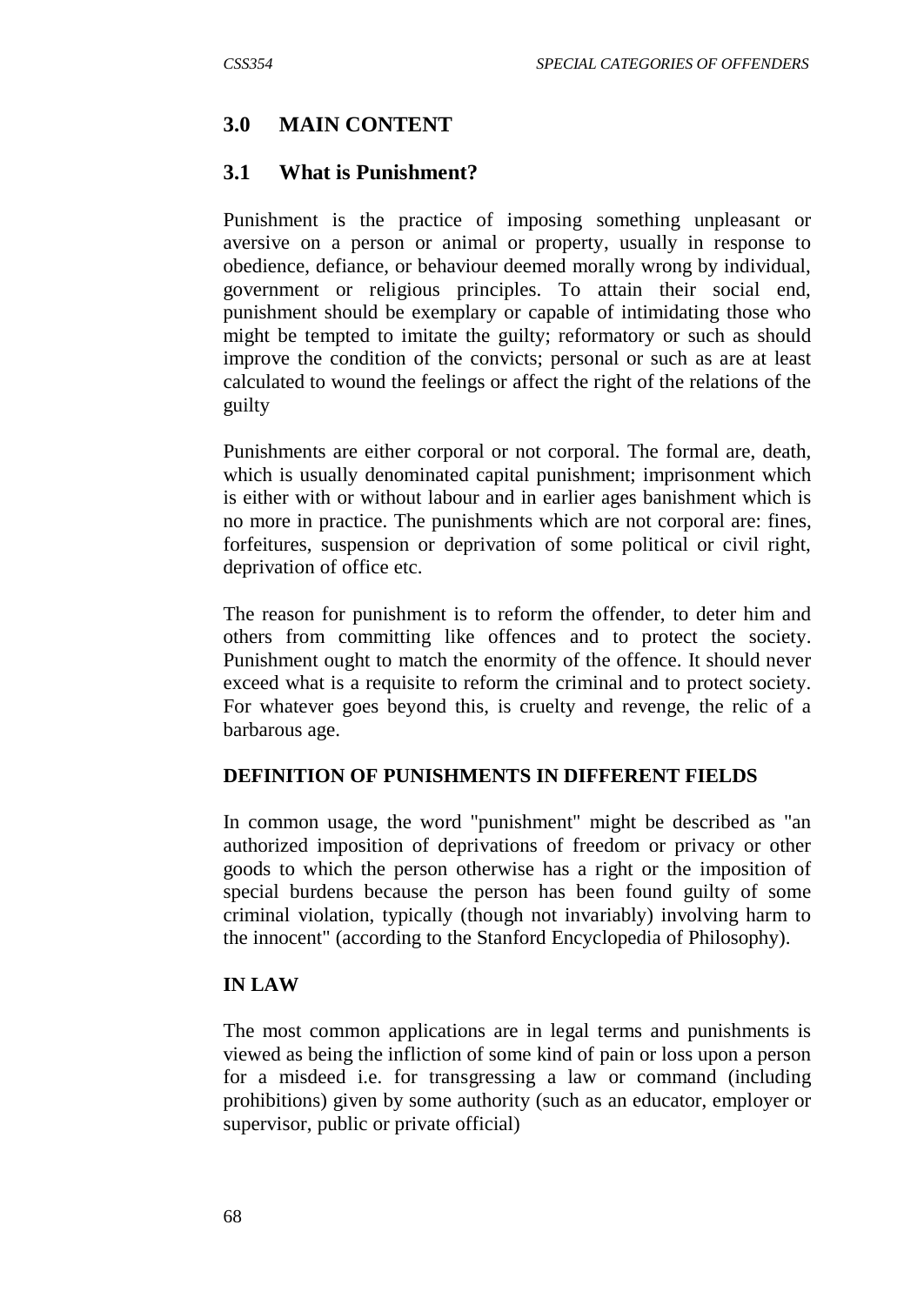### **IN PSYCHOLOGY**

In psychology, punishment is the reduction of a behaviour via a stimulus which is applied ("positive punishment") or removed ("negative punishment). Making an offending student lose recess or play priviledges are examples of negative punishment while extra cores or spanking are examples of positive punishment. The definition requires that punishment is only determined after the fact by the reduction in behaviour; if the offending behaviour of the subject does not decrease, then it is not considered punishment. There is some conflation of punishment and aversives, though an aversive that does not increase behaviour is not considered punishment.

#### **HISTORY AND RATIONALE FOR PUNISHMENT**

The progress of civilization has resulted in a change alike in the theory and in the method of punishment. In primitive society, punishment was left to the individuals wronged or their families, and was vindictive or retributive in quantity and quality it would bear no special relation to the character or gravity of the offense.

Gradually, there arise the idea of proportionate punishment of which the characteristic type is an eye for an eye". The second stage was punishment by individuals under the control of the state, or community. In the third stage, with the growth of law, the state took over the primitive function and provided itself with the machinery of justice for the maintenance of public order. Hence forward, crimes are against the state and the exaction of punishment by the wronged individuals is illegal. Even at this stage, the vindictive or retributive character of punishment remains but gradually and specifically after the humanist movement under thinkers like Beccaria and Jeremy Bentham, new theories begin to emerge.

Two chief trains of thought have combined in the condemnation of primitive theory and practice. On the one hand, the retributive principle itself has been very largely superseded by the protective and the reformative; on the other hand, punishments involving bodily pain have become objectionable to the general sense of society. Consequently corporal and even capital punishment occupy a far less prominent position, and tend everywhere to disappear. It began to be recognized also that stereotyped punishments, such as belong to penal codes, fail to take due account of the particular and circumstances of the offender. A fixed fine, for example, operates very unequally on rich and poor.

Modern theories date from the  $18<sup>th</sup>$  Century, when the humanitarian movement began to teach the dignity of the individual and to emphasize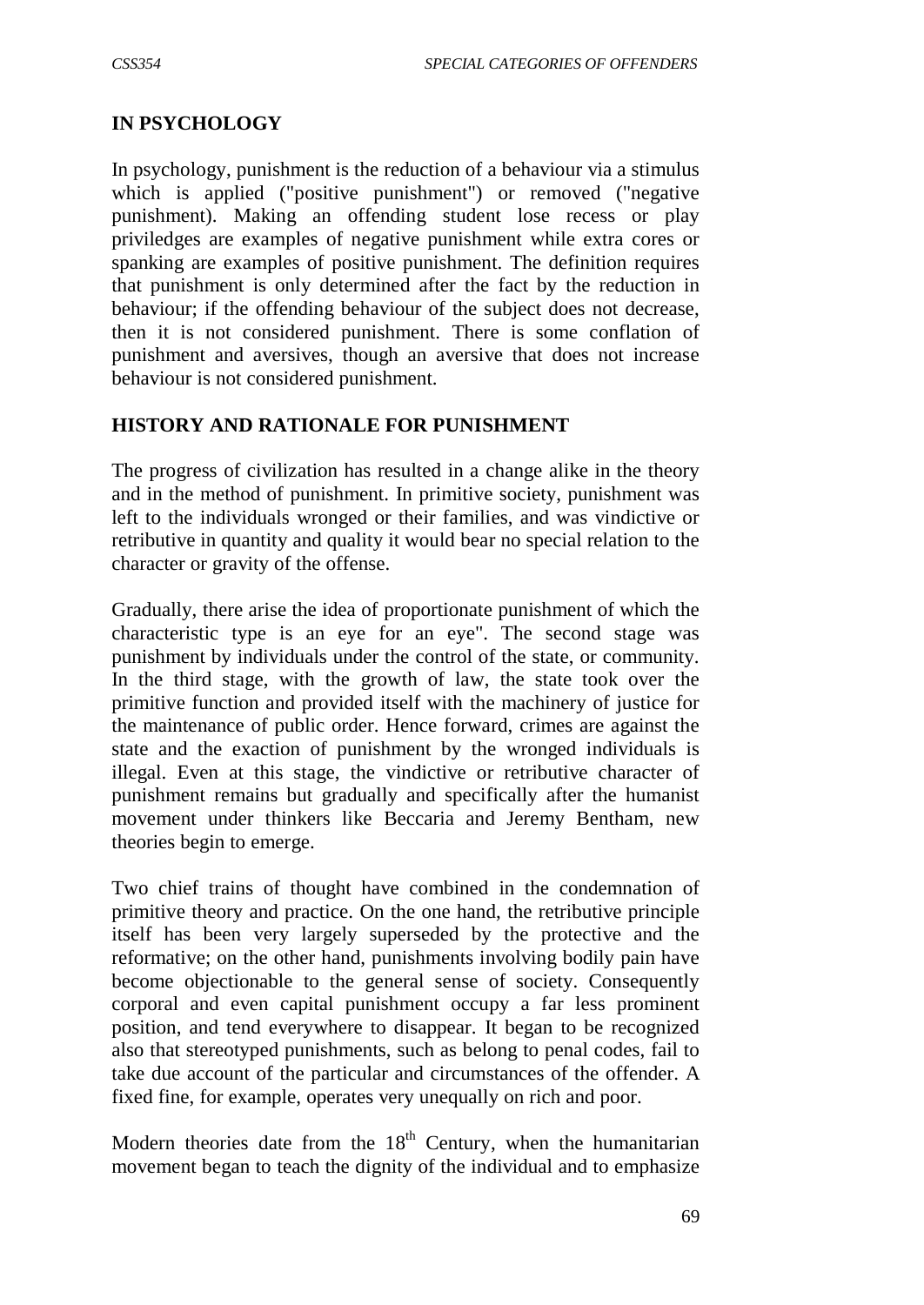his rationality and responsibility. The result was the reduction of punishment both in quantity and in severity, the improvement of the prison system, and the first attempts to study the psychology of crime and to distinguish between classes of criminals with a view of their improvement. These latter problems brought about the outcome of criminal anthropology and criminal sociology, sciences so called because they view crime as the outcome of anthropological viz Social conditions. The law breaker is himself a product of social evolution and cannot be regarded as solely responsible for his disposition to transgress. Habitual crime is thus to be treated as a disease. Punishment can, therefore, be justified only insofar as it either protects society by removing temporarily or permanently one who has injured it, or acting as a deterrent or aims at the moral regeneration of the criminal. Thus, the retributive theory of punishment with its criterion of justice as an end in itself gives place to a theory which regards punishment solely as a means to an end, utilitarian or moral, according as the common advantage or the good of the criminal is sought.

Michael Foucault describes in detail the evolution of punishment from hanging, drawing and quartering of medieval times to the modern systems of fines and prisons. He sees a trend in criminal punishment from vengeance by the king to a more practical, utilitarian concern for deterrence and rehabilitation.

# **3.2 History of Punishment**

The progress of civilization has resulted in a change alike in the theory and in the method of punishment. In primitive society, punishment was left to the individuals wronged or their families and was vindictive or retributive. In quantity and quality, it would bear no special relation to the characters or gravity of the offence. Gradually, there arose the idea of proportionate punishment of which the characteristic type is an eye for an eye. The second stage was punishment by individual under the control of the state or community. In the third stage, with the growth of law, the state took over the primitive function and provided itself with the machinery of justice for the maintenance of public order. Henceforth, crimes are against the state and the exaction of punishment by the wronged individual is illegal.

Even at this stage, the vindictive or retributive character of punishment remains, but gradually, and especially after the humanist movement under thinkers like Baccaria and Jeremy Bentham, new theories begin to emerge. Two chief trains o thought have combined in the condemnation of primitive theory and practice.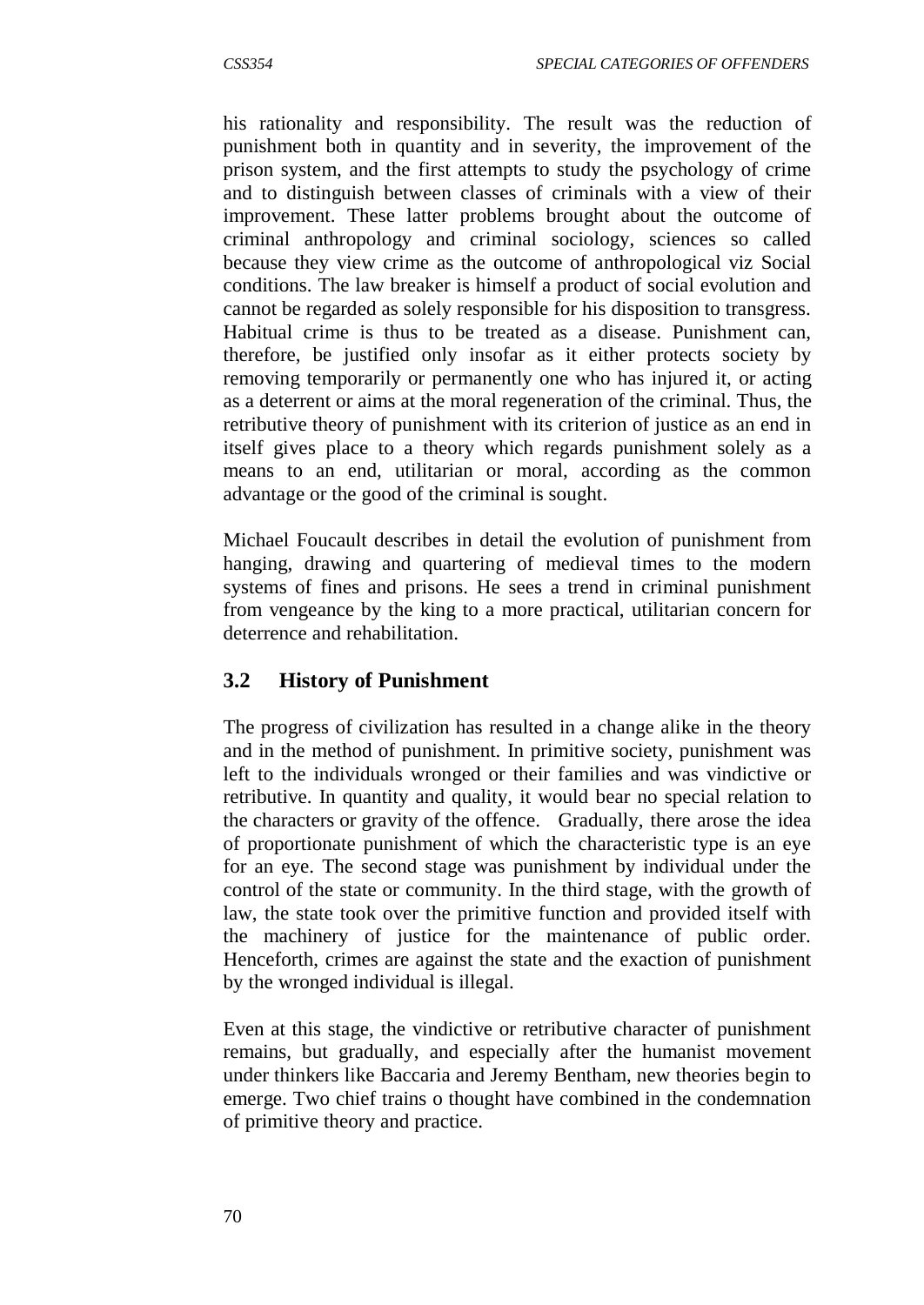On the one hand, the retributive principle itself has been very largely superseded by the protective and the reformative; on the other, punishments involving bodily pain have become objectionable to the general sense of society. Consequently, corporal and even capital punishment occupy a far less prominent position and tend everywhere to disappear. It began to be recognized also that stereotyped punishments such as belong to penal codes fail to take due account of the particular condition of an offence and the character and circumstance of the offender. A fixed fine, for example, operates very unequally on rich and poor.

Modern theories which dates from the  $18<sup>th</sup>$  century when the humanitarian movement began to teach the dignity of the individual and to emphasize his rationality and responsibility. The result was the reduction of punishment both in quantity and in severity, the improvement of the prison system, and the first attempts to study the psychology of crime and to distinguish between classes of criminals with a view to their improvement

### **3.3 Reasons for Punishment**

There are many possible reasons that might be given to justify or explain why someone ought to be punished. The following are a broad outline of typical, possible justifications:-

- **1. Rehabilitation: -** Some punishment includes work to reform and rehabilitate the wrongdoer so that they will not commit the offence again. This is distinguished from deterrence, in that the goal here is to change the offender's attitude to what they have done, and make them come to see that their behaviour was wrong.
- **2. Incapacitation/Societal Protection: -** Incapacitation is a justification of punishment that refers to when the offender's ability to commit further offenses is removed. This is a forwardlooking justification of punishment that views the further reduction in re-offending as sufficient justification for the punishment. This can occur in one of two ways; the offender's ability to commit crime can be physically removed, or the offenders can be geographically removed.

The offender's ability to commit crime can be physically removed in several ways. This can include cutting the hands off a thief, as well as other crude punishments. The castration of offenders is another punishment that can be justified by incapacitation. Incapacitation, in this sense, can include any number of punishments including taking away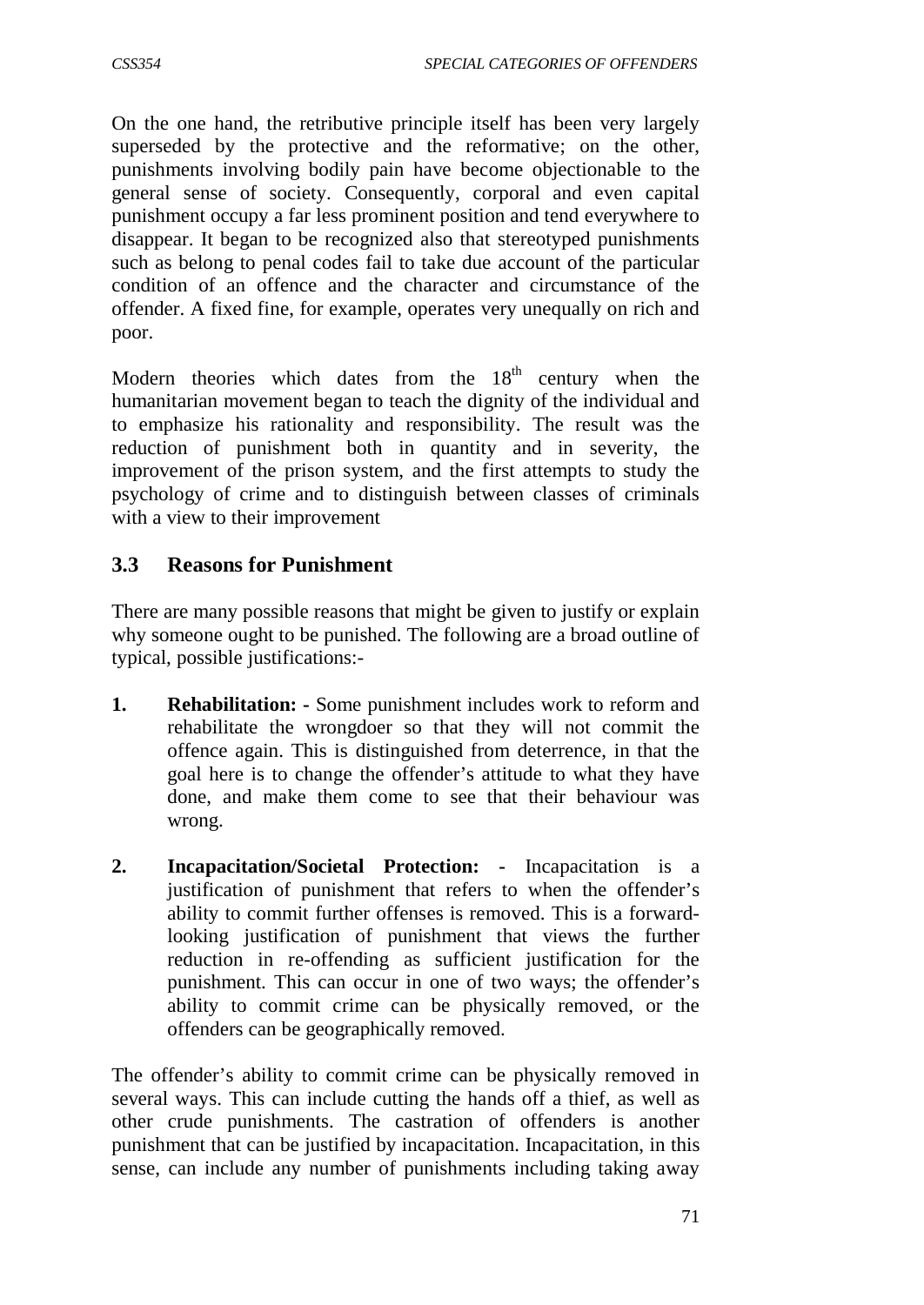the driving license of a dangerous driver but can also include capital punishment.

Selective incapacitation is a modified form of incapacitation that rationalizes the practice of giving only dangerous and persistent offenders long, and in some case indefinite, prison sentences.

The approach adopts a utilitarian viewpoint that regards the protection and subsequent happiness, of the majority as justification of giving excessive and indefinite prison sentences. There is however, strong moral opposition to this concept.

- **3. Deference/Prevention**: This is to act as a measure of prevention to those who are contemplating criminal activity.
- **4. Restoration: -** For minor offences, punishment may take the form of the offender righting the wrong. For example, a vandal might be made to clean up the mess he/she has made. In more serious cases punishment in the form of fines and compensation payments may also be considered a sort of restoration. Some libertarians argue that full restoration or restitution on an individualistic basis is all that ever just, and that this compatible with both retributivism and a utilitarian degree of deterrence.
- **5. Retribution:** This is the practice of "getting even" with a wrongdoer. The suffering of the wrongdoer is seen as good in itself, even if it has no other benefits. One reason for modern centrally-organised societies to include this judicial element is to diminish the perceived need for "street justice", blood feud and vigilantism. However, some argue that this is a "zero sum game", that such acts of streets justice and blood revenge are not removed from society, but responsibility for carrying them out is merely transformed to the state.

Retribution sets an important standard on punishment i.e. the transgressor must get what he deserves but no more. Therefore, a thief put to death is not retribution; a murderer put to death is retribution. Adam Smith who is credited as the father of capitalism wrote extensively about punishment. In his view, an important reason for punishment is not only deterrence, but also satisfying the resentment of the victim. Moreover, in the case of the death penalty, the retribution goes to the dead victim and not his family.

**6. Education:**- From German criminal law, punishment can be explained by positive prevention theory to use criminal justice system, to teach people what are the social norms for what is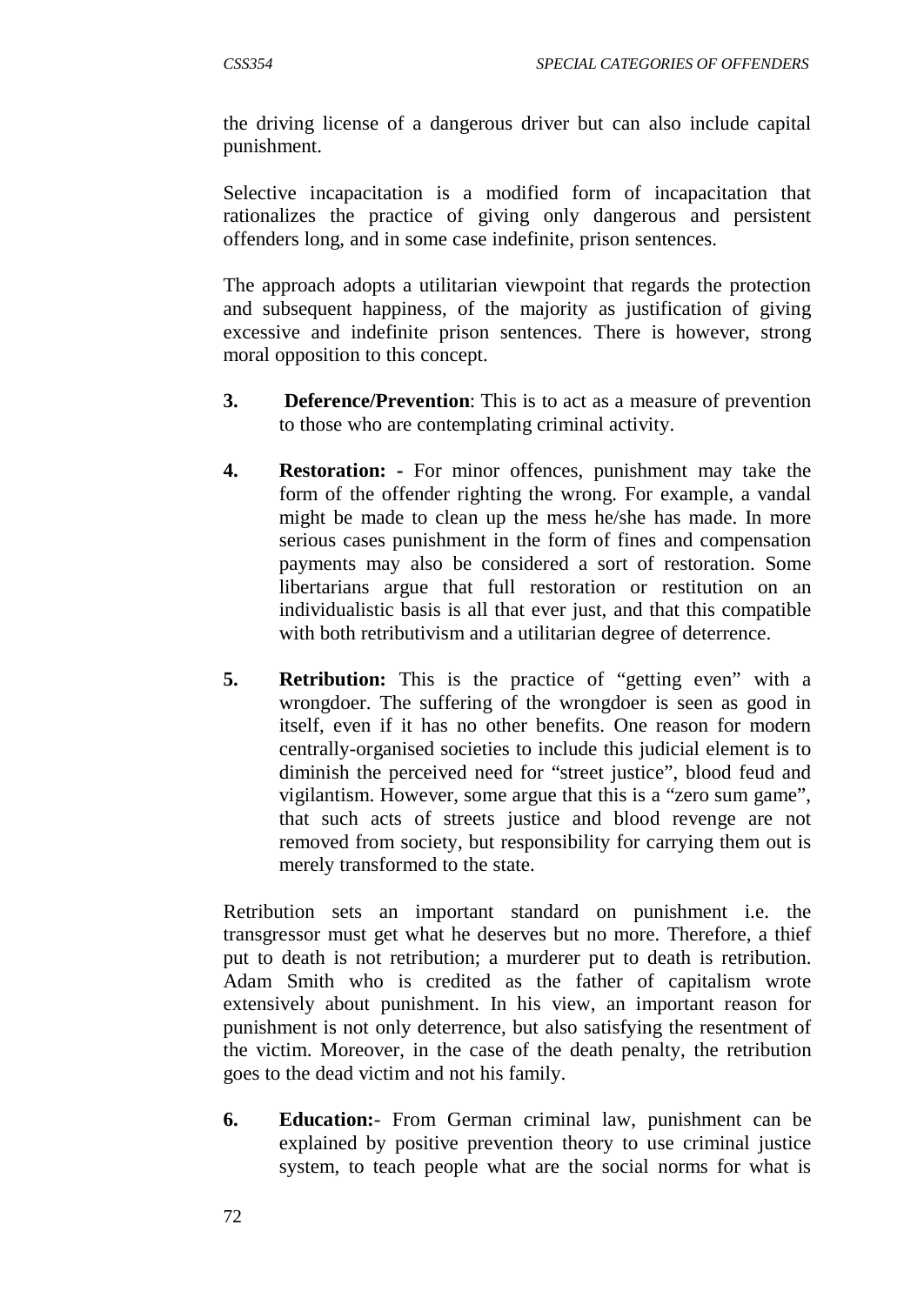correct and acts as a reinforcement. It teaches people to obey the law and eliminates the free-rider principle of people not obeying the law getting away with it.

**7. Denunciation/Condemnation**: - Punishment can serve as a means for society to publicly express condemnation of a crime. This serves the dual function of curbing public anger away from vigilante justice, while concurrently stigmatizing the condemned in an effort to deter future criminal activity. This is also known as the "Expressive Theory".

# **4.0 CONCLUSION**

From the unit, students would have been more informed about the background of punishment and the basis for which offenders or criminals are punished.

# **5.0 SUMMARY**

We've been able to discuss extensively the meaning of punishment and historical background to punishment coupled with the reasons for punishment which basically is not meant to inflict arm or pain on the offender but to rehabilitate him or her from committing the same offence in the future.

# **6.0 TUTOR-MARKED ASSIGNMENT**

- 1. Explain the historical background to punishment?
- 2. What is the purpose of punishment?

# **7.0 REFERENCES/FURTHER READING**

Zaibert, Leo (2006). *Punishment and Retribution.* England: Aldershot, Hants.

Standard Encyclopedia of Philosophy-Punishment.

Standard Encyclopedia of Philosophy-Legal Punishment.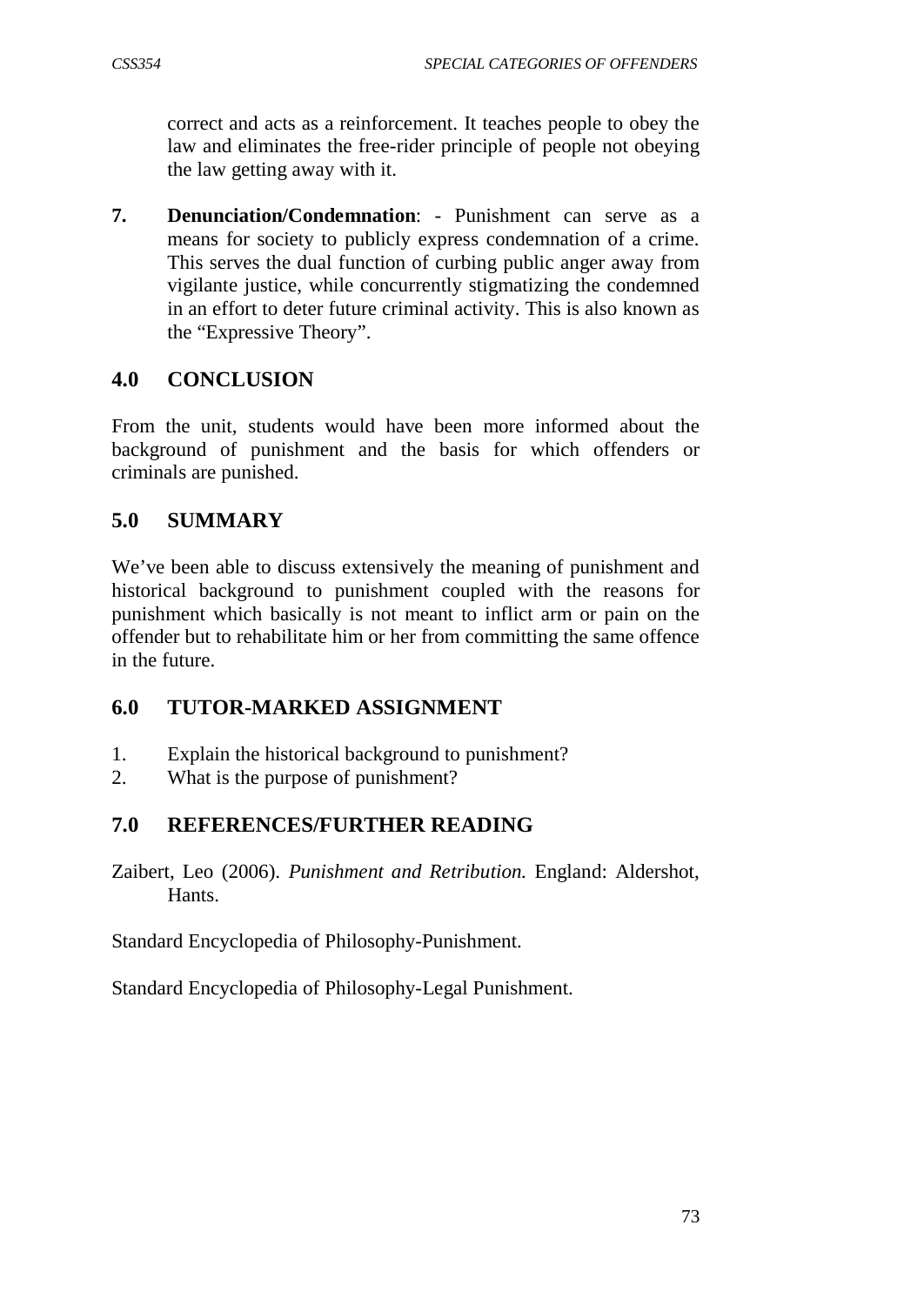# **UNIT 2 TYPES OF PUNISHMENT**

# **CONTENTS**

- 1.0 Introduction
- 2.0 Objectives
- 3.0 Main Content
	- 3.1 Types of Punishment I
	- 3.2 Detailed Explanation of Punishment
- 4.0 Conclusion
- 5.0 Summary
- 6.0 Tutor-Marked Assignment
- 7.0 References/Further Reading

# **1.0 INTRODUCTION**

Punishment is a measure of state compulsion assigned by a court's judgment. Punishment shall be applied to a person who has been found guilty of the commission of a crime. It consists of the restriction of the rights and freedom of this person. Punishment shall be applied for the purpose of restoring social justice and also for the purpose of reforming a convicted person and of preventing the commission of further crimes.

# **2.0 OBJECTIVES**

At the end of this unit you should be able to:

- list out the penalties of punishment
- explain the component of some of the penalties of punishment.

# **3.0 MAIN CONTENT**

# **3.1 Types of Punishment**

The following penalties may be applied under the stationary law of any country.

- (a) Fines
- (b) Deprivation of the right to hold specified offices or to engage in specified activities
- (c) Deprivation of a special and military rank or honorary title, class rank and of government decorations.
- (d) Compulsory works
- (e) Corrective labour
- (f) Confiscation of property.
- (g) Restricted liberty.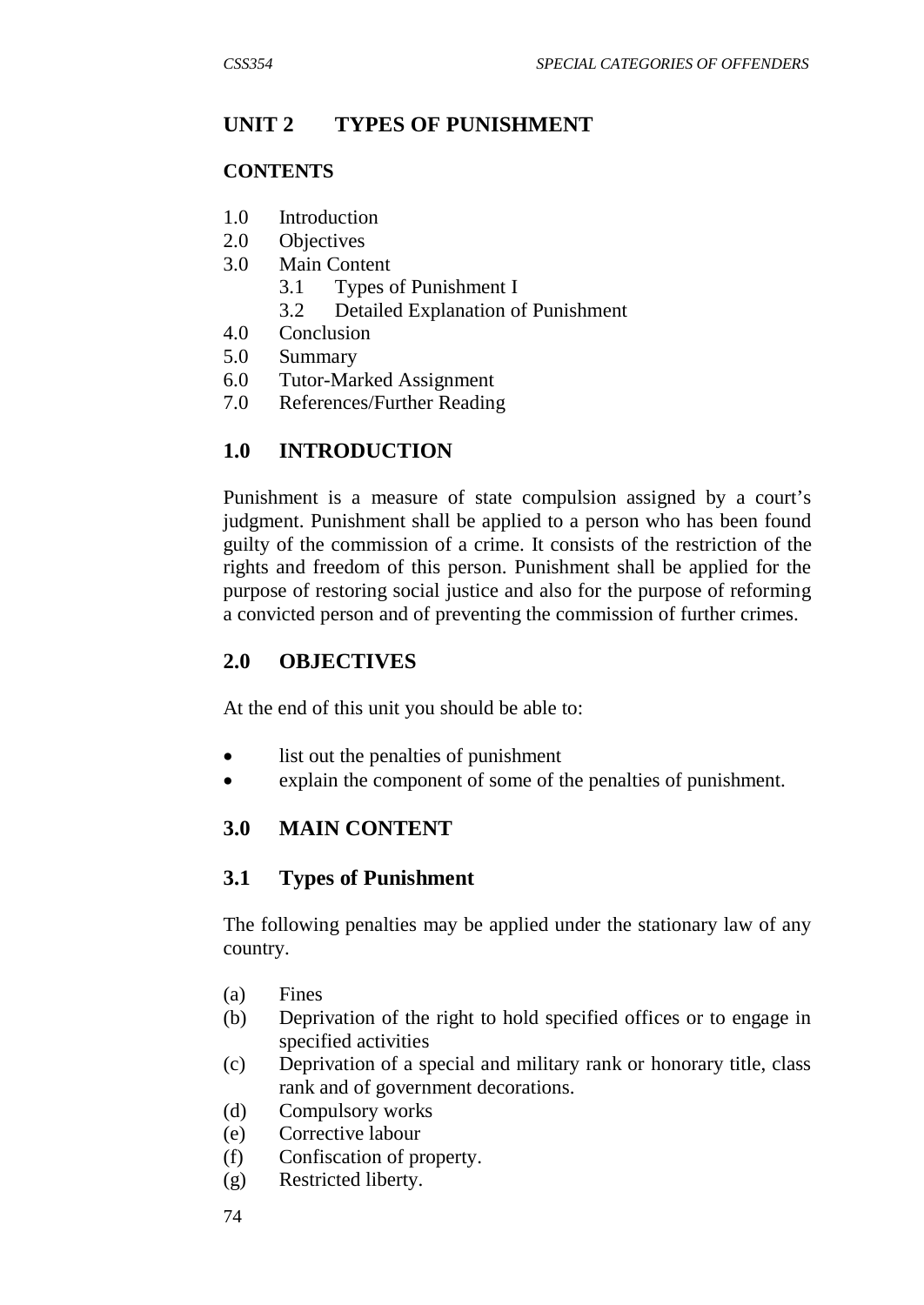- (h) Arrest.
- (i) Deprivation of liberty for a definite period
- (j) Deprivation of liberty for life
- (k) Capital punishment

#### **3.2 Detailed Explanation of Punishment**

- **(a) FINE**:- A fine is a monetary extraction imposed within the limits established by law in an amount corresponding to a definite number of minimum wages as fixed by law at the time of imposing the penalty. The amount of fine shall be determined by a court of law, depending on the gravity of the crime committed and taking account of the convicted person's property status. In the event that the person maliciously evades payment of a fine, the latter shall be replaced with arrest which may eventually lead to a jail term.
- **(b) ARREST**:- Arrest consists of the maintenance of a convicted person in conditions of strict isolation from society, and shall be imposed for a term of one to six months. In the event that compulsory works or corrective labour is replaced by arrest, the latter may be imposed for a term of not less than one month. Arrest shall not be imposed on persons who have not attained the age of 18years by the time of adjudication, nor upon pregnant women or woman who have children of less than eight years of age.
- **(c) DEPRIVATION OF LIBERTY FOR LIFE**:- Deprivation of liberty for life is established only as an alternative to capital punishment for the commission of especially grave crimes of attack on human life, and may be imposed in cases where the court of law desires it possible to not apply capital punishment. Deprivation of liberty for life shall not be imposed on women, or upon persons who have committed crimes at ages below 18years, nor upon men who have attained 65years of age by the time of adjudication.
- **(d) CORRECTIVE LABOUR**: Corrective labour can be imposed for a term from two months to two years. And shall be served at the convicted persons place of work. In the event a person who is sentenced to corrective labour maliciously shirks the serving of his punishment, a court of law may replace the remaining part of the term of corrective labour with a penalty in the form of restricted liberty or arrest.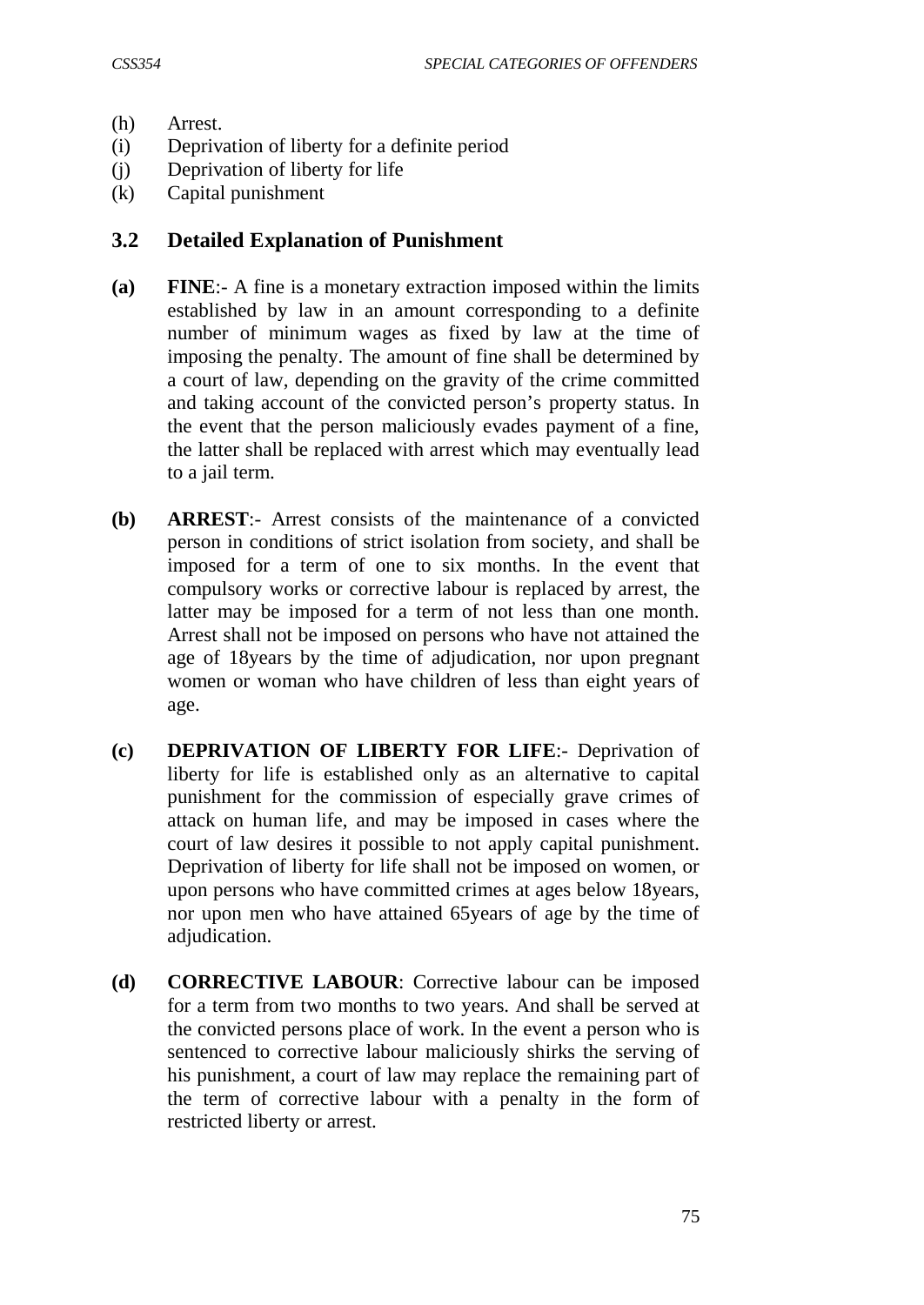- **(e) RESTRICTION OF MILLITARY SERVICE**: restriction in military service shall be imposed upon convicted servicemen undergoing military service. Deductions for the benefit of the state shall be made from the upkeep of a person convicted to restriction in military service in the amount fixed by the courts judgment. During the serving of this punishment, the convicted person may not be promoted in his post or in military rank, and the period of punishment shall not be counted in the period of seniority for purposes of promotion in rank.
- **(f) CONFISCATION OF PROPERTY**: Confiscation of property consist of the compulsory seizure and transfer to the state, without compensation, of all or part of the effects constituting the property of the convicted person. Confiscation of property is established for grave and especially grave crimes committed for mercenary motives, and may be imposed by a court of law only in cases provided by the law. In some countries, possessions needed by the persons who are dependent on him shall not be subject to confiscation.

# **(g) DEPRIVATION OF THE RIGHT TO HOLD SPECIFIC OFFICES OR TO ENGAGE IN SPECIFIC ACTIVITIES**

Deprivation of the right to hold specified offices or to engage in specified activities consists of the prohibition to hold offices in the civil service and local self-government bodies, or to engage in a professional or any other activities. In the event that this type of penalty is imposed in addition to compulsory or corrective work, and also in the event of conditional conviction, its term shall be counted from the time of the enforcement of the court's judgment.

# **CAPITAL PUNISHMENT**

Capital punishment or the death penalty is the killing of a person by judicial process as a punishment for an offense. The term capital originates from Latin "Capitals", literally "regarding the head". Hence, a capital crime was originally one punished by the severing of the head. Capital punishment has in the past been practiced in virtually every society, although currently only 58 nations actively practice it, with 95 countries abolishing it (the remainder having not used it for 10 years or allowing it only in exceptional circumstances such as wartime). It is a matter of active controversy in various countries and states, and positions can very within a single political ideology or cultural religion.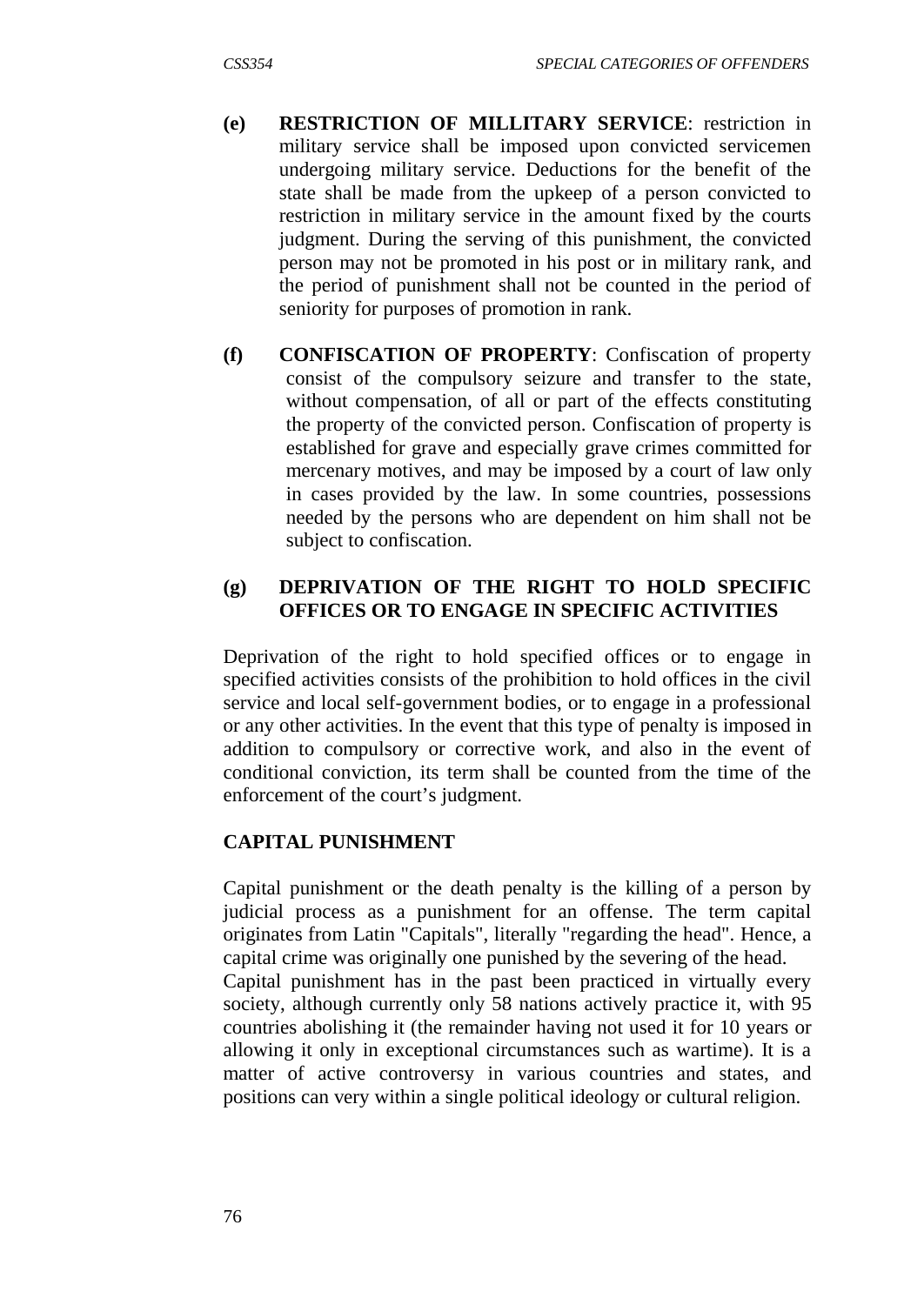#### **HISTORY**

Execution of criminals and political opponents has been used by nearly all societies – both to punish crime and to suppress political dissent. In most places that practice capital punishment, it is reserved for murder, espionage, treason or as part of military justice. In some countries, sexual crimes such as rape, adultery, incest and sodomy carry the death penalty as do religious crimes such as apostasy in Islamic nations.

In many countries that use the death penalty, drug trafficking is also a capital offense. In China, human trafficking and serious cases of corruption are punished by the death penalty. In militaries around the world, courts martial have imposed death sentences for offenses such as cowardice desertion, insubordination and mutiny. The use of formal execution extends to the beginning of recorded history. Most historical records and various primitive tribal practices indicate that the death penalty was a part of their justice system. Communal punishment for wrongdoing generally included compensation by the wrong doer, corporal punishment, shunning, banishment and execution. Usually, compensation and shunning were enough as a form of justice. The response to crime committed by neighbouring tribes or communities included formal apology, compensation or blood fends.

A blood fend or vendetta occurs when arbitration between families or tribes fails or an arbitration system is non-existent. This form of justice was common before the emergence of an arbitration system based on state or organized religion. It may result from crime, land disputes or a code of honour. "Acts of retaliation underscore the ability of the social collective to defend itself and demonstrate to enemies (as well as potential allies) that injury to property, rights, or the person will not go unpunished". However, in practice, it is often difficult to distinguish a war of vendetta and one of conquest.

Several historical penalties include breaking wheel, boiling to death, flaying, slow slicing, disembowelment, crucifixion, impalement, crushing (including crushing by elephant), stoning, execution by burning, sawing or neck lacing

#### **MOVEMENT TOWARDS HUMANE EXECUTION**

In early New England, public executions were a very solemn and sorrowful occasion, sometimes attended by large crowds, who also listen to a Gospel message and remarks by local preachers and politicians. Trends in most of the world have long been to move to less painful, or more humane executions. France developed the guillotine for this reason in the final years of the  $18<sup>th</sup>$  Century while Britain banned drawing and quartering in the early  $19<sup>th</sup>$  Century. Hanging by turning the victim off a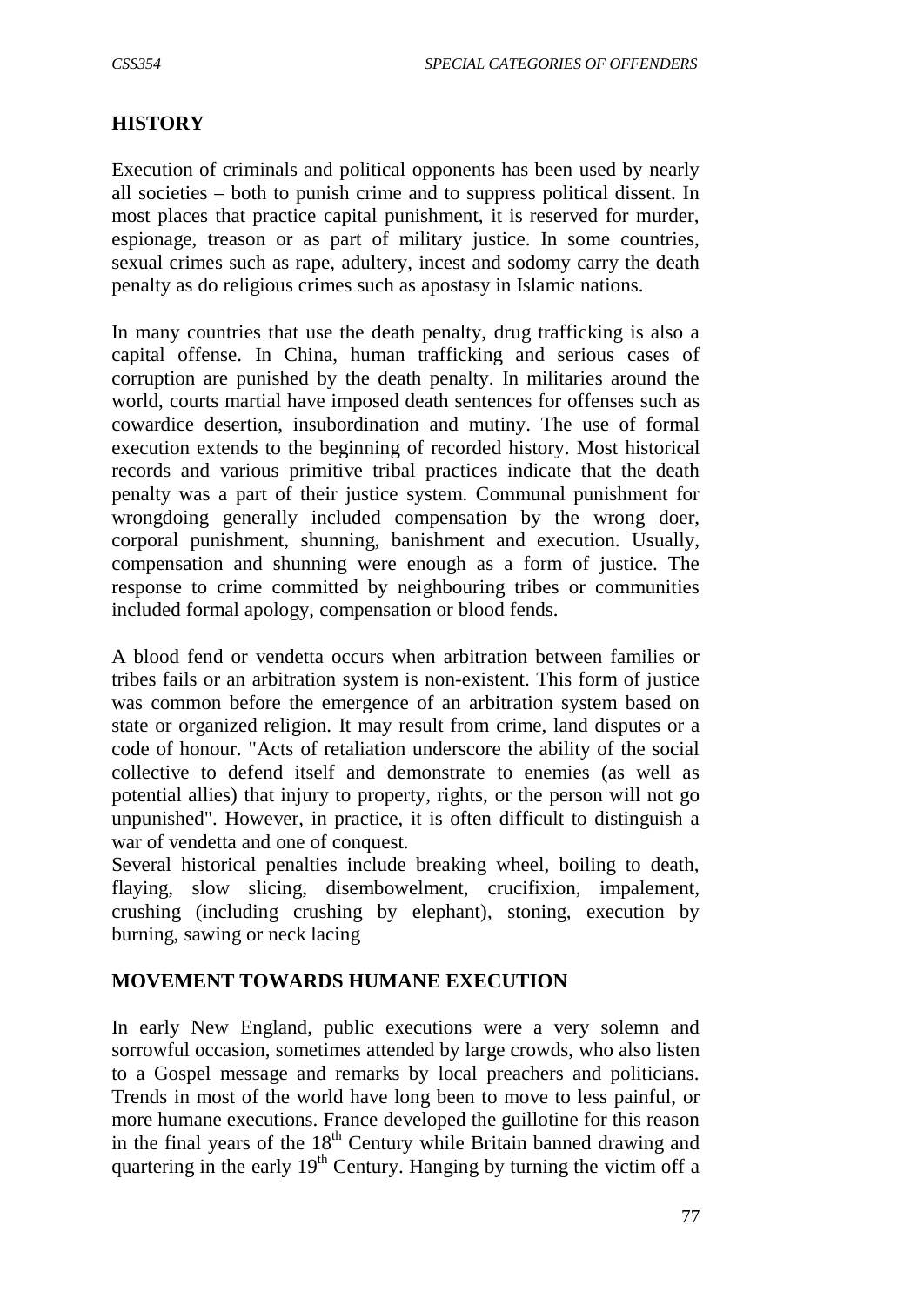ladder or by kicking a stool or a bucket which causes death by suffocation, was replaced by long drop" hanging" where the subject is dropped a longer distance is dislocate the neck and server the spinal cord. In the United states, the electric chair and the gas chamber were introduced as more humane alternatives to hanging but have been almost entirely superseded by lethal injection, which in turn has been critised as being too painful. Nevertheless, some countries still employ slow hanging methods, beheading by sword and even stoning, although the latter is rarely employed.

The latest country to abolish the death penalty for all crimes was Togo, on June 23, 2009. Human Rights activitists oppose the death penalty, calling it "cruel inhuman and degrading punishment". Amnesty international considers it to be "the ultimate denial of Human Rights".

#### **ASSET FORFEITURE**

Asset forfeiture is a term used to describe the confiscation of assets by the state which are either (a) the proceeds of crime or (b) the instrumentalities of crime, and more recently, terrorism. Instrumentalities of crime are property that was used to facilitate crime, for example cars used to transport illegal narcotics. The terminology used in different jurisdictions varies. Some jurisdictions use the term confiscation" instead of forfeiture. In recent years, there has been a growing trend for countries to introduce civil forfeiture.

Proponents of asset forfeiture suggest that it is a necessary tool to prevent drug trafficking but such claims cannot be supported by facts. Former United States President, George Bush said, "Asset forfeiture laws allow the government to take the ill – gotten gains of drug kingpins and use them to put more cops on the streets". The hard facts are there to show that, in western countries, all efforts (including forfeiture and increased police budgets) to eradicate illegal drugs have failed.

The trend towards civil forfeiture has in part been prompted by the nature of organized crime. Organized crime heads use their resources to keep themselves distant from the crimes that they control and to mask the criminal origins of their assets. For this reason, it has become extremely difficult to carry out successful criminal investigations leading to the prosecution and conviction of such individuals.

# **4.0 CONCLUSION**

From this unit, students have been well briefed about the types of punishment as stipulated by law and the details of some of this punishment.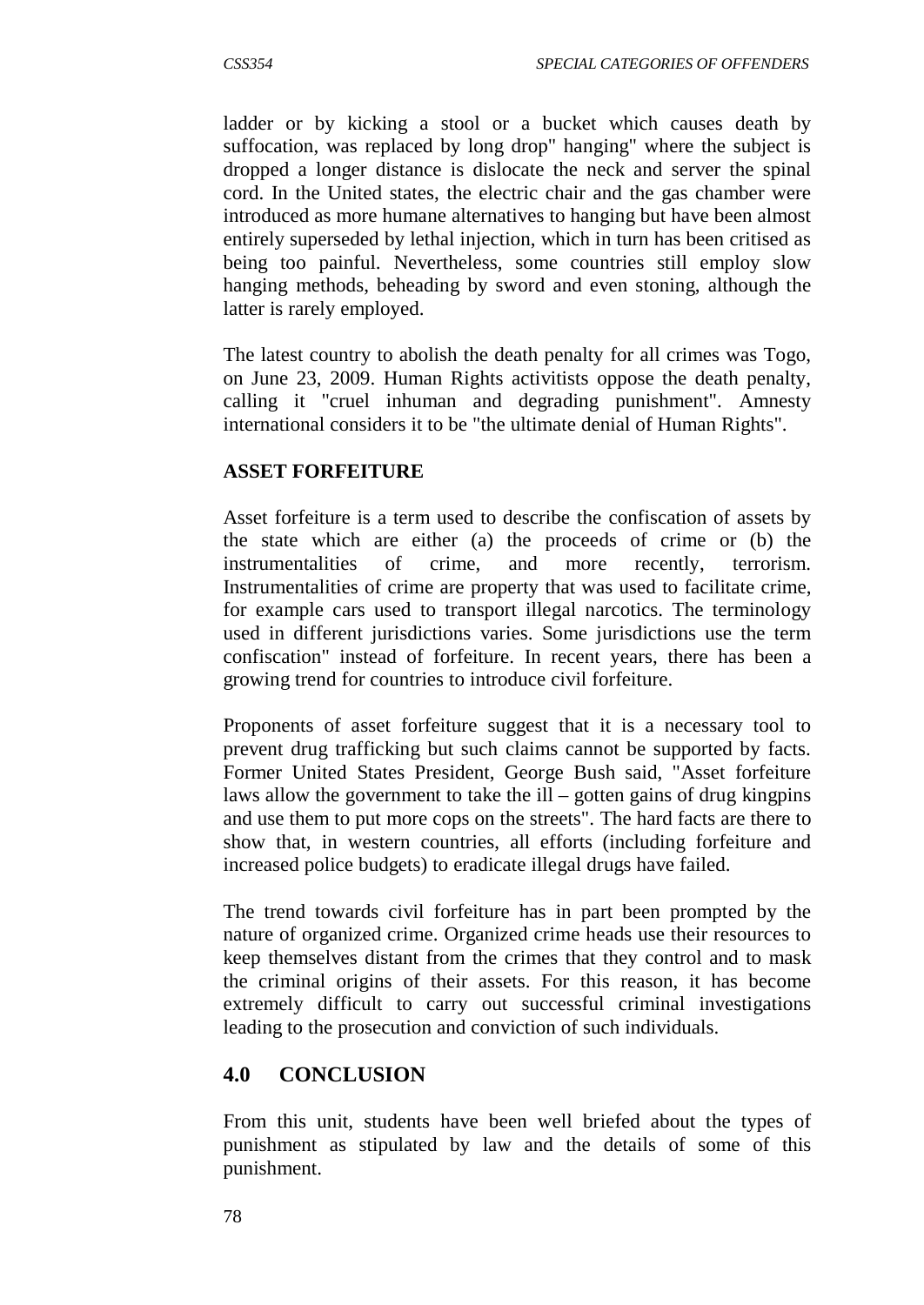# **5.0 SUMMARY**

Detailed discussion of the different types of punishment meted to each crimes has been made and the condition for exemption or forgiveness depending on the age or status of the offender as at the time of adjudication

# **6.0 TUTOR-MARKED ASSISIGNMENT**

As a student of criminology, list and explain some of the punishment meted out to offenders under the law of your country.

# **7.0 REFERENCES/FURTHER READING**

- Larry J. Siegal (2006). *Criminology. Thompson Higher Education,*  U.S.A.
- Schmallerger, Frank (2004). *Criminal Justice (*A Brief Introduction) U.S.A: Pearson Prentice Hall.
- Deviance by Nancy A Heitzea (1906). U.S.A: West Publishing Company.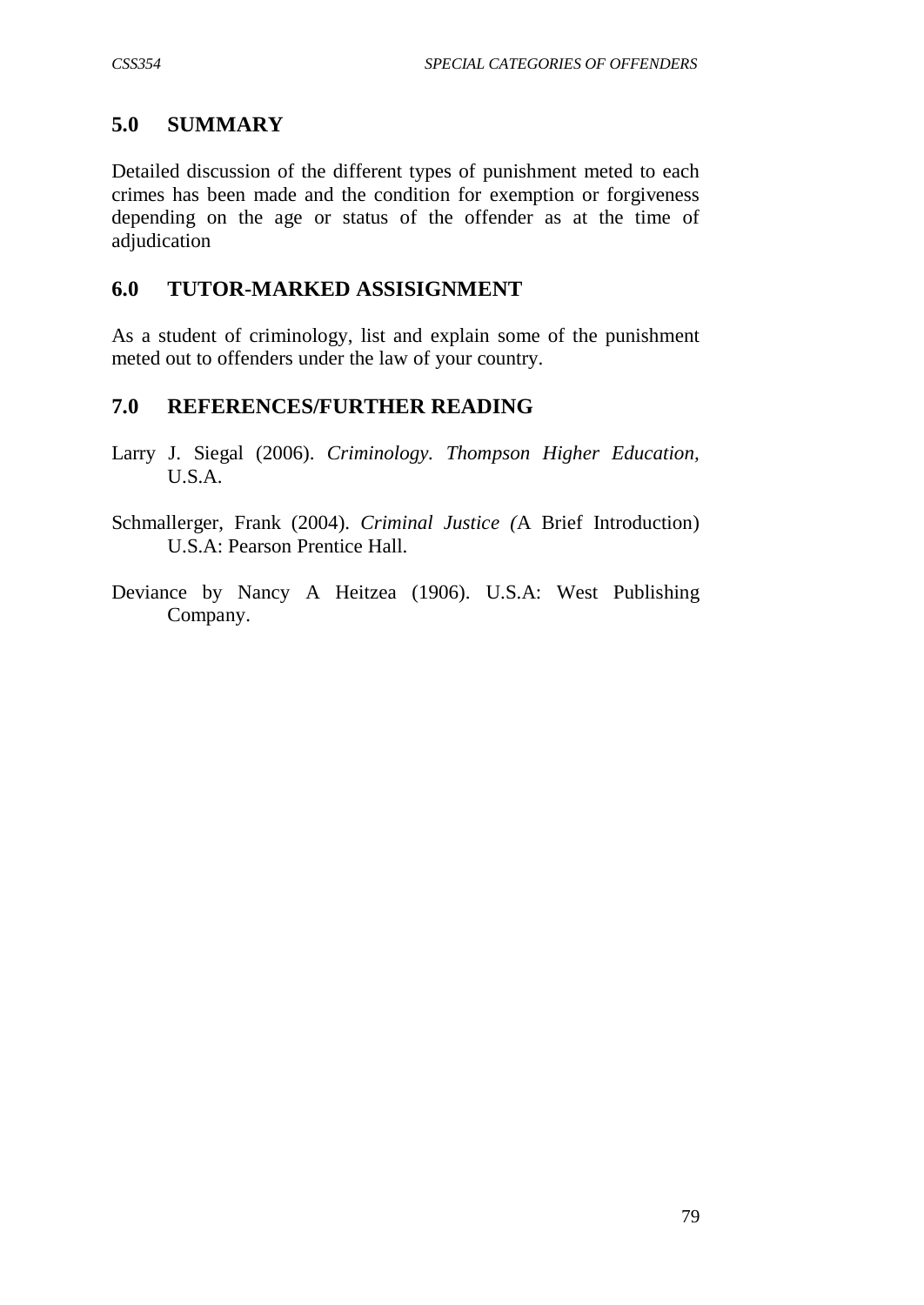# **UNIT 3 THEORETICAL BACKGROUND TO PUNISHMENT**

#### **CONTENTS**

- 1.0 Introduction
- 2.0 Objectives
- 3.0 Main Content
	- 3.1 Theories of Punishment
	- 3.2 Philosophical Theories of Punishment
- 4.0 Conclusion
- 5.0 Summary
- 6.0 Tutor-Marked Assignment
- 7.0 References/Further Reading

### **1.0 INTRODUCTION**

The history of punishments reveals not only universal methods of treating deviant behaviour, but provides information about urban social networks, population movement and elite mentalities. Punishments given for offenses and crimes are one of the most productive ways of analyzing social structure and morality.

#### **2.0 OBJECTIVES**

At the end of this unit, you should be able to:

- discuss in defaults the theories of punishment
- explain the philosophical theories of punishment.

# **3.0 MAIN CONTENT**

# **3.1 Theories of Punishment**

Governments have several theories to support the use of punishment to maintain order in society.

Theories of punishment can be divided into two general philosophies: utilitarian and retributive.

The utilitarian theory of punishment seeks to punish offenders to discourage or "deter" future wrongdoing. The retributive theory seeks to punish offenders because they deserve to be punished. Under the utilitarian philosophy, laws should be used to maximize the happiness of society. Because crime and punishment are inconsistent with happiness, they should be kept to a minimum. Utilitarian understand that a crime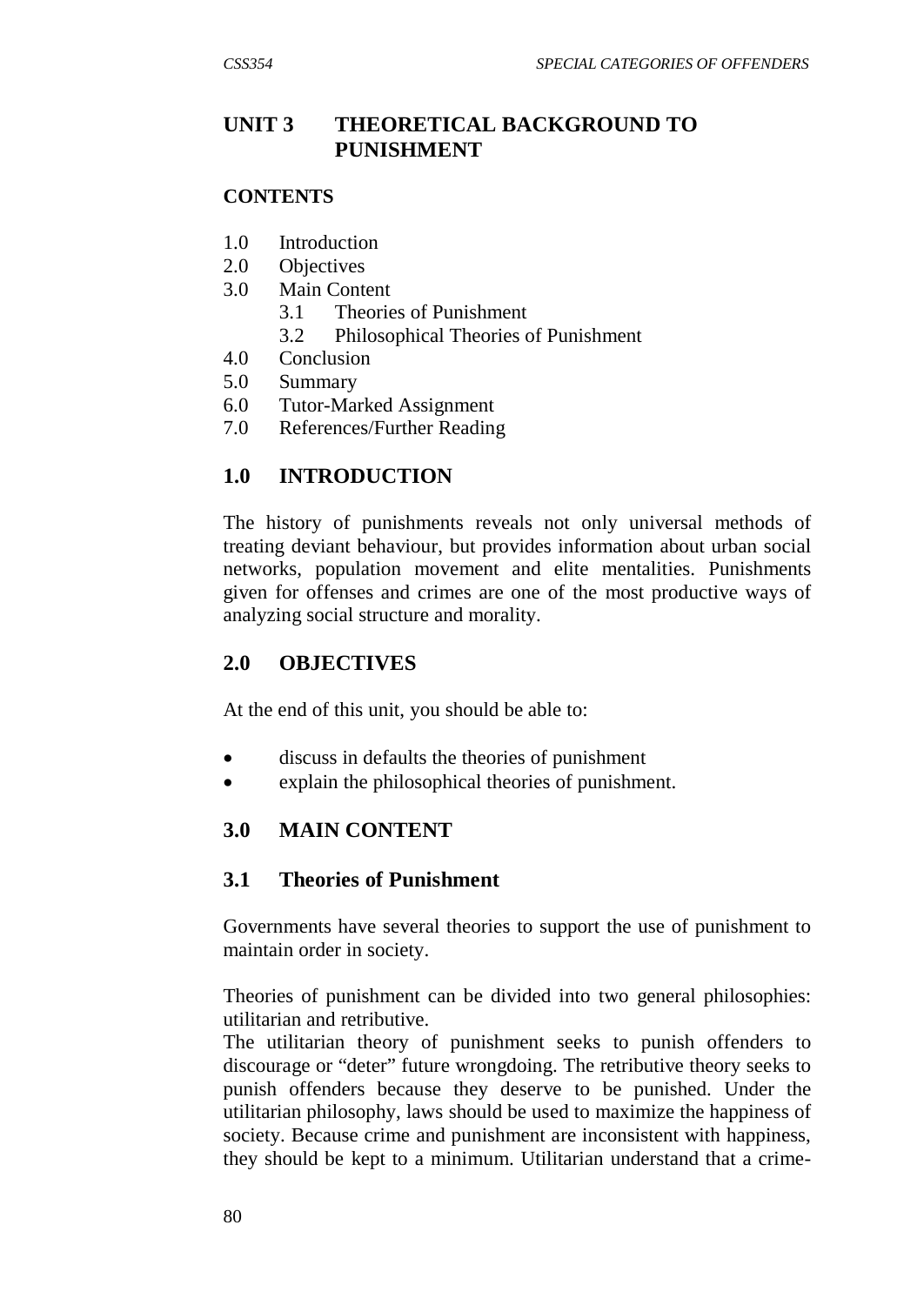free society does not exist, but they Endeavour to inflict only as much punishment as is required to prevent future crimes.

The utilitarian theory is "consequentialism" in nature. It recognize that punishment has consequences for both the offender and society and holds that the total good produced by the punishment should exceed the total evil. In otherwords, punishment should not be unlimited. One illustration of consequentialism in punishment is the release of a prison inmate suffering from a debilitating illness. If the prisoner's death is imminent, society is not served by his continued confinement because he is no longer capable of committing crimes.

Under the utilitarian philosophy, laws that specify punishment for criminal conduct should be designed to deter future criminal conduct. Deterrence operates on a specific and a general level. General deterrence means that the punishment should prevent other people from committing criminal acts. The punishment serves as an example to the rest of society and it puts others on notice that criminals behaviour will be punished. Specific deterrence means that the punishment should prevent the same person from committing crimes. Specific deterrence works in two ways. First, an offender may be put in jail or prison to physically prevent her from committing other crimes for a specified period. Second. This incapacitation is designed to be so unpleasant that it will discourage the offender from repeating her criminal behaviour.

Rehabilitation is another utilitarian rationale for punishment. The goal of rehabilitation is to prevent future crime by giving offenders the ability to succeed within the confines of the law. Rehabilitative measures for criminal offenders usually include treatment for afflictions such as mental illness, chemical dependency and chronic violent behaviour. Rehabilitation also includes the use of educational programs that give offenders the knowledge and skills needed to complete in the job market.

The counter part to the utilitarian theory of punishment is the retributive theory. Under this theory, offenders are punished. For criminal behaviour because they deserved punishment. Criminal behaviour upsets the peaceful balance of society and punishment helps to restore the balance. The retributive theory focuses on the crimes itself as the reason for imposing punishment. Where the utilitarian theory looks forward by basing punishment on social benefits, the retributive theory looks backward at the transgression as the basis for punishment.

According to the retributivist, human beings have free will and are capable of making rational decisions. An offender who is insane or otherwise incompetent should not be punished. However, a person who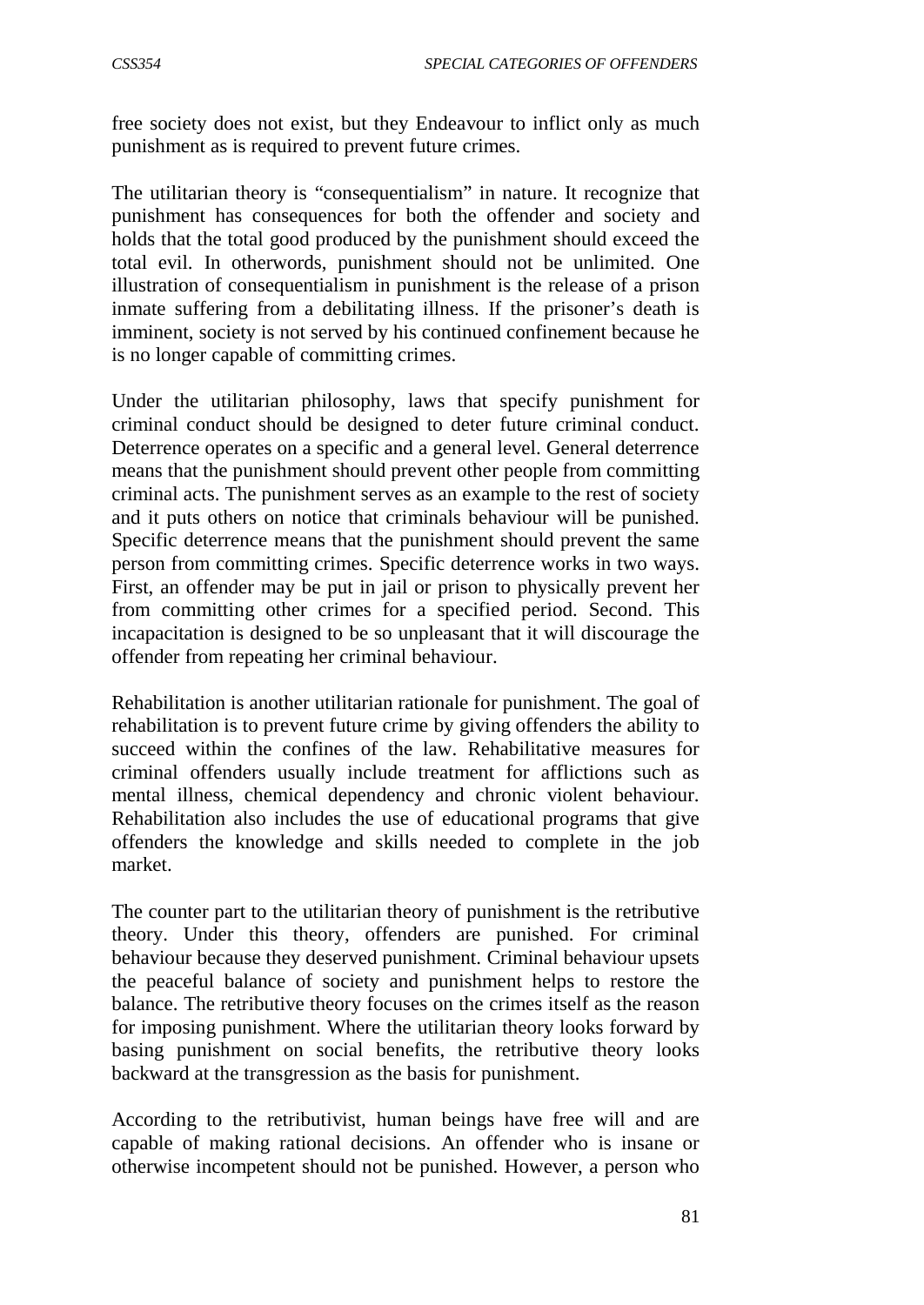makes a conscious choice to upset the balance of society should be punished. There are different moral bases for retribution.

To many retributivist, punishment is justified as a form of vengeance. Wrongdoer should be forced to suffer because they have forced others to suffer. This ancient principle was expressed in the Old Testament of the Judeo-Christian Bible: "When a man causes a disfigurement in his neighbor. It shall be done to him fracture to fracture, eye for eye, tooth for tooth…." To other theorist, retribution against a wrongdoer is justified to protect the legitimate rights of both society and the offender. Society has shown its respect for the free will of the wrongdoer through punishment. Punishment shows respect for the wrongdoer because it allows an offender to pay the debt to society and then return to society, theoretically free of guilt and stigma.

A third major rationale for punishment is denunciation. Under the denunciation theory, punishment should be an expression of societal condemnation. The denunciation theory is a hybrid of utilitarianism and retribution. It is utilitarian because the prospect of being publicly denounced serves as a deterrent. Denunciation is likewise retributive because it promotes the idea that offenders deserve to be punished. A sentence may however, combine utilitarian ideals with retribution for example, a defendant sentenced to prison for several years is sent there to quench the public thirst for vengeance. At the same time, educational programs inside the prison reflect the utilitarian goal of rehabilitation.

# **3.2 Philosophical Theories of Punishment**

J. Benthan argued the issue of deterrence by saying that general prevention ought to be the chief end of punishment as its real justification. If we could consider an offence which has been committed as an isolated fact, the like of which would never recur, punishment would be useless. It would only be adding one evil to another. But when we consider that an unpunished crime leaves the path of crime open, not only to the same delinquent but also to all those who may have the same motives and opportunities for entering upon it, we perceive that punishment inflicted on the individual becomes a source of security for all. That punishment which considered in itself appeared base and repugnant to all generous sentiments is elevated to the first rank of benefits when it is regarded not as an act of wrath or vengeance against a guilty or unfortunate individual who has given way to mischievous inclinations, but as an indispensable sacrifice to the common safety.

Bentham's theory was based on hedonistic conception of man and that man as such would be deterred from crime of punishment was applied swiftly, certainly and severely. But being aware that punishment is an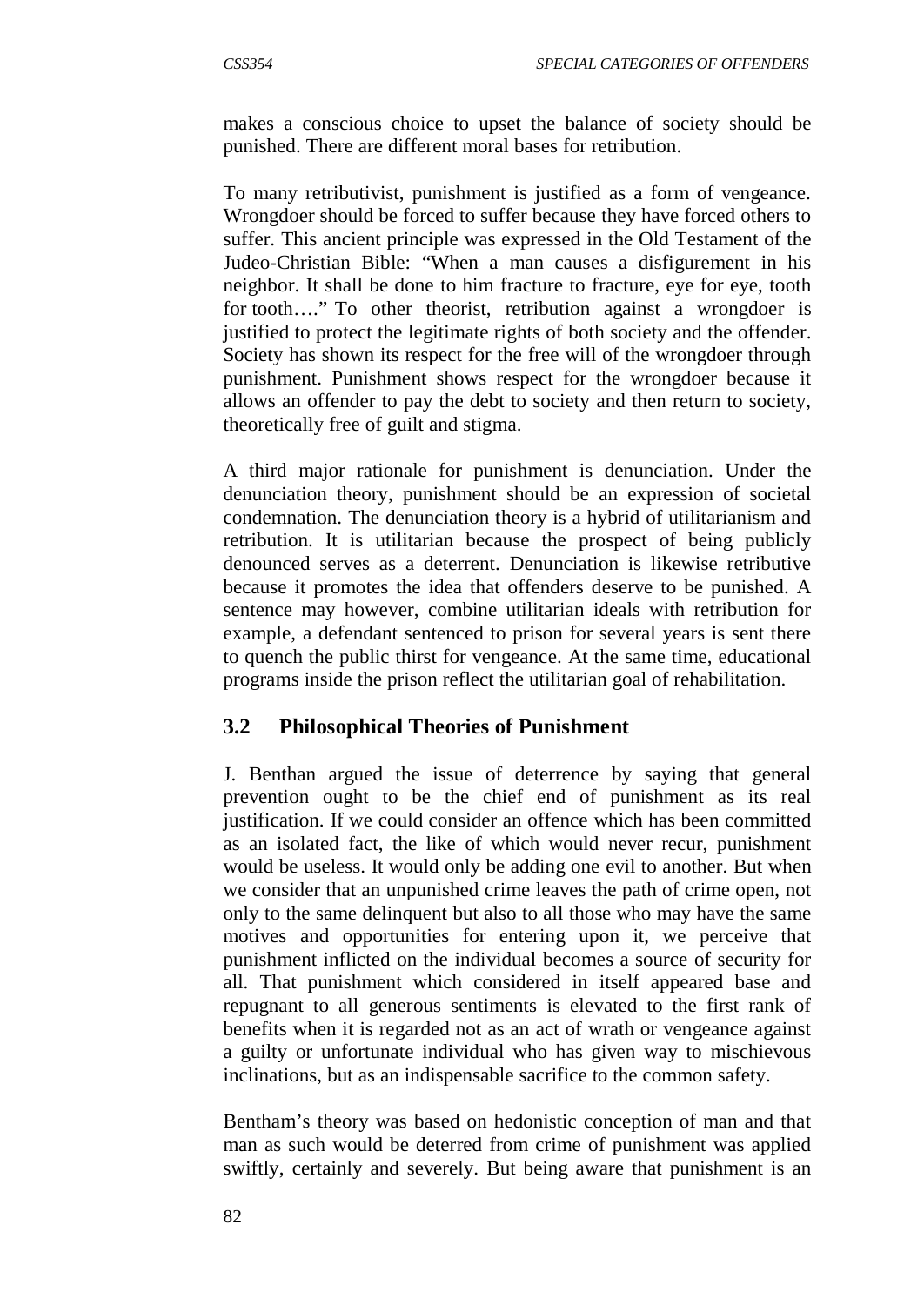evil, he says "if the evil of punishment will be unprofitable; he will have purchased exemption from one evil at the expense of another.

A retributive theory argues that the primary justification is the fact that an offence has been committed which deserves the punishment of the offenders. As kant argues in a famous passage, "judicial punishment can never be used merely as means to promote some other good for the criminal himself or civic society, but instead it must in all cases be imposed on him only on the ground that he has committed a crime; for a human being can never be manipulated merely as a means to the purpose of someone else. He must first of all be found to be deserving of punishment before any consideration is given of the utility of this punishment for himself or his fellow citizens".

Kant argues that retribution is not just a necessary condition for punishment but also a sufficient one. Punishment is an end in itself. Retribution could also be said to be the "natural" justification in the sense that man think it quite natural and just that a bad person ought to be punished and a good person rewarded.

However "natural" retribution might seem, it can also be seen as Bentham saw it, that is as adding one evil to another, base and repugnant, or as an act of wrath or vengeance

# **4.0 CONCLUSION**

From this unit, we've been able to discuss the general and philosophical theories to punishment and the different rationale to punishment.

#### **5.0 SUMMARY**

Much emphasis was placed on the utilitarian and retributive school of thoughts to punishment while the utilitarian believe that laws should be used to maximize the happiness of society, the retributionist believe a crime-free society does not exist and believes that punishment is required to prevent future crimes.

#### **7.0 REFERENCES/FURTHER READING**

- Ladan, M.T. (1998). *Crime Prevention and Control and Human Rights in Nigeria.* Econet Publication Co. Ltd.
- Danbazan, A.B. (1999). *Criminology and Criminal Justice in Nigeria.* Kaduna: Defence Academy Press.
- Bohn, R.M and Haley, K.N (2002). *Introduction to Criminal Justice* (3rd ed.). California: McGraw Hill.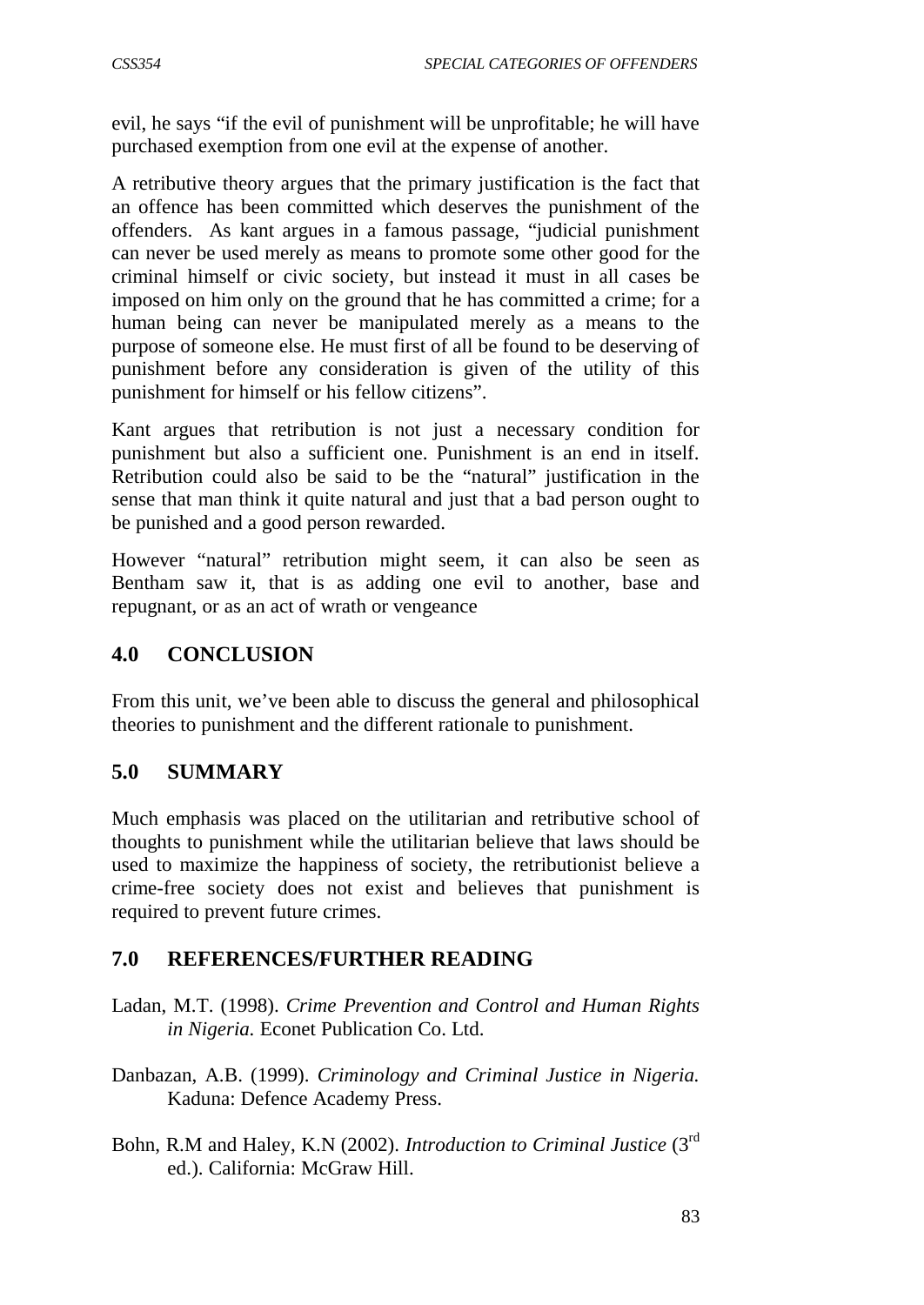# **MODULE 5 OFFENDERS AND SENTENCING STRUCTURE**

- Unit 1 Pre-sentencing
- Unit 2 Purpose of Sentencing
- Unit 3 Types of Sentencing Structure

# **UNIT 1 PRE-SENTENCING**

### **CONTENTS**

- 1.0 Introduction
- 2.0 Objectives
- 3.0 Main Content
	- 3.1 History, Purpose of Preparation Presentence Investigation Report
	- 3.2 Review of Records, Interview of Defendant, Gathering of Information from other Persons
	- 3.3 Writing and Revision, Rules
- 4.0 Conclusion
- 5.0 Summary
- 6.0 Tutor-Marked Assignment
- 7.0 References/Further Reading

# **1.0 INTRODUCTION**

In this unit, you will be introduced to the background and purpose of pre-sentencing and how offenders records are reviewed and interviewed in order to determine the circumstances which will warrant increasing or reducing the sentence.

# **2.0 OBJECTIVES**

At the end of this unit, you should be able to:

- explain the background and purpose of presentence investigation report
- discuss how offenders are interviewed and information concerning them are collated
- know how this information are used in the final judgment of the offender.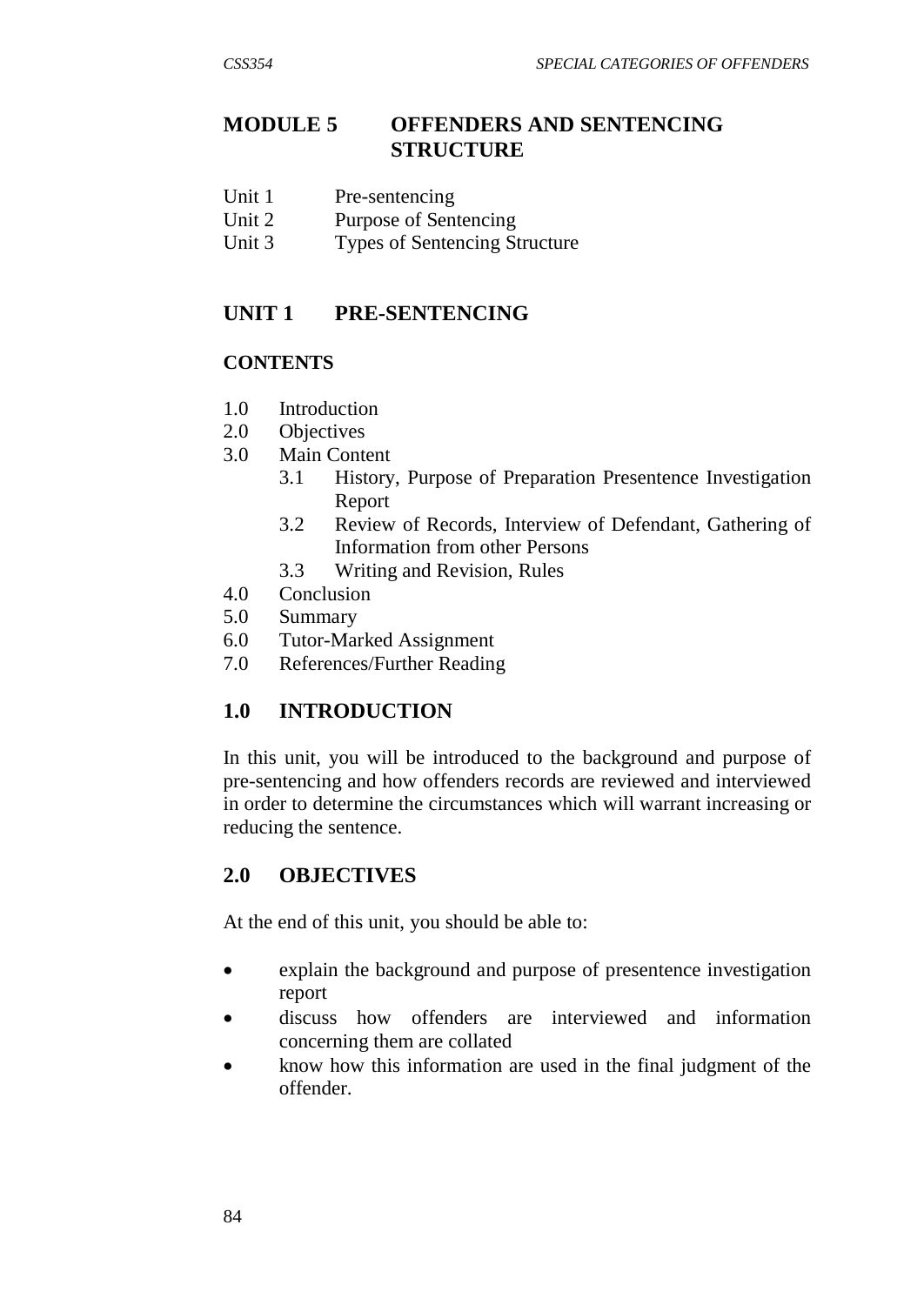# **3.0 MAIN CONTENT**

### **3.1 Presentence Investigation Report**

A presentence investigation report (PSIR) is a legal term referring to the investigation into the history of person convicted of a crime before sentencing to determine if there are extenuating circumstances which should ameliorate the sentence or a history of criminal behaviour to increase the harshness of the sentence.

#### **History**

The reports trace their origins to the efforts of prison reformer John Augustus who in the 1840s began a campaign to allow discretion in sentencing to help those who were deemed undeserving of harsh sentences and could be reformed. The practice became firmly entrenched in the 1920s under a theory that crime was a pathology that could be diagnosed and treated like a disease.

#### **Purpose**

The report is immediately to help the court determine an appropriate sentence and also serves other purposes. Since the advent of the sentencing guidelines, the importance of the presentence report has increased because the document is now designed to frame factual and legal issues for sentencing. Thereafter, if a defendant is incarcerated, the Bureau of Prisons or State Department of corrections will use information in the report to designate the institution where the offender will serve the sentence and determine the offenders eligibility or need for specific correctional programs.

Also, depending on the jurisdiction, the presentence report can be used to calculate the released date. The probation officer assigned responsibility for the offender's case during probation and supervised release will use the report to make an initial assessment of case needs and risks. Additionally, the report may be used as a source of information for future research.

#### **Preparation**

Whether interviewing or reviewing documents, the probation officer must weigh the evidence based on the best available information. The final report must contain only accurate information. The goal is to produce a report that the court may rely upon at sentencing. Though it is inevitable that there will be data that the probation officer is unable to verify, that information should be clearly identified. The probation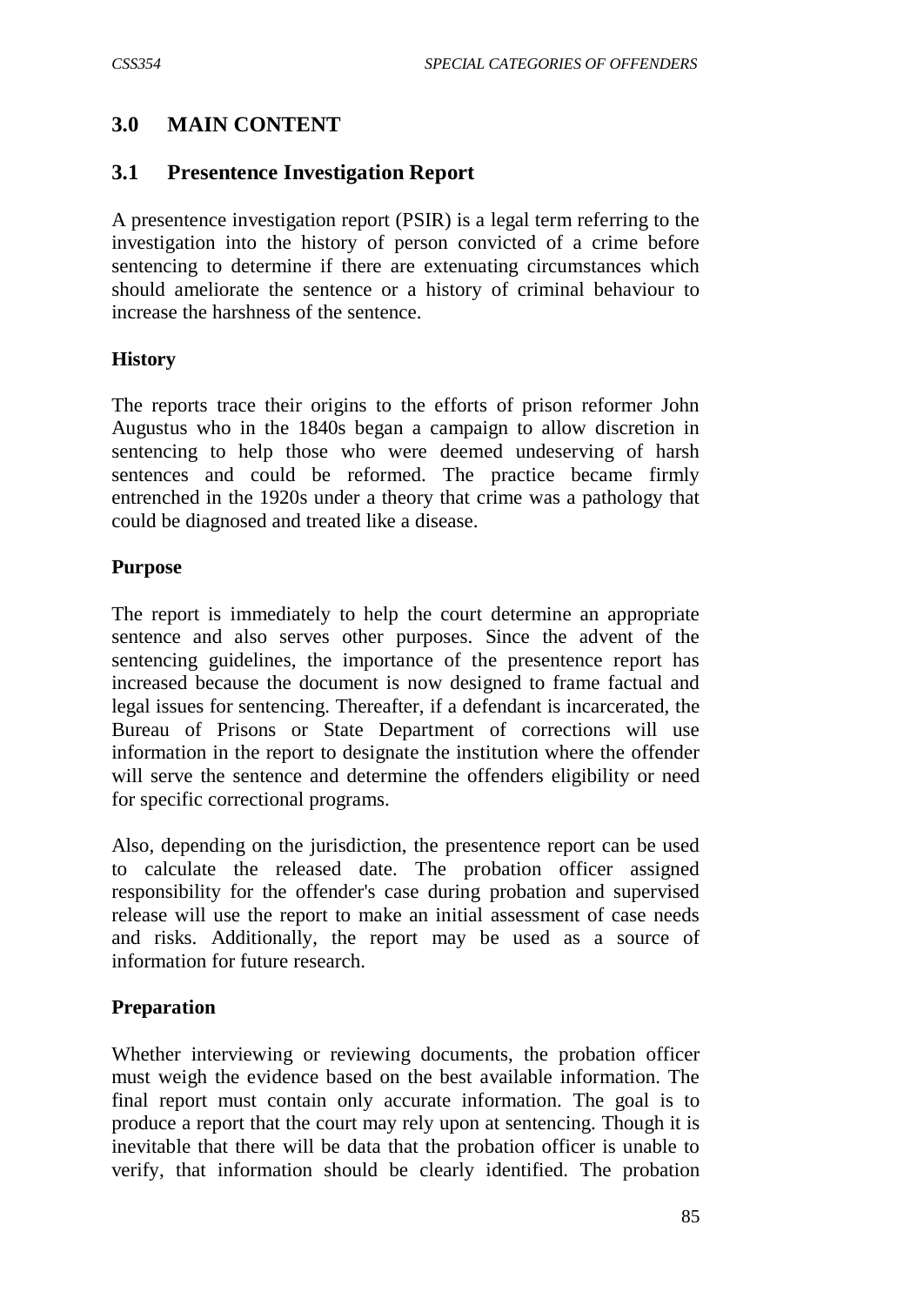officer must distinguish between facts and the inferences, opinions, or conclusions based upon those facts.

When a defendant is referred for a presentence investigation, the officer must immediately begin to gather the facts. Though the procedure varies some what from jurisdiction to jurisdiction, the officer usually conducts several aspects of the investigation concurrently to ensure that the presentence report is submitted to the court on time. Since officers routinely conduct multiple presentence investigation simultaneously, meeting the deadlines can be difficult.

#### **3.2 Review of Records**

During any investigation, a probation officer may review numerous documents including: court dockets, plea agreements, investigative reports from numerous agencies, previous probation or parole records, medical records, counseling and substance abuse treatment records, employment records, financial records and others. The probation officer must scrutinize each document received and determine the likely accuracy of the record.

The probation officer's investigation of the offense usually begins with an examination of the complaint, information or indictment charging the defendant and the docket describing the judicial history of the case. These documents may be found in the district court clerk's file. The officer will use them to develop a brief chronological history of the prosecution of the case and identify the specific charges that resulted in the conviction. The review of the clerk's file may also reveal the identities of co-defendants or related cases, the status of which must be investigated and reported in the presentence report. At the same time, the probation officer may also request information about the offender's history, circumstances and release status from the pretrial services officer or from a separate pretrial services agency.

Before interviewing the defendant about the offense, the probation officer must review official descriptions of the offense conduct and the applicable guidelines. As a result, it is often necessary to postpone a discussion of the offense until a second interview. The offender is also asked to submit a written statement about the offense conduct.

#### **Interview of Defendant**

Probation officers investigate by interviewing and reviewing documents. Unless the defendant declines, the defendant is questioned in every case. Additionally, the officer should interview the defense counsel, the prosecutor, law enforcement agents who investigated the conduct that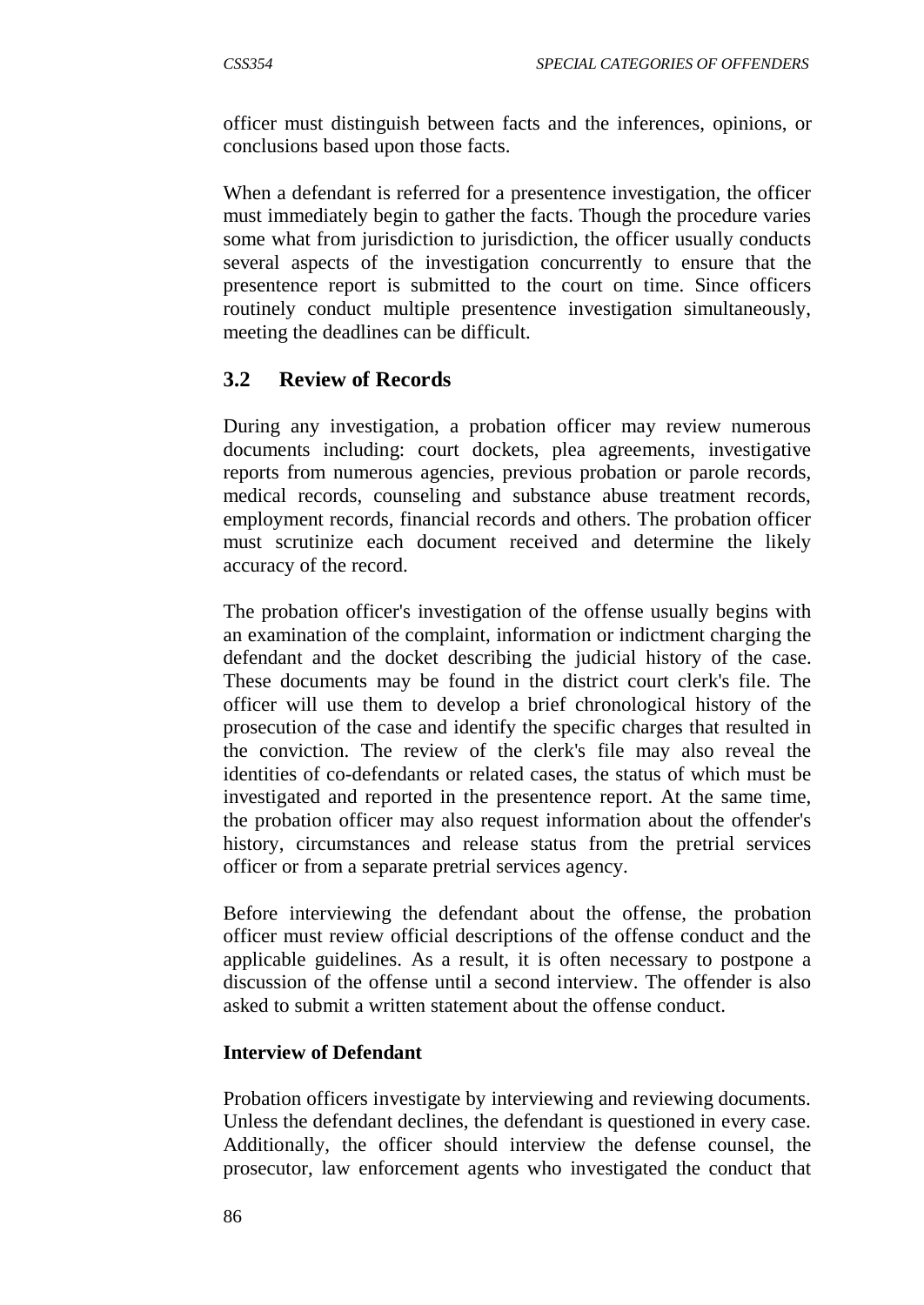led to the defendant's conviction, victims, the defendant's family, present or previous employers school officials, doctors, counselors and others. The diverse interview settings that probation officers encounter require them to be proficient in a variety of questioning techniques.

Ideally, the offender is available for the interview easily in the investigation. The defendant interview is the pivotal point around which the presentence investigation turns. Often, the format is a structured interview during which a standard worksheet is completed. The worksheet follows the format of the presentence report and provides space for recording data about the offense and the offender's characteristics and history. Each item on the form is reviewed with the defendant. Even though some of the data solicited from the offender during this interview may not appear in the final report, it is impossible at this stage to determine what information will be included. No question is asked without a purpose. The defendant's answers will determine follow up questions, items for further investigation or corrobation and ultimately whether the data should be included in the report.

The presentence investigation is often the first inquiry into the offender's past, and the initial interview provides the framework for the reports description of the offender's history and circumstances. The probation officer inquiries about the defendant's family and developmental history, marital relationship, education, employment history, physical and mental health, alcohol or controlled substance abuse and finances. The emphasis throughout the questioning is on identifying information that is relevant for understanding the defendant's offense conduct and present situation. During the interview, the probation officer will ask the offender to sign authorization to release confidential information. At the conclusion of the initial interview, the offender may be asked to provide numerous documents to the probation officer substantiating the offender's complete life history. Additionally, the offender may be asked to submit an autobiography fleshing out the skeletal information already gathered about the social history.

#### **Gathering of Information from Other Persons**

Another step that must occur easily in the investigation is contact prosecutor assigned to the case. The prosecutor will be asked to provide information about the conduct that resulted in the defendant's conviction, victim's losses, the defendant history, and any other data relevant to the sentencing decision. During the investigation, the defendant counsel will also be asked to discuss the same topics.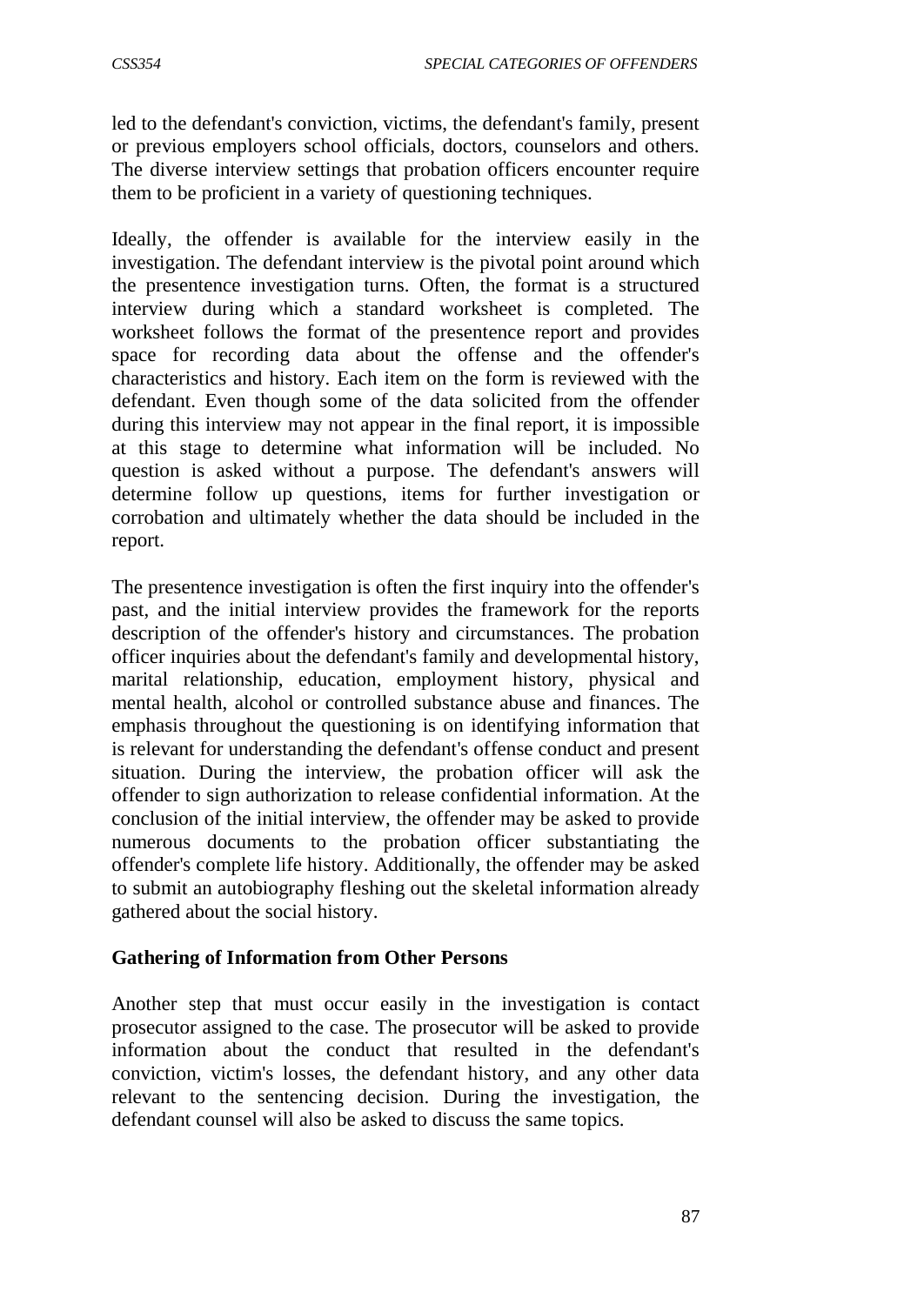After the interview of the offender, contact with the prosecutor and the criminal history, inquiry, the probation officer must identify any information gaps, must identify potential sources for the missing information, and must plan on how to eliminate the gaps. It may be necessary for the investigating officer to request another probation officer in another jurisdiction to conduct a collateral investigation about a specific aspect of the case. Supplemental interviews may be scheduled with case agents, victims, family members, employers, counselors and others.

# **3.3 Writing and Revision**

Gradually, the emphasis shifts from gathering information to analyzing data. The probation officer must take the tentative findings of fact regarding the offense conduct and criminal history and must make tentative applications of the sentencing guidelines. The applicable sentencing option that the probation officer must recite in the presentence report. Additionally, the probation officer must study the case to identify potential grounds for departure from the guidelines and then must analyze any potential departure to determine if it is valid. During the investigation, the probation officer may consult a probation officer specialist who is a subject matter expert about guidelines, financial investigation, mental health, substance abuse or some other aspect of the case. The probation officer may also consult a supervisor or, in a team environment, other members of the officer's team.

Finally, the probation officer must write a draft of the report for disclosure to the defendant and the attorneys. When objections to report are received, the probation officer must manage the resolution of disputes. The officer must be impartial and open to opposing perspective and must consider all relevant and reliable information before making an independent judgement about the tentative findings of fact and guideline applications that will be recommended to the court. The probation officer must be prepared to report unresolved disputes to the court in a detached, dispassionate manners focusing on the factual or legal disagreement among the parties.

After revising the report in response to objections, the probation officer develops a sentencing recommendation based on the facts and sentencing options identified in the report. The written justification for the recommendation is the probation officer's evaluation and analysis of the offense, the offender and the sentencing options. The justification provides the officer's rationale for the specific sentencing recommendations. It should address the statutory factors to be considered in imposing a sentence and should assist the court in the preparation of the judge's statement of reasons for imposing a sentence.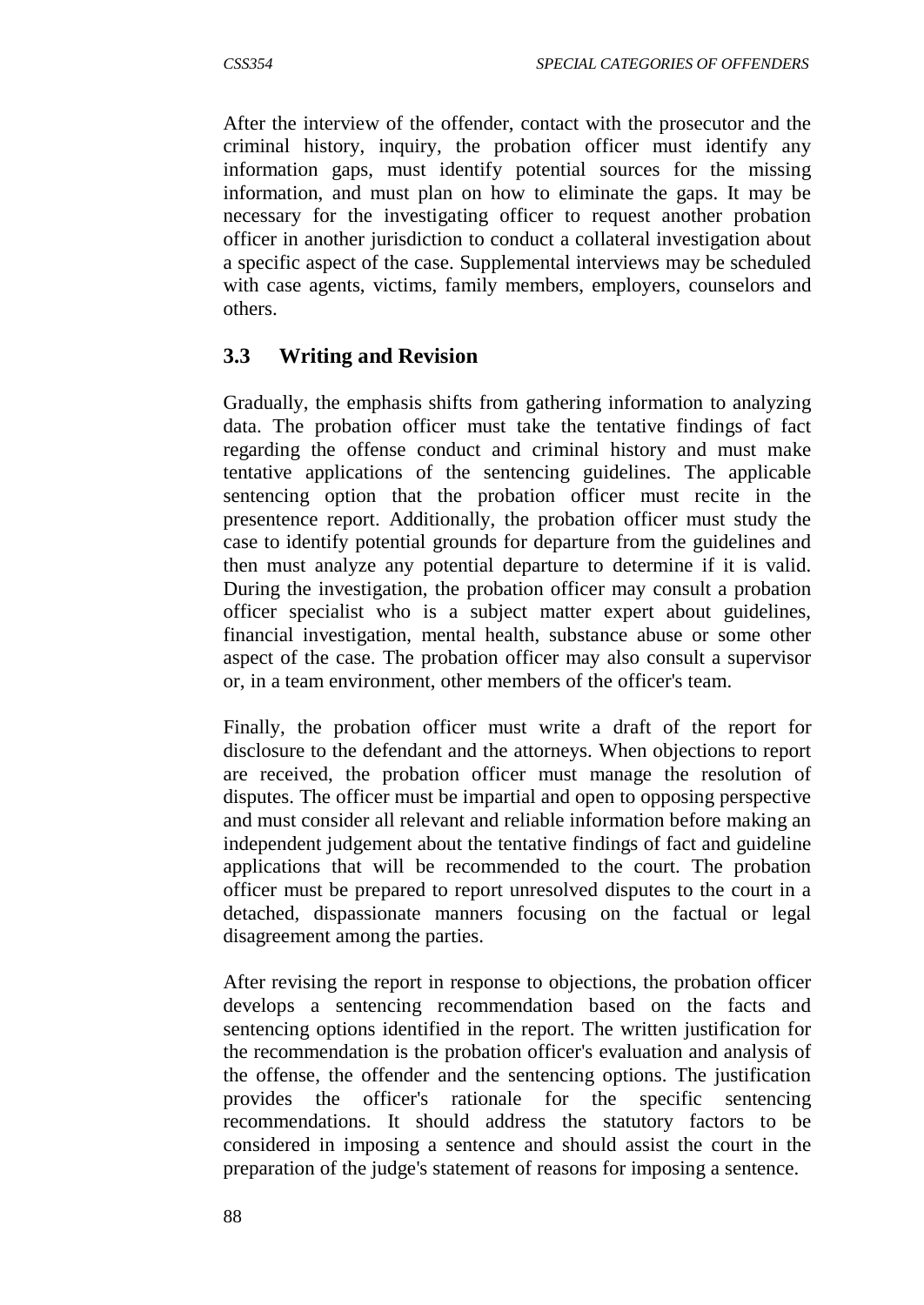The officer then discloses the final report and sentencing recommendation to court. Also, the officer discloses the report (excluding the recommendation) to the defendant, and both attorneys, but the job is not finished. The probation officer must be prepared to discuss the case with the sentencing judge in chambers or in court, to answer questions about the report that arise during the sentencing hearing, and, ultimately, to testify under oath in open court as to the basis for the factual findings and guideline applications recommended in the report.

### **Rules**

Local rules, adopted by the judges of each jurisdiction, supplement the federal rules and set a specific schedule for the disclosure of the initial draft of the presentence report to the defendant and both counsel, for the filing of objections to the report by counsel and for the submission of the final report to the court, the defendant and counsel. The report must be disclosed to the court, the defendant, defendant's counsel and the attorney for the government at least before the sentencing.

The probation officer must manage the investigation process within the time established by those rules. In addition to gathering information, the officer must plan to verify that information, interpret and evaluate the data, determine the appropriate sentencing guidelines and statutes to the specific facts of the case and present the results of the investigation in an organized and objective report. The probation officer must set deadlines for the submission of information by the defendant and others and monitor compliance with the deadlines.

# **4.0 CONCLUSION**

This unit has been able to expose you to the background of presentencing, the history and purpose of pre-sentence investigation report.

# **5.0 SUMMARY**

In this unit, you have learnt the following:

- Definition of pre-sentence investigation report
- History and purpose of pre-sentencing
- Review of records and interview of defendants
- Writing of reports concerning the offender.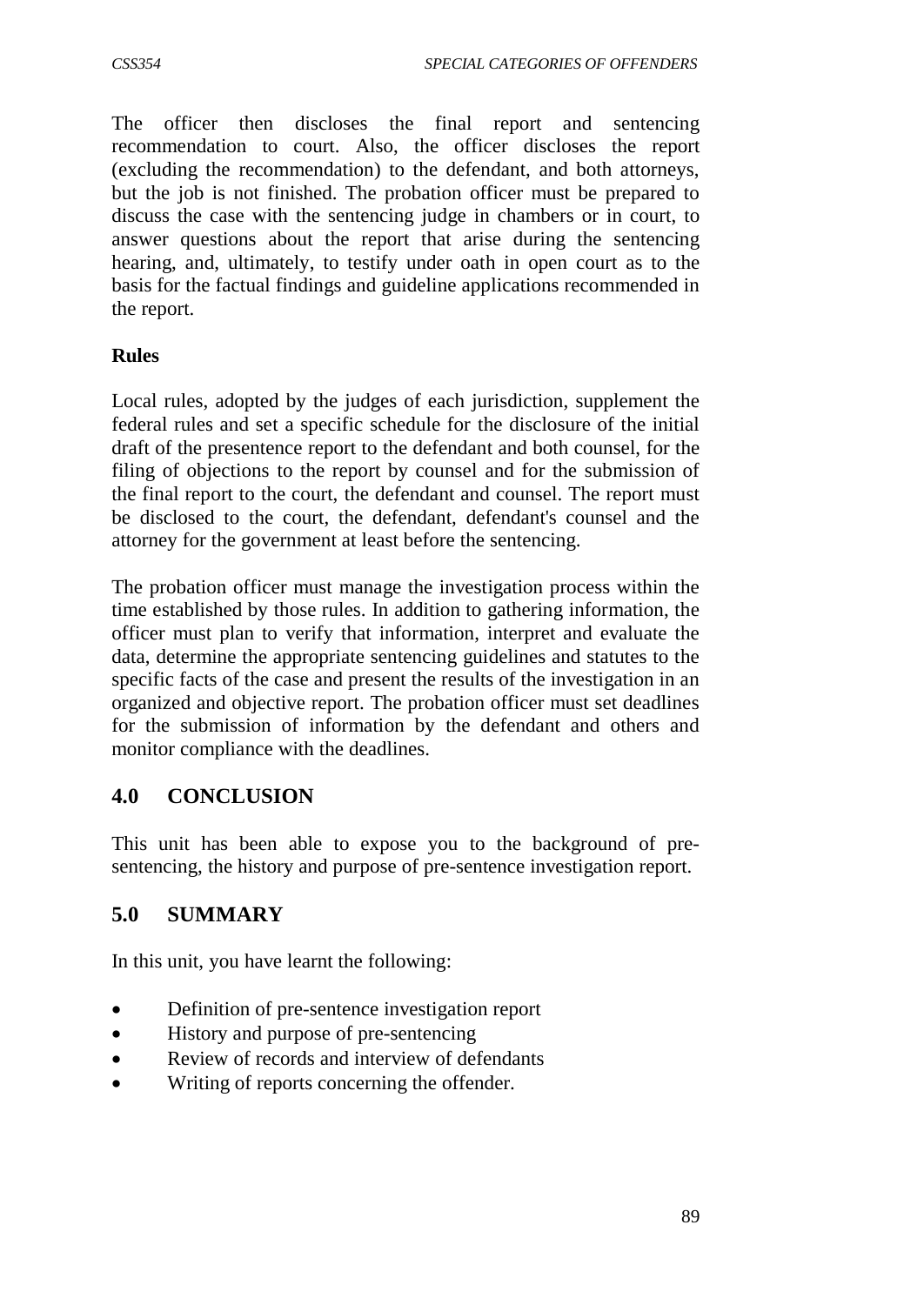#### **6.0 TUTOR-MARKED ASSIGNMENT**

Discuss the importance of pre-sentence investigation report to the judicial processing carrying out judgement on an offender.

# **7.0 REFERENCES/FURTHER READING**

Bounce L. and John J. Horgan (1998). *Criminal Investigation* (3<sup>rd</sup> ed.). California: Glencoe/McGraw-Hill.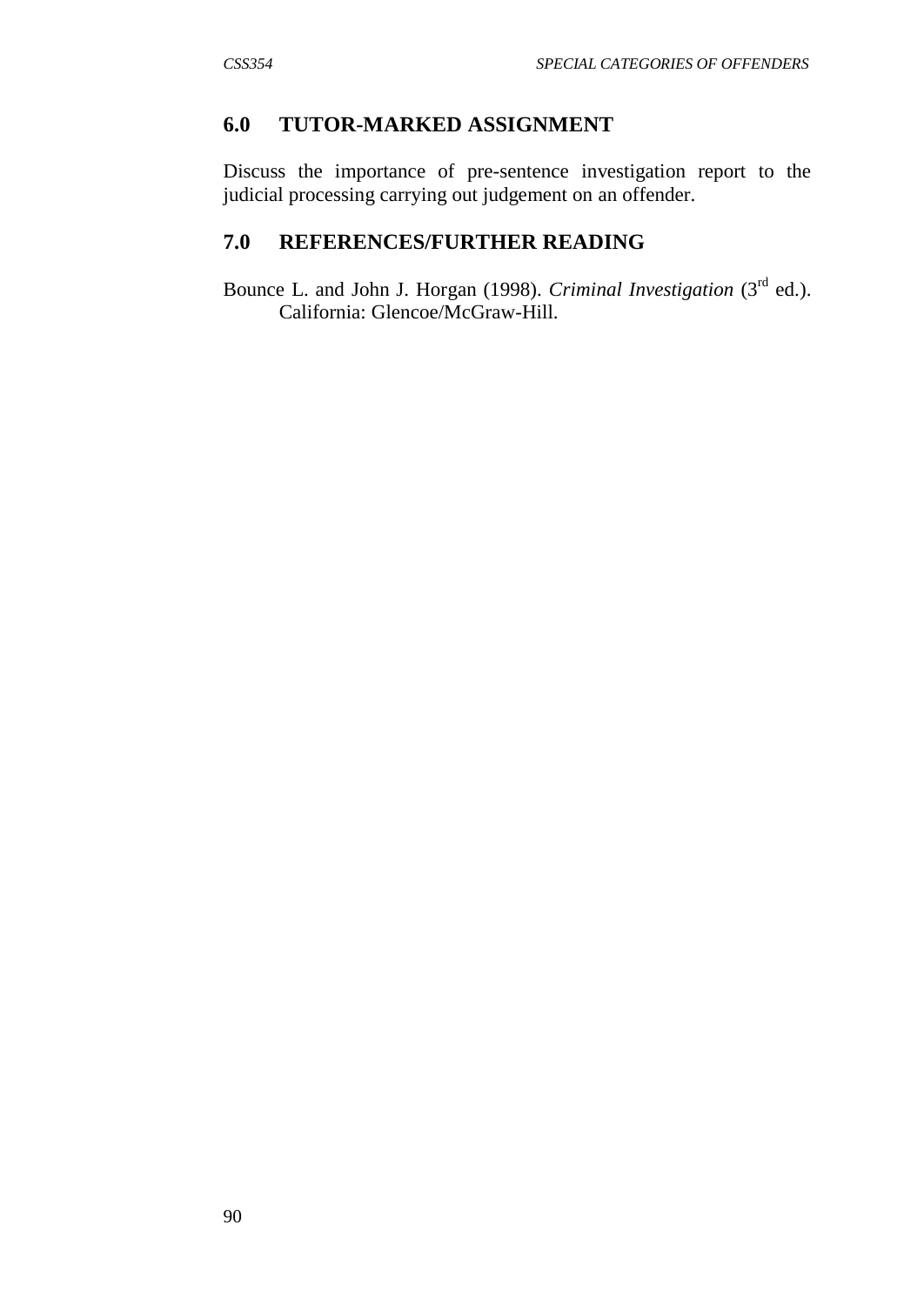## **UNIT 2 PURPOSE OF SENTENCING**

#### **CONTENTS**

- 1.0 Introduction
- 2.0 Objectives
- 3.0 Main Content
	- 3.1 What is Sentencing?
	- 3.2 Purpose of Sentencing
- 4.0 Conclusion
- 5.0 Summary
- 6.0 Tutor-Marked Assignment
- 7.0 References/Further Reading

#### **1.0 INTRODUCTION**

A multiplicity of goals lies behind the imposition of a criminal sentence. No single philosophy of justice governs sentencing decisions. Each jurisdiction employs its own sentencing philosophies, and each individual decision maker views the purpose of sentencing differently. A 20year old college student arrested for selling cocaine might be seen as essentially harmless by one judge and granted probation, another judge might see the young drug dealers as a threat to the moral fabric of society and deserving of a prison term.

#### **2.0 OBJECTIVES**

At the end of this unit, you should be able to:

- explain the meaning of sentencing
- list and explain the purpose of sentencing.

#### **3.0 MAIN CONTENT**

#### **3.1 What is Sentencing?**

After a defendant has been found guilty of a criminal offence or has plead guilty, he or she is brought before the court for imposition of a criminal penalty called Sentencing. Historically, a full range of punishment has been meted out to criminal offenders: corporal punishment, such as whipping or mutilation, fines, banishment, incarceration, and death.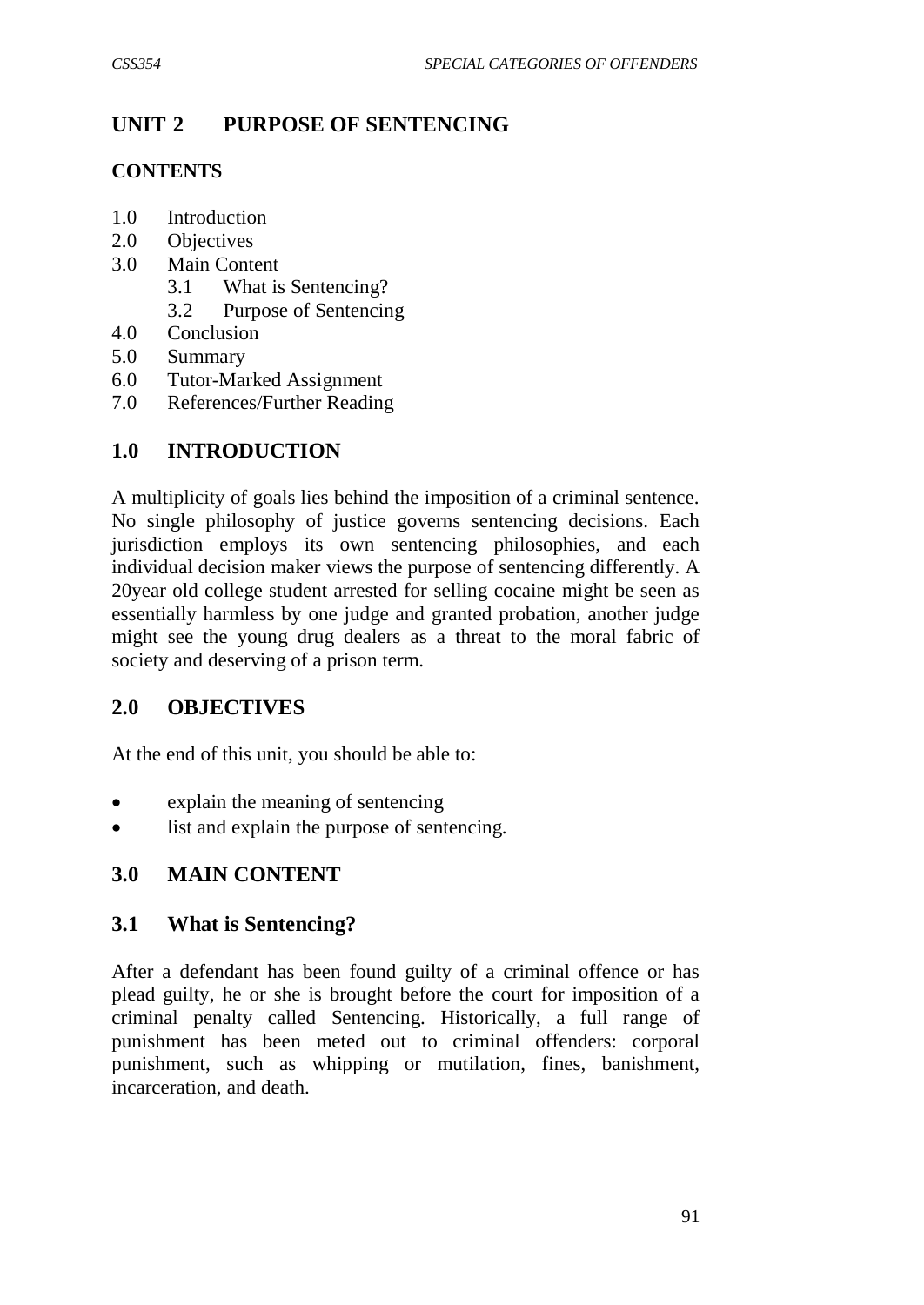# **3.2 Purpose of Sentencing**

- **1. Deterrence:** By punishing the known offender for their misdeeds, society hopes to convince would-be offenders that the pains of punishment outweigh the potential benefits of criminal behaviour. The validity of deterrence rests on the promise that punishing one offender will convince other potential criminals to abstain from crime. According to deterrence theory, people are not punished for what they have not done but for the effect their punishment will have on the future behaviours of others.
- **2. Incapacitation:** By incapacitating convicted offender in a secure facility such as a prison or jail, the state seeks to reduce or eliminate his or opportunity to commit future crimes. In some instances, incapacitation involves supervising an offender while the person remains in the community. It is hoped that close monitoring will restrict opportunities to commit future crime without the necessity of secure lockup. Incapacitation involves anticipating behaviour patterns. Offenders are confined not for what they have done but for what it is feared they might do in the future.
- **3. Rehabilitation:** correctional rehabilitation is aimed at reducing future criminality by treating and eliminating the underlying causes of crime.

Crime offenders are believed to have one or more emotional or behavioural deficits that cause them to violate the law. Criminal behaviour would cease if this problem could be successfully treated. Rehabilitation efforts focus on emotional stress, vocational training, education or substance abuse.

Rehabilitation also involves predicting future behaviour: unless the offenders receive treatment, they will commit future crimes. Treatment reduces the likelihood of their re-offending.

**4. Desert/Retribrition:** Because criminals benefit from their misdeeds, they deserve to be punished for their criminal acts. Furthermore, if the state did not punish people for their misconduct (retribution), victims would be encouraged to seek personal vengeance for their loss (revenge), creating a chaotic society. In a just society, criminal are punished in a manner proportionate to the severity of their crimes. According to this view, it is only fair that criminals who have committed the most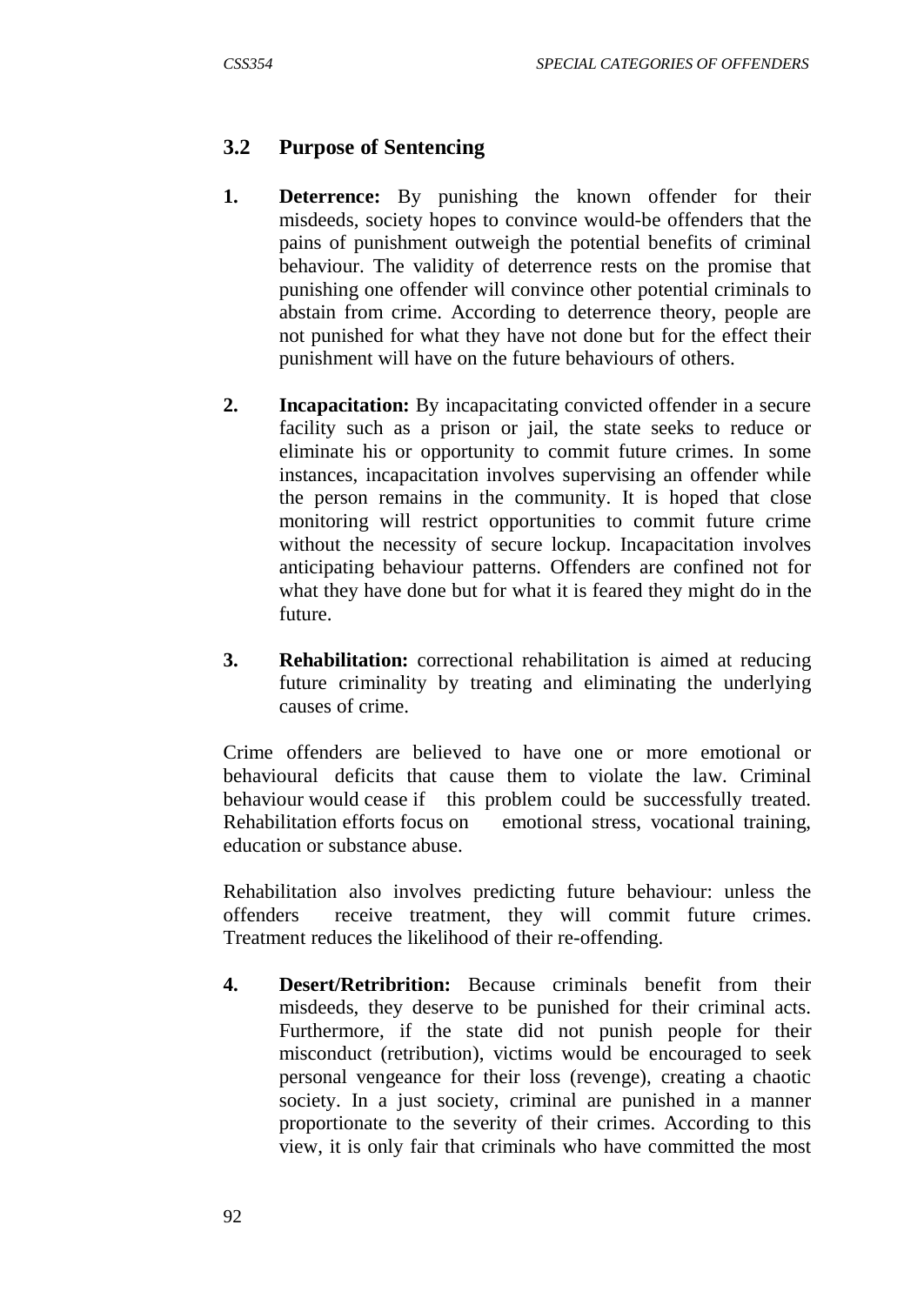serious crime i.e. murder receive the most severe penalty which is death,

## **4.0 CONCLUSION**

It's quite clear from this unit that sentencing varies according to the laws of each country and that an offender is only liable to the law of the land where he or she commits the offence.

## **5.0 SUMMARY**

In this unit, we have looked at the meaning of sentencing and the purpose of sentencing which is not meant only as a deterrence but also to rehabilitate the offender back to the society as a responsible citizen.

## **6.0 TUTOR-MARKED ASSIGNMENT**

Briefly discuss the purpose of sentencing.

### **7.0 REFRENCES/FURTHER READING**

Nancy A. Heitzeg (1906). Deviance: USA: West Publishing Company*.*

Larry J. Siegal (2006). *Criminology.* USA: Thompson Higher Education.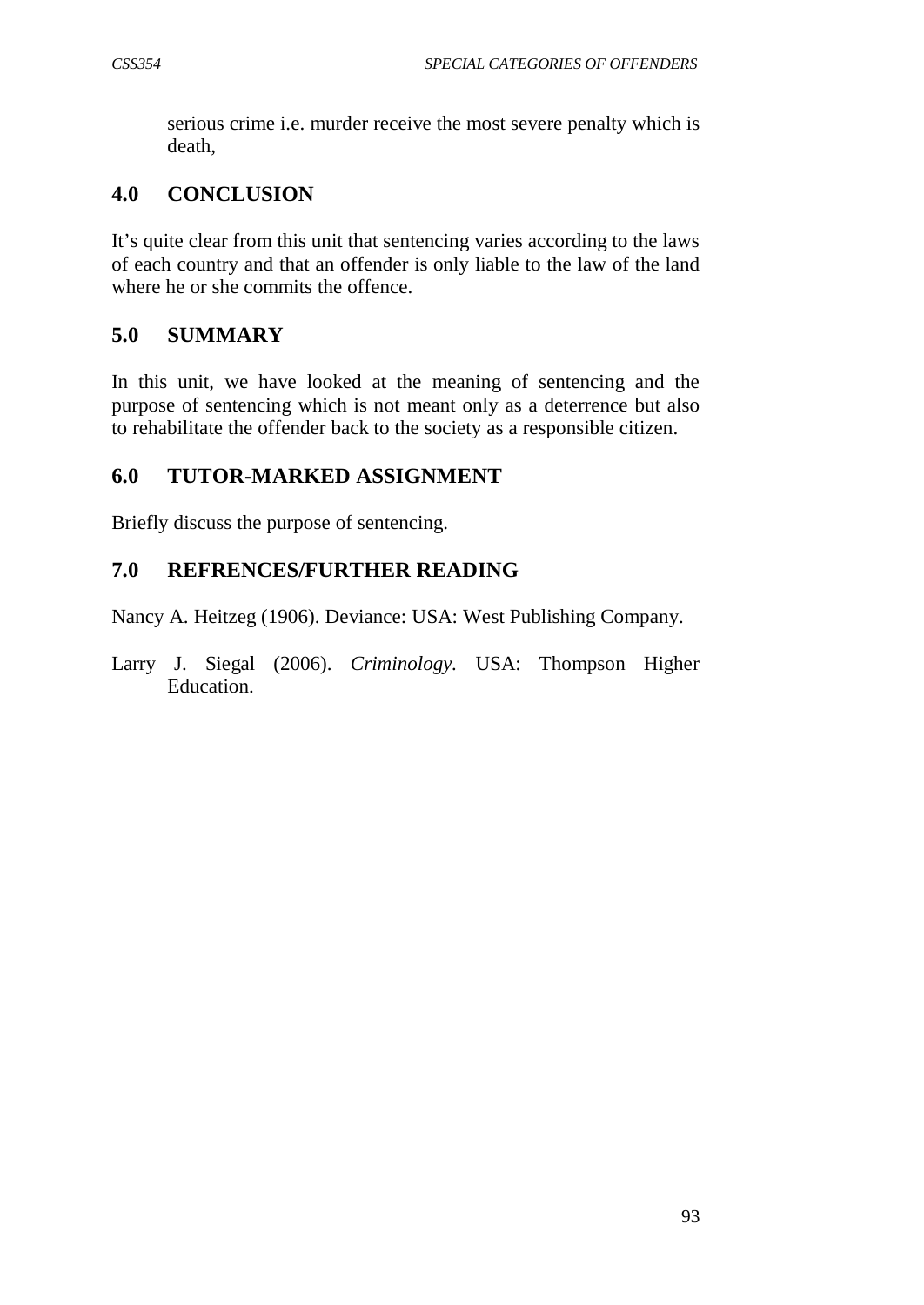## **UNIT 2 TYPES OF SENTENCING STRUCTURE**

#### **CONTENTS**

- 1.0 Introduction
- 2.0 Objectives
- 3.0 Main Content
- 3.1 General Kinds of Sentencing
- 3.2 Modalities for Imposing the Sentence
- 4.0 Conclusion
- 5.0 Summary
- 6.0 Tutor-Marked Assignment
- 7.0 References/Further Reading

### **1.0 INTRODUCTION**

When a convicted offender is sentenced to prison, the status of the jurisdiction in which the crime was committed determines the penalties that may be imposed by the court. Over the years, a variety of sentencing structure have been used, including determinate sentences, indeterminate sentences and mandatory sentences.

### **2.0 OBJECTIVES**

At the end of this unit, you should be able to:

- explain the general kinds of sentencing
- discuss the modalities for imposing sentences
- explain the sentencing structures.

### **3.0 MAIN CONTENT**

### **3.1 General Kinds of Sentencing**

Generally, five kinds of sentences of dispositions are available to the court.

- 1. Fines
- 2. Probation
- 3. Alternate or intermediate sanctions
- 4. Incarceration
- 5. Capital punishment

A fine is usually exacted for a minor crime and may also be combined with other sentencing alternatives such as probation or confinement Probation allows the offender to live in the community subject to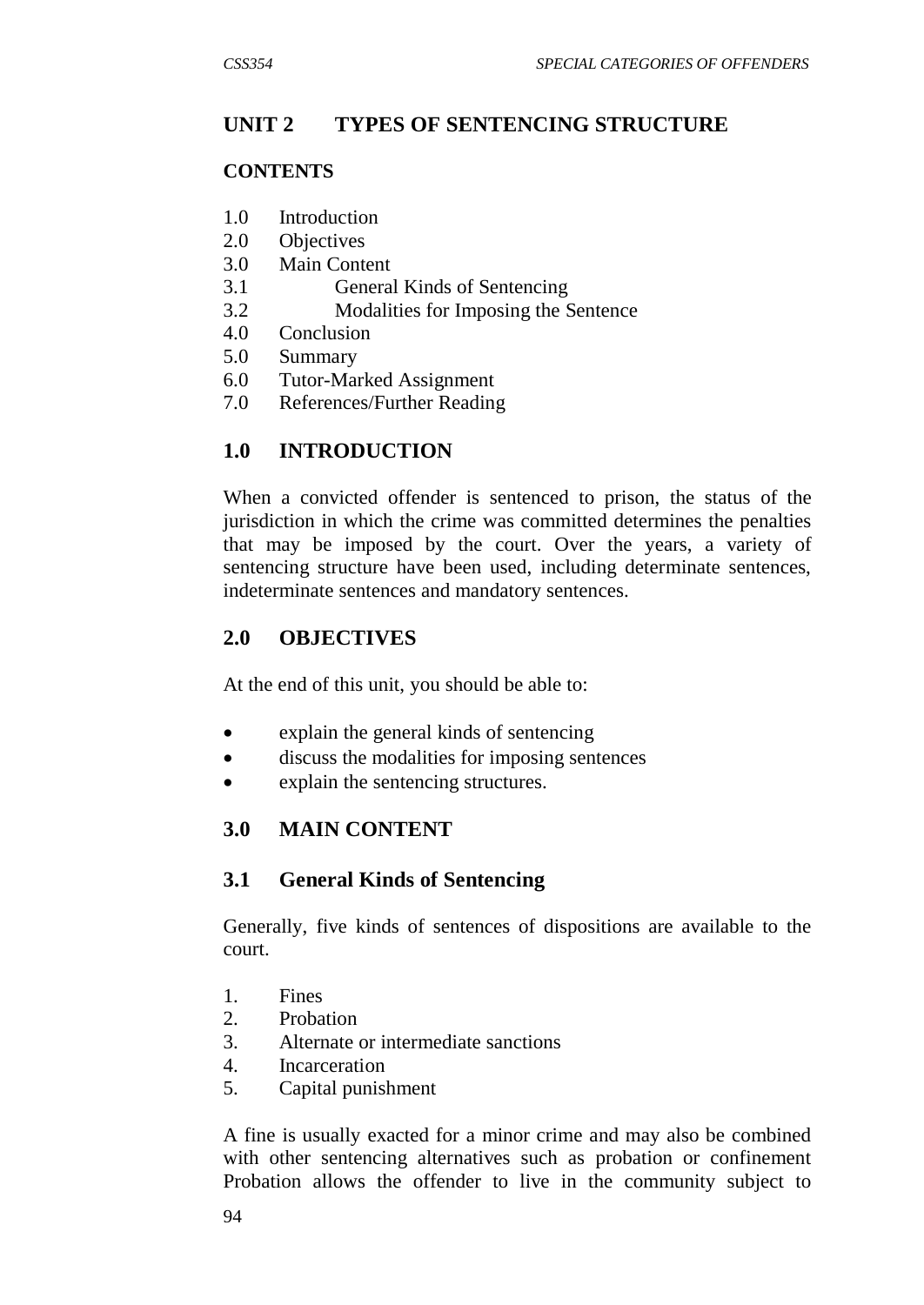compliance with legally imposed conditions Alternative sanctions involve probation plus some other sanction, such as house arrest, electronic monitoring, or forfeiture of property.

Confinement or incarceration is imposed when it has been decided that the general public need to be protected from further criminal activity by the defendant. Capital punishment or the death penalty is reserved for people who commit first degree murder under aggravated circumstances, such as with extreme cruelty, violence or torture.

## **3.2 Modalities for Imposing the Sentences**

Sentencing is one of the most crucial functions of judges. Sentencing authority may also be exercised by the jury, an administrative body, a judge or it may be mandated by statute.

In most felony cases, except where the law dictates mandatory prison term, sentencing is usually based on a variety of information available to the judge. Some jurisdictions allows victims to make impact statements that are considered at sentencing hearings, although these often have little influence on sentencing outcomes. Most judges consider a presentence investigation report by the probation department. This report, which is a social and personal history as well as an evaluation of the defendant, is used by the judge in making a sentencing decision. Some judges heavily weigh the persistence investigation report; others may dismiss it completely or rely on only certain portions.

When an accused is convicted of two more charges, he or she must be sentenced on each charge. A concurrent sentence means that both sentences are served at the same time, and the term of imprisonment is completed after the longest term has been served. For example, a defendant is sentenced to 3 years imprisonment on a charge of assault and 10 years for burglary, the sentences to be served concurrently. After the offender serves 10 years in prison, the sentences would be completed. Conversely, a consecutive sentence means that upon completion of one sentence, the other term of incarceration begins.

### **3.3 Sentencing Structures**

**(a) The Indeterminate Sentence:** under most sentencing models, convicted offenders who are not eligible for community supervision are given a short minimum sentence that must be served and a lengthy maximum sentence that is the outer boundary of the time that can possibly be served. For example, the legislature might set a sentence of a minimum of 1 year and a maximum of 20 years of burglary.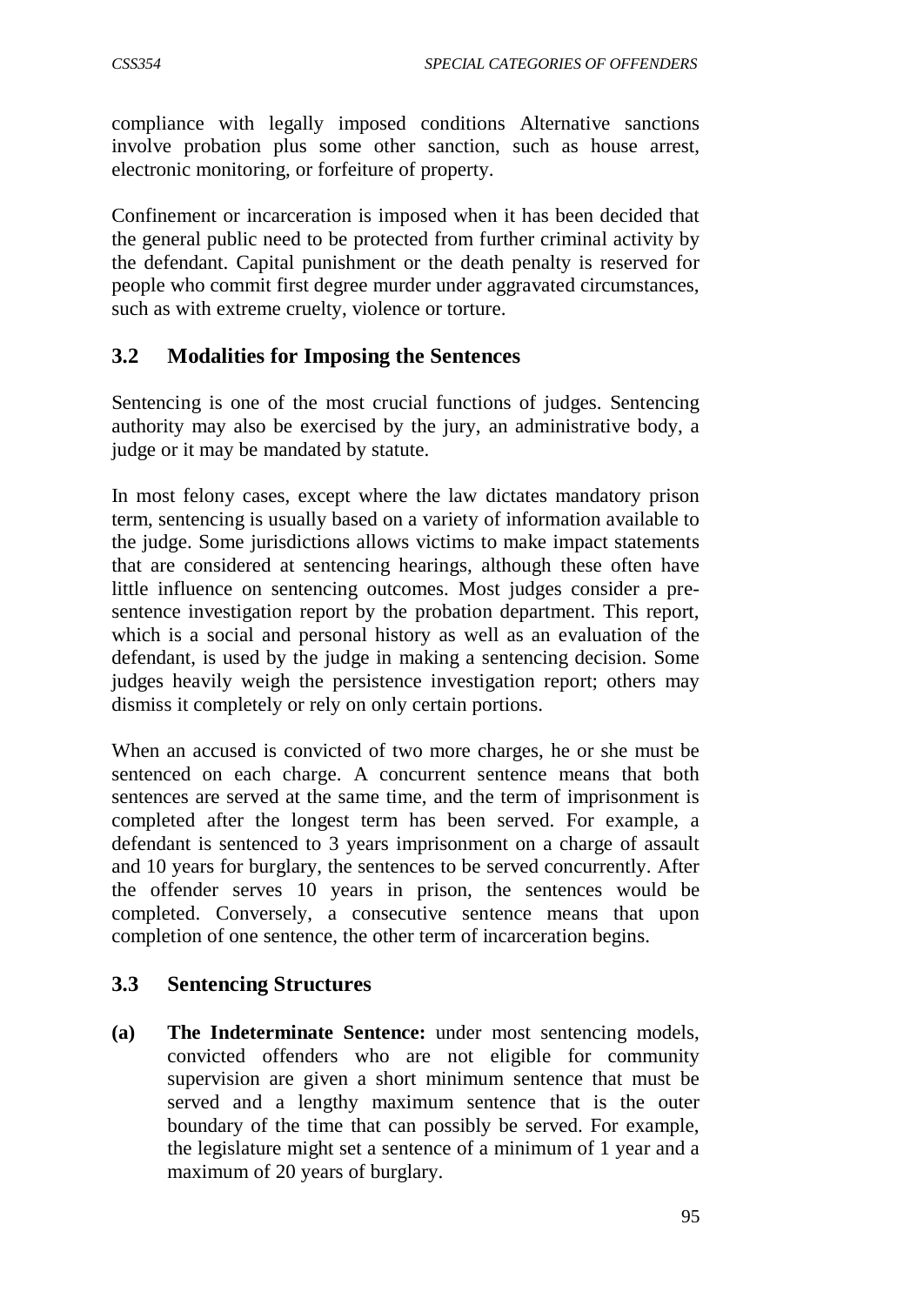Under this scheme, the actual length of time served is controlled by the corrections agency. The inmate can be paroled after serving the minimum sentence whenever the institution and parole person believe that he or she is ready to live in the community.

The minimum (maximum) might also be reduced by inmates earning "time off for good behaviours" or for participating in counseling and vocational training programs. In many instances, sentencing reduction programs allow inmates to serve only a fraction of their minimum sentences. Inmates today serve about one-third of their original sentences.

Most jurisdictions that use indeterminate sentences specify minimum and maximum terms but allow judges discretion to fix the actual sentence within those limits. For example, if burglary is punishable by a sentence of 2 to 20 years, the judge can give one offender 5 to 10 and another 2 to 5 years. The sentence must be no less than the minimum and no more than the maximum range of years set by the legislature.

The underlying purpose of indeterminate sentencing is to individualize each sentence in the interest of rehabilitating the offender. This type of sentencing allows for flexibility not only in the type of sentence but in the length of time served.

- **(b) The Determinate Sentence:** Determinate sentences were actually the first kind used in countries like the United States. As originally constructed, the judge could be impose a sentence, based on personal and professional judgment, which fell within limits set up statute. For example a criminal code could set the sentence for burglary at up to 20years in prison. After evaluation the case, the judge could impose a sentence of experienced criminal, and the full 20 for a third who may have been a repeater and carried a weapon to the crime scene. Unlike the indeterminate models in which release duties are controlled by correctional authorities, in a determinate sentence the duration of the offenders prison stay is determined by the judiciary when the sentences is imposed.
- **(c) Structured Sentencing:** To ensure that the new determine sentences would be applied in a fair manner, those jurisdictions that embraced determinate sentencing have also sought to develop guidelines to control and structure the sentencing process and make it more rational.

Sentencing guidelines are usually based on the seriousness of a crime and the background of an offender. The more serious the crime and the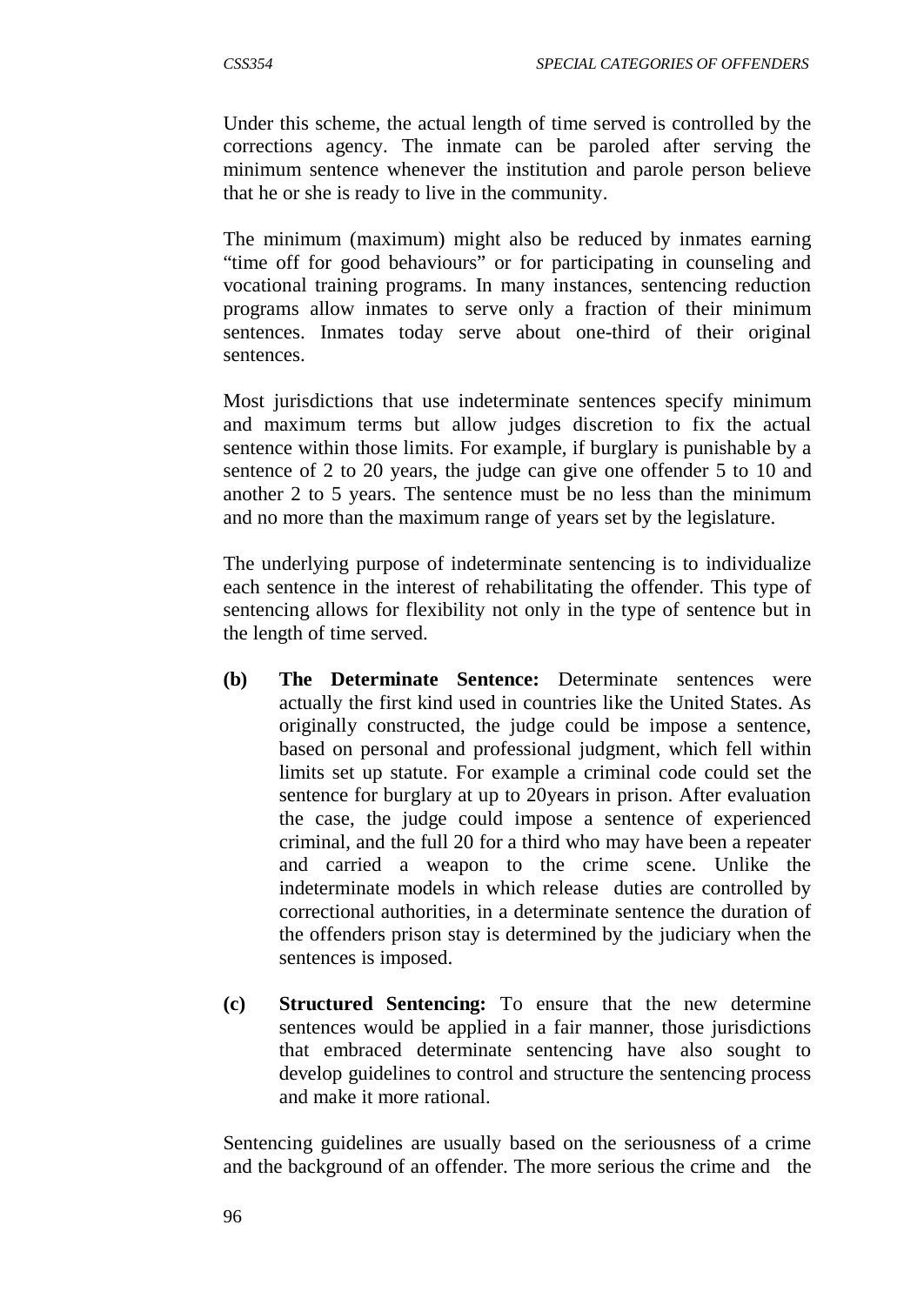more extensive the offender's criminal background, the longer the prison term recommended by the guidelines. For example, guidelines might require that all people convicted of robbery who had no prior offense record and who did not use excessive force of violence be given an average of a 5 year sentence, those who use force and had a prior record will have 3 year added on their sentence.

Guidelines eliminate discretionary parole but also allow inmates to reduce their sentenced by acquiring time off for good behaviour. By eliminating judicial discretion, they are designed to reduce racial and gender disparity.

# **4.0 CONCLUSION**

In this unit, we've been able to discuss the general kinds of sentencing and the sentencing structures of offenders in a typical court of law.

## **5.0 SUMMARY**

Fines, probation, alternative sanctions, incarceration and capital punishment are just a few of the kinds of sentencing given to offenders in a court of law but the modalities of the sentences is meant primarily to rehabilitate the offender and not just to inflict harm or pain on him or her.

### **6.0 TUTOR-MARKED ASSIGNMENT**

Discuss the modalities for imposing sentences on offenders.

### **7.0 REFERENCES/FURTHER READING**

Schmallerger, Frank (2004). *Criminal Justice.* USA: Pearson Prentice Hall.

Nancy A. Heitzag (1906). *Deviance.* USA: West Publishing Company.

Larry J. Siegel (2006). *Criminology*. USA: Thompson Higher Education.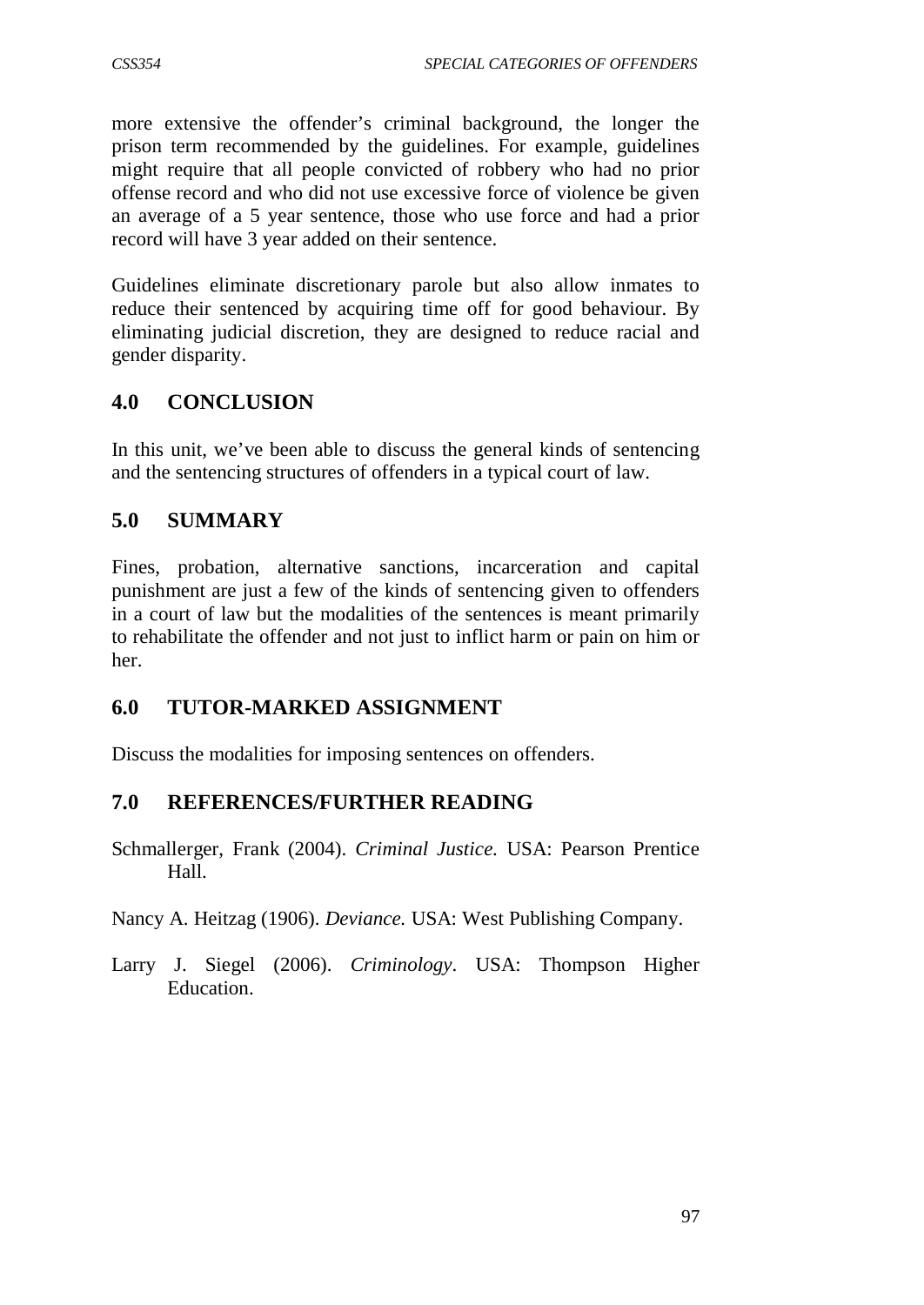# **MODULE 6 POLICE AND THE ADMINISTRATION OF CRIMINAL JUSTICE**

- Unit 1 Definition and Historical Background of Police
- Unit 2 Functions and Obstacles of Policing in Nigeria<br>Unit 3 Role of Police in Administration of Criminal Ju
- Role of Police in Administration of Criminal Justice

## **UNIT 1 DEFINITION AND HISTORICAL BACKGROUND OF POLICE**

### **CONTENTS**

- 1.0 Introduction
- 2.0 Objectives
- 3.0 Main Content
	- 3.1 Definition of Police
	- 3.2 Historical Background of Police in Nigeria
- 4.0 Conclusion
- 5.0 Summary
- 6.0 Tutor-Marked Assignment
- 7.0 References/Further Reading

# **1.0 INTRODUCTION**

The primary role of the police is policing i.e securing compliance with existing laws and conformity with precepts of social order. But the police are not the only agency involved in policing. Other security agencies are equally involved in policing and law enforcement as regard to their statutory goals and objectives.

# **2.0 OBJECTIVES**

At the end of this unit, you should be able to:

- explain the meaning of police
- discuss the historical background of police in Nigeria.

# **3.0 MAIN CONTENT**

### **3.1 Definition of Police**

The word police comes from the latin word "politia" which means "civil administration". The word politia goes back to the Greek word "polis" or "city". The English eventually took over this word and used it to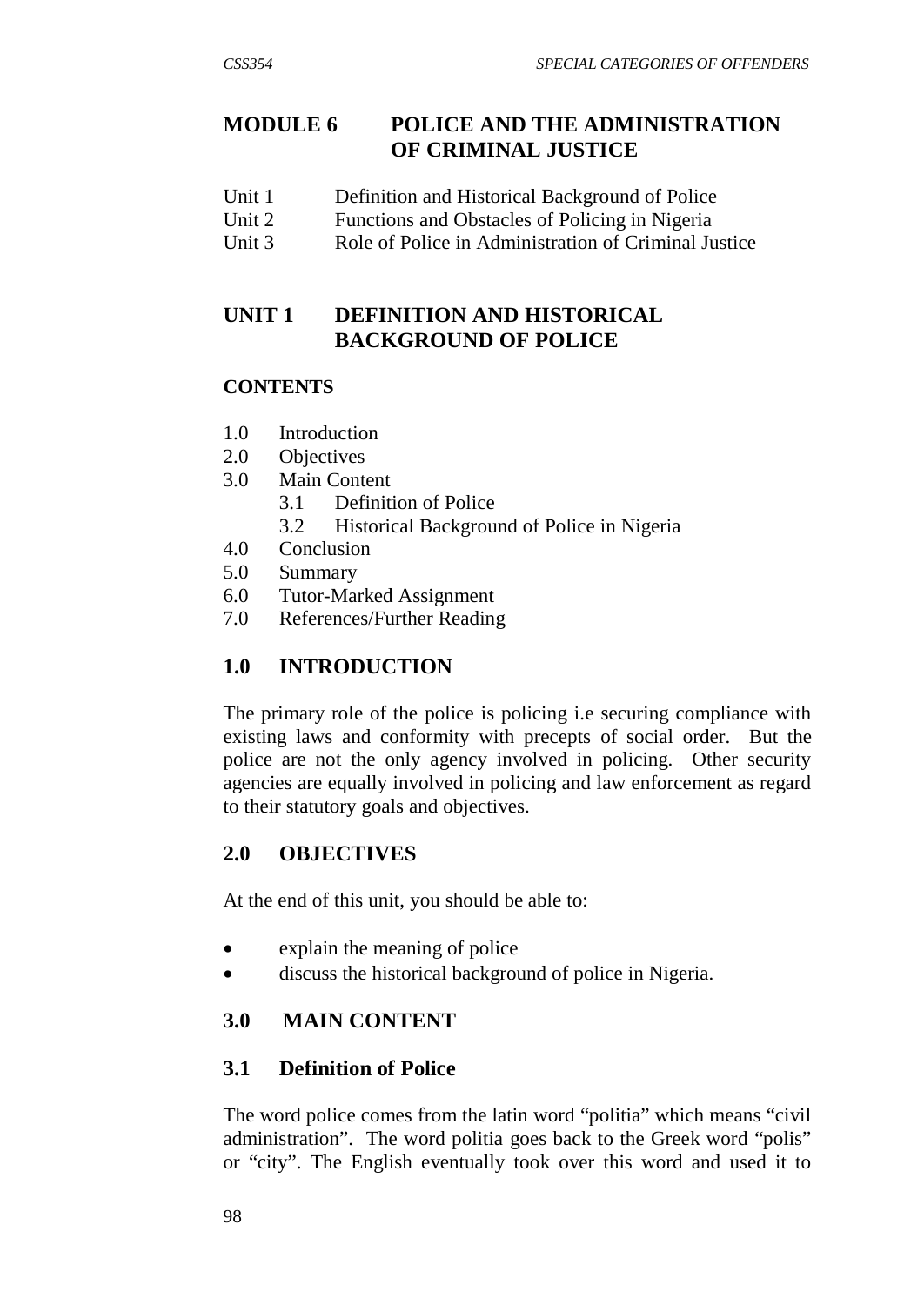mean civil administration. The use of Police to the administration of public order emerge in France in the early 18th century. The first body of public order officers to be named police in England was the marine police, a force established in 1798 to protect merchandise in the port of London. The police represents the civil arm of government as opposed to the military arm.

# **3.2 Historical Background of Police in Nigeria**

The Nigeria police is a product of colonial administration. It was consular guard formed in 1861 in Lagos that gave birth to Nigeria police. The consular guard later transformed into the Hausa constabulary in 1879. In 1888, the North of the Niger, the Royal Niger Company set up a constabulary in Lokoja, it was followed by Niger coast constabulary formed in 1894 in Calabar. After Lagos police was established in 1896. After the formation of the North and South both the Royal Niger Company constabulary and Niger coast constabury merged with the North and Southern Nigeria police respectively. In 1930, Northern and Southern police were merged to form Nigeria Police force with Lagos as the headquarters while the Nigeria police Act was enacted in 1943 by the British Colonial government.

Before the Northern and Southern protectorate were merged in 1930, there traditional police such as dogari from the Northern emirate, Ilari, Emese and Agunren in the Yoruba kingdom. The colonial administration allowed the creation of Native Authority (NA) police in the North and West as a product of the developing influence of the indirect rule. In the east, the British extended its existing fostered police forces over the territory because the Igbo has decentralized traditional community system.

In 1906, the colony and protectorate of Lagos was merged with the protectorate of Southern Nigeria. While in 1914 the colony and protectorate of Southern Nigeria and the protectorate of Northern Nigeria were merged to form the colony and protectorate of Nigeria.

It was in 1930, the Southern and Northern Police force which have remained separated merged. On  $1<sup>st</sup>$  April 1930 came the emergence of the Nigeria Police force with headquarters in Lagos. The first Inspector – General of the formed Nigeria Police was Duncan. He has headed various British police establishments outside Nigeria before his appointment.

After 1930 the organizational structure and the nomenclature of the police rank changed in response to the circumstances of colonial administration. Following the Macpherson constitution 1951 and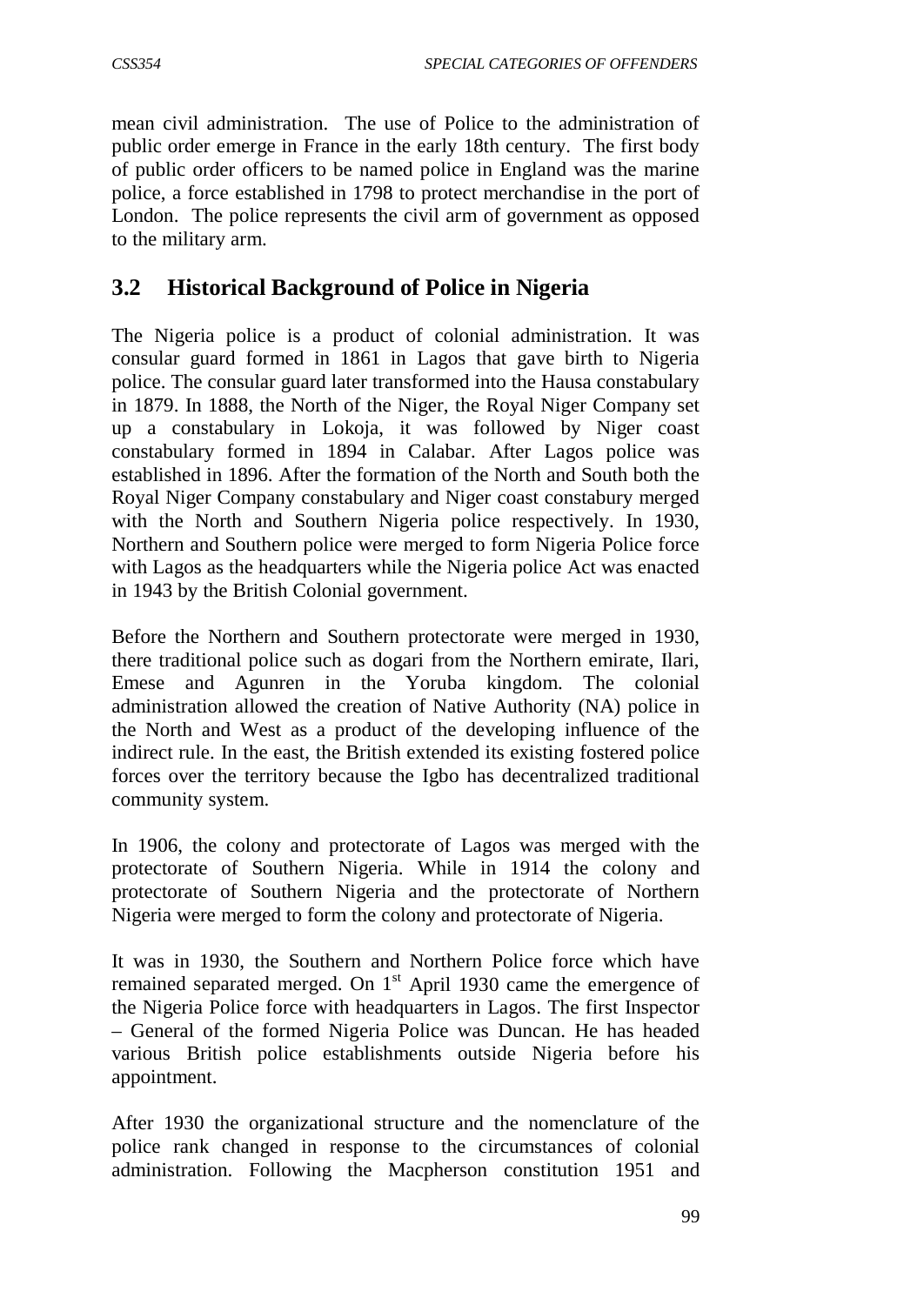Littleton constitution 1954 by which Nigeria developed into a federation, the Nigeria police was reformed to conform with the political order. A contingent of the police under a commissioner of police was established for each of the regions.

The 1960 constitution established the Nigeria police force as a federal force charged with responsibility of maintenance of law and order through out Nigeria. However, the constitution did not prevent the regions from establishing their own local police forces. Hence the North retained the Native Authority police and the West, the local Government Authority police.

The dual system of policing involving multiplicity of local forces and a national police force continued until 1966.

In 1966, major – General J.T.U Aguyi – Ironsi emerged as the Head of the military Government. He established a working party to examine among other issues, the unification of the police force. The recommendation of the working party was accepted which led to current Nigeria police force.

#### **ORGANIZATION OF NIGERIA POLICE FORCE**

The Inspector General of police is the head of Nigeria police force. He is assisted by the Deputy – Inspectors General of police at the Headquarters. The force is organized into 37 commands. Each of the thirty – six states and the Federal Capital Territory is served by a command of the force the task of the police force is carried out through six departments.

- a. Administration and finance
- b. Operation
- c. Works and logistics
- d. General Investigation and Intelligence
- e. Training
- f. Research and planning

The Nigeria twelve zonal commands are as follows.

- a. Zone one: Kano (Hqts) Jigawa, Katsina
- b. Zone two: Lagos (Hqts) Ogun
- c. Zone three: Yola (Hqts) Adamawa, Taraba and Gombe
- d. Zone four: Makurdi (Hqts) Benue, Plateau, Nassarawa
- e. Zone five: Benin (Hqts) Edo, Delta and Bayelsa
- f. Zone six: Calabar (Hqts) Rivers, Ebony, Cross River, Akwa Ibom
- g. Zone seven: Abuja (Hqts) Niger and Kaduna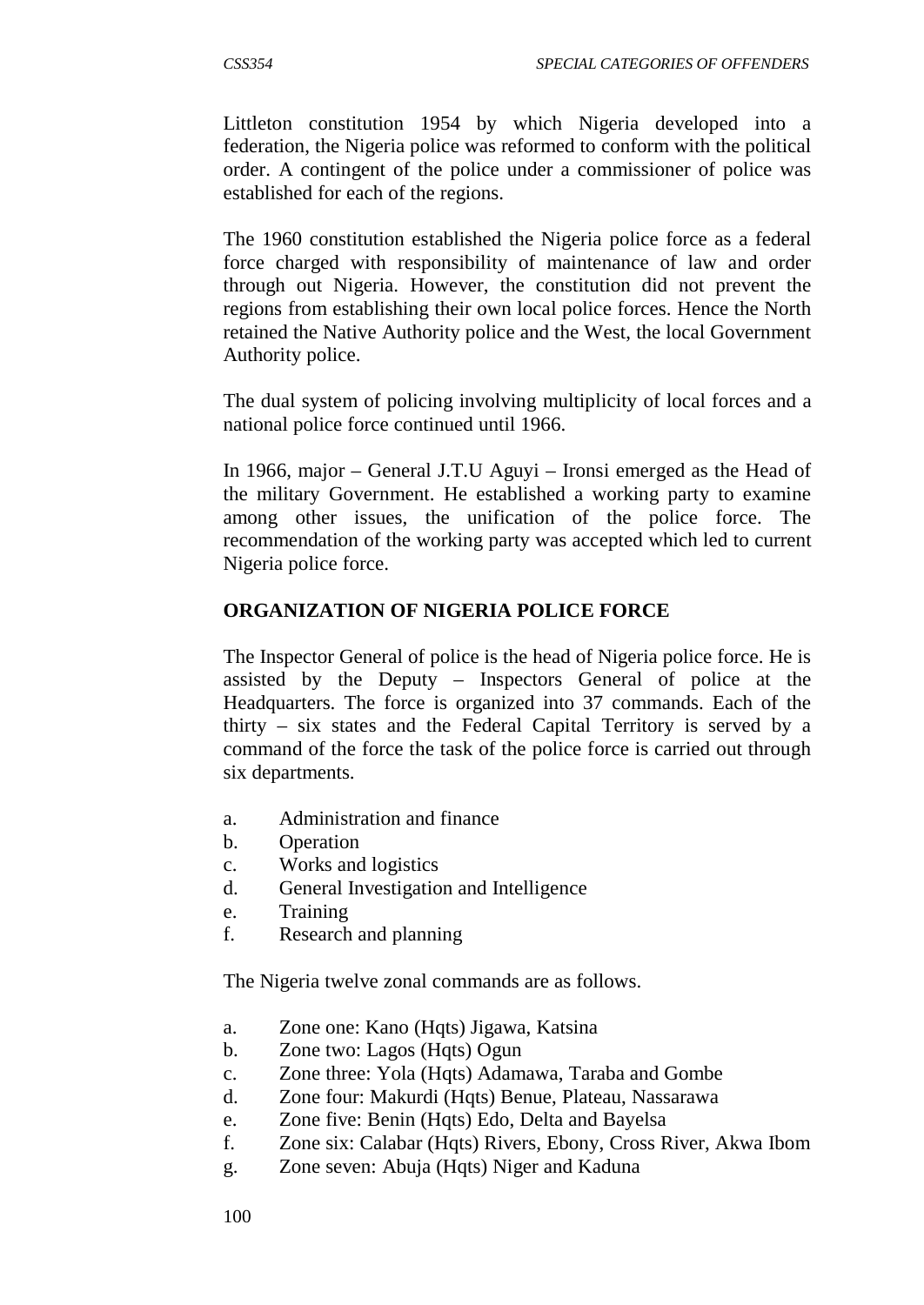- h. Zone eight: Lokoja (Hqts) Kogi, Kwara, Ekiti
- i. Zone nine: Abia, Anambra, Enugu
- j. Zone ten: Kebbi, Sokoto, Zamfara
- k. Zone eleven: Ondo, Osun and Oyo
- l. Zone twelve: Bauchi, Borno, Yobe

Inspector – General of Police is assisted by six deputy Inspectors – General in charge of A, B, C, D, E, F department at the force Headquarters.



In each state, police command is headed by a commissioner of police (CP). He is assisted by a Deputy Commissioner of police in the running the affairs of the command. Directly under the CP is an area commander in all the Divisional Police Officers (DPOs), who also have the station officers and police post under them. There are six departments in the state Headquarter.

- A Dept (Administration and Finance)
- B Dept (Operations)
- C Dept (Logistics and Supplies)
- D Dept (Investigation and Intelligence)
- E Dept (Training and General Policy on Manpower Development)
- F Dept (Research and Planning)

The commandants of the police staff college Jos and Police Academy Wudil, Kano are also Assistant Inspector General of police while the Police Colleges are commanded by commissioners of police and the police training schools where recruits are trained under the direction of superintendents of police.

### **4.0 CONCLUSION**

In this unit, we've been able to examine the meaning of police and the historical background to policing in Nigeria.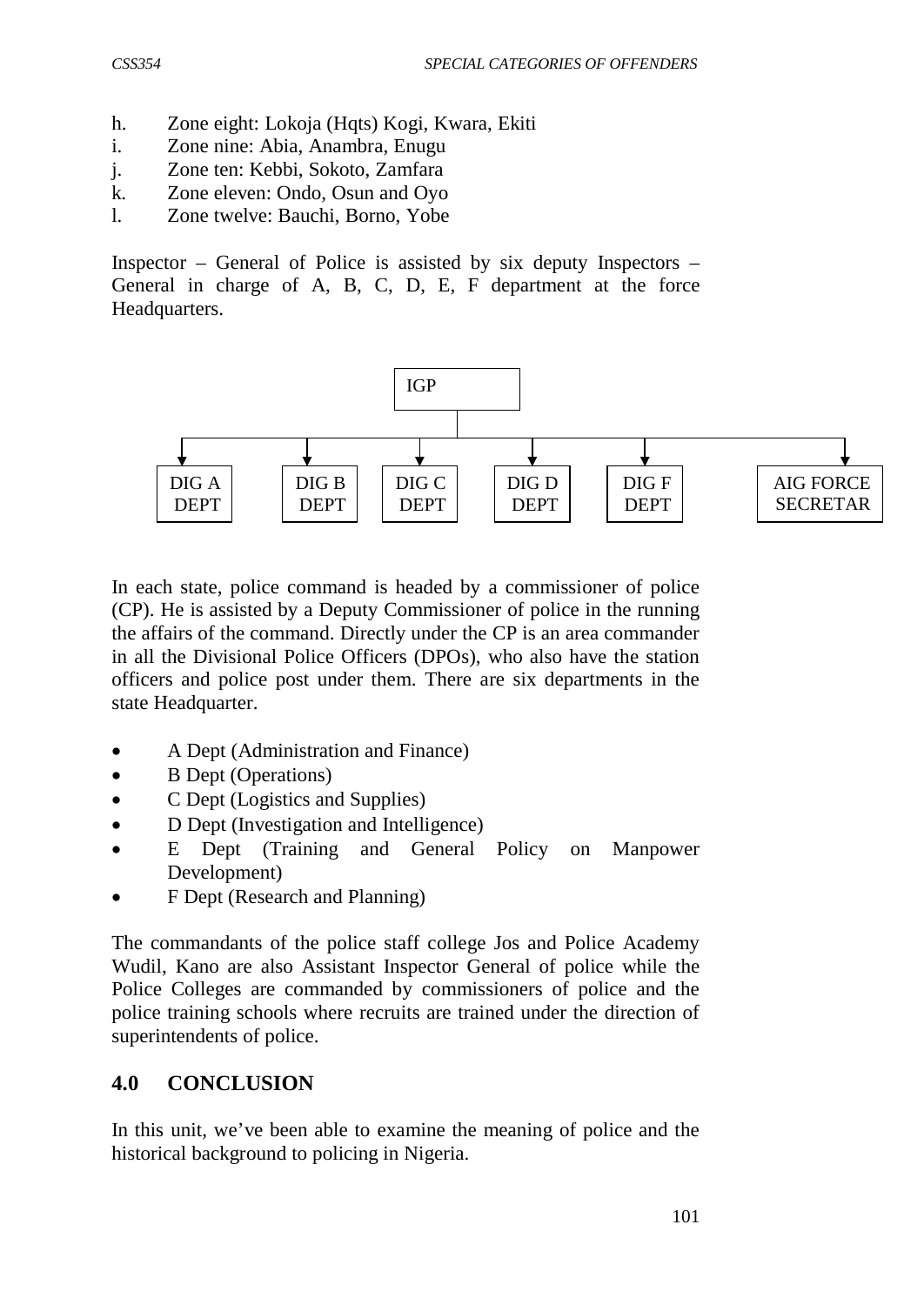## **5.0 SUMMARY**

At the end of this unit, you have learn the origin of the word "Police" and how the police force in Nigeria has evolved from a paramilitary Hausa Constabulary to a well established and organized police force in Nigeria today.

## **6.0 TUTOR-MARKED ASSIGNMENT**

- 1. Define the world "Police".
- 2. Discuss the historical background of Nigeria Police Force.

### **7.0 REFERENCES/FURTHER READING**

- Dampsey J. S. and Frost L. S (2005). *An Introduction to Policing.* USA: Thompson Wadsworth.
- Dambazua, A. B (1999). *Criminology and Criminal Justice.* Kaduna: NDA Press.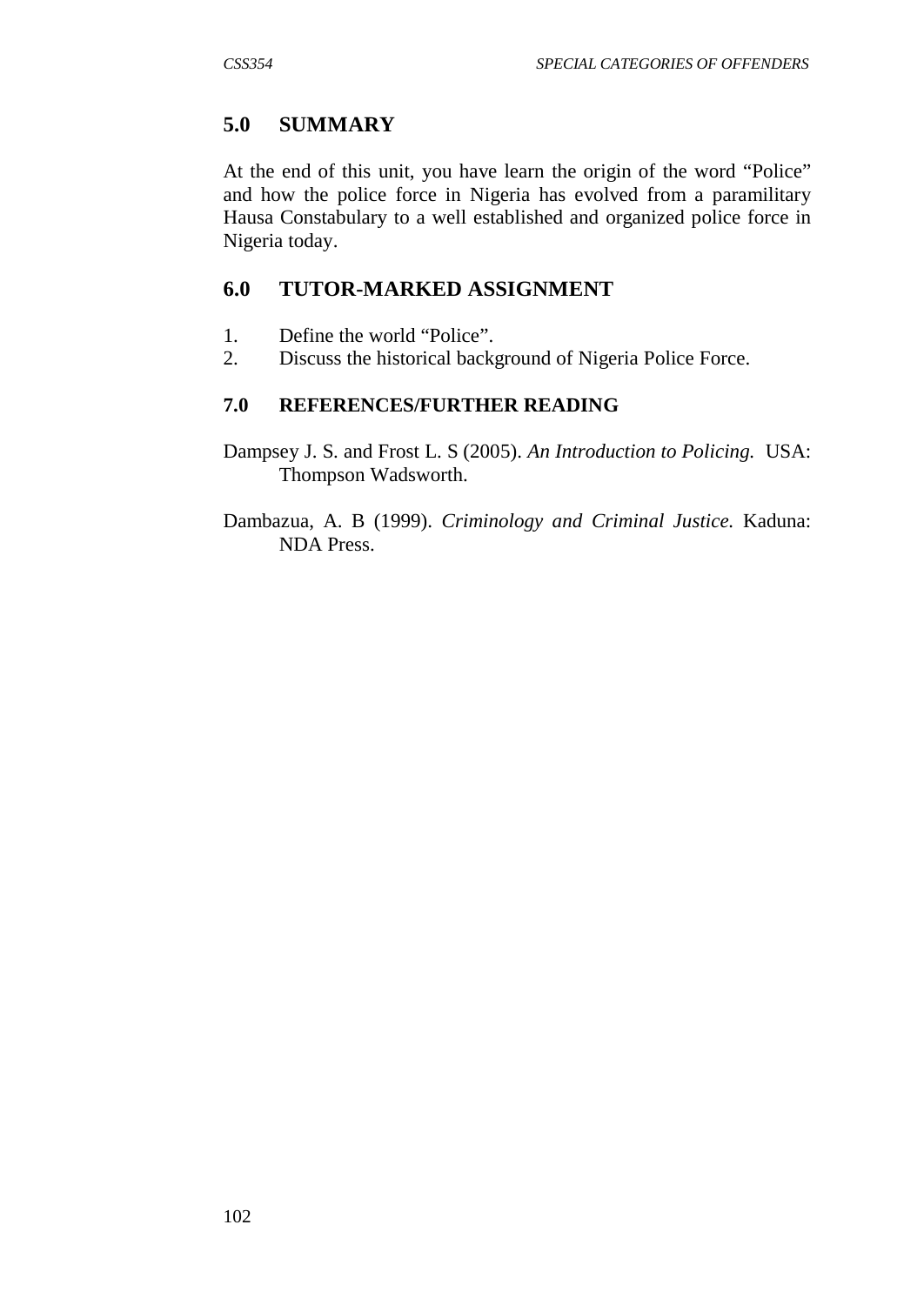# **UNIT 2 FUNCTIONS AND OBSTACLES OF POLICING IN NIGERIA**

#### **CONTENTS**

- 1.0 Introduction
- 2.0 Objectives
- 3.0 Main Content
	- 3.1 Functions of Police
	- 3.2 Administration of Nigeria Police
	- 3.3 Obstacles of Policing in Nigeria
- 4.0 Conclusion
- 5.0 Summary
- 6.0 Tutor-Marked Assignment
- 7.0 References/Further Reading

## **1.0 INTRODUCTION**

Policing, maintaining order and dealing with law breakers had always been a private matter. Citizens were responsible for protecting themselves and maintaining an orderly society. Uniformed and organized police department as we see them today were very rare. Thus, modern style police department appears in the 19th century in England and subsequently extended to Nigeria.

### **2.0 OBJECTIVES**

At the end of this unit, you should be able to:

- list and explain the functions of Police
- explain the administration of Police in Nigeria.

### **3.0 MAIN CONTENT**

#### **3.1 Functions of Police**

**(1) Police as an agent of Public order:-** It is the responsibility of the police to maintain law and order in society. This may be attained by the use of force where all necessary civil attempts have proven to be abortive. Such instances would include taking an individual who resists arrest or in dispersing an unlawful crowd or assembly. A person is deemed to be a suspect or defaulter upon reasonable suspicion by an officer of the law, or when he offends by the breach of a law of the land. Police duties under the maintenance of public order involve both civil and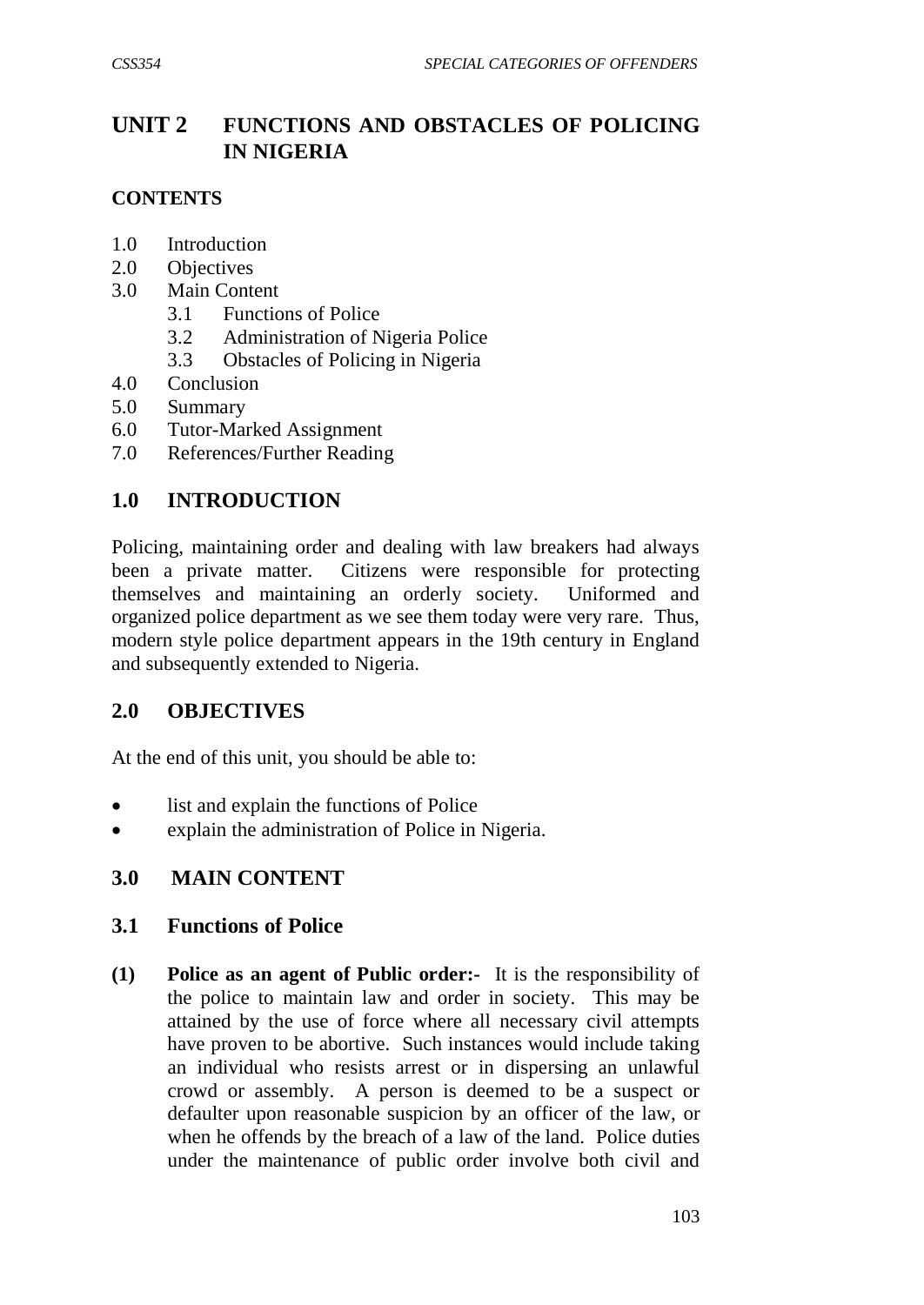criminal functions. Crimes may be mere attempts or the actual committal of a wrongful act. A person is presumed to be innocent, and abides as such until the contrary is deemed to remain a suspect until proof of guilt establishes him as a convict by an established court of the land.

- **(2) Dispersion of Rioters or other violent Assembly:-** In dispersing rioters or other violent assembly, the police may use "all such force as is reasonably necessary". Whoever may commit acts liable to cause a breach of the peace or disturb public tranquility may be brought before a Magistrate by the Police with the information on a charge, on oath. The Magistrate may summons a person to show why he should not be ordered to enter into a recognizance, with or without sureties, for keeping the peace, for such periods as the magistrate may deem fit such a person, however, must be within the state and either himself or the apprehended disturbance must be within the jurisdiction of the Magistrate's assigned district.
- **(3) Injury to Public Property:-** Upon injury, or a design to cause injury to public property, a police officer may, of his own authority interpose to prevent any injury attempted against public property, movable or immovable. This also applies to attempts to remove or cause injury to any public landmark, or busy or other mark for navigation. An officer of the law may arrest without order from a magistrate and without warrant.
- **(4) Police as an agent of crime prevention:-** The primary function of the Police is to protect life and property. To ensure proper measures towards safety and crime prevention, duties are divided into smaller areas.

Section 4 of the Police Act Summarized the functions of the Nigerian Police Force as:-

- (a) Prevention and detection of crime
- (b) Apprehension of offenders
- (c) Preservation of law and order
- (d) Protection of life and property
- (e) Enforcement of all laws and regulations with which they are charged
- (f) Military duties within or without Nigeria as may be required of them.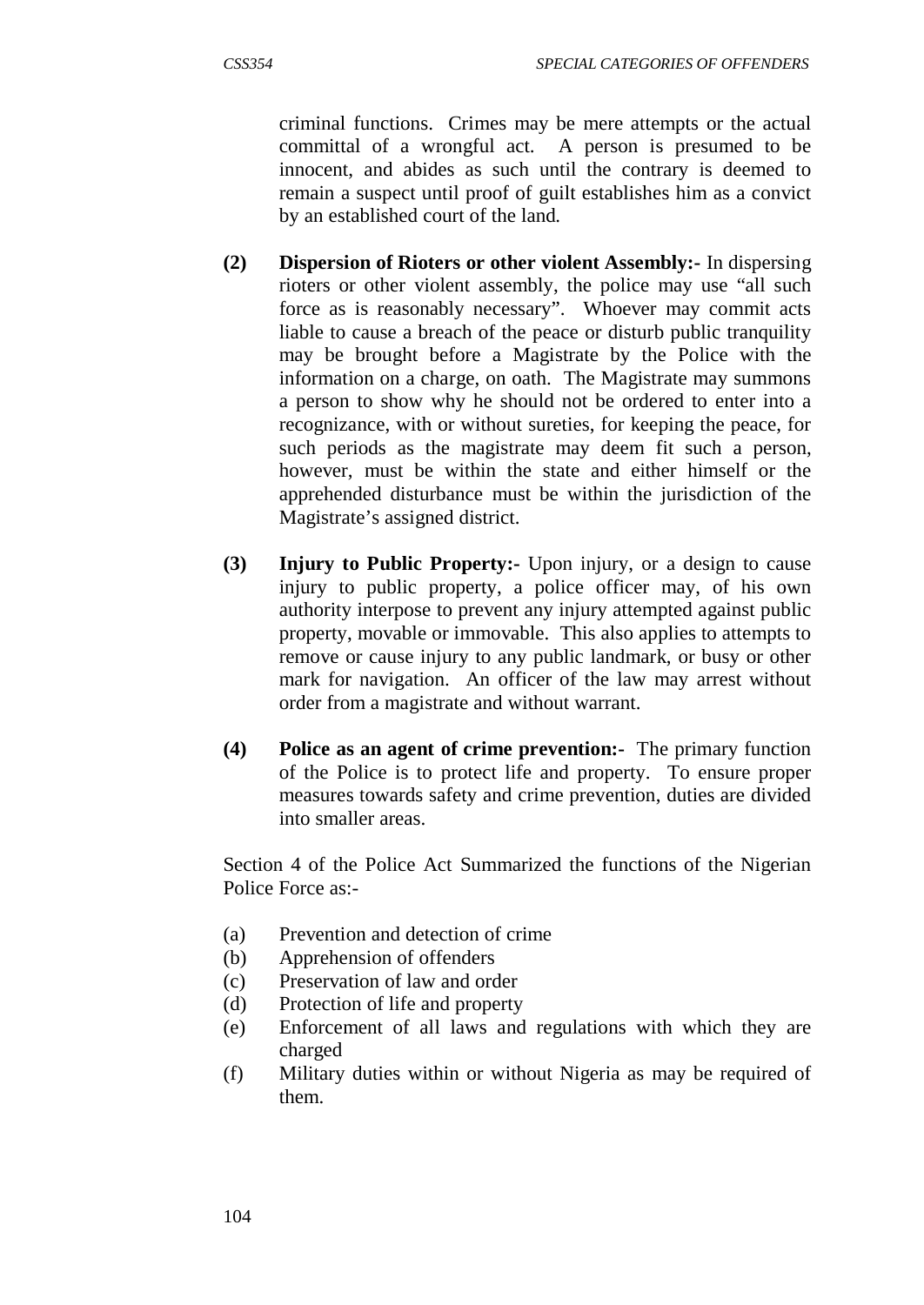In order to discharge their numerous functions, police in Nigeria are accorded wide powers by law. For example, Nigeria Police have powers:

- (a) To take measures to prevent crime
- (b) To investigate crime To prosecute suspects
- (c) To search properties and persons in order to prevent crimes, detect or investigate crimes, apprehend offenders, and collect evidence for prosecution
- (d) To grant bail to suspects pending investigation or arraignment in court
- (e) To serve summons
- (f) To regulate processions and assemblies

## **3.2 Administration of Nigeria Police**

The 1999 constitution created two organs for the administration of the country's police system. These are the police council and the police service commission. The police council consists of:

- (a) The President who shall be the chairman
- (b) The Governor of each of the federation
- (c) The Chairman of the police service commission; and
- (d) The Inspector General of Police

The constitution defined the functions of the police council to include:

- (a) The organization and administration of the Nigeria Police Force and all other matters relating thereto (not being matters relating to the use and operational control of the force or the appointment, disciplinary control and dismissal of members of the force);
- (b) The general supervision of the Nigeria Police Force; and
- (c) Advising the President on the appointment of the Inspector General of Police

The Police service commission Establishment Act, No 15 of 2001, section 6, charged the commission with the responsibility of:

- 1. Appointment and promoting all officials of the NPF (other than the Inspector - General of Police).
- 2. Dismissing and exercising disciplinary control over the same person;
- 3. Formulating policies and guidelines for the appointment, promotion, discipline and dismissal of officers of the NPF.
- 4. Identifying factors inhibiting and undermining discipline in the NPF.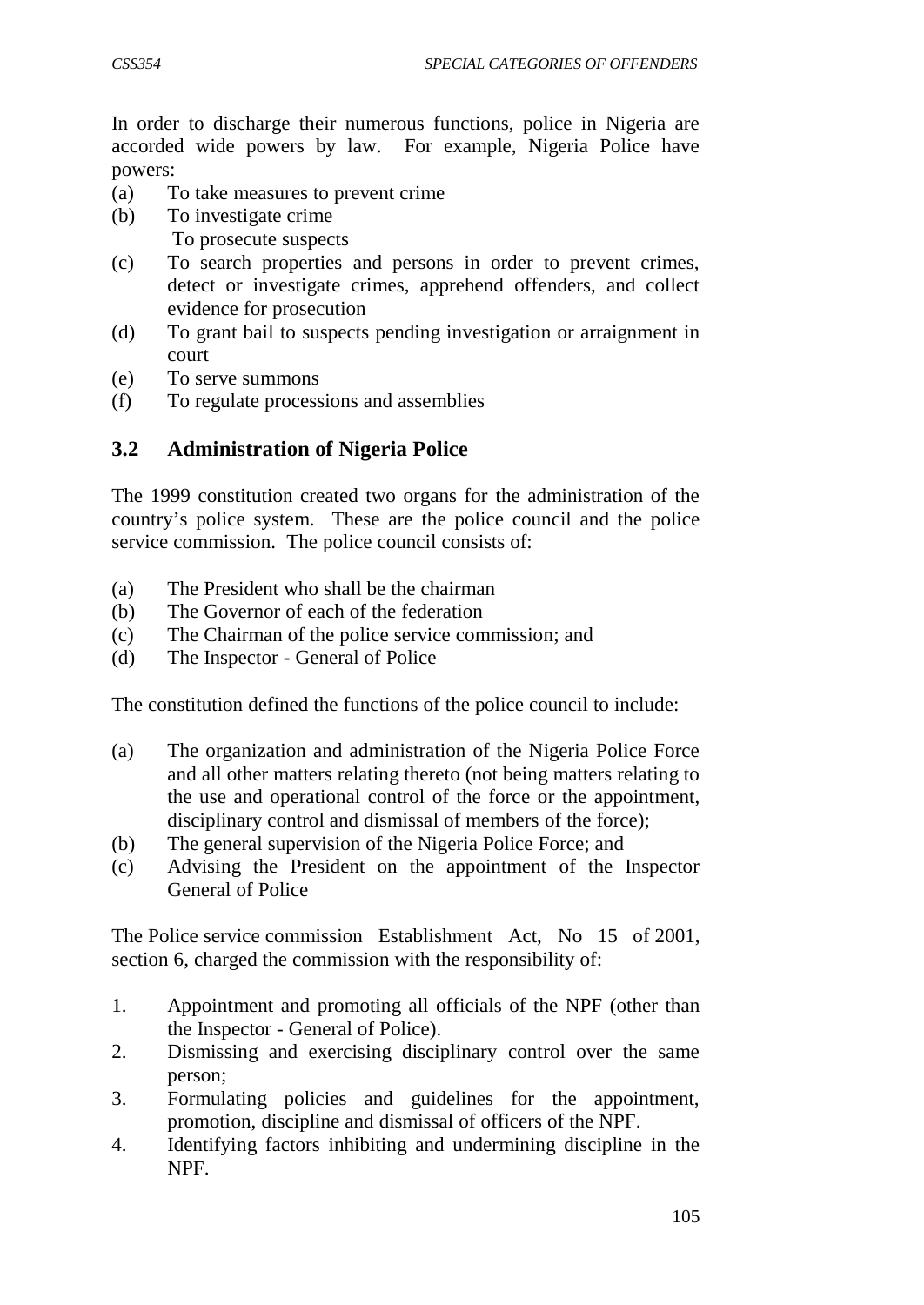- 5. Formulating and implementing policies aimed at efficiency and discipline within the NPF.
- 6. Performing such other functions as, in the opinion of the commission, are required to ensure optimal efficiency in the NPF; and
- 7. Carrying out such other functions as the President may, from time to time, direct.

### **3.3 Obstacles of Policing in Nigeria**

Usoh (2009) stated the following as obstacles being confronted by the police in Nigeria.

- 1. Material Inadequacies: Material inputs in terms of funding, crime prevention, control, detection, investigation, traffic control and accident – prevention, communication and data – gathering research needs are not only inadequate but are unrealistic as well.
- 2. Human Problems: The human problems are of adverse effect on police general performance.
- a. Usoh (2009) listed the following as the factors responsible for these problems. They are:
- b. The colonial origin and heritage of the force which continue to influence the selection, training and orientation of a majority of policemen.
- c. Improper, inefficient and sometimes corrupt and nepotistic methods of recruitment.
- d. Lopsided emphasis (in training curricula) towards drill para military work and mechanistic teaching of law and police work.
- e. Exposure of recruits to only professional police officers and only in exclusive police institutions.
- f. Lack of courtesy, non-challant attitude to citizen's complaint, dishonesty, corruption, abuse or misuse of the authority to arrest, detain or the use of force by a substantial number of Policemen on the streets and in the stations etc.
- g. Discouraging salary, poor conditions of service, rank-mobility, promotion criteria and procedure for the rank and file recent efforts to improve the situation not-withstanding.
- 3. A materialistic, greedy, corrupt and undisciplined socioeconomic environment.
- 4. Ibidapo, (1995) reports that police brutality is common in the course of crime control,management of protests and demonstration, investigation and at check points. He notes that police brutality occurs in the form of extra – judicial killings, summary execution of suspects and revenge killings.
- 5. Cleen (1999) argues that it should not be presumed that corruption is higher in the police than in the other sectors of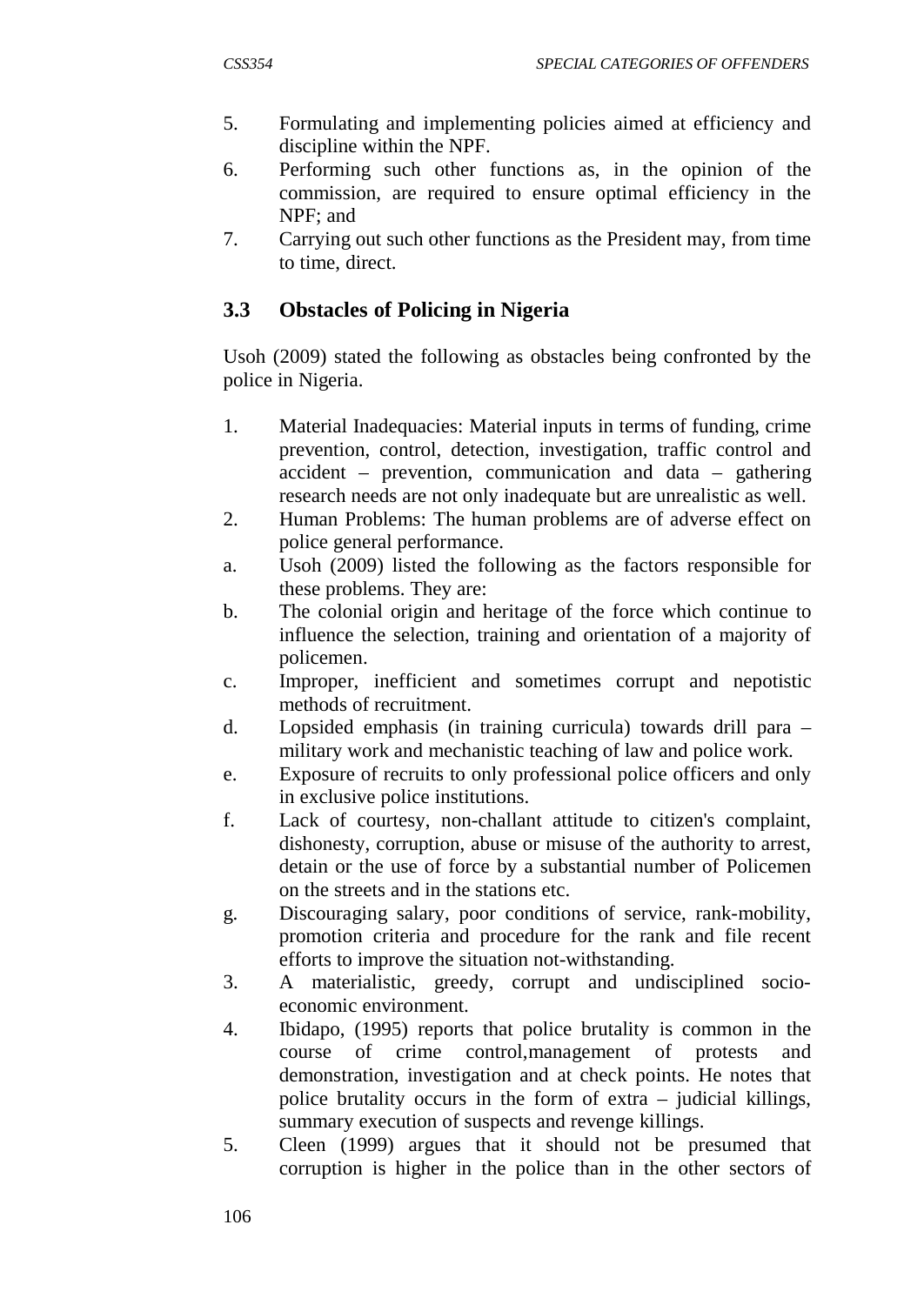society. However, it is open at the check points and stations – routine and degrading. Within the force, police corruption, especially cooperation with criminals and negligence of duty at checkpoints pose security threats to the citizen and the nation.

- 6. Political interference and feeling of accountability by the force to the government of the day rather than to the rule of law and the people.
- 7. Odekunle (2004) argues that the burdensome character of our inherited legal system which was never been meaningful or socio – scientifically reviewed to make justice real rather than technical and speedy rather than delayed has been an obstacle in the wheel of progress.

Planning, Research and Statistics Department of the National Orientation Agency in 1994 compiled reports on the sources/causes of poor image of the police, which include:

- 1. Exaggeration of evidence in court, by the police
- 2. Use of unnecessary violence
- 3. Poor management of public demonstrations and processions
- 4. Incivility to members of the public
- 5. Unnecessary delay in attending to complaint
- 6. Poor handling of firearms
- 7. Ruthless activities of the mobile police
- 8. Poor discipline and unhealthy fraternization between Junior and Senior police officers
- 9. Collection of bribery from commercial vehicle drivers, suspects, and the public
- 10. Use of physical violence during investigation
- 11. Collaboration with criminals
- 12. Conversation of property seized from suspects, to personal use
- 13. Negligence of duty
- 14. Extortion of money before granting bail to suspects
- 15. Pathological hatred to students.

Suggestions for the improvement of Nigerian Police. Odekunle (2004) proffers the following solutions.

- 1. The selection of an Inspector General of Police (IGP) should be guided by professional competence rather than 'politics' 'sycophancy' or 'docility'.
- 2. To increase the length of training of recruits to a minimum period of 18 months
- 3. To make training conditions humane (e.g there is no need for any form of physical brutalities) to minimize inculcation of unwholesome inhuman dispositions into police personnel.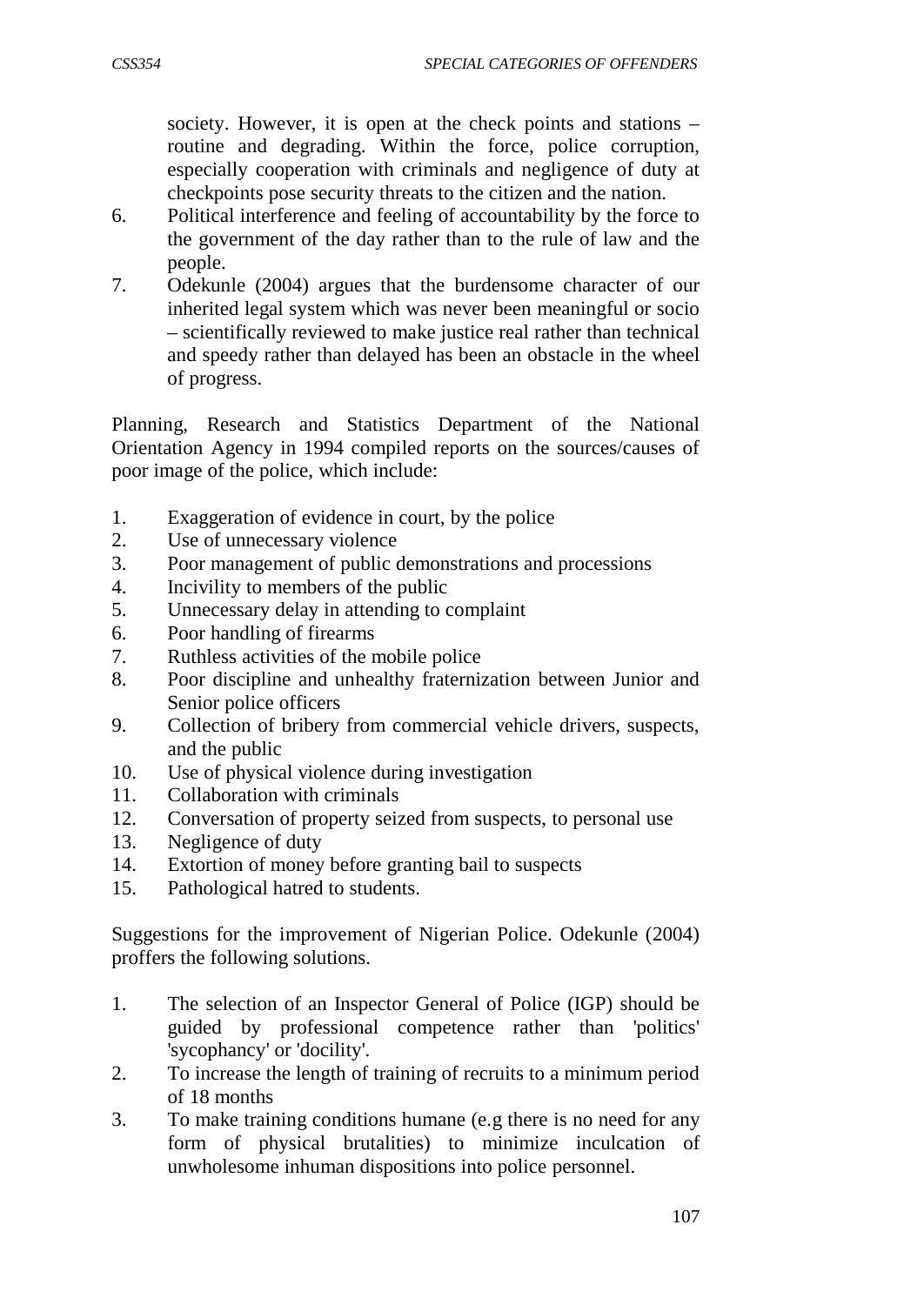- 4. To develop concurrent and predictive validation tests for use in selection of suitable policemen both at recruitment and immediately after probationary period (i.e. social-psychological aptitude tests in addition to the normal educational, physical and medical requirements).
- 5. The training curricular should considerably emphasize (in addition to police work) knowledge about our society, the importance of the policemen's community – service role, the meaning and use of initiative and discretion, the position of citizens as consumers of police work, the supremacy of the rule of law and type of ethics to be internalized by a policeman and the cruciality of the observation of human rights.
- 6. Trainees should be exposed to lecturers and teachers from outside the police (e.g. guest – lecturers from Universities, Trade Unions, other occupational associations and student Unions)
- 7. There is need to intensify internal re-organization of the police to revitalize and enforce, on a systematic and continuous basis rules concerning police courtesy, response to (and handling of) citizens reports or complaints, use of only necessary force, observance of the legal and other rights of citizens including offenders.
- 8. There is need to establish citizens monitoring organization (from the Federal to the Local Government levels) with disciplinary powers to police the Nigeria Police and ensure that it is upholding the rule of law because it is said that when the law officer is breaking the law there is no law.
- 9. There is need to develop a structure, system and a corps of civilian research personal for proper and adequate recording, collation, analysis and publication of crime-data on a regular annual basis.
- 10. The salary, condition of service, rank mobility, promotion criteria and procedure should be made more appropriate to the risk of the occupation and reviewed for considerable improvement.

### **4.0 CONCLUSION**

The function of Police in almost every part of the world is to prevent crime and ensure a peaceful society especially for its citizenry. All other functions are just an addition to this depending on the statutory powers delegated to them by the laws of the country.

### **5.0 SUMMARY**

The primary role of the police is to protect life and property of its citizenry and this can be done by serving as an agent of public order,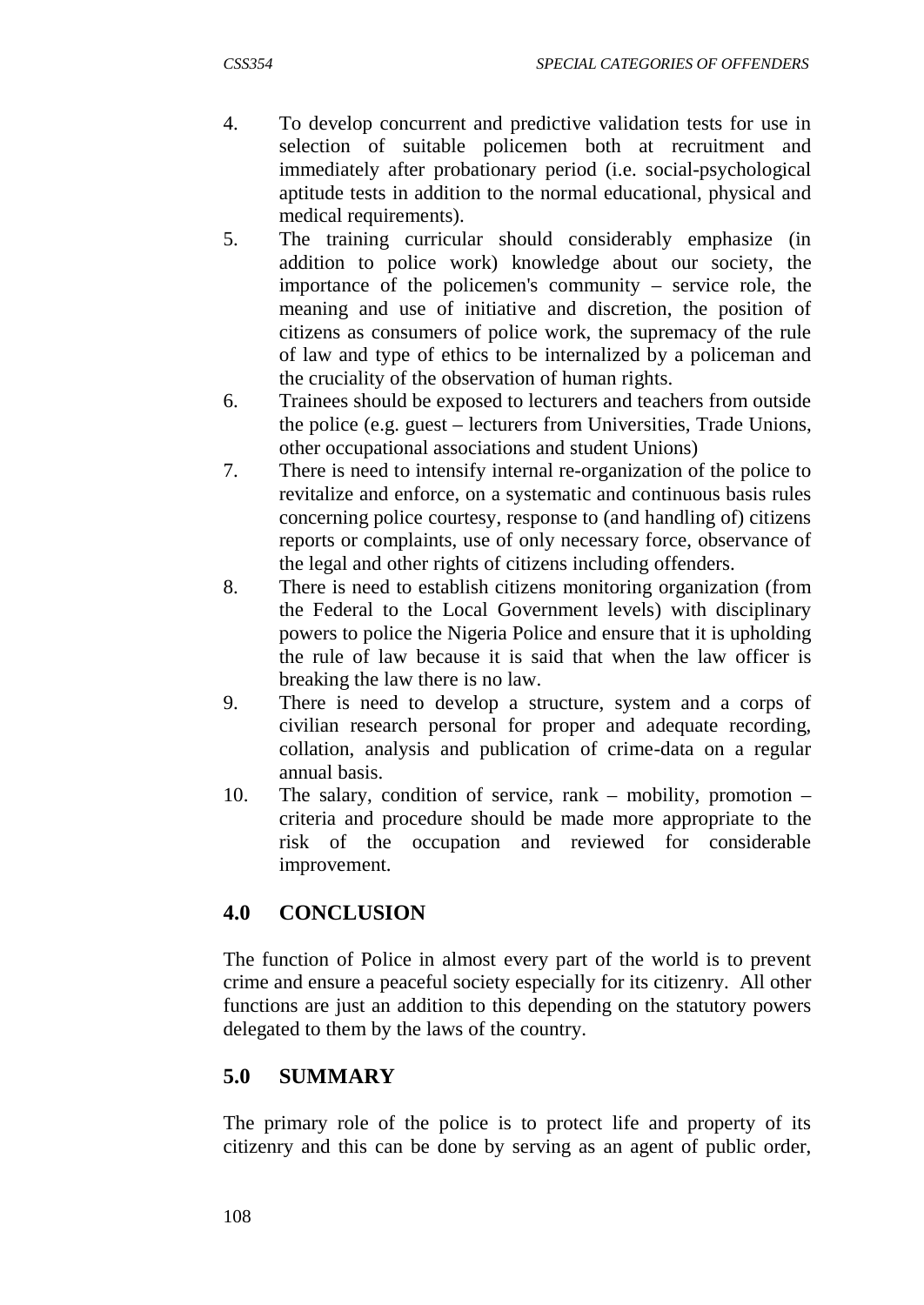crime prevention and dispersion of rioters or other violent or unlawful assembly.

# **6.0 TUTOR-MARKED ASSIGNMENT**

Briefly outline and explain the functions of Nigeria Police Force

## **7.0 REFERENCES/FURTHER READING**

- Ogbu, O. N. (1999). Human Rights in Nigeria: Law and Practice: *An Introduction.* Enugu: CIDJAP Publications.
- Oluwatoyin Doherty (1990). Criminal Procedure in Nigeria: *Law and Practice.* Great Britain: Blackstone Press Limited.

Skolniock, J. H (1975). *Justice Without Trial* (2<sup>nd</sup> ed.). New York: John Wiley and Sons.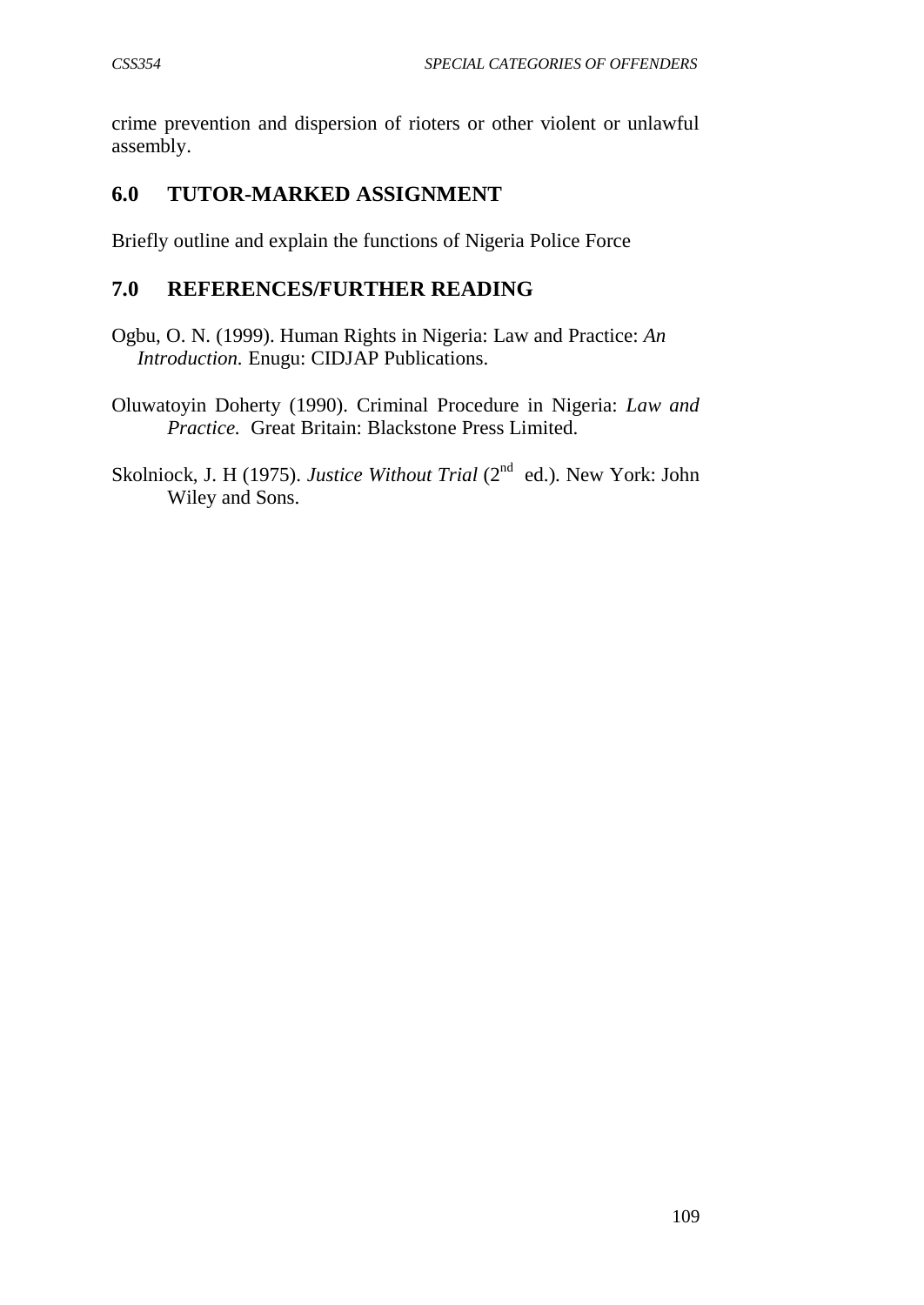# **UNIT 3 ROLE OF POLICE IN THE ADMINISTRATION OF CRIMINAL JUSTICE**

#### **CONTENTS**

- 1.0 Introduction
- 2.0 Objectives
- 3.0 Main Content
	- 3.1 Investigation, Arrest and Bail
	- 3.2 The Charging Decision
	- 3.3 Pleading and Trial
	- 3.4 Sentencing
- 4.0 Conclusion
- 5.0 Summary
- 6.0 Tutor-Marked Assignment
- 7.0 References/Further Reading

# **1.0 INTRODUCTION**

The machinery designed for criminal justice administration consist of the paraphernalia and the rules laid down for bringing persons who have contravened the provisions of the criminal code and penal code and other statutes of justice according to the laws of the country. The aphorism that procedure is the heart of law remains consistently true. The machinery for the administration of criminal justice comprise the police, the ministries of justice, the courts and prisons. The police and ministries of justice investigates and prosecute complaints against person. To the court is assigned the adjudication of accusation.

### **2.0 OBJECTIVES**

At the end of this unit, you should be able to:

• explain the various steps taken by the police in the administration of Justice.

### **3.0 MAIN CONTENT**

### **3.1 Investigation, Arrest and Bail**

The criminal justice process normally begins when the police set out to investigate crime, either because they have received a report that a crime was committed or because, as a result of indirect evidence, they believed that a criminal act has taken place. If they discover a crime has occurred, their next action is to determine who the perpetrator was and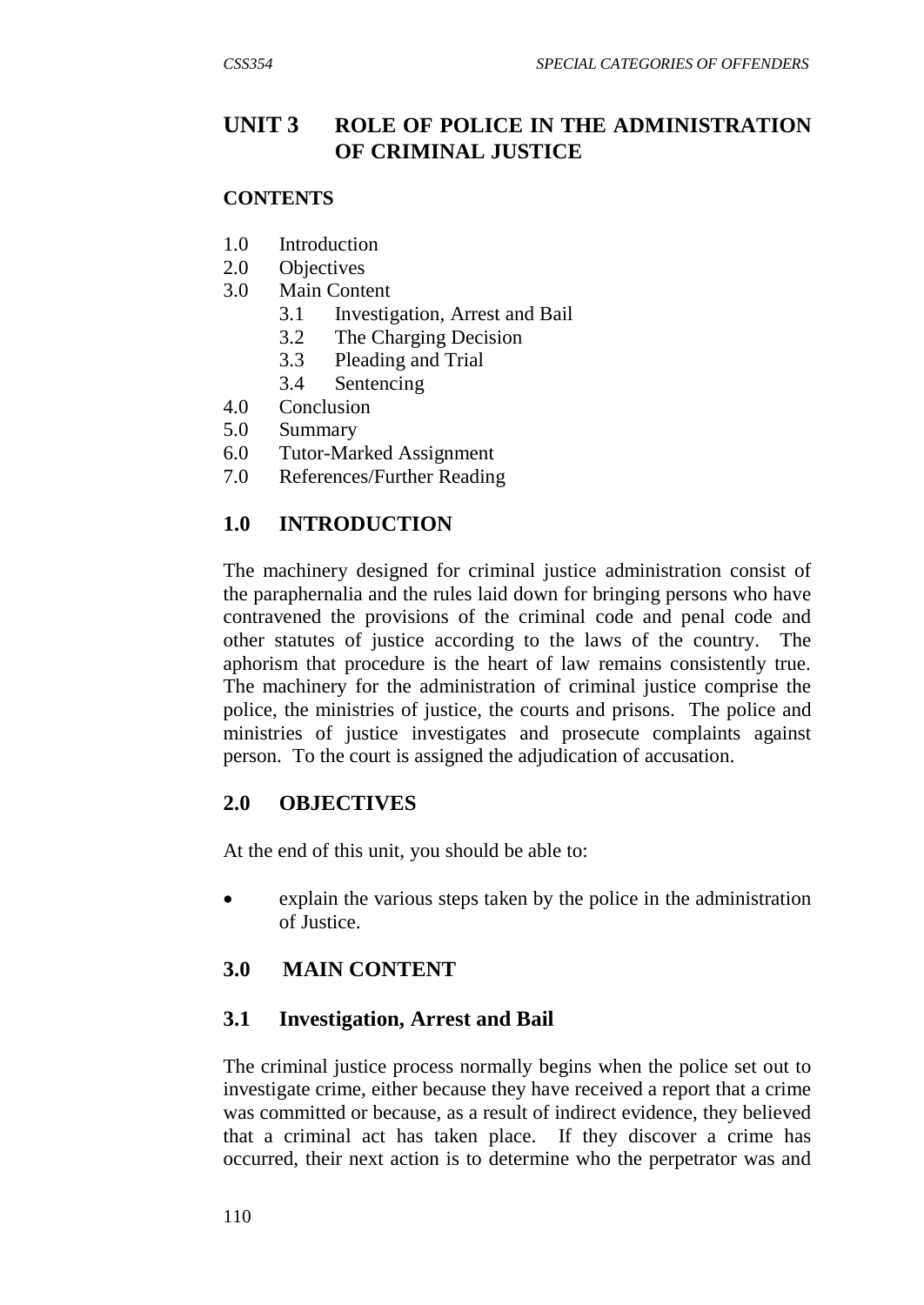apprehend the individual. This, of course, is the arrest decision. After arrest, the individual is taken into custody and booked. The next step is in-custody investigation, which, among other things, involves interrogation and may require the suspect to appear in a lineup, that is, appear on a stage with persons of roughly similar appearance for viewing by victims or witness to the crime.

After in-custody investigation, the suspect is taken to a court for what is called the "initial appearance before a magistrate". A major purpose of this appearance is for the judge to decide "at first glance" whether it appears that the alleged crime was committed and that the accused committed it. Many cases are resolved at this point as a result of guilty pleas, dismissals, or withdrawals of charges. If the judge is satisfied regarding the probability of the crime and the accused person's role in it, the question of release pending trial is faced. The judge can set a certain amount of bail or free the person on his or her word of honour to appear for later proceedings. If the suspect posts bond or is released on his or her own recognizance, he or she is then free to return home until summoned for later proceedings.

At each of these early decision points from arrest onward, the suspect has a right to a defense lawyer, provided at state expense if he or she cannot afford to pay for counsel.

# **3.2 The Charging Decision**

While the suspect is free on bail or waiting in jail, the police reports are passed on to the prosecutor for a decisions on whether to charge the suspect with criminal activity and a determination of the specific crime or crimes involved; this determination also involves how many charges to bring, since not infrequently an individual has been arrested for more than one offense. Sometimes a prosecutor decides not to charge any crime, perhaps because the evidence does not seem sufficient to result in conviction, or because the evidence obtained by the police was wrongfully seized and would likely be held inadmissible at trial.

But more commonly the prosecutor decides to proceed with the prosecution and, depending upon the provisions in the jurisdiction, may bring a formal charge against the suspect (now a defendant) in one of two ways. Where the grand jury system is used, the prosecutor (without the defendant or the defendant's lawyer present) appears before a grand jury, presenting some (but not all) of the evidence and asking the grand jury to issue an indictment, which is formal charging document describing in legal language the crime or crimes of which the defendant stands accused. In those jurisdictions where the grand jury system is not used, the prosecutor goes before a judge at a preliminary hearing (here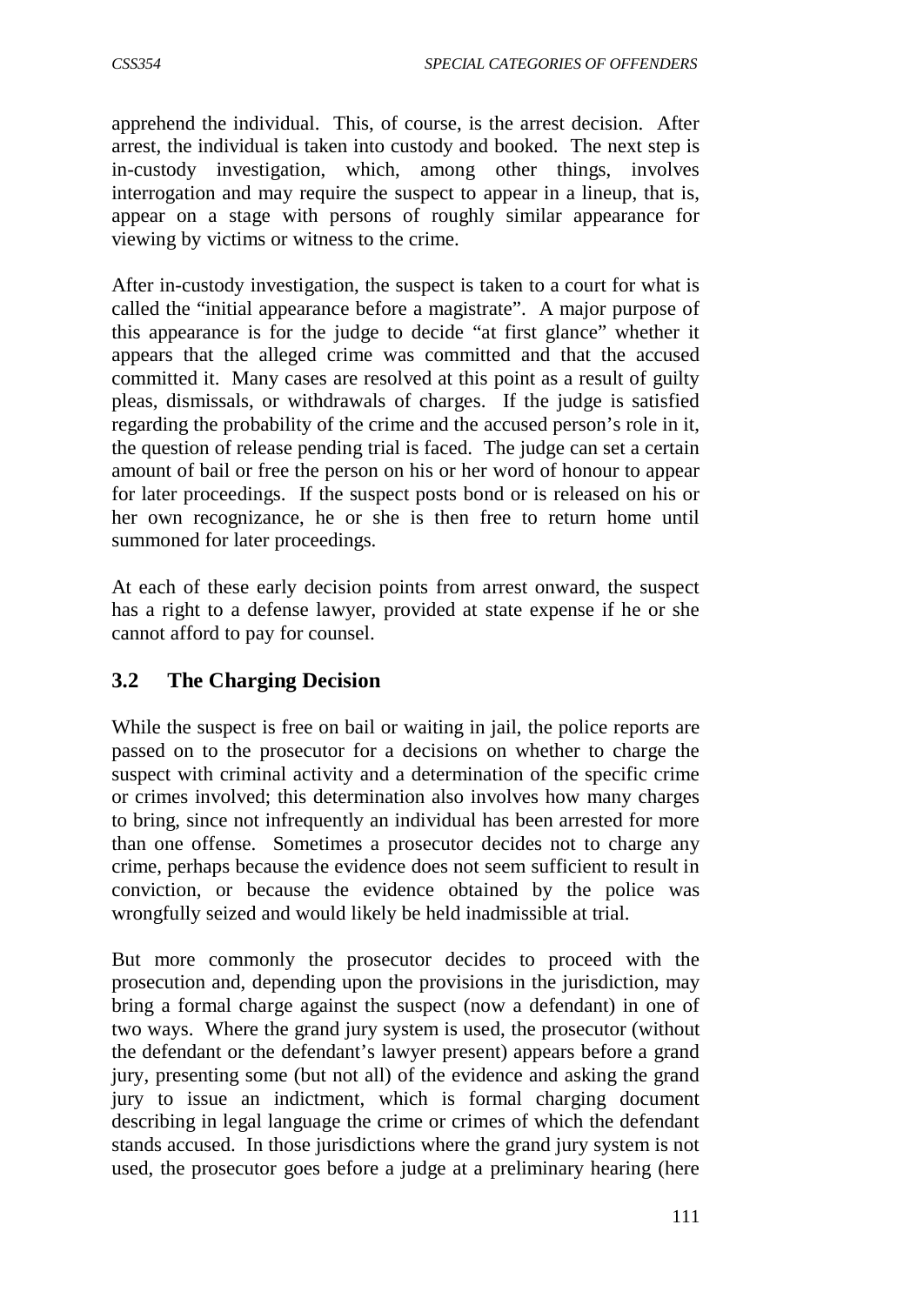the defendant and his lawyer may attend). Again the district attorney introduces some evidence and requests the judge to issue an information, which is also a formal charging document almost identical to the grand jury indictment.

## **3.3 Pleading and Trial**

The next step is pleading: once formally charged with a crime, the defendant with a lawyer, is brought before a court for arraignment, which is the point where the charges are read and the defendant is asked to plead to them. If the plea is not guilty, a time is set for the trial and once again bail is considered or the defendant is returned to jail to await trial. If the plea is guilty and the court accepts it, the defendant is usually sent to jail to await sentencing, which occurs after a presentence investigation is conducted by probation officers attached to the court. Sometimes special pleas, such as "not guilty because insane" are allowed and the defendant is sent for a mental examination before being returned to the court for trial or sentencing or, if found insane, for commitment to a mental hospital.

## **3.4 Sentencing**

If the defendant is acquitted, he or she is freed if convicted, the defendant (now an offender) is returned to court after the judge has received the presentencing report which contains a great deal of social and psychological information. At sentencing, the judge listens to what the offender or the offender's counsel wishes to say, ordinarily request a sentence recommendation from the district attorney, and reads the presentence report. The judge then imposes sentence on the convicted person. While sentencing choices vary from one place to another, and from one crime to another, in general the judge may fine the offender a set amount of money, order the offender to perform a specified number of community service hours or impose incarceration in a prison for a term defined by both a minimum and a maximum number or years.

The minimum prison sentence is the length of time the offender (now an inmate) must serve before becoming eligible for parole (release from prison under supervision of a parole officer until the maximum term expires). However, having served the minimum sentence by no means guarantees the inmate will be automatically released on parole; he or she is simply eligible for such release and, in fact, few in mates (except first offenders sentenced for minor crimes) are usually released at their first appearance before a parole board.